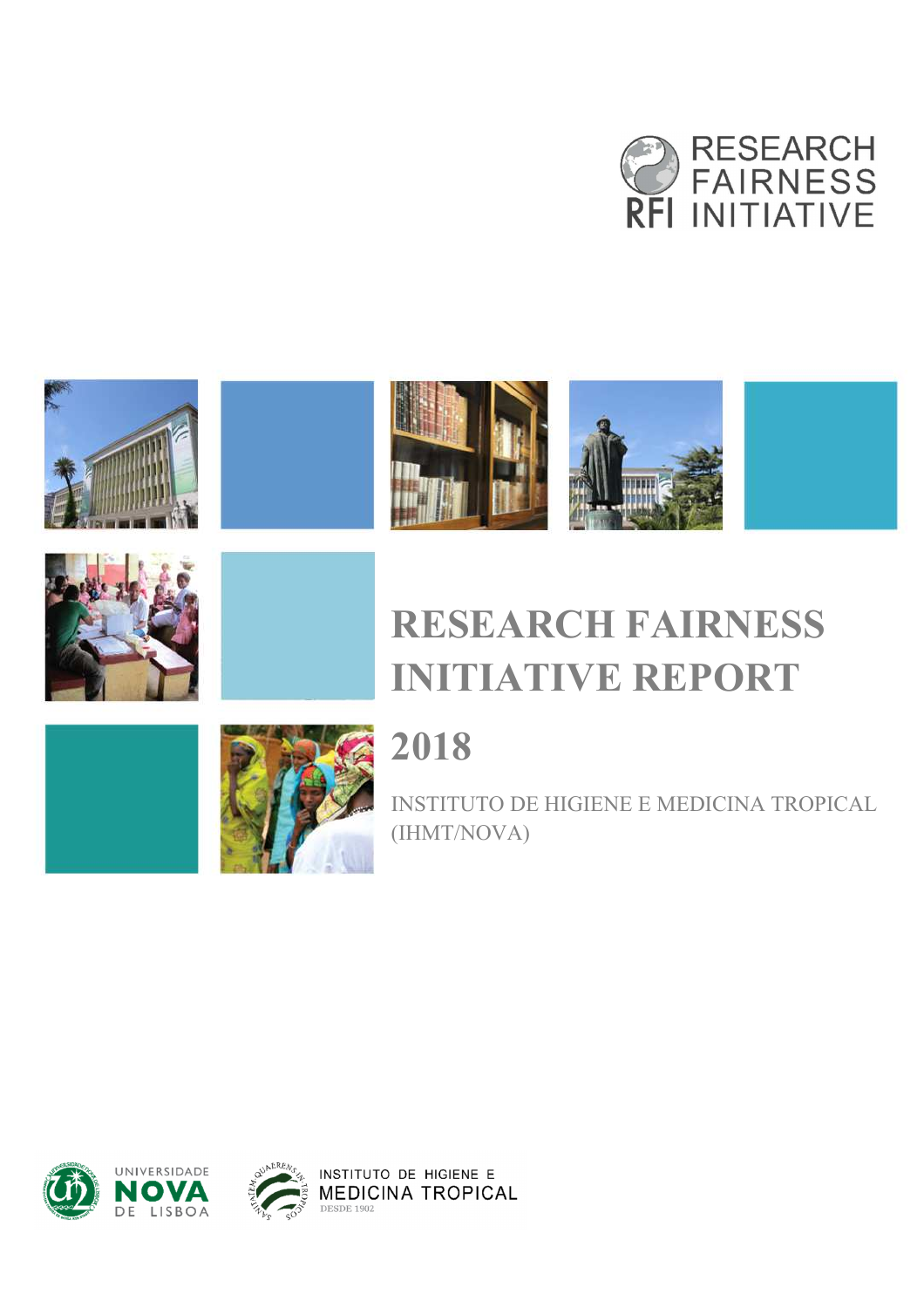#### **Instituto de Higiene e Medicina Tropical Research Fairness Initiative Report 2018**

This RFI report was produced according to the RFI guidelines that are current on the date of this publication. The RFI Guides and the criteria for validation of RFI Reports can be found on the RFI website (rfi.cohred.org). The publication of this report reflects the reporting organization's commitment to provide a fair and equitable research environment.

The report has been validated by the RFI Team as compliant with current reporting criteria. The content of the report is the sole responsibility of the reporting organization. The Council on Health Research for Development does not endorse, nor take responsibility for, the specific content of the report.

COHRED / RFI Team Geneva, 1 February 2018

**Person Responsible for submission :** António Carvalho**,** postdoctoral researcher**,** amcarvalho@ihmt.unl.pt

#### **Name of Chair of RFI Report writing team**

[Professor Paulo Ferrinho, Director, IHMT/NOVA]

#### **Names of all members of RFI Report writing team**

**António Carvalho, Zulmira Hartz and Paulo Ferrinho** 

#### **How to cite this report:**

Carvalho, António; Hartz, Zulmira; Ferrinho, Paulo (2018), Instituto de Higiene e Medicina Tropical Research Fairness Initiative Report 2018.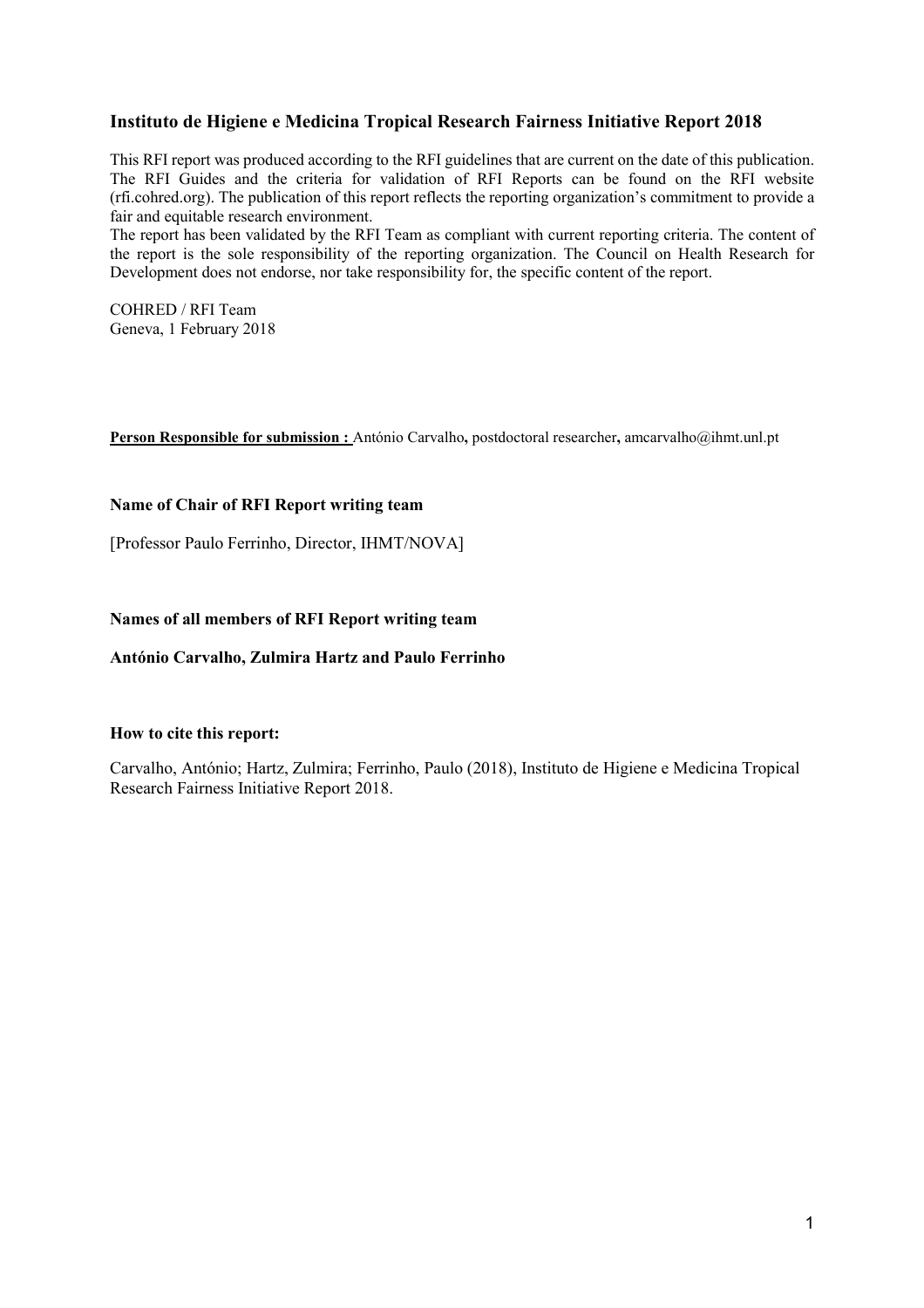# **Table of Contents**

| Topic 1. Relevance to the communities - in which the research is done  12              |  |
|----------------------------------------------------------------------------------------|--|
| 1.1.1. Research Priorities in Communities where Research is Conducted  12              |  |
|                                                                                        |  |
|                                                                                        |  |
|                                                                                        |  |
| 1.2.1. Relationship between the 'Main/Lead/Sponsoring' and 'Other' Partners 16         |  |
|                                                                                        |  |
|                                                                                        |  |
| Topic 3. Making Contributions of All Partners Explicit - Fair Research Contracting  22 |  |
|                                                                                        |  |
|                                                                                        |  |
| 1.3.3. Making Potential Impact Explicit Before Starting Research  26                   |  |
| Topic 4. Ensuring That Matching and Other Co-Financing Mechanisms Do Not Undermine     |  |
|                                                                                        |  |
|                                                                                        |  |
|                                                                                        |  |
| Topic 5. Recognition of Unequal Research Management Capacities Between Partners and    |  |
|                                                                                        |  |
|                                                                                        |  |
|                                                                                        |  |
|                                                                                        |  |
|                                                                                        |  |
|                                                                                        |  |
| Topic 6. Minimizing Negative Impact of Research Programmes on Health and Other         |  |
|                                                                                        |  |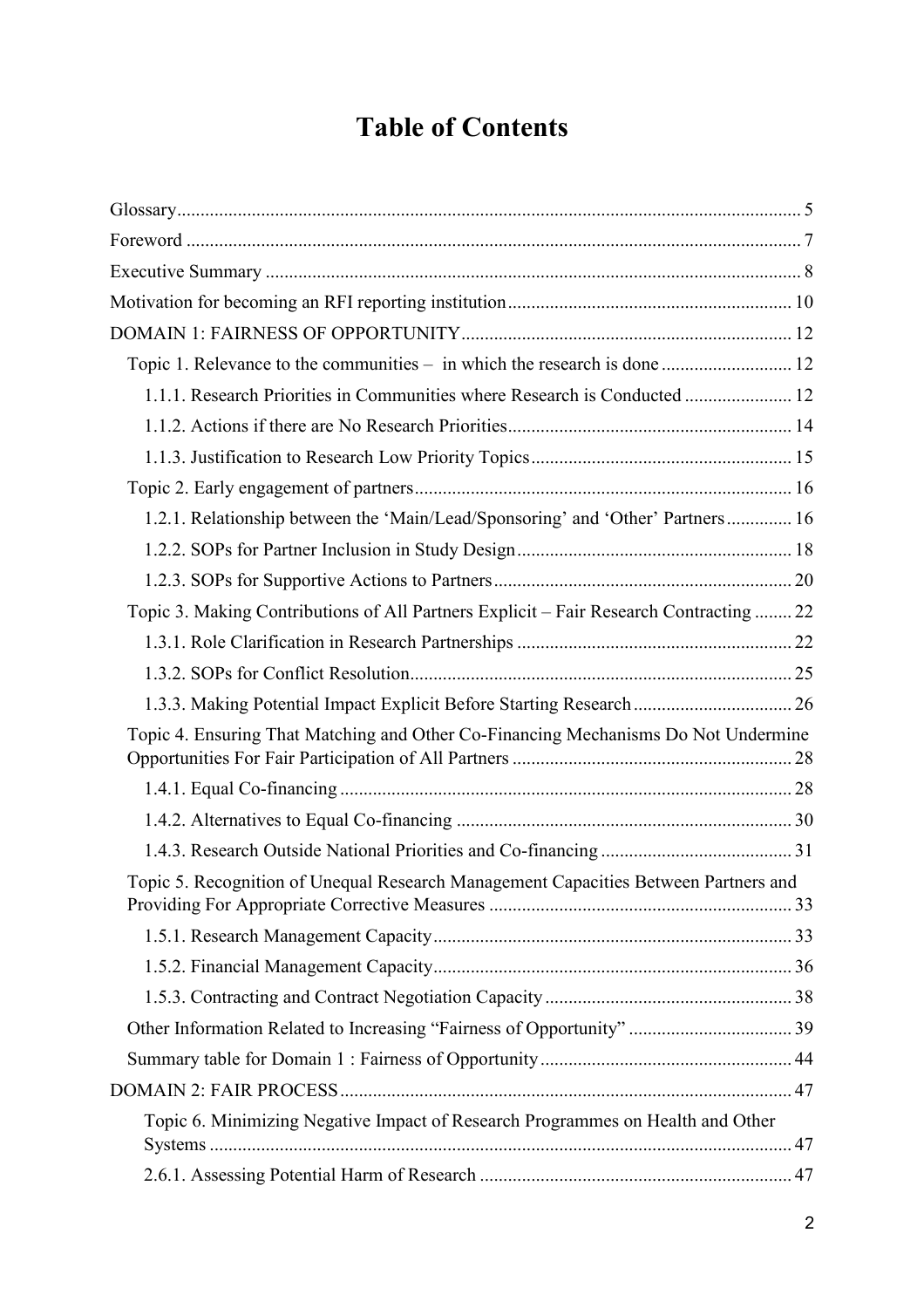| 2.6.3. Compensation for Unintended (negative) Consequences of Research  50             |   |
|----------------------------------------------------------------------------------------|---|
|                                                                                        |   |
|                                                                                        |   |
|                                                                                        |   |
|                                                                                        |   |
|                                                                                        |   |
|                                                                                        |   |
|                                                                                        |   |
|                                                                                        |   |
|                                                                                        |   |
|                                                                                        |   |
|                                                                                        |   |
|                                                                                        |   |
| Topic 10. Encourage full cost recovery budgeting and compensation for all partners  65 |   |
|                                                                                        |   |
|                                                                                        |   |
|                                                                                        |   |
|                                                                                        |   |
|                                                                                        |   |
| DOMAIN 3: FAIR SHARING OF BENEFITS, COSTS AND OUTCOMES 74                              |   |
|                                                                                        |   |
|                                                                                        |   |
|                                                                                        |   |
|                                                                                        |   |
|                                                                                        |   |
|                                                                                        |   |
|                                                                                        |   |
|                                                                                        |   |
|                                                                                        |   |
|                                                                                        |   |
|                                                                                        |   |
|                                                                                        |   |
|                                                                                        |   |
| 3.14.1. Promoting Participation of Women in Science and Innovation 91                  |   |
|                                                                                        |   |
|                                                                                        | 3 |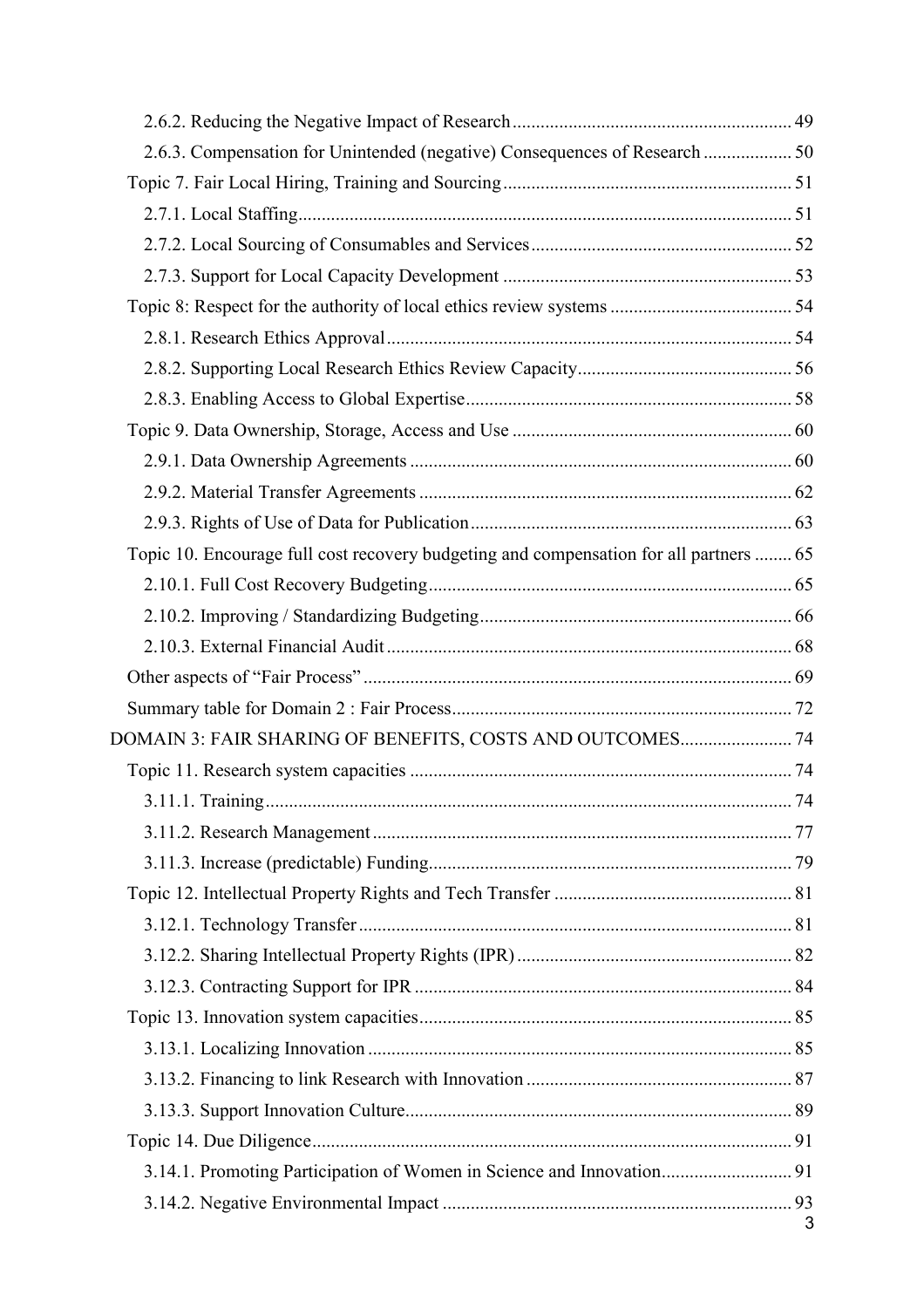| Topic 15. Expectation of All Partners to Adhere to a Best Practice Standard In Research |  |
|-----------------------------------------------------------------------------------------|--|
|                                                                                         |  |
|                                                                                         |  |
|                                                                                         |  |
|                                                                                         |  |
| Summary table for Domain 3: Fair sharing of Benefits, Costs and Outcomes 112            |  |
|                                                                                         |  |
|                                                                                         |  |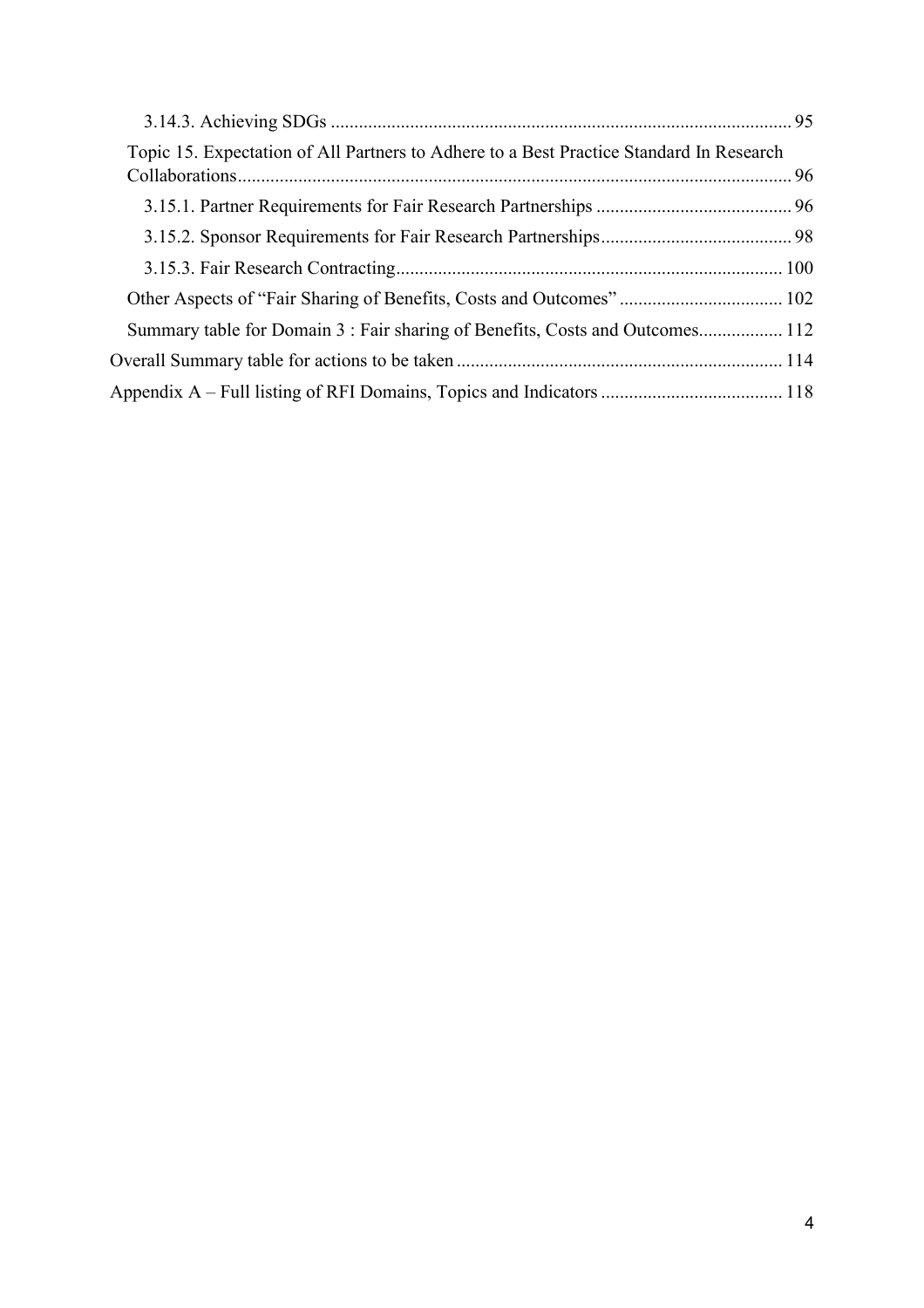# **Glossary**

| <b>ALC</b>         | <b>African Lusophone Countries</b>                                                        |
|--------------------|-------------------------------------------------------------------------------------------|
| <b>CADI</b>        | Centre for Academic Development and Innovation                                            |
| <b>CPLP</b>        | Community of Portuguese Speaking Countries                                                |
| <b>COHRED</b>      | Council on Health Research for Development                                                |
| <b>EDCTP</b>       | European and Developing Countries Clinical Trials Partnership                             |
| <b>FAIR</b>        | Enhancing fairness in 'research partnerships' in tropical infectious diseases<br>research |
| <b>FIOCRUZ</b>     | Oswaldo Cruz Foundation                                                                   |
| <b>GHTM</b>        | Global Health and Tropical Medicine                                                       |
| H <sub>2</sub> 020 | Horizon 2020                                                                              |
| <b>IHMT/NOVA</b>   | Institute of Hygiene and Tropical Medicine, NOVA University of Lisbon                     |
| <b>INASA</b>       | National Institute of Public Health, Guinea-Bissau                                        |
| <b>INS</b>         | National Institute of Health, Mozambique                                                  |
| <b>LMIC</b>        | Low and Medium Income Country                                                             |
| PECS-CPLP          | Strategic Plan for Health Cooperation in the CPLP                                         |
| <b>PMBOK</b>       | Project Management Body of Knowledge                                                      |
| R&D                | Research and Development                                                                  |
| <b>REC</b>         | <b>Research Ethics Committee</b>                                                          |
| <b>RESP-CPLP</b>   | Network of Public Health Schools of the CPLP                                              |
| <b>RETS-CPLP</b>   | Network of Technical Health Schools of the CPLP                                           |
| <b>RFI</b>         | <b>Research Fairness Initiative</b>                                                       |
| <b>RIDES</b>       | Health Research and Development Networks of the CPLP                                      |
| <b>RINSP</b>       | Network of Public Health Institutes of the CPLP                                           |
| <b>SDG</b>         | Sustainable Development Goal                                                              |
| <b>SOP</b>         | <b>Standard Operating Procedure</b>                                                       |
| <b>SUS</b>         | Unified Health System, Brazil                                                             |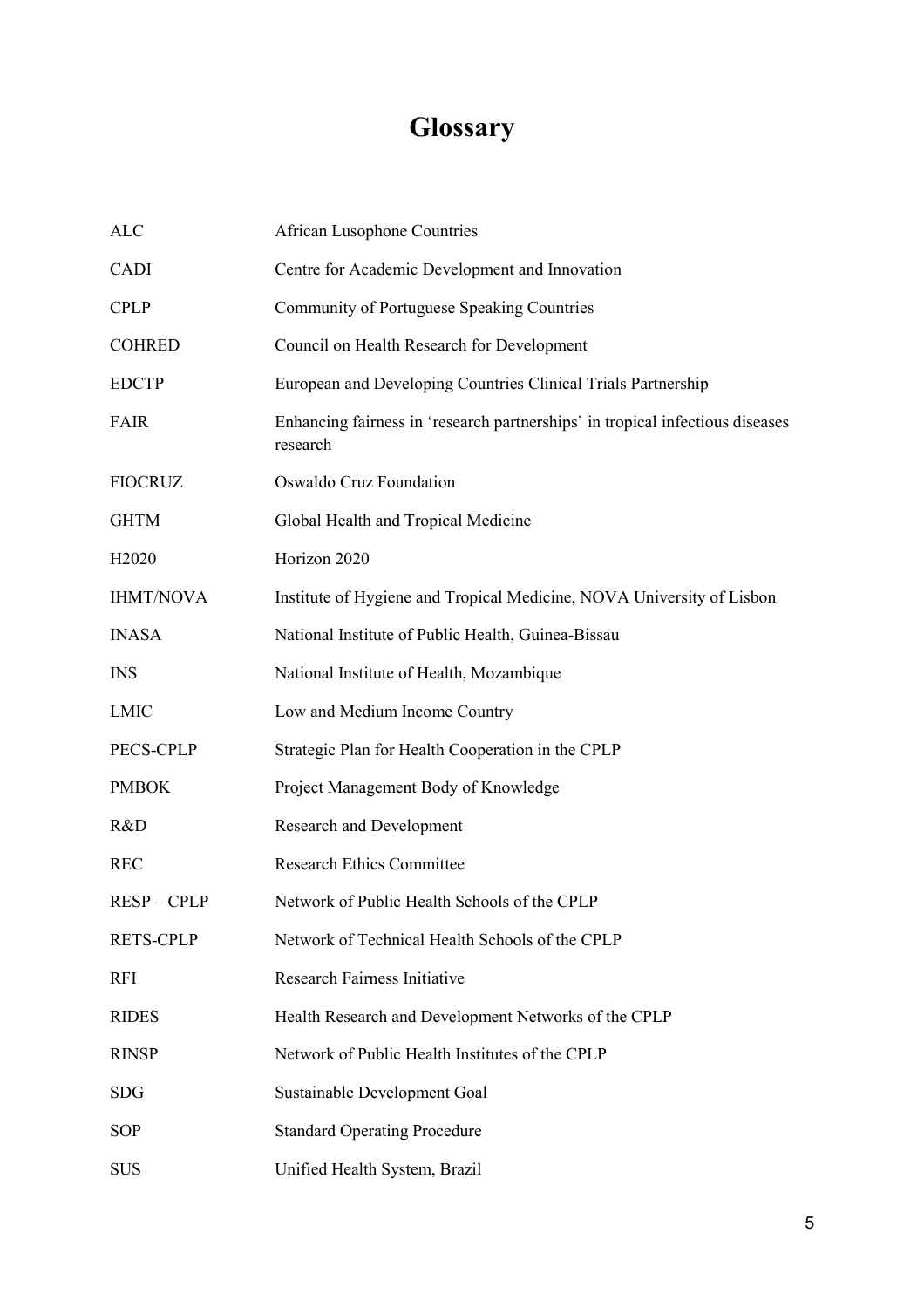| <b>TDR</b> | Special Programme for Research and Training in Tropical Diseases |
|------------|------------------------------------------------------------------|
| UDI-A      | University Development and Innovation – Africa                   |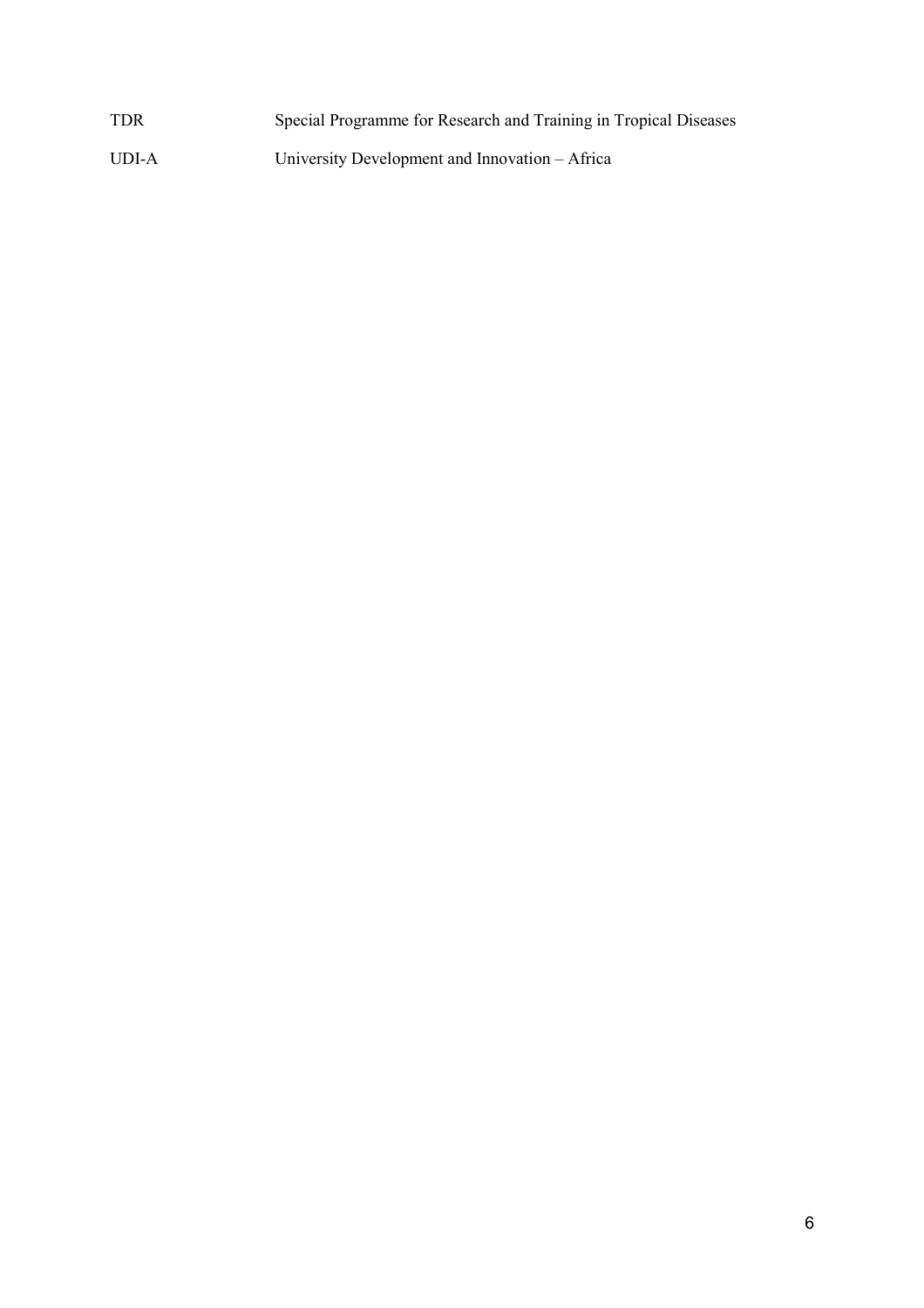# **Foreword**

IHMT/NOVA was founded in 1902 and has been at the forefront of research on tropical diseases, often within networks and partnership projects, warranting IHMT/NOVA a strong international presence. IHMT/NOVA has been recognized at national and international level for its scientific quality in postgraduate teaching and excellence in specific areas of research that are focused on tropical medicine and health-related areas of global relevance.

IHTM/NOVA is a key institution in Portugal and in the Community of Portuguese Speaking Countries *– Comunidade de Países de Língua Oficial Portuguesa -* CPLP – in terms of health for development, infectious tropical diseases, training and capacity building. IHMT/NOVA is undergoing a process of revision of its management and laboratory processes and COHRED´s RFI provided us with a tool to review our partnership processes, systematizing our ongoing efforts to establish fair partnerships with our collaborating institutions. It also gave us a tool to systematize with our partners the dialogue about what our partnerships should look like.

At IHMT/NOVA we believe that we share the task of contributing to build a global moral research community<sup>1</sup>. In fact, the RFI provides us with a framework grounded on guiding principles supportive of fair decision-making, relevant to the current moral challenges of academic researchers, institutions and networks – such as the CPLP. The adoption of the RFI supports our moral and ethical profile in an increasingly global world, allowing us to reconfigure our administrative and contractual behavior in light of this new scenario and beyond our own local context.

IHMT/NOVA is proud to become the first institution in the Portuguese speaking world to prepare and publish an RFI Report. We congratulate COHRED for this initiative and we are commited to disseminating the RFI in the near future.

Paulo Ferrinho

IHMT/NOVA Director

June 2018

<sup>&</sup>lt;sup>1</sup> Sachs J. What is a Moral University in the 21<sup>st</sup> century? Speech at Columbia Universityu, March 30, 2015, at http://jeffsachs.org/2015/04/2748/ accessed on 12-06-2015.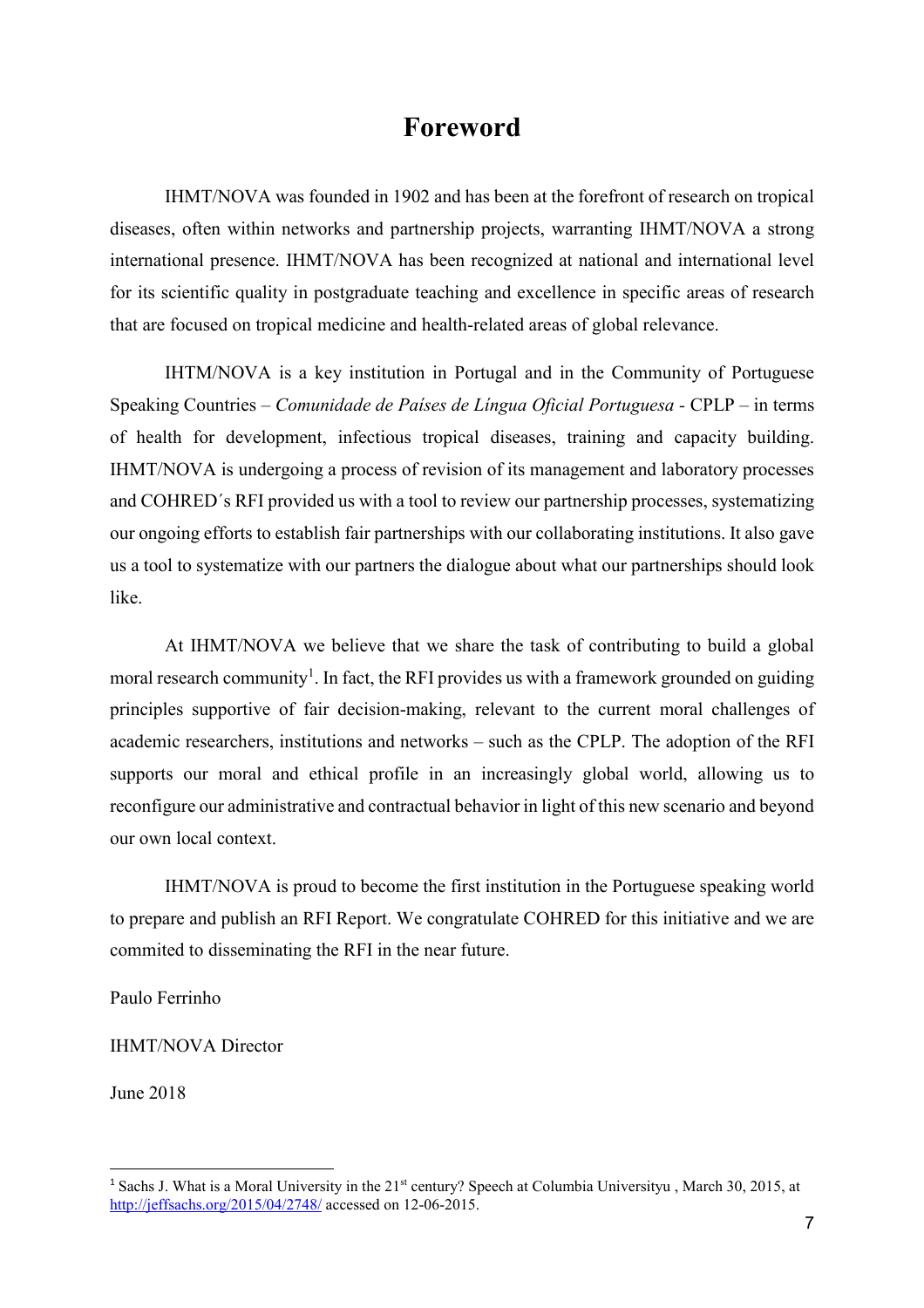# **Executive Summary**

The Research Fairness Initiative was developed by COHRED to allow institutions to analyze and improve their behavior in research partnerships. This report assesses how the *Instituto de Higiene e Medicina Tropical* (IHMT/NOVA) carries out its research partnerships, following the model provided by the Research Fairness Initiative, focused on three main domains: 1) fairness of opportunity; 2) fair process; 3) fair sharing of benefits, costs and outcomes.

In order to complete the report, data was obtained through structured interviews with key informants, based on the RFI script, informal conversations with other relevant staff and the analysis of already existing reports. A number of examples related to RFI domains, such as case studies and research projects, are included in the Report.

The report highlights the fact that IHMT/NOVA has been historically engaged with Institutions, mostly but not exclusively, within the *Comunidade de Países de Língua Oficial Portuguesa* (Community of Portuguese Speaking Countries, CPLP), leading several activities of capacity and network building and advanced training of human resources for health.

During the preparation of this report, it became clear that IHMT/NOVA's stance on research partnerships is not based on Standard Operating Procedures (SOPs) or written guidelines but on an overarching *ethos* that stems from past experiences and from IHMT/NOVA's strategic mission as a world-changing institution.

Recognizing the need and the opportunity to transform IHMT/NOVA's knowledge management system, various actions will be taken in the next 2 years to strengthen IHMT/NOVA's policies and approaches related to research partnerships, data sharing, public engagement with science and dissemination of IHMT/NOVA's research, layed out in the *summary table for actions to be taken*.

Some examples that highlight IHMT/NOVA's commitment with research fairness include: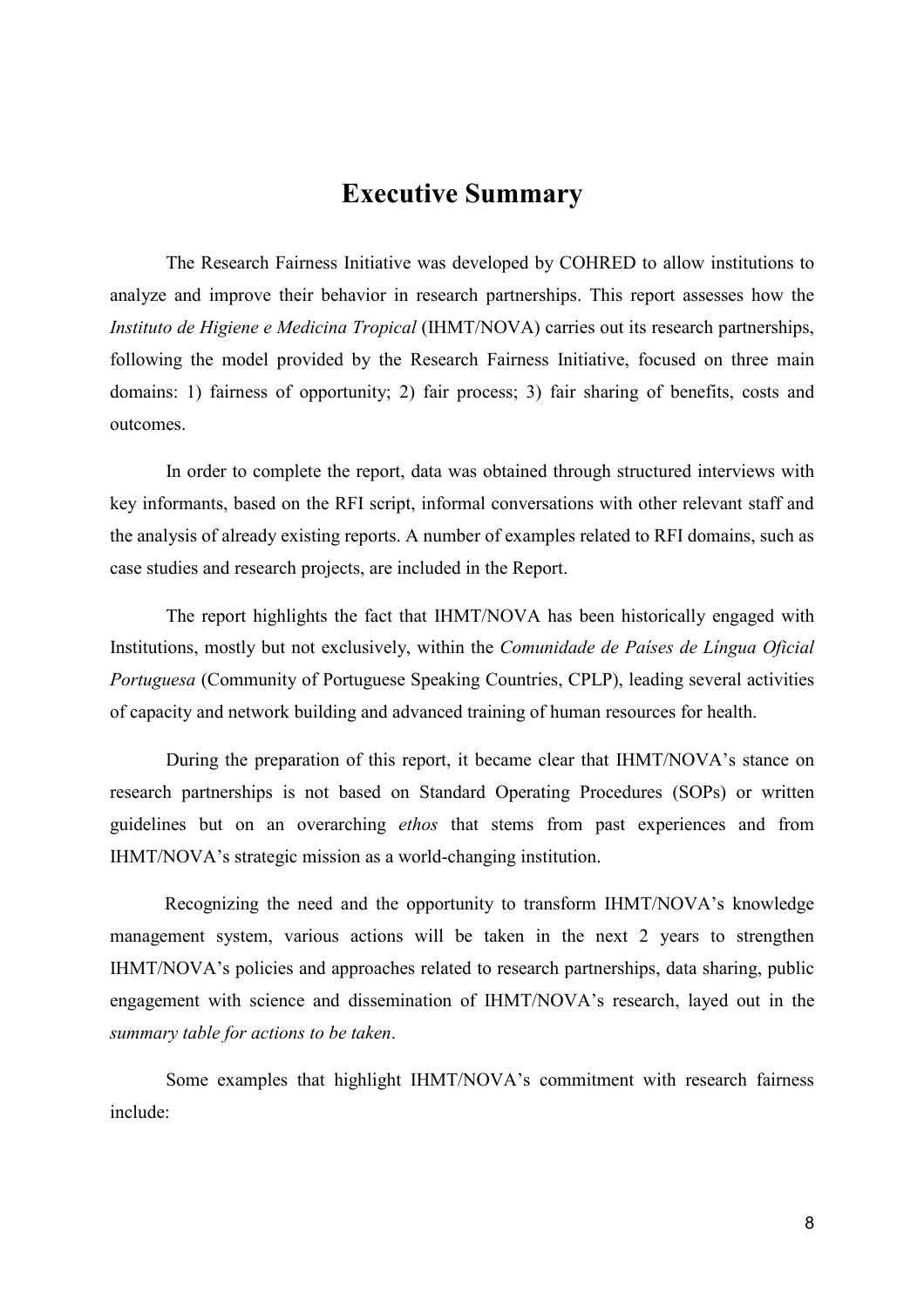a) The promotion of the RFI within the CPLP (including the preparation of a special issue of IHMT/NOVA's scientific journal; the translation of relevant RFI guides into Portuguese), leading to a CPLP declaration to adopt the RFI;

b) The ongoing efforts towards the consolidation of a national health diplomacy and philosophy for global health development;

c) Numerous research projects and initiatives focused on capacity building, knowledge translation, public engagement with science and health and open science;

d) Current efforts towards the implementation of guidelines and SOPs related to data property and sharing.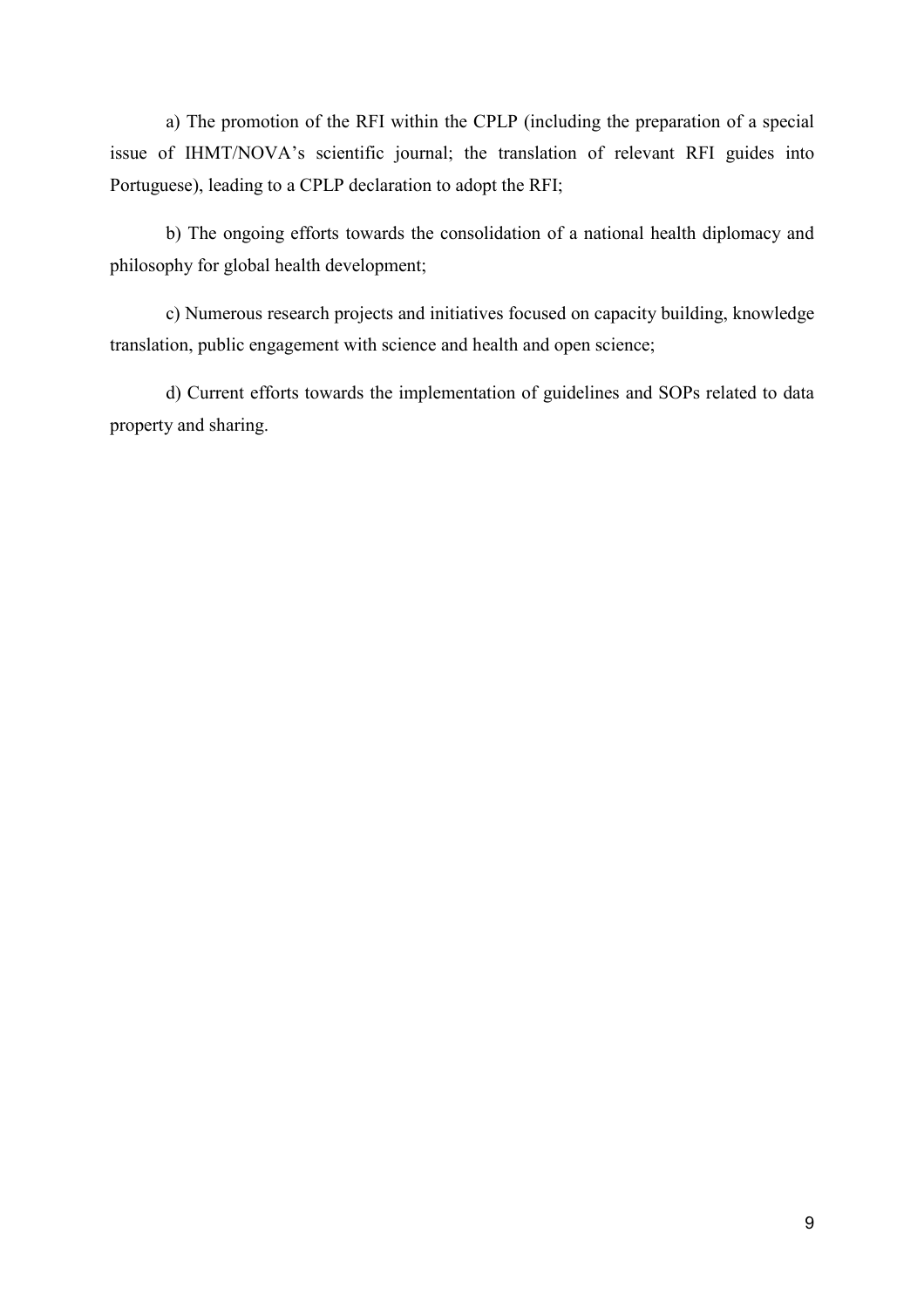# **Motivation for becoming an RFI reporting institution**

IHMT/NOVA's vision is to extend our leadership capacity as a R&D institution in the specific field of global health and tropical medicine, addressing present and future health problems and bridging across CPLP's R&D institutions in a worldwide context. Our aim is to become a privileged partner for health & scientific cooperation and development, respecting our national heritage of being at the forefront of new developments and societal challenges aligned with key-concepts of sustainable development goals.

Research partnerships are fundamental to attain research capacity in LMICs, and research networks play a fundamental role in innovation, especially in the field of health. Over the past 20 years, some guidelines and diplomatic efforts have been put in place to improve North/South partnerships - the RFI contrasts with previous initiatives by providing institutions with a metric/framework to assess how they behave in partnerships and to guide the transition to fairer collaborations.

IHMT/NOVA has been involved in the discussions on the development, applicability, usefulness and implementation of the RFI right from the onset. The RFI, as a compliance tool, was built through the careful input of stakeholders and various institutions around the world. We have attended several meetings organized by COHRED, as well as academic conferences that proved to be crucial for successfully developing this initiative. The IHMT was, in fact, one of the first R&D institutions in the world to publicly discuss its experience with the RFI: we have done so at the International Conference on Research for Development (ICRD 2017) in Bern, Switzerland, in September 2017, and more recently in New York, where we discussed the RFI at the CUGH Global Health Conference 2018, in March 2018.

IHMT/NOVA has also played a key role in campaigning for and disseminating the RFI at several meetings of the CPLP. We are pleased to inform that, thanks to our efforts, the RFI was adopted by the Ministers of Health of CPLP Member States at their biennial meeting in Brasilia, Brazil, in October 2017. This led to the recommendation that the guiding principles and mechanisms of the RFI should be built into the scientific work of RINSP and RIDES. In April 2018, at the second joint meeting of RIDES, representatives of all member States reiterated that the guiding principles and mechanisms of the RFI should be actively incorporated within RIDES.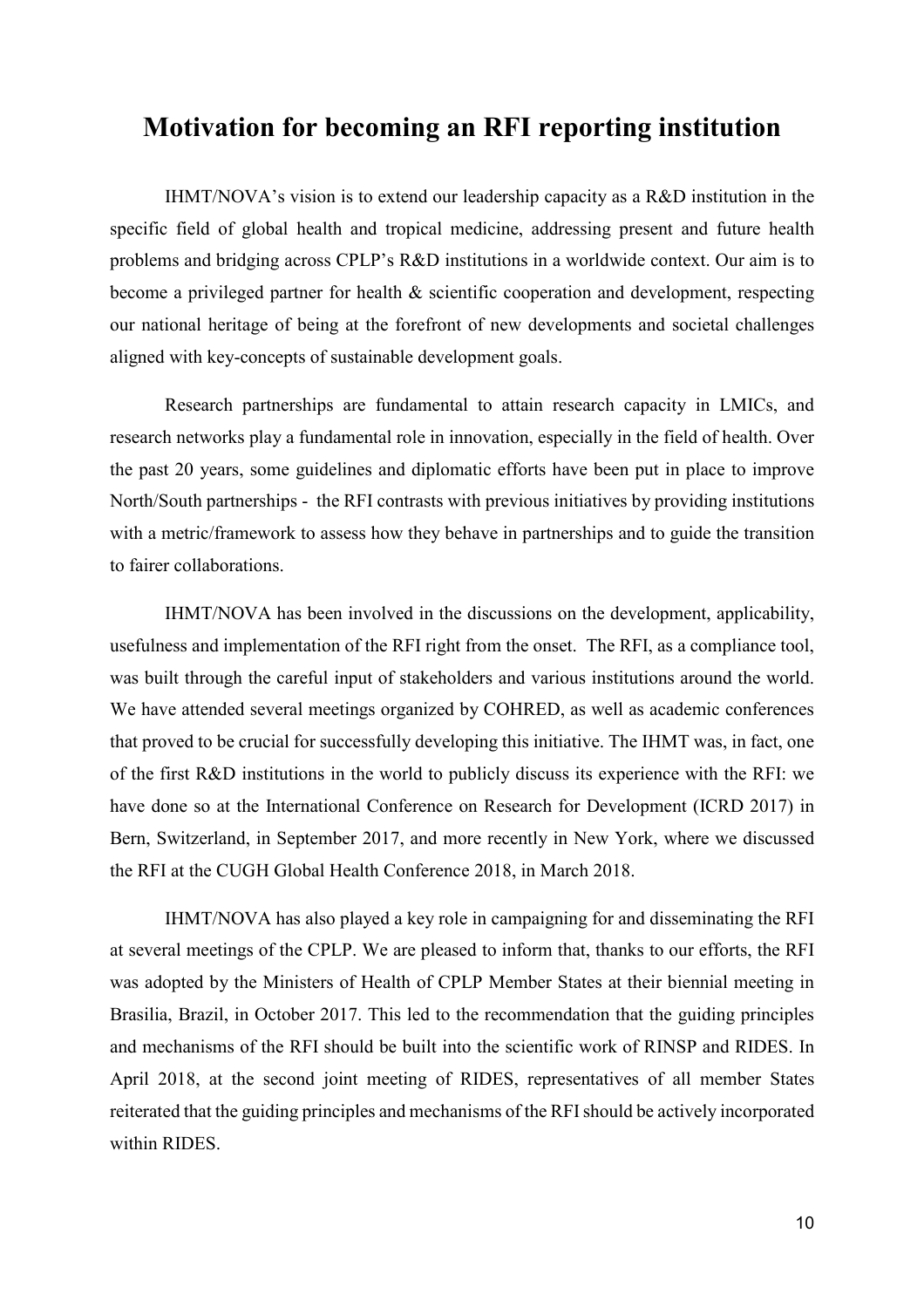The commitment to building a global moral research community and the theme of 'Fair Research Partnerships' is part of IHMT/NOVA's strategy for 2018-2022 and we are committed to disseminating the RFI through research projects, publications, conferences and advocacy within the Portuguese society and CPLP. The RFI process allows us to rethink how we deal with partners and the wider society, and we look forward to transforming our research management system in the next two years, strenghtening our role as a global institution commited to equity and fairness.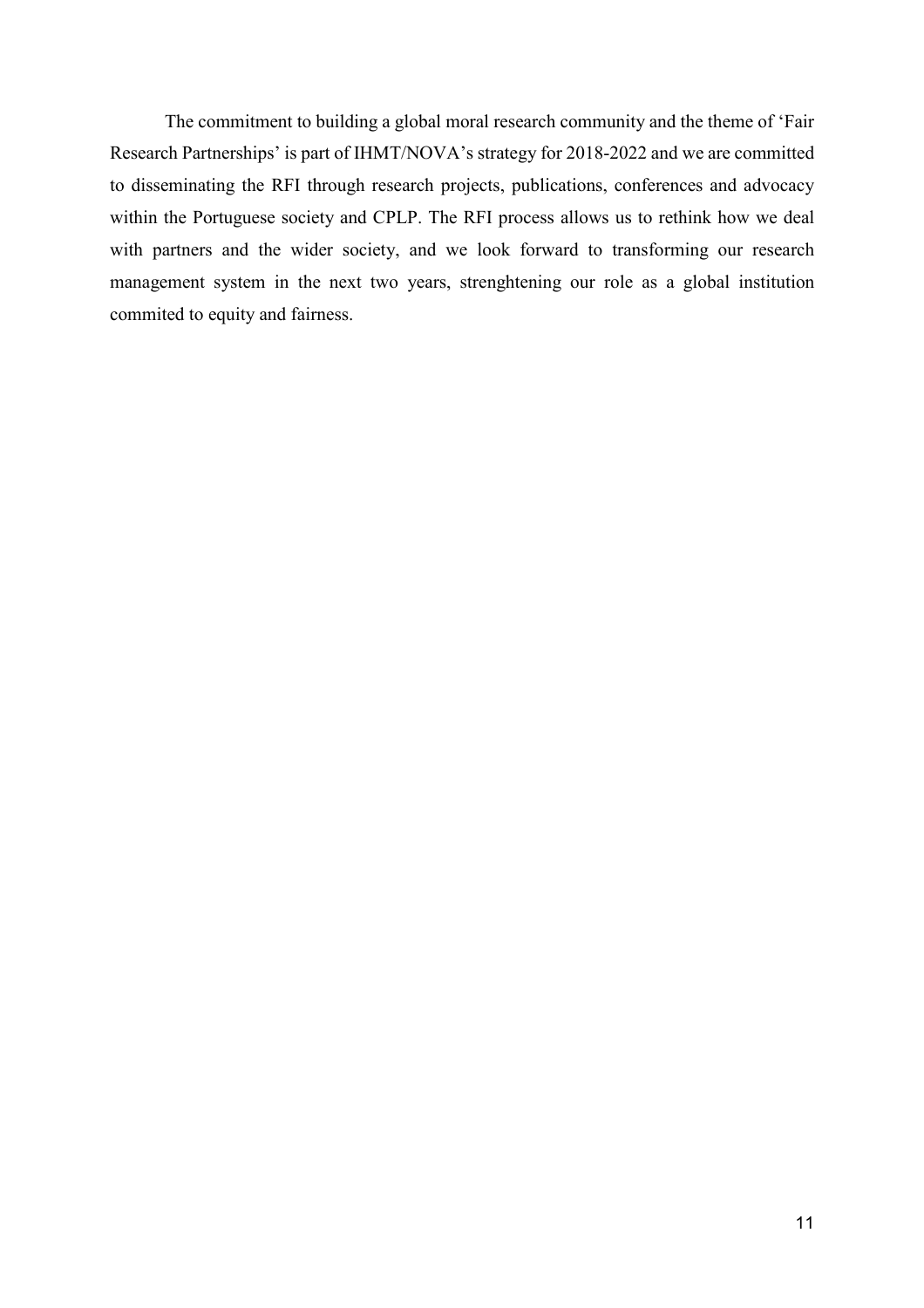# **DOMAIN 1: FAIRNESS OF OPPORTUNITY**

## *Topic 1. Relevance to the communities – in which the research is done*

### *1.1.1. Research Priorities in Communities where Research is Conducted*

*1.1.1. A. Describe if and how does your organisation determine the research priorities of countries and populations in which you conduct research ?* 

The research priorities of IHMT/NOVA and populations where research is conducted are determined as follows:

a) There is a strategic plan focused on the Global Health and Tropical Medicine R&D Centre that defines research groups, topics and priority domains.

b) IHMT/NOVA's postgraduate programs define topics that can be researched by MA and PhD students, aligned with areas of expertise of its academic staff.

c) Priorities are also determined by various networks, namely those within the CPLP (Community of Portuguese Speaking Countries), such as  $PECS-CPLP<sup>2</sup>$ ,  $RINSP - CPLP<sup>3</sup>$ ,  $RESP - CPLP<sup>4</sup>$  and  $RETS-CPLP<sup>5</sup>$ .

d) There are numerous institutional partnerships with Universities (such as Universidade Agostinho Neto in Angola and Universidade Eduardo Mondlane in Mozambique). IHMT/NOVA incorporates academic staff from those Universities as Invited Professors and actively collaborates with National Institutes of Public Health.

e) IHMT/NOVA's Administration Council and Advisory Council include various partners from Southern Institutions.

f) IHMT/NOVA often addresses capacity building requests from its partners and carries out training activities to support them in the preparation of research proposals and articles.

<sup>2</sup> Strategic Plan for Health Cooperation in the CPLP

<sup>3</sup> Network of National Institutes of Public Health of the CPLP

<sup>4</sup> Network of Public Health Schools of the CPLP

<sup>5</sup> Network of Technical Health Schools of the CPLP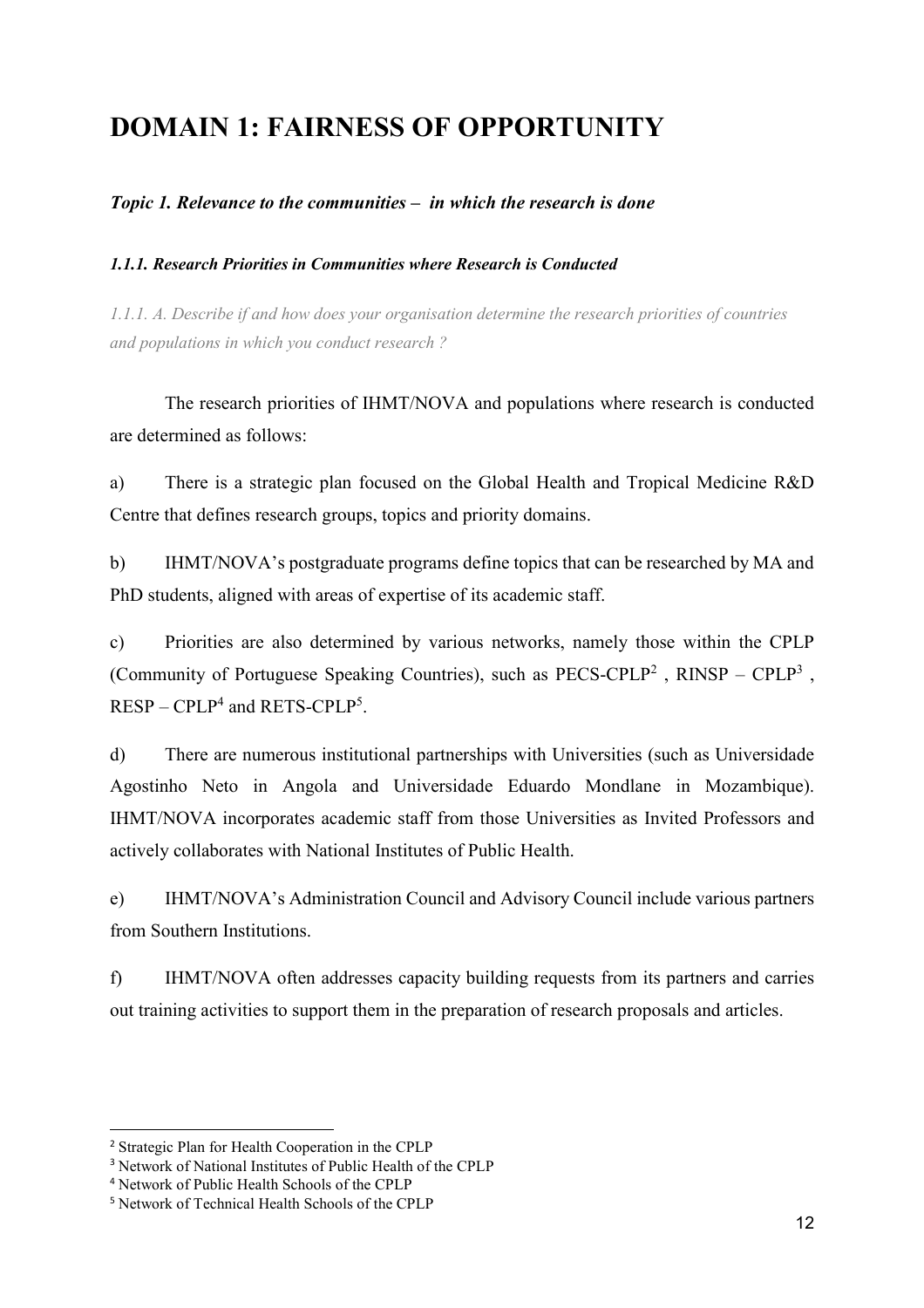g) The Congress of Tropical Medicine is a biannual event that supports travel and accommodation expenses of researchers within the CPLP, leading to the development of various collaborative projects.

*1.1.1. B. If your organisation has SOPs, Policy directives or other written Guidelines that provide instruction or guidance to research leaders in your organisation on how to establish and deal with local and national research priorities in partner settings, please attach or provide URL. If you do not have such documents, state that here.* 

There are no SOPs for this topic. There is the strategic plan of IHMT/NOVA, which determines its research priorities, as well as a form that must be filled in order to submit a research protocol. PECS' program includes guidelines on research and collaboration priorities within the CPLP.

Link to the website of IHMT/NOVA's research Centre, Global Health and Tropical Medicine - http://www.ihmt.unl.pt/en/ghtm-global-health-and-tropical-medicine/

IHMT/NOVA's strategic plan – [ENCLOSED]

Link to the strategic plan for health cooperation within the CPLP (PECS) https://www.cplp.org/id-2367.aspx

Link to the most recent version of PECS https://www.cplp.org/Admin/Public/DWSDownload.aspx?File=%2fFiles%2fFiler%2f1\_CPL P%2fSaude%2fIVR\_Min%2fIVRMS\_PECS\_CPLP-2017\_20\_vfinal.pdf

*1.1.1.C. What steps does your organization intend to take in the next one or two years to improve its policy and practice of addressing the research priorities of communities and countries where collaborative research is being conducted ?* 

IHMT/NOVA will develop a transparent and annual assessment of key research priorities with its main partners. The first assessment will be done in March 2019. Based on the results, we will define specific strategies, training, protocols relevant to IHMT/NOVA and its partners. The overall plan for this will be ready for actioning by October 2019.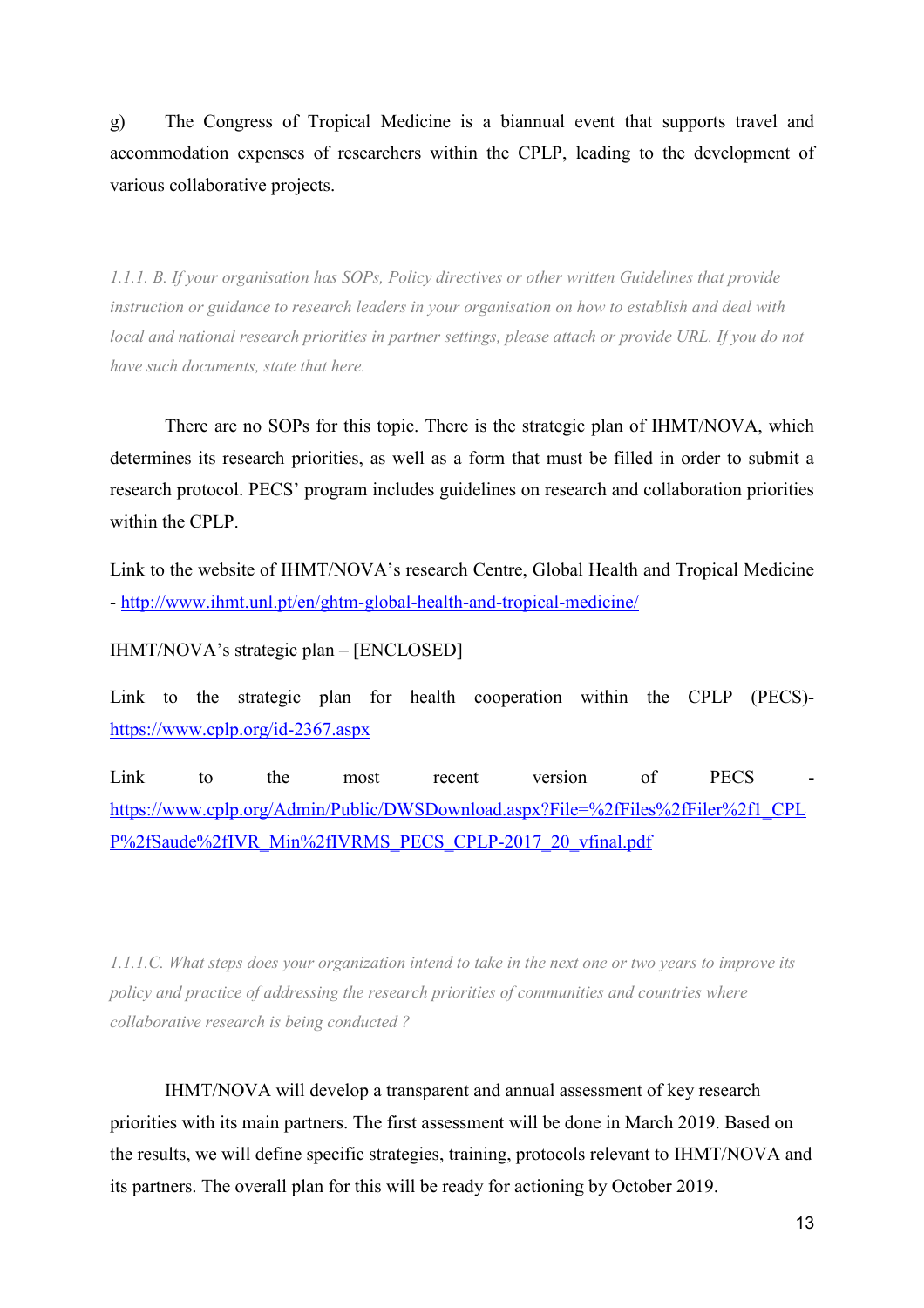#### *1.1.2. Actions if there are No Research Priorities*

*1.1.2.A How does your organization proceed when – with reasonable efforts – it cannot find "credibly set and regularly updated" research priorities for the population concerned ?* 

IHMT/NOVA's research priorities are clearly defined – there is a strategic plan, a research Centre with priority research lines, groups, networks established with CPLP partners, therefore this issue does not apply.

IHMT/NOVA's priorities are perfectly well identified and its activities also respond to specific requests by partners from the South.

*1.1.2.B. If your organisation has SOPs, Policy directives or other written Guidelines that provide instruction or guidance to research leaders in your organisation on how to proceed if there are not research priorities, please attach or provide URL. If you do not have such documents, state that here.* 

There are no SOPSs for this specific topic beyond IHMT/NOVA's strategic plan, which defines its research priorities, as well as procedures on how to submit proposals for funding agencies.

*1.1.2.C. What steps does your organization intend to take in the next one or two years to improve its policy and practice of conducting research in situations where there is no clearly formulated research agenda? If you provide efforts to support countries or regions to develop their research agenda as part of your engagement, please state that here and provide examples..* 

IHMT/NOVA will reinforce its policy of supporting other countries to define their research agendas, following previous work on the development of national agendas in Mozambique, Angola and Guinea-Bissau. An internal meeting will take place in June 2019 to develop a position paper (ready by July 2019) on how to support countries to develop their research agendas.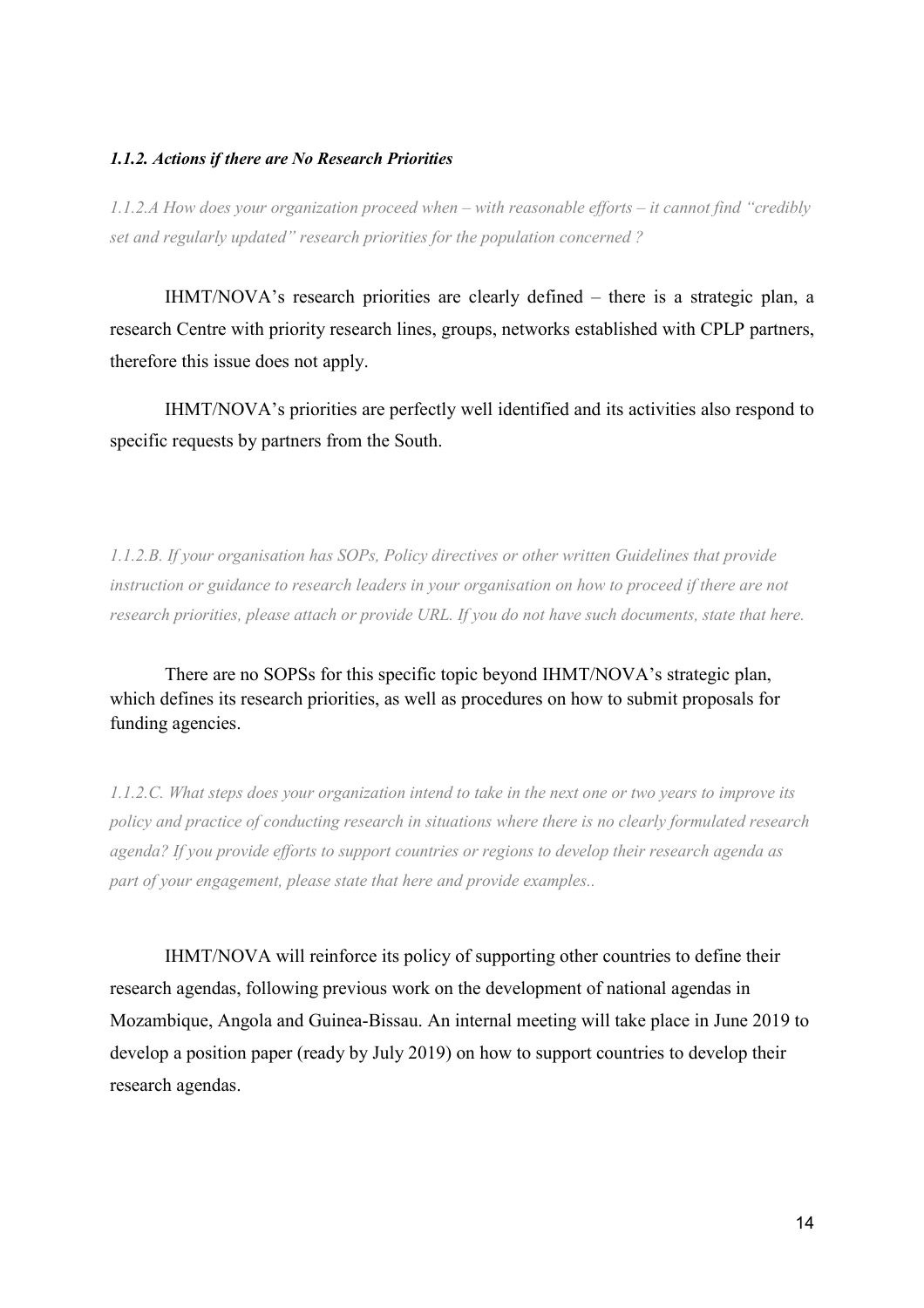#### *1.1.3. Justification to Research Low Priority Topics*

*1.1.3.A. If it is decided that a research programme does not directly address one of the top 10 research priorities of the population in which research will be conducted, how does your organization justify the choice of this population?* 

IHMT/NOVA has its own priorities which guide all work developed by the Institution. IHMT/NOVA has its strategic plan but is also committed to addressing partners' requests; if a specific partner requests the development of a specific research project which is not aligned with the top 10 research priorities, that research project may constitute an opportunity to develop capacity building actions. If IHMT/NOVA has the availability and technical competence to do so, that request will be addressed. Recent examples include the coordination of a network to support research and intervention on chronic respiratory diseases in the CPLP as well as the development of projects in the field of health tourism.

*1.1.3.B. If your organisation has SOPs, Policy directives or other written Guidelines that provide instruction or guidance to research leaders in your organisation on how to proceed if the research they are leading does not address local or national research priorities, please attach or provide URL. If you do not have such documents, state that here.* 

All research programs carried out by IHMT/NOVA's researchers must be approved by the Institutional Ethics Council and by the Ethics Committees of participant countries (see domain 2). Projects are also evaluated by the funding agency and, on a first stage, submitted to internal assessment. If some aspect is clearly not aligned with the interests of local populations or with scientific or health priorities, measures will be taken by the Ethics Council or the Scientific Council, including rejecting the proposal.

*1.1.3.C. What steps does your organization intend to take in the next one or two years to improve its policy and practice of conducting research in situations where the research your conduct does not clearly address the research agenda?* 

As previously mentioned, IHMT/NOVA's 2018-2022 strategy is clear and no additional steps are required to address this issue.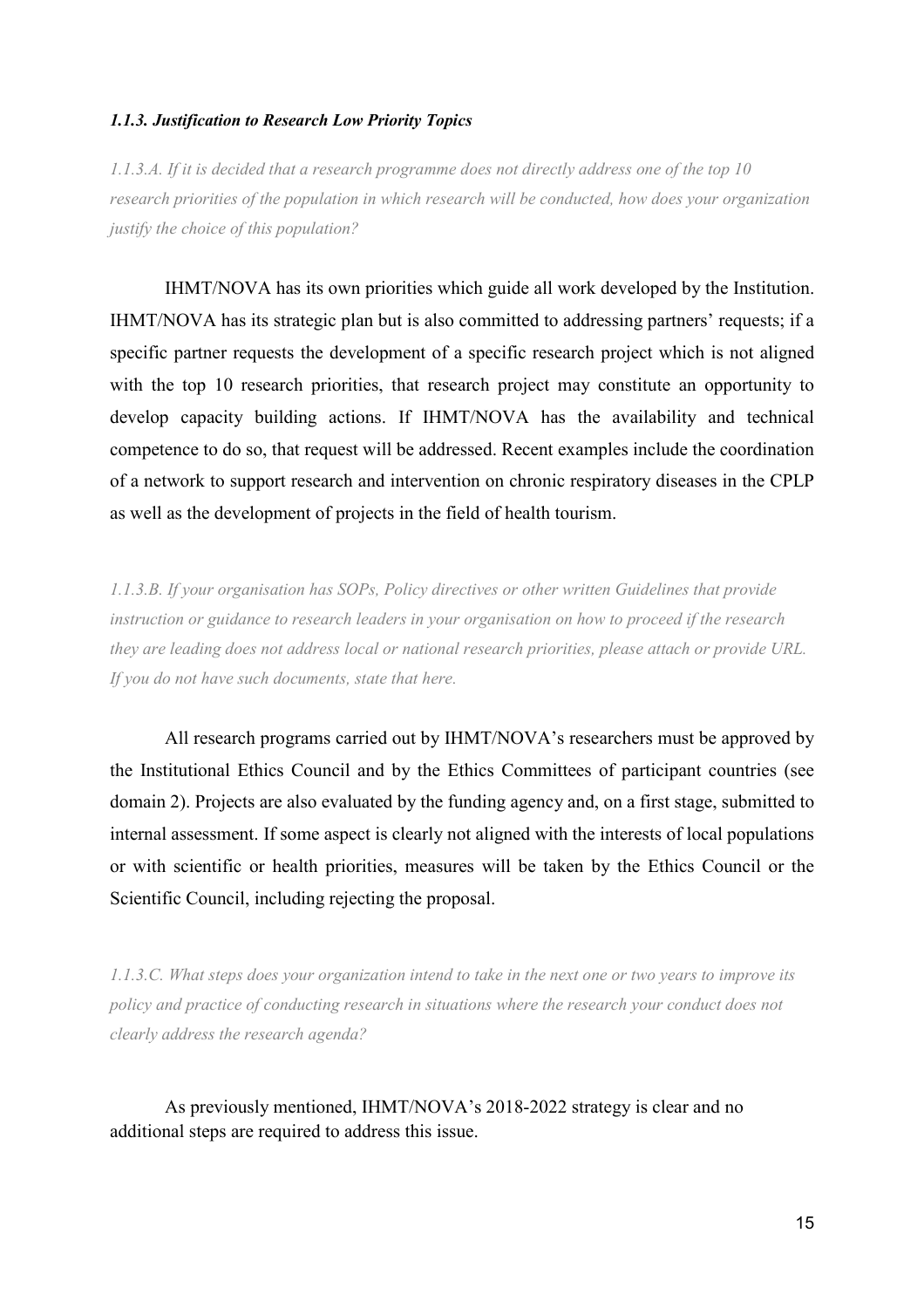#### **Topic 2. Early engagement of partners**

#### *1.2.1. Relationship between the 'Main/Lead/Sponsoring' and 'Other' Partners*

*1.2.1.A. Often there is one main partner – deciding on focus, financing or implementation or any combination. Other partners are then included as essential to achieve the research goals of the main partner. What is your organisation's policy and approach for early engagement of partners, enabling them to influence focus, financing and implementation? Describe clearly how your organisation deals with partners that mainly provide access to study populations and contribute much less to expertise, financing or focus.* 

IHMT/NOVA does not engage in "scientific safaris", unlike other institutions that travel to the South with the aim of collecting samples and preparing publications, alienating colleagues from the South and disregarding local priorities.

 Partnerships are always established in a flexible and symmetrical way. There is an initial idea that entails collaborating with partners in a variety of countries, both from the North and the South, and the number of partners is predetermined by funding schemes. The idea is discussed in a participatory way between potential partners, whose input is included in the proposal.

 Sometimes funding schemes imply that the scientific coordination is located in the South but the administrative coordination is in the North; however, in the case of projects funded by TDR or EDCTP, it is preferable that the whole coordination is located in the South, in order to increase the chances of obtaining funding.

 Small Institutions such as IHMT/NOVA often avoid coordination roles, as they usually imply preparing numerous reports to be delivered to funding agencies – those are time consuming tasks in the context of large partnerships.

 When partnerships are established there is always a history of collaboration with those institutions, and there is trust between partners, therefore any conflicts or issues are easily solved – the only rules that exist regarding this aspect are those determined by funding agencies.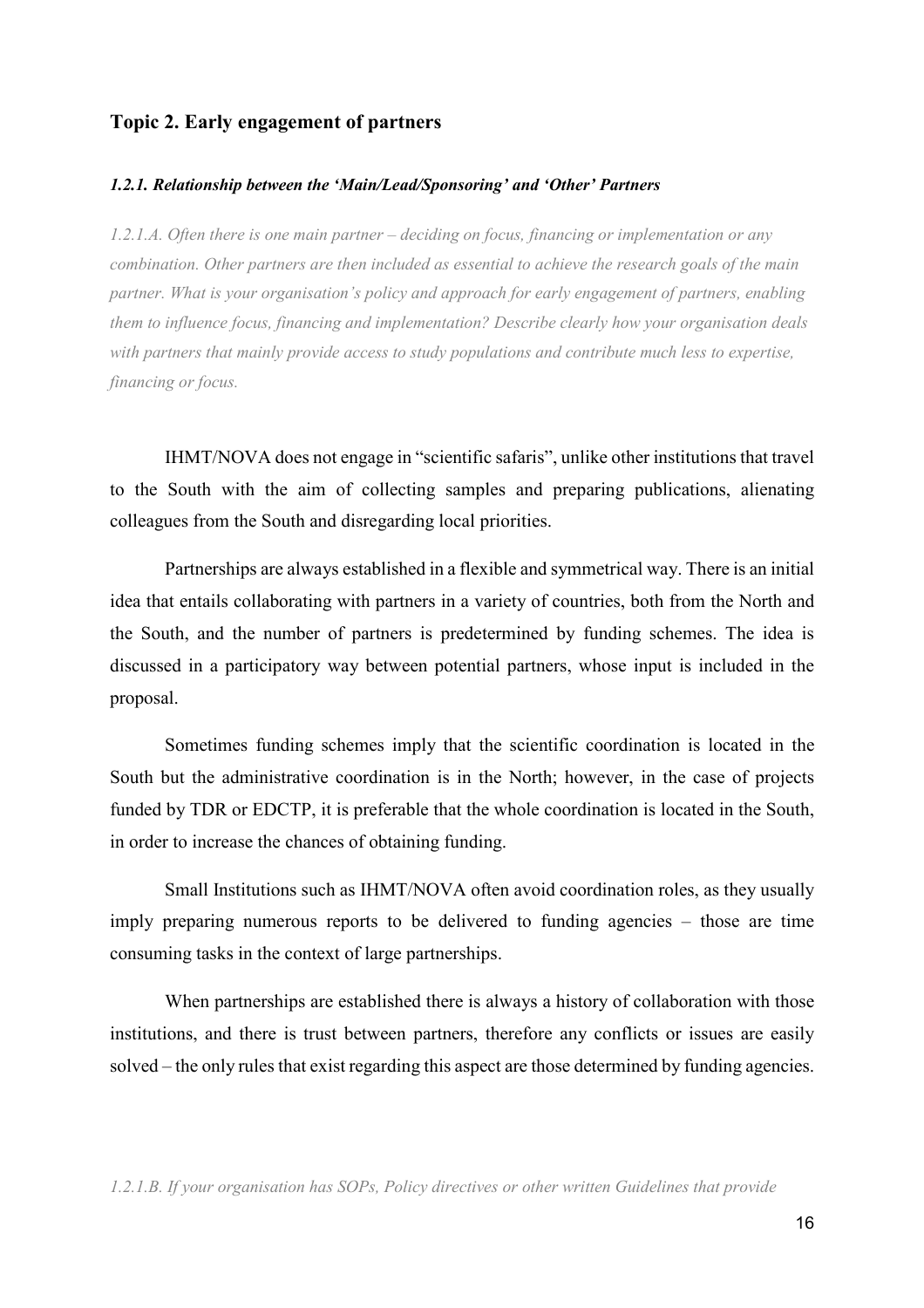*instruction or guidance on dealing with inequality in partnerships, please attach or provide URL. If you do not have such documents, state that here.* 

At the moment there are no SOPs or written guideline on these aspects, although there is a strategic plan that is explicitly focused on "fair partnerships" (see Domain 2 for more details).

*1.2.1.C. What steps does your organization intend to take in the next one or two years to improve its policy and practice of dealing fairly and productively with the relationships in unequal partnerships?* 

 IHMT/NOVA has already started identifying existing partnerships, memoranda of understanding and protocols, with the aim of analyzing their aim, separating those that are merely political from partnerships that IHMT/NOVA aims to reinforce and nourish. This task is being coordinated by the Project Management Office and will be completed by December 2018.

 Other actions include the current adoption of the RFI, which promoted an internal discussion on these issues, as well as the development of a policy paper laying out IHMT/NOVA's institutional policy on what research for development means and how researchers and institutional partners should behave under that ethical and political framework. This policy paper will be available in June 2019.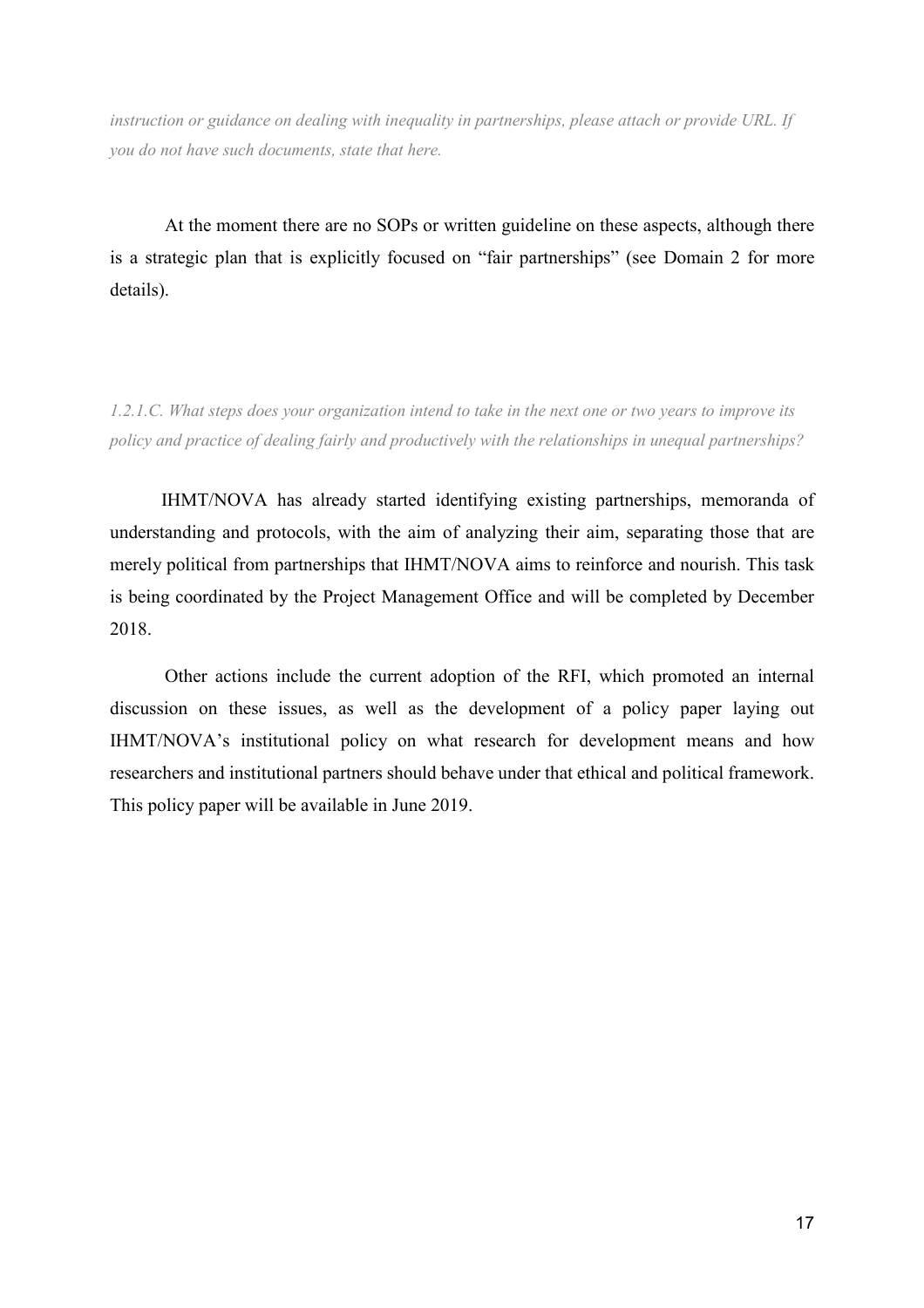#### *1.2.2. SOPs for Partner Inclusion in Study Design*

*1.2.2.A. Describe how and in what stage of design your organisation includes all partners in the decision making of study design and the development of study protocols and programmes ?* 

 This process takes place during the preparation of research proposals to be submitted. Partners' involvement depends on their interest, willingness and availability.

 A senior researcher from the IHMT/NOVA mentioned that while preparing one of the first research proposals submitted for funding with the European Commission, in the early 1990s, with Institutions from Mozambique, Portugal and South Africa, researchers from Portugal and South Africa travelled to Mozambique, where a workshop was organized. Another example, in 2015, concerns a project (which unfortunately was not funded) with the Karolinska Institutet, McMaster University and institutions from South Africa, Mozambique and Brazil. Since this was a large consortium, and although during the initial phase researchers relied on conference calls and emails, afterwards a physical meeting had to be arranged.

 More recently, a project submitted to EuropeAID with the National Institute of Health (INS) of Mozambique and the Fundação Oswaldo Cruz (Fiocruz), Brazil, not only involved email exchanges but also a preliminary meeting to determine goals, and the whole process was highly interactive.

 In that sense, the initial involvement depends to a large extent on who had the initial idea and whether participant institutions aim to assume an active role during the preparation stage. This applies to partnerships with institutions from the South and the North.

*1.2.2.B. If your organisation has SOPs, Policy directives or other written Guidelines that provide instruction or guidance on (early) engagement of all partners, irrespective of their actual contribution in the study, please attach or provide URL. If you do not have such documents, state that here.* 

IHMT/NOVA's strategic plan encompasses its guiding values, determining how it engages with its partners, and the recommendation is always to involve local partners as much as possible. The best standard operating procedure is a set of values and a basis of trust that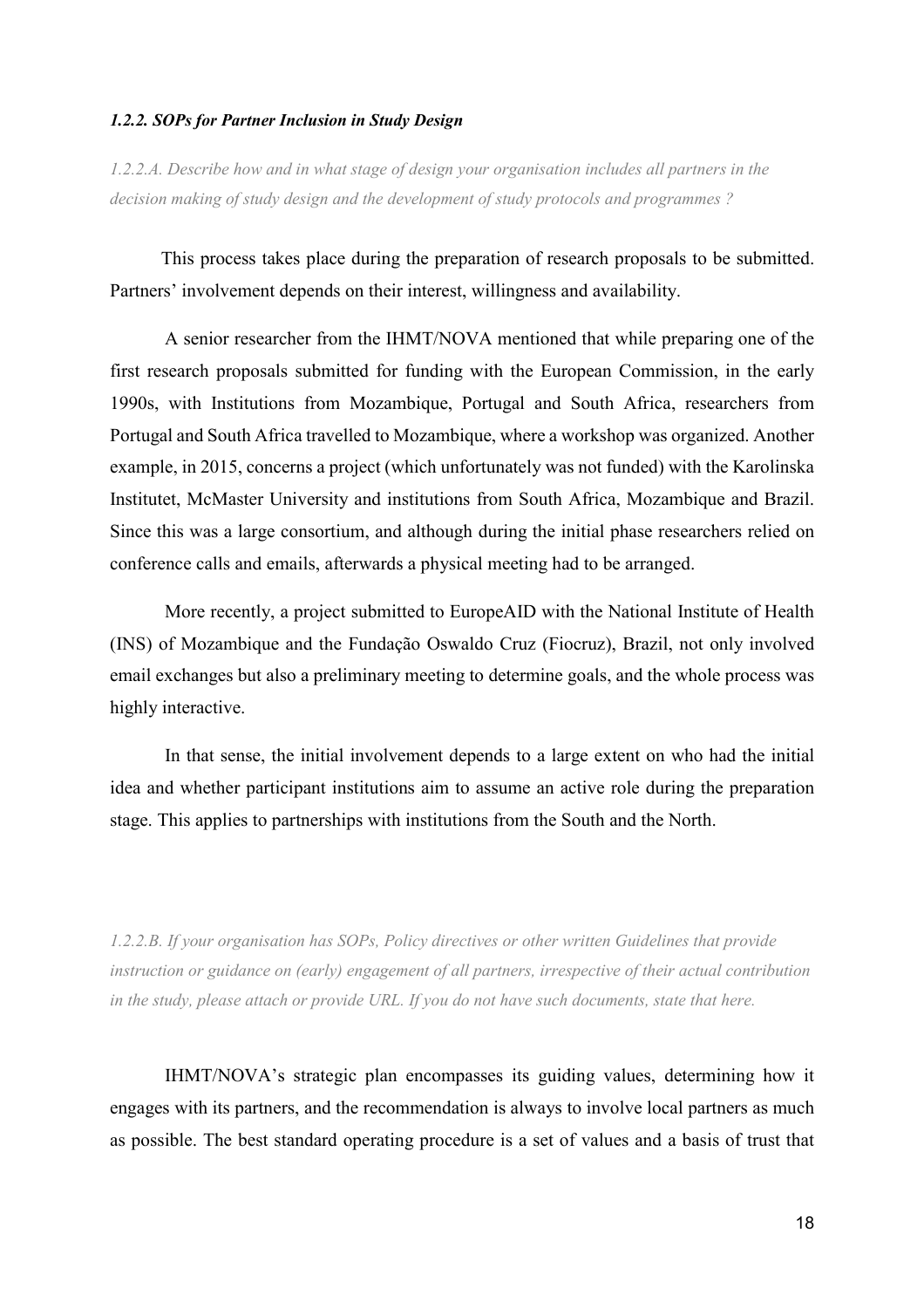allows work to be conducted without SOPs, privileging an ethos supported by experience and examples of previous collaborations.

*1.2.2.C. What steps does your organization intend to take in the next one or two years to improve its policy and practice of early engagement and inclusion of partners in decision making?* 

IHMT/NOVA includes partners in its decision-making processes. Its Advisory Council includes partners as invited professors, which illustrates a concern with CPLP societies. IHMT/NOVA's students and alumni also reinforce this connection. In any CPLP country there are former students of IHMT/NOVA playing important roles in the fields of health and Academia, which reinforces that trust capital, supporting the development of collaborative work.

In October 2019 a meeting will be organized to identify focal points for CPLP countries, in order to ease and better structure and systematize these processes, providing potential partners with a better access to relevant expertise from the IHMT/NOVA in order to develop future collaborations. These focal points will be clearly identified and publicly available on IHMT/NOVA's website – www.ihmt.unl.pt by December 2019.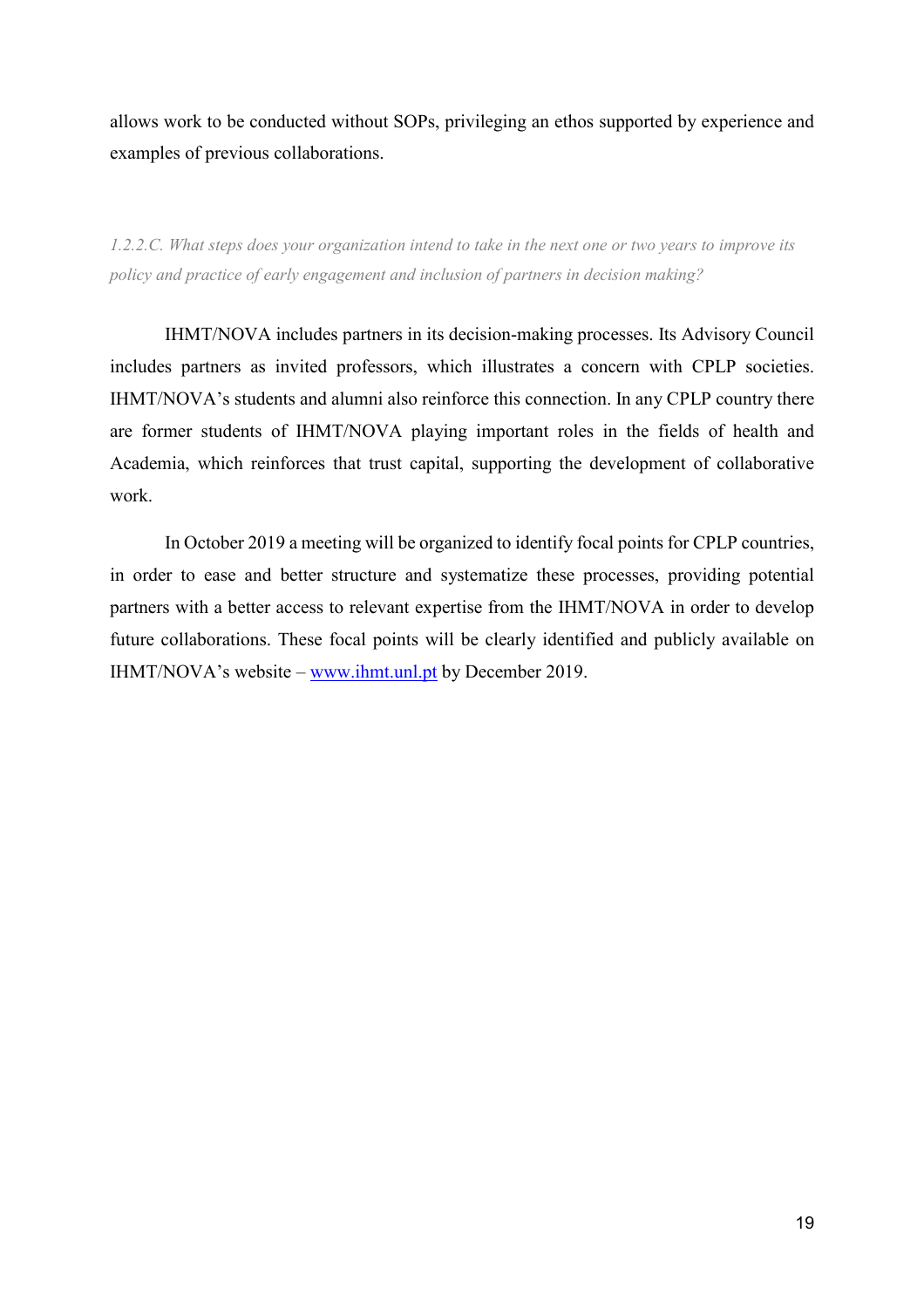#### *1.2.3. SOPs for Supportive Actions to Partners*

*1.2.3.A. Does your organisation have a standardized approach to identify areas of strength and weakness in partners included in research programmes, and, if so, what actions follow identification of gaps in expertise to design and implement studies? In instances where you are the 'weak partner' – describe how your organisation requires capacity building efforts for your own institution as part of the partnership agreement.* 

 There are no SOPs or standard approaches for this specific field. Project memoranda and protocols establish partnership rules.

 Collaborations are established with specific groups based on their research expertise, therefore this question does not apply. In case some weaknesses are detected there are always strong training and capacity building programs linked to IHMT/NOVA's activities, from technical courses to doctoral programs, and it is usually through these training programs that local deficiencies – in case they exist - are addressed.

 IHMT/NOVA is a tropical medicine institution, recognizing that what it can offer to partners from the Global South is the knowledge of cutting edge technologies that is not available to them - in terms of practical experience they are usually much more advanced. IHMT/NOVA is used, within this collaborative process, to an asymmetric relationship, but this asymmetry is ambivalent - partners are better in certain fields and IHMT/NOVA has more experience in other areas. The concept of "reverse innovation" illustrates particularly well this scenario.

 In November 2017, IHMT/NOVA submitted a research proposal to the TWINNING-WIDESPREAD call of the European Commission, with the aim of learning with partners from the South, reinforcing IHMT/NOVA's Clinic of tropical diseases and offering in return training and capacity building.

 IHMT/NOVA is aware that it can only survive as a tropical medicine institution if it is recognized that the main competencies on this theme are not in Portugal but in countries from the Global South. What IHMT/NOVA can offer is training, systematization and technologies - countries from the South have a much richer empirical experience.

*1.2.3.B. If your organisation has SOPs, Policy directives or other written Guidelines that provide*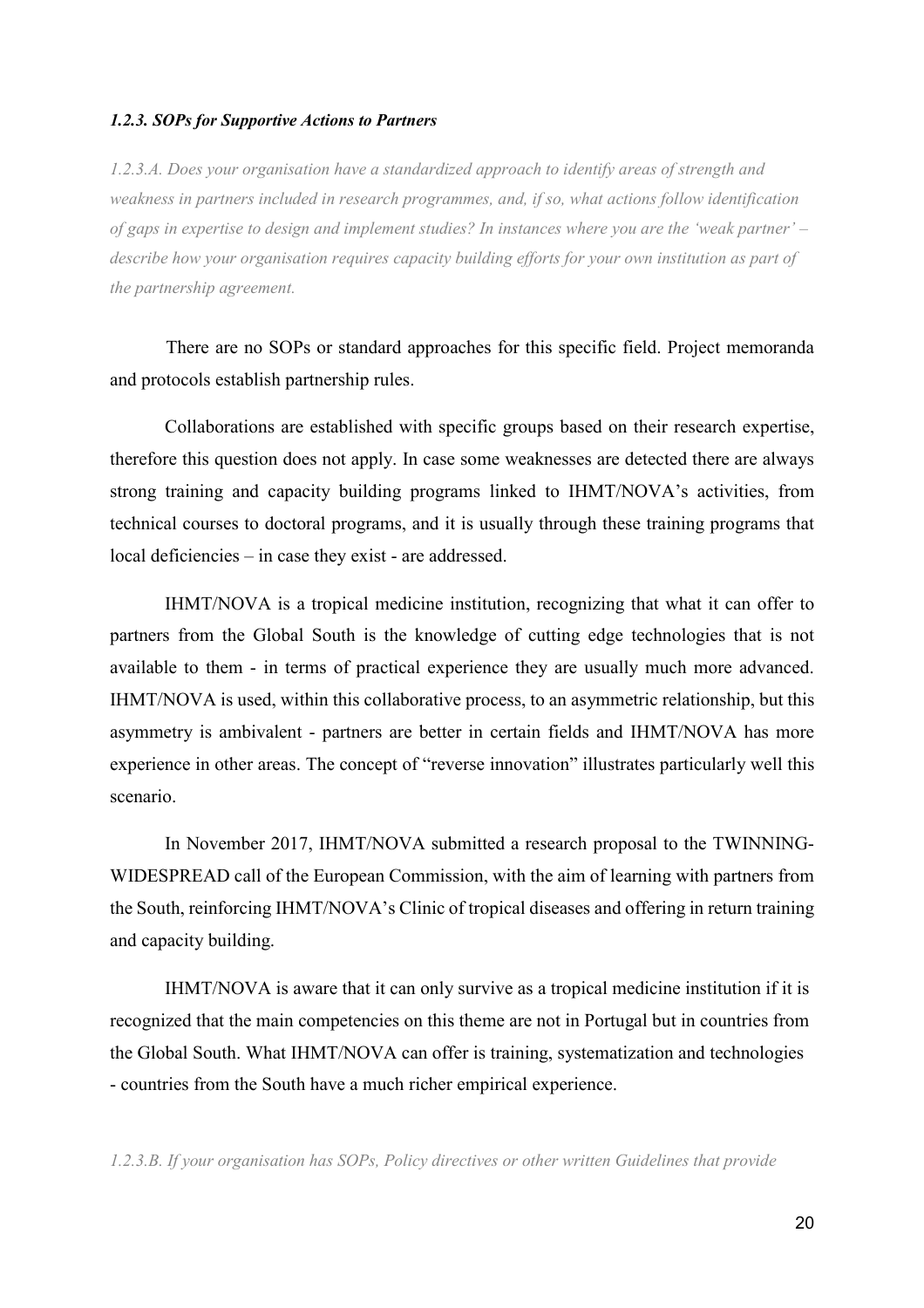*instruction or guidance on supportive actions, especially to low and middle income country partners, please attach or provide URL. If you do not have such documents, state that here.* 

#### There are no SOPs or written guidelines on this topic.

*1.2.3.C. What steps does your organization intend to take in the next one or two years to improve its policy and practice of early engagement and inclusion of partners in decision making?* 

#### IHMT/NOVA's approach is twofold.

 First, there is currently a concern with the development of strategies for global health by countries from Europe and the Global North, aiming at defining their stance on global health threats. Countries such as Switzerland, Denmark and Norway have developed their own diplomacies for global health, led by their respective foreign affairs ministers. In October 2019 IHMT/NOVA will organize a meeting with selected Members of the Portuguese Parliament and representatives of the Ministry of Health and Foreign Affairs to prepare a memorandum on this topic.

 Second, IHMT/NOVA will contribute to the establishment of a philosophy on effective development collaboration. Following several meetings over the years on this topic in Paris and Busan, IHMT/NOVA will organize an academic meeting in Portugal on effective development focused on global health around May 2020. This task is currently being coordinated by a member of IHMT/NOVA's Advisory Council, and will result in the development of a philosophy/approach that will guide IHMT/NOVA and inform Portuguese diplomacy.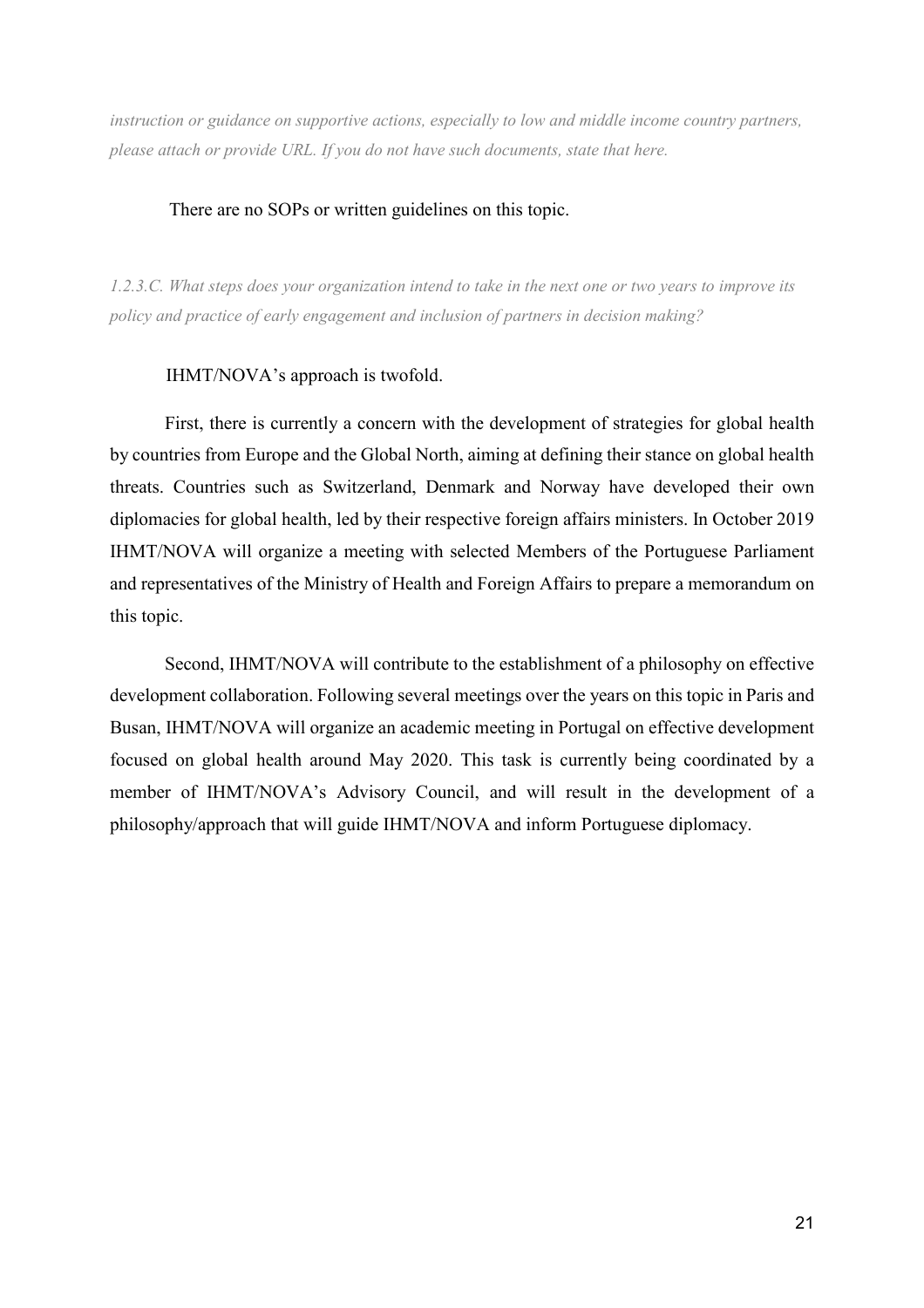# **Topic 3. Making Contributions of All Partners Explicit – Fair Research Contracting**

#### *1.3.1. Role Clarification in Research Partnerships*

*1.3.1.A. Describe how your organisation arrives at an explicit statement on roles, responsibilities, fair contributions and fair benefits for all partners during the (4) key stages of the research: design, implementation, writing up, and follow up actions – before research begins? In particular, how are the following areas addressed.:* 

 Previous questions already address the issue of study design, namely regarding the development of proposals and the identification of priorities. There are no standard procedures to determine actions. Usually an idea emerges, from IHMT/NOVA researchers or from partners, and whoever proposes the idea leads the process, taking the initiative to distribute tasks. In a flexible way it is guaranteed that everything that needs to be done regarding study design and submission procedures and timelines is tackled. It is crucial to ensure that whoever wants to participate in a project takes part in its design – IHMT/NOVA does not work with partners who do not contribute to the design and conception of projects.

 The distribution of tasks for implementation follows the plan included in the research proposal. There are work packages that indicate who will be coordinating them, tasks that are assigned to specific partners, tasks that imply issues such as who is in charge of coordinating the preparation of a publication, aspects related to training, etc. - during the implementation and publication stages there is a script that can followed.

 Regarding publications, there are international guidelines concerning authorships that clearly define who should the first or last author. Sometimes a partner from the South demands that, since the article is focused on their country, the first author should be from the South, but that argument is discussed and afterwards a decision is made. Every time the project is carried out in a hospital, there is an attempt to involve hospital staff as co-authors.

 Concerning feedback to studied populations, this is a complicated issue and depends on the interest of the population itself. Projects developed with medical students are characterized by greater feedback because the population is engaged, and public outreach activities are often carried out. As an example we can mention a project about diarrhea in São Tomé and Príncipe. After the conclusion of the project and subsequent publications, there was a meeting where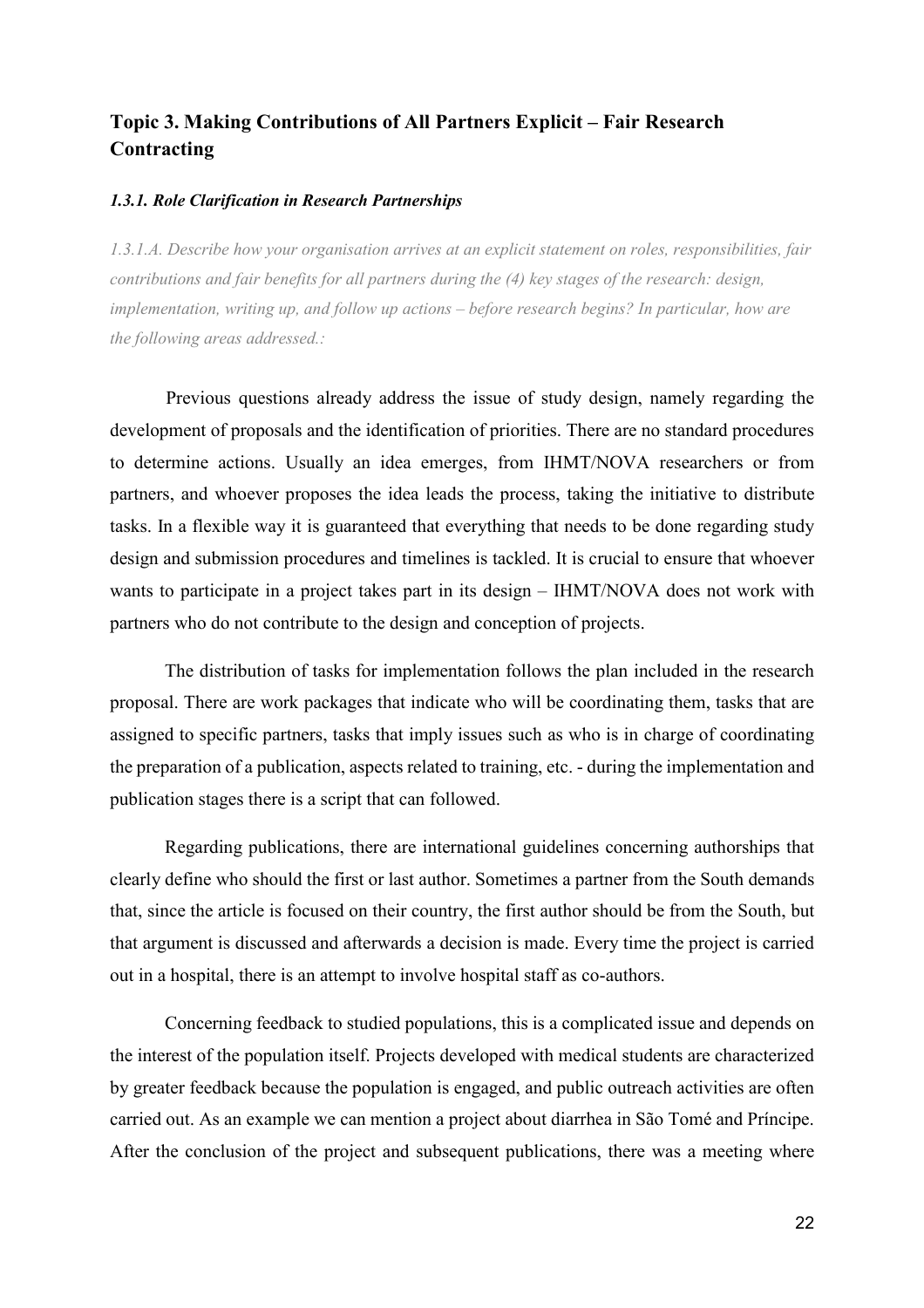results were publicized, involving not only researchers but also medical staff such as nurses and relevant health actors.

 Regarding follow-up actions, IHMT/NOVA aims at transforming the world, and there is a commitment towards the follow-up of research findings in order to attain social impacts and dissemination. Existing devices of knowledge management and translation include direct contacts with leading health officers in all Portuguese speaking countries, providing technical support to health ministries in fields such as strategic planning, health regulation and the training of human resources for health.

*1.3.1.B. If your organisation has a SOPs, Policy directives or other written Guidelines that provide instruction or guidance on dealing with sharing of authorship, feedback requirements to communities / populations where research was conducted, and requirements for follow up actions after research findings have been announced, please attach or provide URL. If you do not have such documents, state that here.* 

There are no specific SOPs for this field, although there is a strategic plan that outlines IHMT/NOVA's general approach, and there are also guidelines linked to funding agencies that support research projects. Furthermore, there are international guidelines that IHMT/NOVA adheres to.

*1.3.1.C. What steps does your organization intend to take in the next one or two years to improve its policy and practice of dealing with these three issues in particular : sharing of authorship, feedback requirements to communities / populations where research was conducted, and requirements for follow up actions after research findings have been announced ?* 

 In terms of authorships there are no aspects needing to be improved, as they are based on internationally recognized principles.

 Regarding follow-up actions there is currently a project that was submitted to an EDCTP call to allow decision makers to become aware of IHMT/NOVA's research, allowing it to effectively affect policy making. Although this particular project wasn't funded, it will be implemented, and the aim is to ensure that from June 2019 onwards all relevant projects coordinated by the IHMT/NOVA must result in at least one policy paper.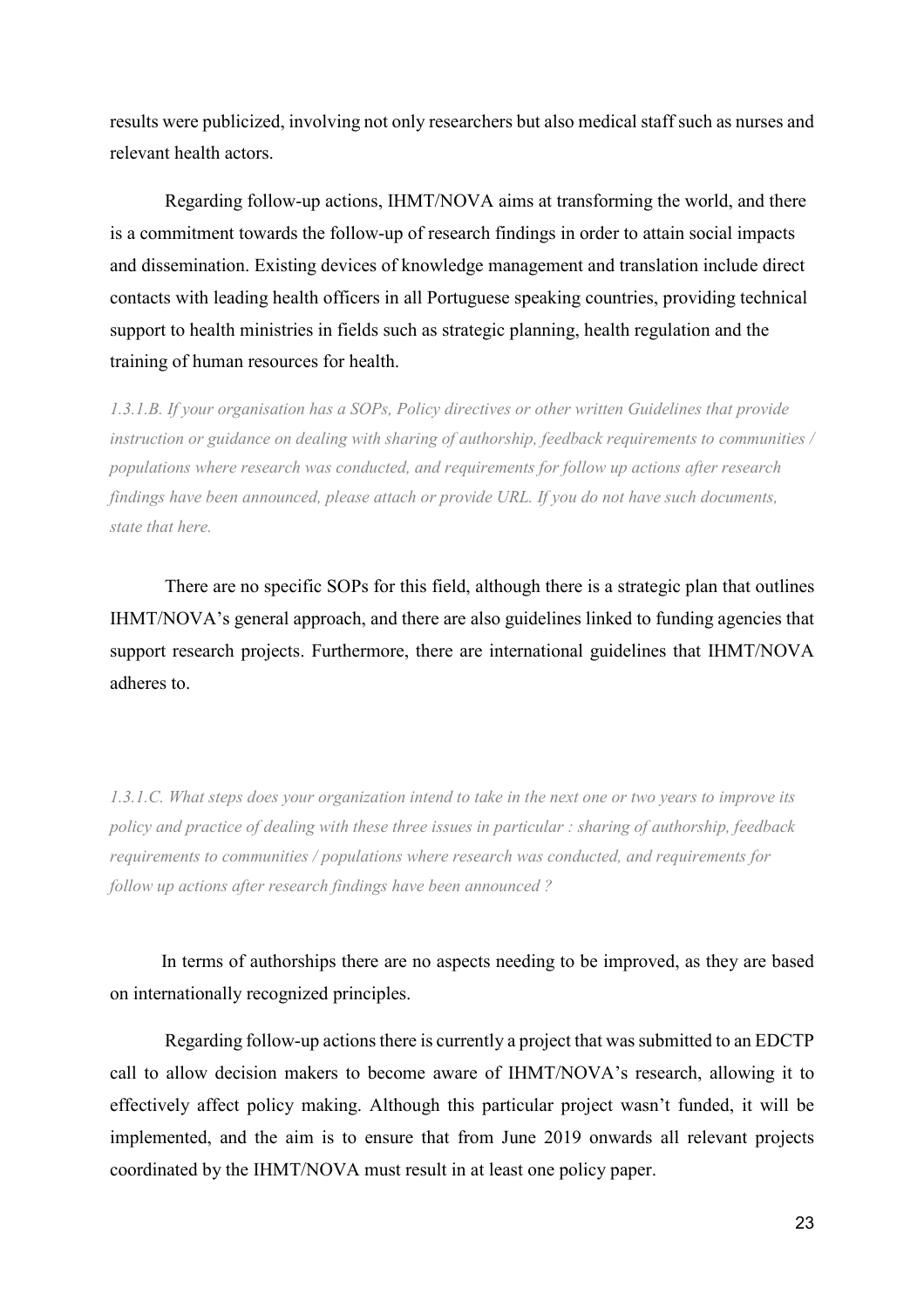IHMT/NOVA will improve the field related to feedback requirements to populations where research is conducted. Recently there was a great investment in science communication, and annually there are approximately 450 to 500 news on the IHMT/NOVA; however, most of its research is carried out in countries without direct access to communication apart from the Internet. In January 2020 selected researchers from IHMT/NOVA will discuss these issues in order to develop a memo with clear recommendations on science communication and public engagement with science.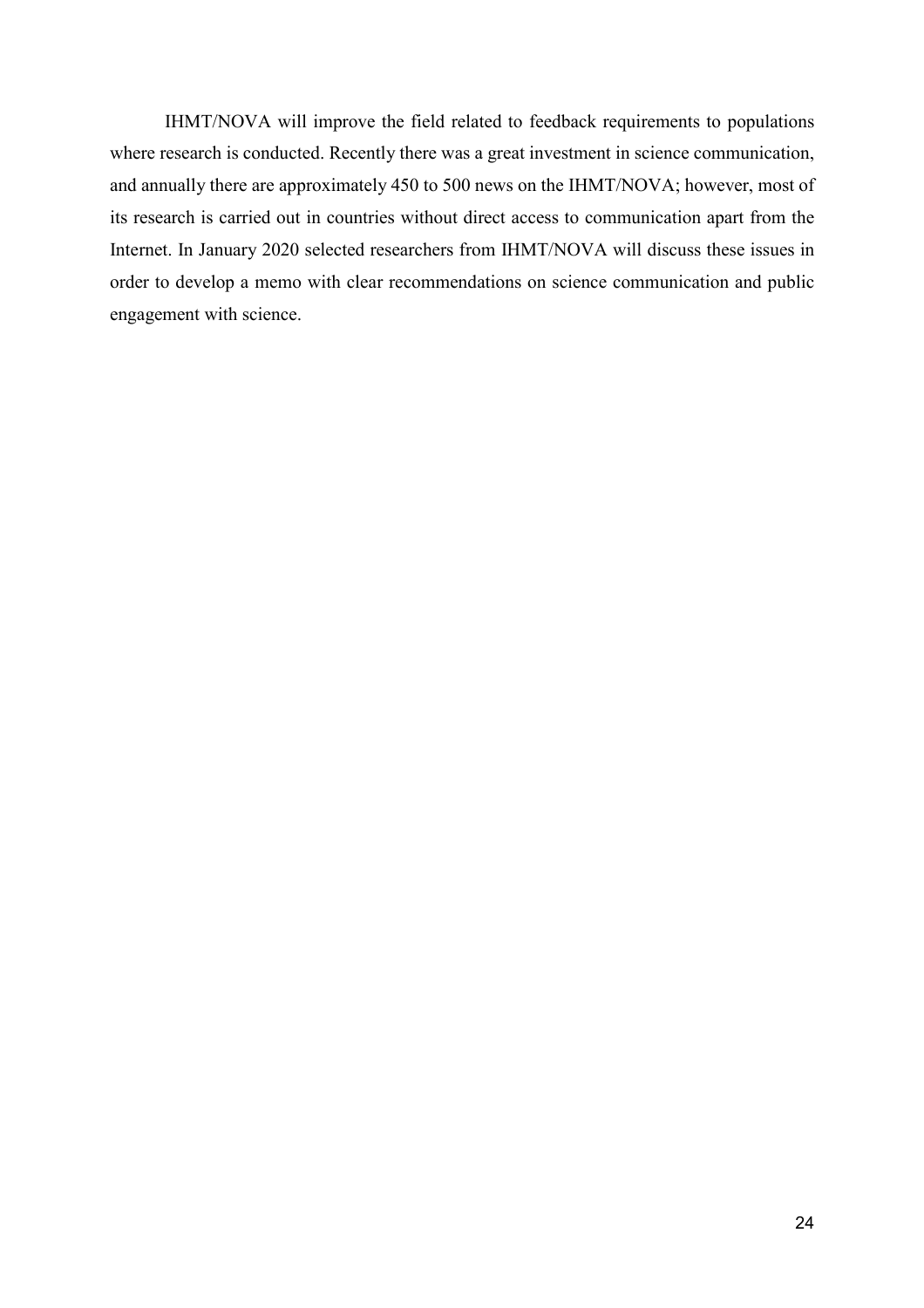#### *1.3.2. SOPs for Conflict Resolution*

*1.3.2.A. Describe how your organisation deals with conflicts arising after the commencement of a research collaboration. What mechanisms are in place ? How are these mechanisms developed and agreed upon between partners ?* 

 There are no institutionalized mechanisms dealing with conflict resolution. Usually when a conflict arises – for instance, related to a co-authorship – IHMT/NOVA resorts to dialogue. In case dialogue doesn't work, a senior colleague will evaluate the situation and prepare a conflict resolution proposal. In some cases the Ethics Council is involved to formulate a dispute resolution.

 So far, it was not necessary to resolve conflict by resorting to courts or other legal instances, as these conflicts are tackled through dialogue, the intervention of senior researchers or eventually through the Ethics Council.

*1.3.2.B. If your organisation has a SOPs, Policy directives or other written Guidelines that provide instruction or guidance on dealing with conflicts in research collaborations, please attach or provide URL. If you do not have such documents, state that here.* 

IHMT/NOVA has no explicit rules on conflict resolution, and usually it acts as outlined in 1.3.2 A

*1.3.2.C. What steps does your organization intend to take in the next one or two years to improve ability to minimize risk for conflict to arise, to maximize ability for early conflict resolution, and to minimize the impact of any conflicts that do arise..* 

Conflict resolution is not a priority topic for IHMT/NOVA, therefore a change of policy is not expected. As mentioned by the director, in over 25 years of research there has been no serious conflict, when disagreements emerge these are tackled through dialogue, and they are part of the regular process of developing collaborative ideas, projects and publications.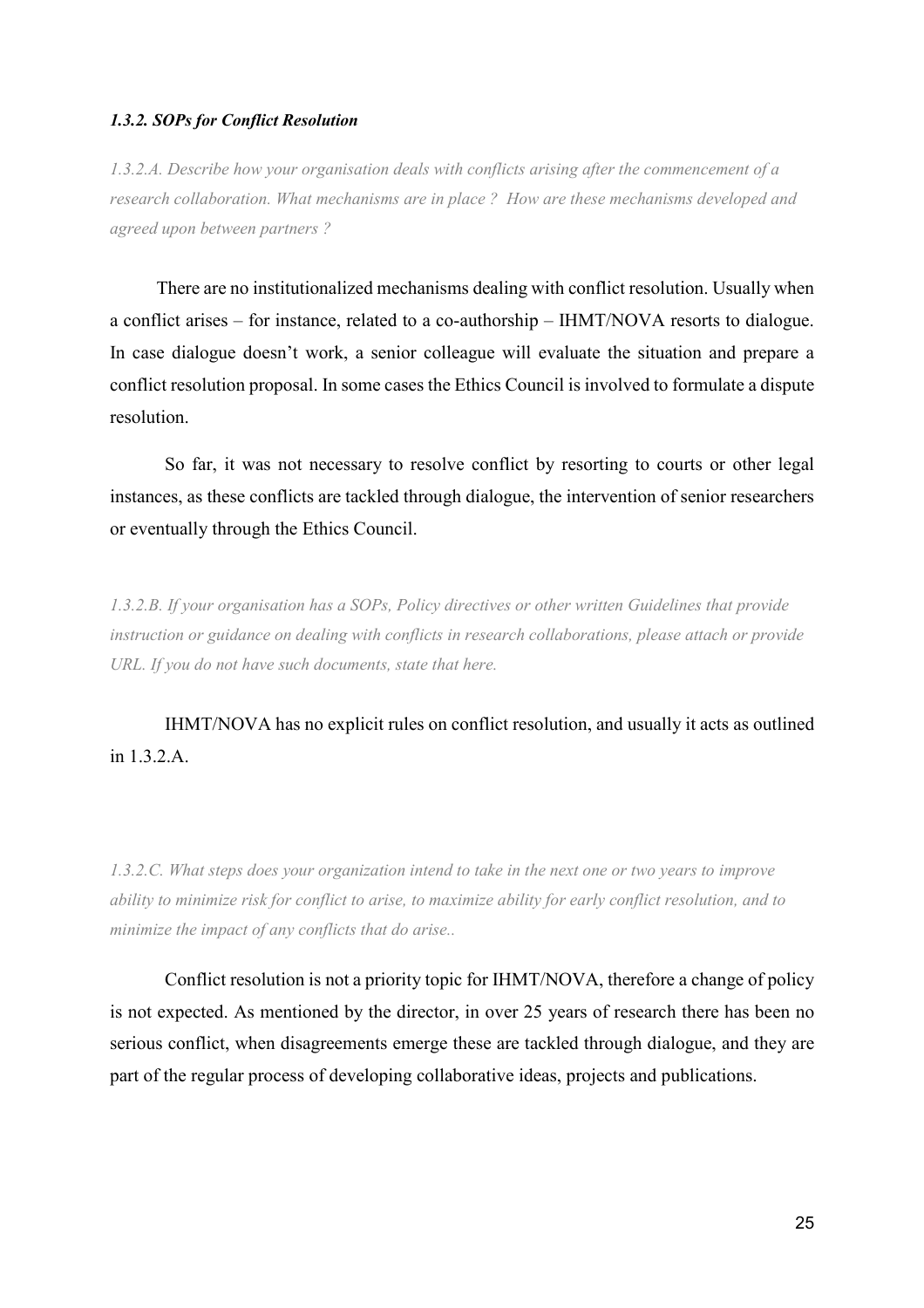#### *1.3.3. Making Potential Impact Explicit Before Starting Research*

*1.3.3.A. Describe the measures that your organisation has in place to state the explicit benefits to participant populations – at time of study and partnership development. Description of benefits can be short-, medium- and long-term, and also in the form of direct benefits to study populations and in terms of health or research system development.* 

 IHMT/NOVA works in the field of public health, and its ultimate goal is the enhancement of health and wellbeing of populations. Health problems researched by IHMT/NOVA are located thousands of miles away, therefore contact with involved populations is established through partners from the South. Those partners usually have their own mechanisms of communication and IHMT/NOVA collaborates with them. IHMT/NOVA trusts in the ability of its partners to carry out those tasks.

 On the other hand, research proposals submitted for funding always include objectives, impacts and expected benefits, which have to be clarified in the proposal itself, therefore this is another mechanism to safeguard these issues.

 IHMT/NOVA is not involved in large projects which aim at generating information with potential economic impact, such as large vaccine or drug trials, therefore this question hasn't been systematically debated.

*1.3.3.B. If your organisation has a SOPs, Policy directives or other written Guidelines that provide instruction or guidance on creating explicit benefit descriptions before the research starts, please attach or provide URL. If you do not have such documents, state that here.* 

#### There are no written recommendations on this topic.

*1.3.3.C. What steps does your organization intend to take in the next one or two years to improve on this, i.e. to make sure that a priori total benefit statements become part of contracts and partnership agreements?* 

 IHMT/NOVA has its own strategy which defines research groups and agenda, as well as other research themes related to the impact envisioned by IHMT/NOVA. This strategy, clearly defined, is fundamental to determine IHMT/NOVA's impact.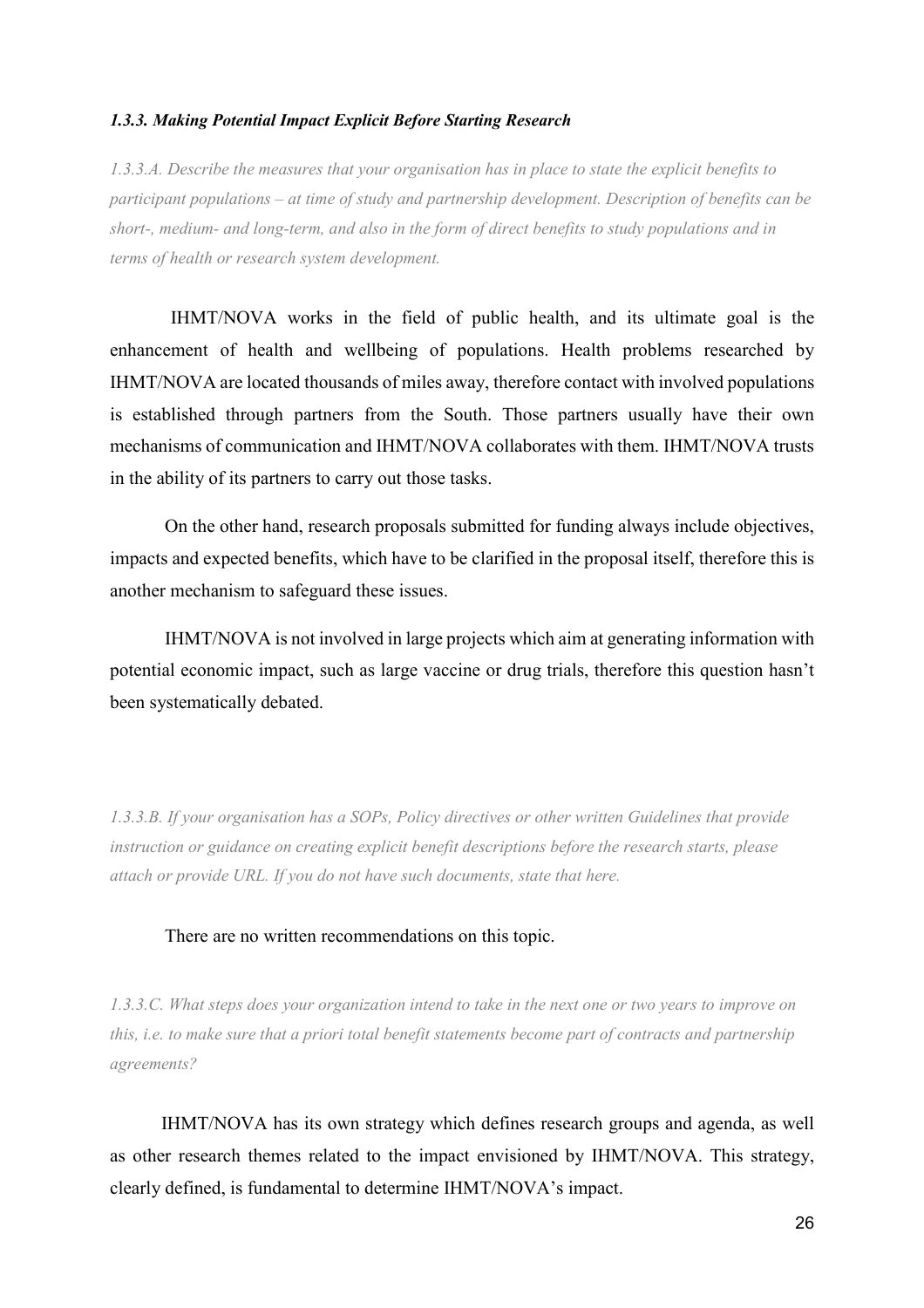Every proposal submitted for funding includes an expected impact assessment. The Advisory Council is the main device to think about social impact, including researchers from all Portuguese speaking countries. Moreover, the biannual congress is an important fora of collaboration and dissemination of knowledge, entailing the participation of CPLP representatives and partners.

 Within the next 1-2 years IHMT/NOVA will transform its knowledge management structure. From June 2019 onwards, all relevant projects coordinated by the IHMT/NOVA must result in at least one policy paper in order to ensure that every research project not only leads to of journal articles but can also inform the actions and behavior of institutions and stakeholders, in order to attain a more robust impact on health systems, thus increasing IHMT/NOVA's social impact.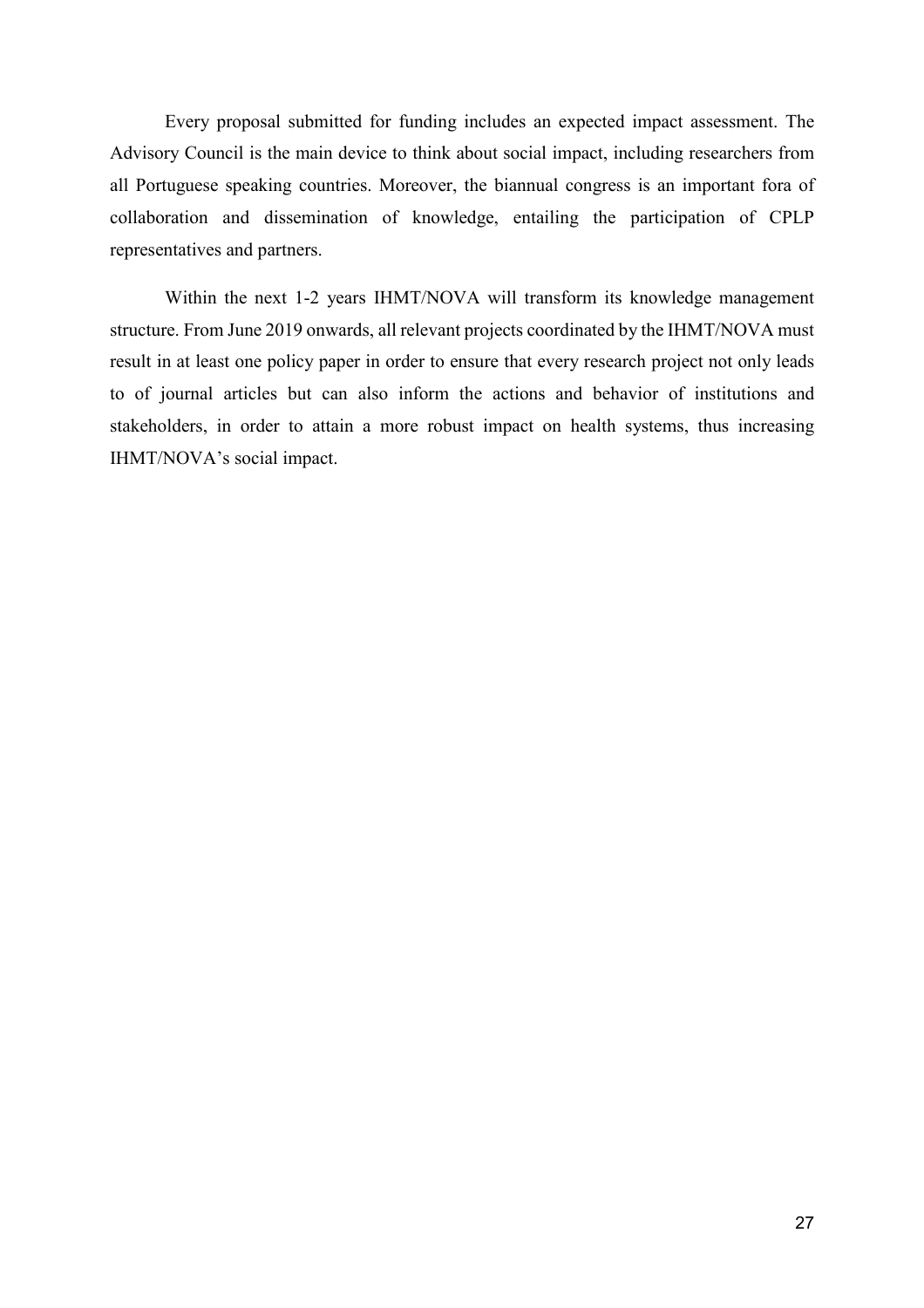## **Topic 4. Ensuring That Matching and Other Co-Financing Mechanisms Do Not Undermine Opportunities For Fair Participation of All Partners**

### *1.4.1. Equal Co-financing*

*1.4.1.A. How does your organisation deal with differences in spending ability between partners? In particular, how does your organisation decide what would be 'fair' co-financing in terms of financial contribution to total research expenditures. How does it deal with substantial differentials in currency strength and organisational budgets of partners in a partnership? What would you consider 'fair' or 'equitable' if there are great differentials in purchasing power?*

 Funding aspects are always defined according to the tasks and timeline related to the Consortium, following the rules of the funding agency. IHMT/NOVA relies on external funding to carry out research projects, thus following the rules and recommendations of funding agencies, which also require the preparation of financial reports.

 Salary scales often cause some problems between partners. Salaries in the North are much higher than in the South, and in fact these unbalances may generate some discomfort. However, given Portugal's semi-peripheral context, this unbalance takes place not only with institutions from the South (where salaries are lower) but also from the North (with much higher salaries than Portugal). We try to adapt salary scales to national contexts.

 In the absence of funding agencies there are rules for *per diems* provided by the European Union which are followed. IHMT/NOVA does not create new rules to deal with these situations, resorting to existing rules, procedures and tables.

*1.4.1.B. If your organisation has a SOPs, Policy directives or other written Guidelines that provide instruction or guidance on dealing with differences in financial contributions and in financial capacity to contribute, please attach or provide URL. If you do not have such documents, state that here.* 

IHMT/NOVA has no SOPs for these issues, the rules of the call and of the funding agency are followed. Generally, and concerning *per diems*, the rules of the European Union are followed, available here:

https://ec.europa.eu/europeaid/sites/devco/files/perdiems-2017-03-17\_en.pdf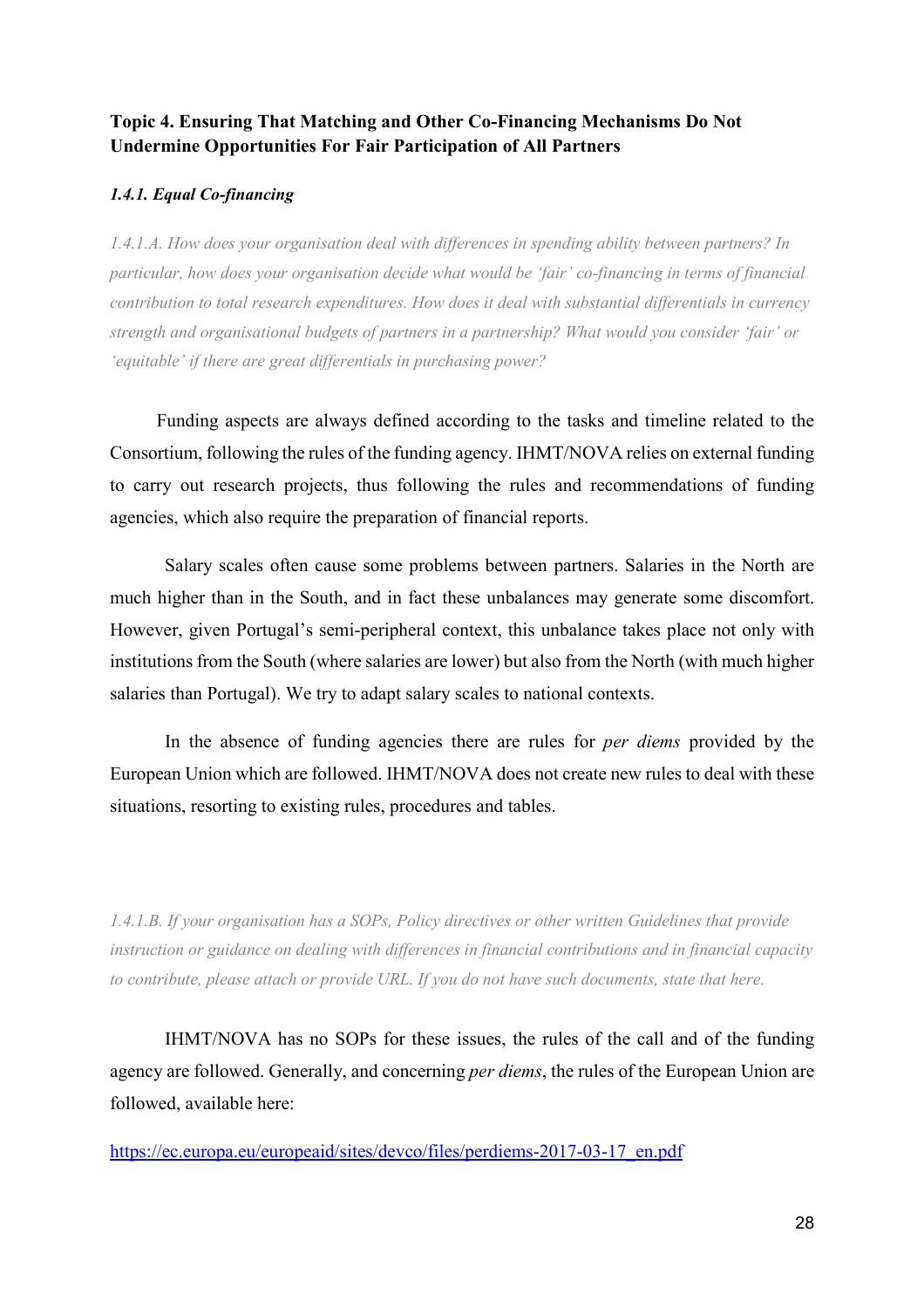*1.4.1.C. What steps does your organization intend to take in the next one or two years to improve its policy and practice of dealing with the relations between research partners that contribute or that can only contribute in unequal measure?* 

These issues transcend IHMT/NOVA and its researchers, and there is no room to substantially transform the policy and practices related to these matters. These are systemic issues entwined with North/South unbalances, and since IHMT/NOVA relies on funding agencies it has to follow the rules defined by those entities in order to obtain competitive funding.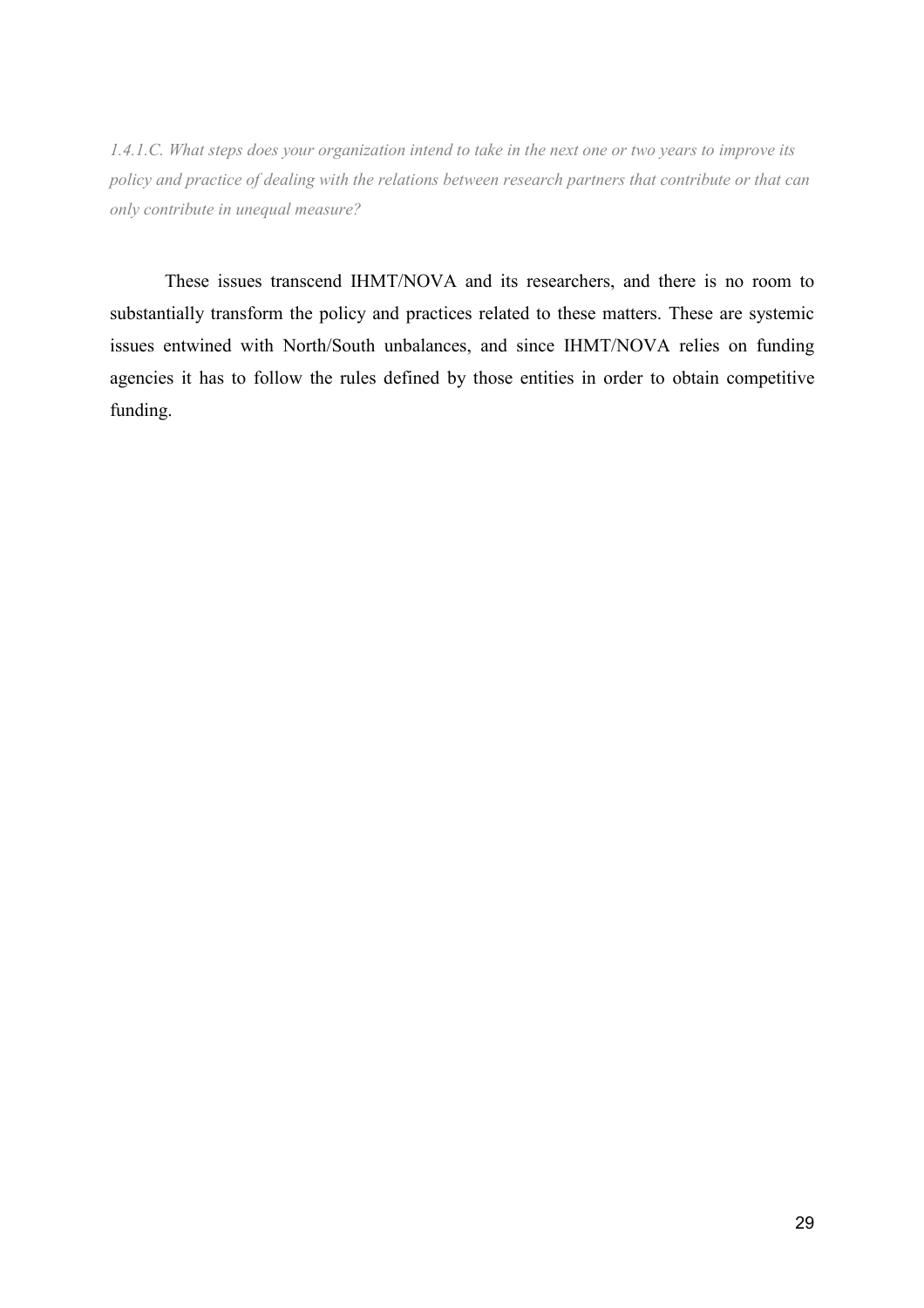#### *1.4.2. Alternatives to Equal Co-financing*

*1.4.2.A. How does your organisation measure non-financial contributions of partners? Is this made explicit? How is equality in partnership defined beyond 'equal co-financing' or 'co-financing in proportion to benefits?* 

IHMT/NOVA depends on competitive funding to carry out research projects. IHMT/NOVA, as leading partner, or as a Consortium member, obtains research funding through external agencies. In that sense, equality in partnership is not assessed based on the financial contribution of each partner but on the basis of aspects related to coordination and project tasks. As previously mentioned, that distribution is defined according to a set of rules determined by the funding agency itself and by the specific abilities and competences of partners, selected on the basis of their expertise and previous collaborations with the IHMT/NOVA.

*1.4.2.B. If your organisation has a SOPs, Policy directives or other written Guidelines that provide instruction or guidance on dealing with non-financial contributions to research collaborations, please attach or provide URL. If you do not have such documents, state that here.* 

#### There are no SOPs, policy directives or written guidelines on this issue.

*1.4.2.C. What steps does your organization intend to take in the next one or two years to improve its policy and practice of dealing with measuring non-financial contributions to research collaborations and how this will be used to off-set financial contributions?* 

No additional steps will be taken regarding this particular issue, since this is a field that transcends IHMT/NOVA's scope and capacity, as it depends on funding agencies to carry out research projects.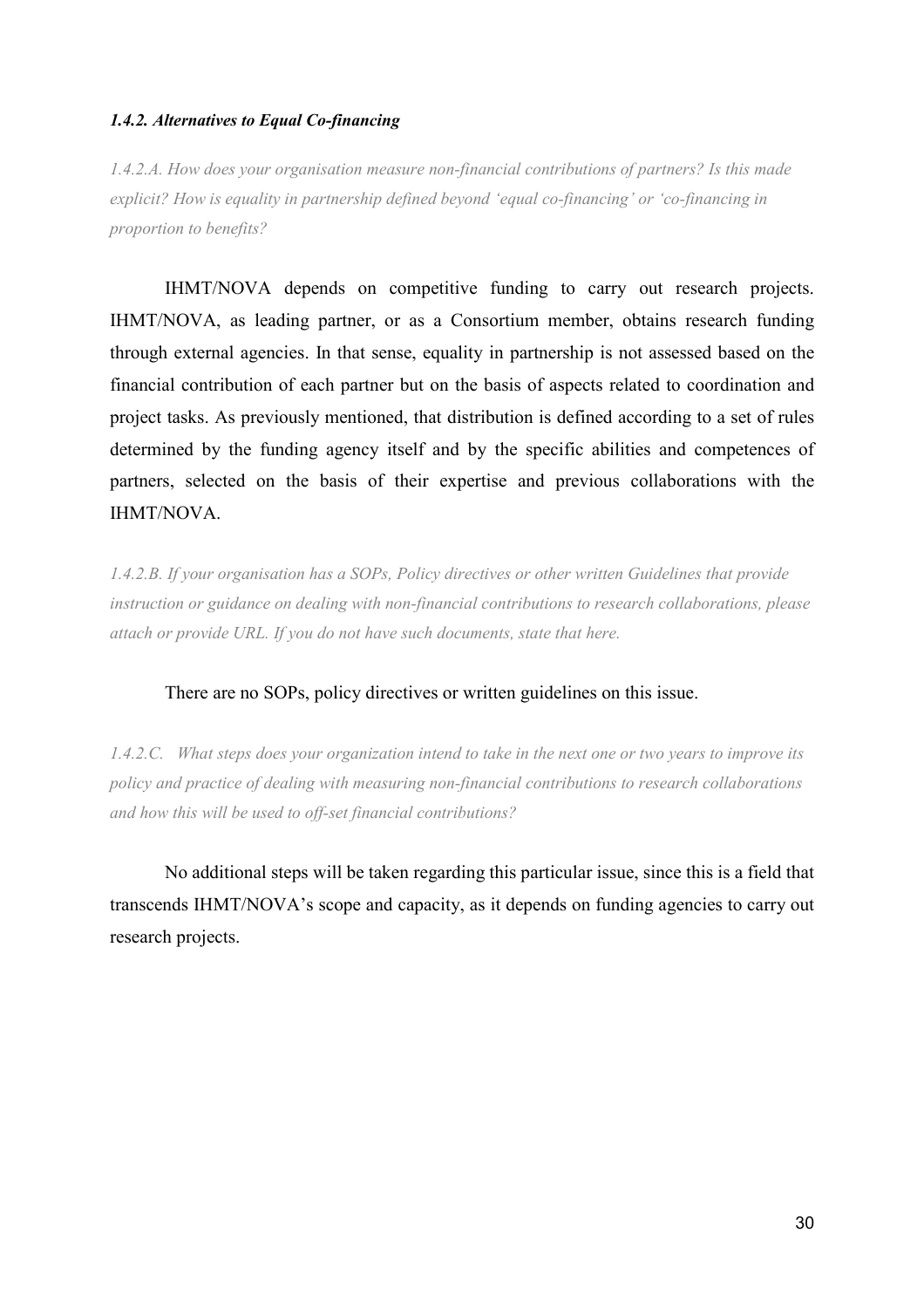#### *1.4.3. Research Outside National Priorities and Co-financing*

*1.4.3.A. In research collaborations where the research does not directly address established national research or development priorities, it cannot be expected that national budgets are used to 'match' partner contributions. How does your organisation discount the absence of matching in defining equity in the partnership in such cases – i.e. consider partners equal in spite of low or no financial or other contributions?* 

 As previously mentioned, IHMT/NOVA doesn't make any financial contributions, therefore this issue doesn't apply – IHMT/NOVA establishes equal partnerships with institutions that also do not make financial contributions, as funding is always dependent on external agencies.

 State funding covers 80% of IHMT/NOVA's salaries, and the rest is obtained through competitive funding. This self-funding is not sufficient to allow any type of significant cofinancing. The only existing co-financing is related to researchers' Persons/Month, as IHMT/NOVA has no ability to make any type of direct financial contribution.

 Moreover, if a certain project is not aligned with national health or development priorities in general, its development is not justified, unless it's a specific request by one or various partners, as previously mentioned.

*1.4.3.B. If your organisation has a SOPs, Policy directives or other written Guidelines that provide instruction or guidance on dealing with requirements for financial or non-financial contributions when research does not address institutional or national priorities of a partner, please attach or provide URL. If you do not have such documents, state that here* 

As previously mentioned, there are no rules or the need to develop rules for this specific aspect.

*1.4.3.C. What steps does your organization intend to take in the next one or two years to improve its policy and practice of dealing with requirements for partner contributions when not dealing with institutional or national priorities?*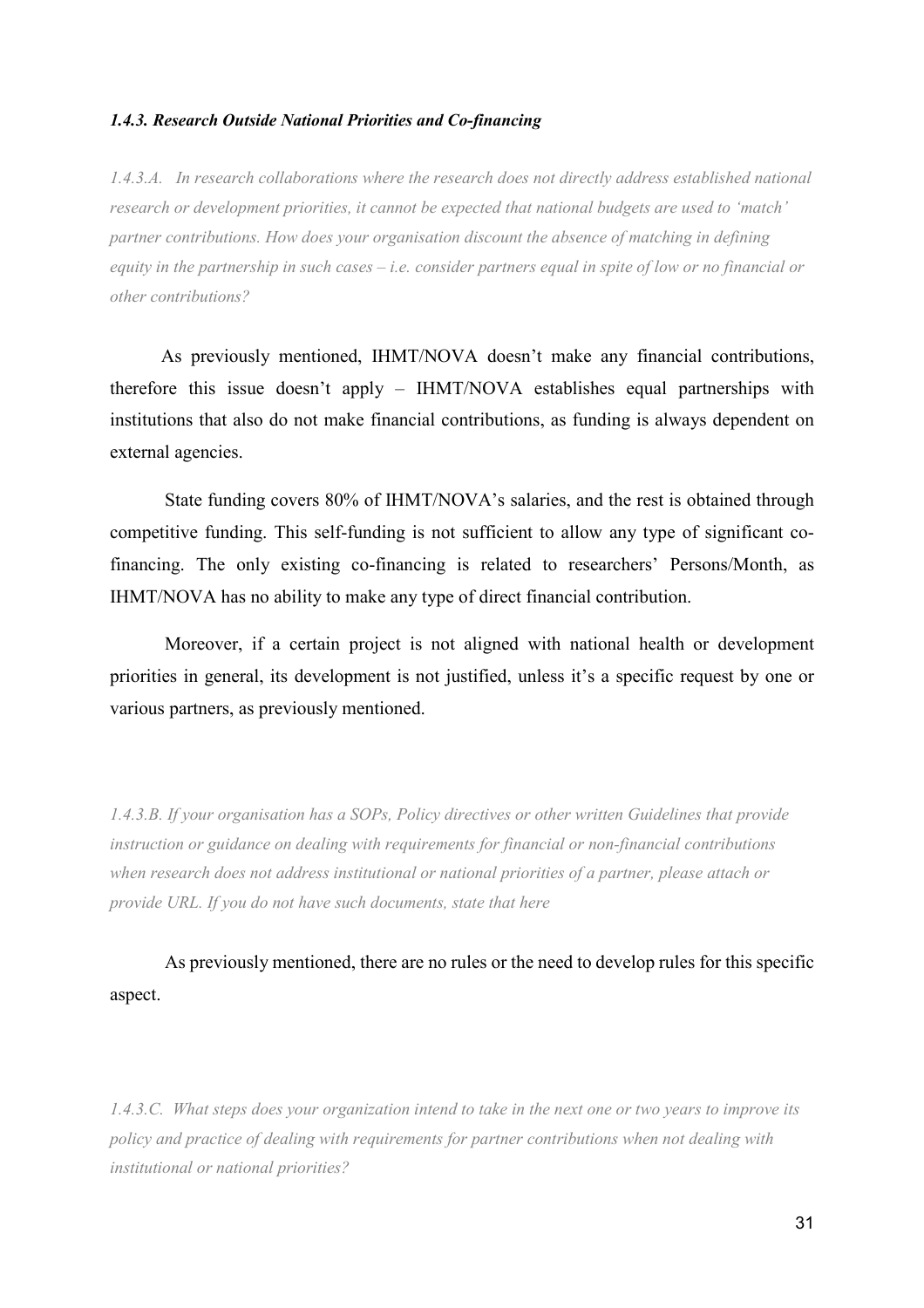IHMT/NOVA already has a strategic plan that defines its research priorities. Projects or activities that are not aligned with that strategic plan are only justified following specific requests, for instance in a field related to capacity building, and only if there's available funding, something that is contemplated by the strategic plan, therefore this issue does not apply to IHMT/NOVA.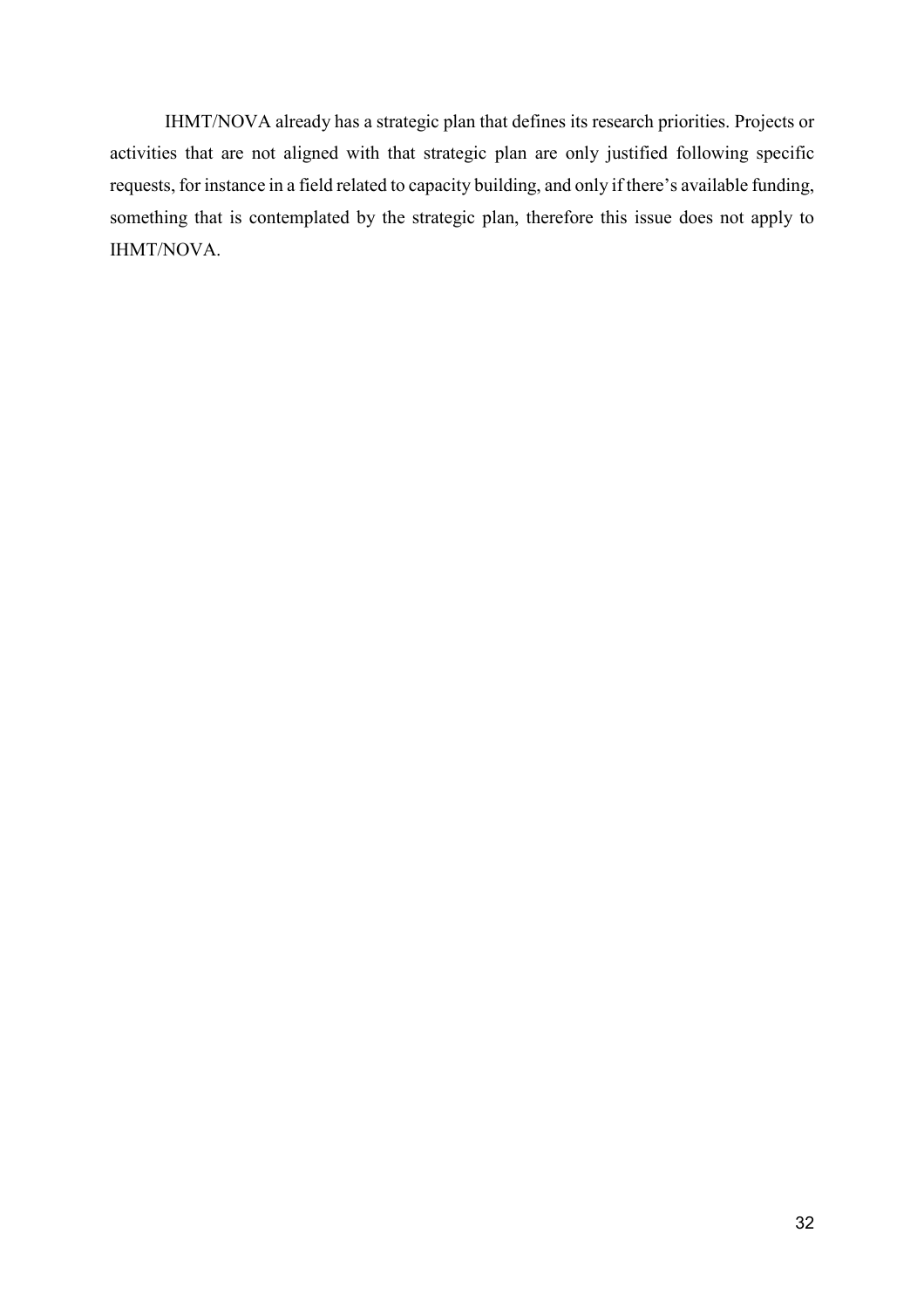### *Topic 5. Recognition of Unequal Research Management Capacities Between Partners and Providing For Appropriate Corrective Measures*

#### *1.5.1. Research Management Capacity*

*1.5.1.A. Does your organisation conduct research management capacity assessments of partners – specifically when your organisation is the 'lead' partner in a research programme? How is adequacy and competence assessed, and are there mechanisms to increase this capacity as part of the partnership?* 

IHMT/NOVA also works in the field of management of health services and National Health Institutes. IHMT/NOVA has a course for clinical directors, a course for heads of nursing staff and a course for intermediary leaders, and in that sense capacity building is conducted – mainly the field of capacity building of human resources working at hospitals and national health institutes.

There are also frequent requests for capacitation from financial managers. Both the National Institute of Health of Guinea-Bissau and Mozambique requested capacity building actions in that field. The directors of their financial services underwent an internship of three months at IHMT/NOVA, and the head of the financial services of IHMT/NOVA went to Guinea-Bissau and Mozambique to carry out the implementation of some aspects.

 These capacity building actions always follow specific requests – IHMT/NOVA does not carry out a research management capacity evaluation of partners, as this could be understood as a type of neo-colonialism, clashing with the epistemological approach of the Institute, focused on trying to learn with the South. As IHMT/NOVA is part of the network of national institutes of health of the CPLP (RINSP-CPLP), there are frequent requests from Guinea-Bissau, Mozambique and Cape Verde to help them improve and set up their respective Institutes, and only in those cases assessments and recommendations are made. RINSP's action plan as well as PECS also provide a framework for capacity building activities,

 Within the context of research projects no assessments are conducted to determine whether partners are competent or not in a specific field, since IHMT/NOVA only works with competent partners, regardless of their geographic location. However, usually in projects that are submitted in collaboration - as projects submitted to the European Commission, EDCTP, etc. - there is funding allocated to knowledge transfer for project management.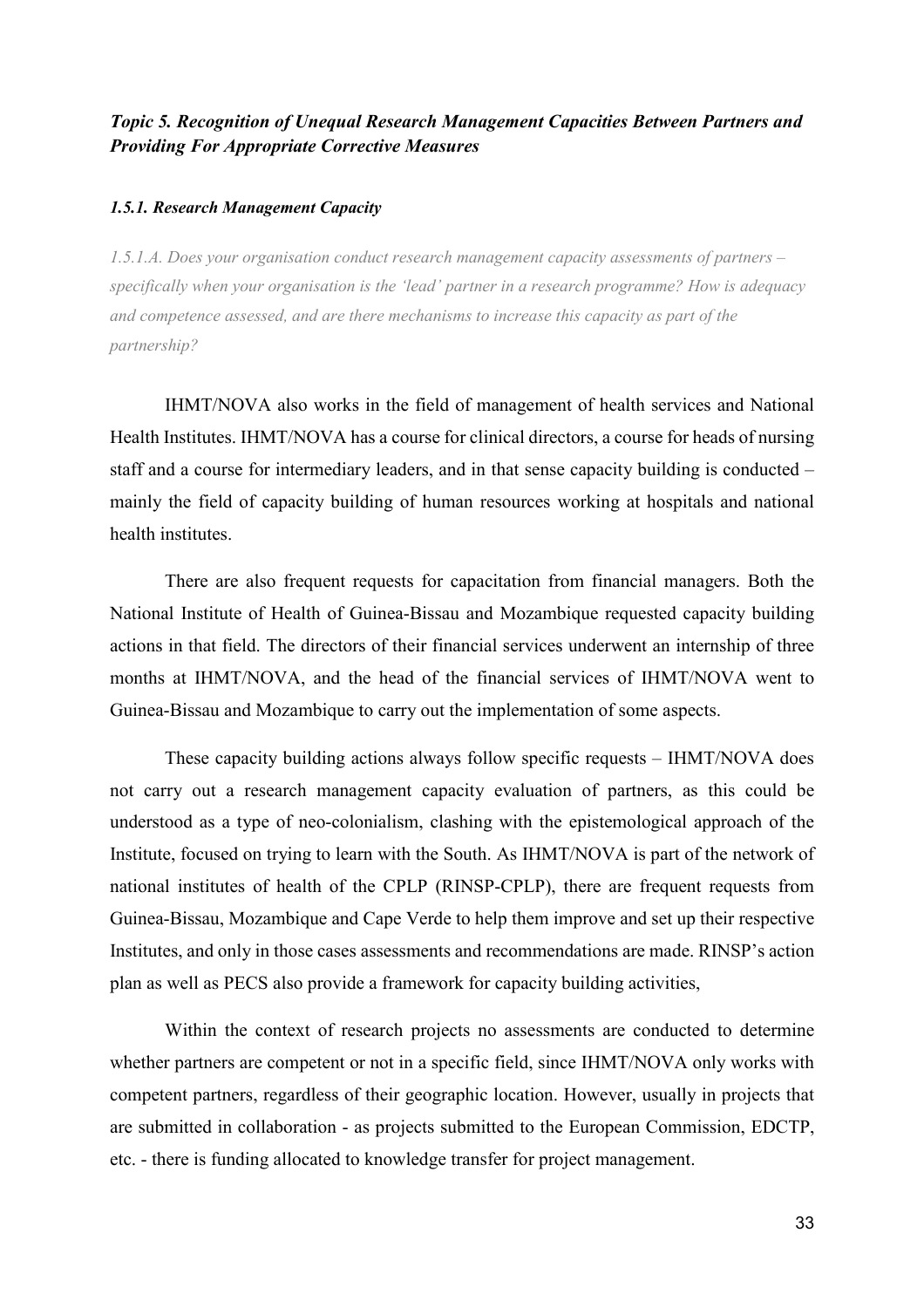In the recent past, examples of knowledge transfer included capacity building regarding a wide range of aspects, such as communication, administration, financial management and elearning, involving IHMT/NOVA's staff.

*1.5.1.B. If your organisation has a SOPs, Policy directives or other written Guidelines that provide instruction or guidance on evaluating research management capacity (within your own organisation or in partner organisations), please attach or provide URL. If you do not have such documents, state that here.* 

There are no written guidelines on how to evaluate research management capacity, as IHMT/NOVA only carries out "evaluation" or "capacity building" when there is a formal request or within the scope of a research project. Capacity building evaluation is also an integral part of action plans of several of our networks such as RINSP and PECS.

On the other hand, those SOPs/directives wouldn't make sense, as they would imply that all partners should be evaluated prior to starting a collaborative project, generating additional costs.

Some researchers mentioned that they resort to the PMBOK [Project Management Body of Knowledge https://www.pmi.org/pmbok-guide-standards] as a guide for project management.

All information related to RINSP can be found here - https://www.cplp.org/id-3518.aspx

Link to the most recent version of PECS https://www.cplp.org/Admin/Public/DWSDownload.aspx?File=%2fFiles%2fFiler%2f1\_CPL P%2fSaude%2fIVR\_Min%2fIVRMS\_PECS\_CPLP-2017\_20\_vfinal.pdf

*1.5.1.C. What steps does your organization intend to take in the next one or two years to improve its policy and practice dealing with research management assessment and taking of supportive actions as part of research collaborations?*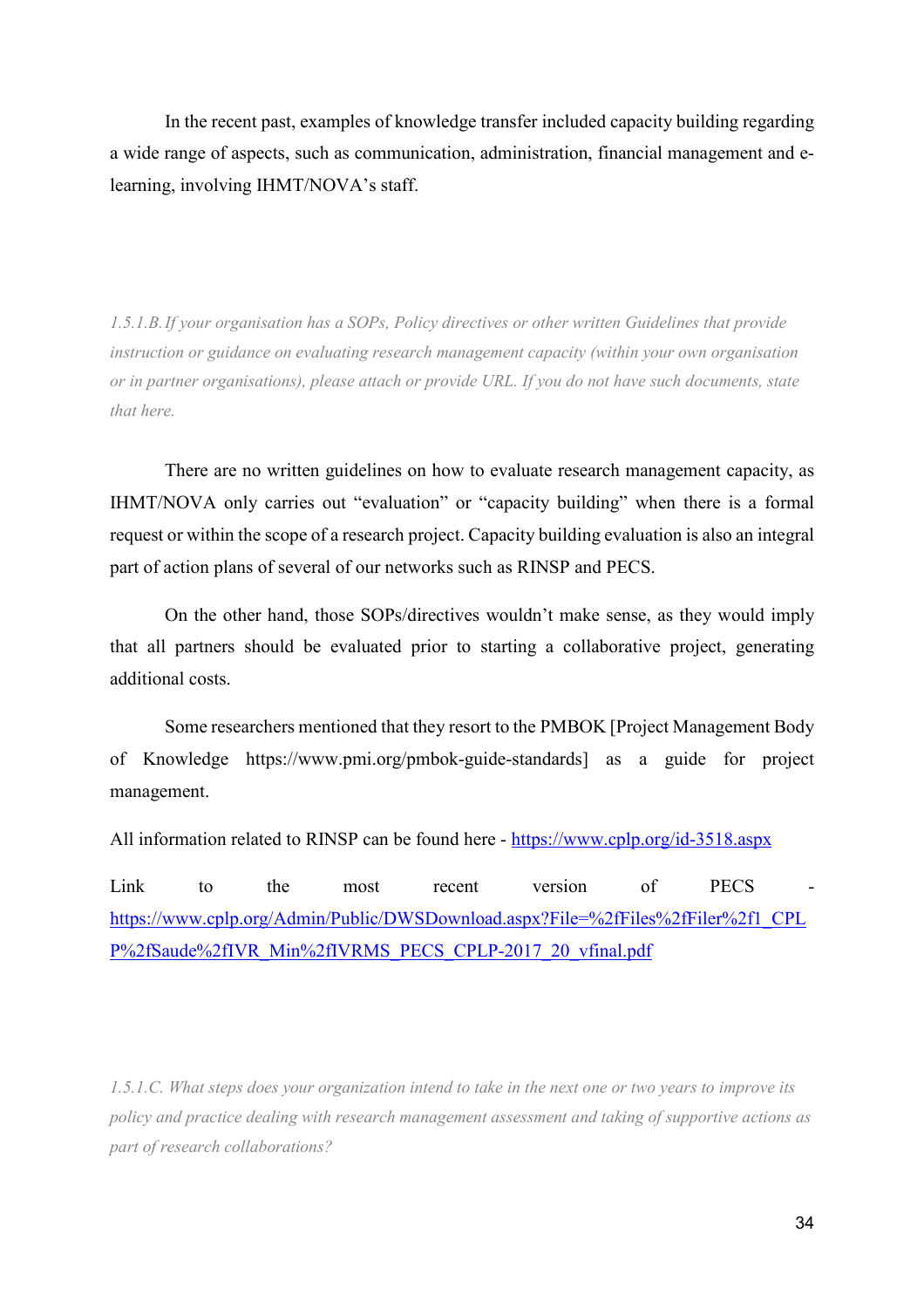IHMT/NOVA only assesses research management as an academic activity. As previously mentioned, some collaborative projects already include a capacity building component. Other capacitation actions are developed following specific requests, and supported by funding managed by our partners.

 IHMT/NOVA is interested in expanding the field of evaluation and consulting, and requests are frequently received to develop evaluations. Those evaluations are consulting services that are converted into academic work, and this field of research is part of IHMT/NOVA's strategy.

 It is estimated that there will be an increase in the demand of these actions of capacitation of research management by local institutions, as obtaining funding is an increasingly competitive process that demands an enhanced research management ability. IHMT/NOVA's director will prepare a memorandum in November 2019 laying out IHMT/NOVA's policy on supportive actions.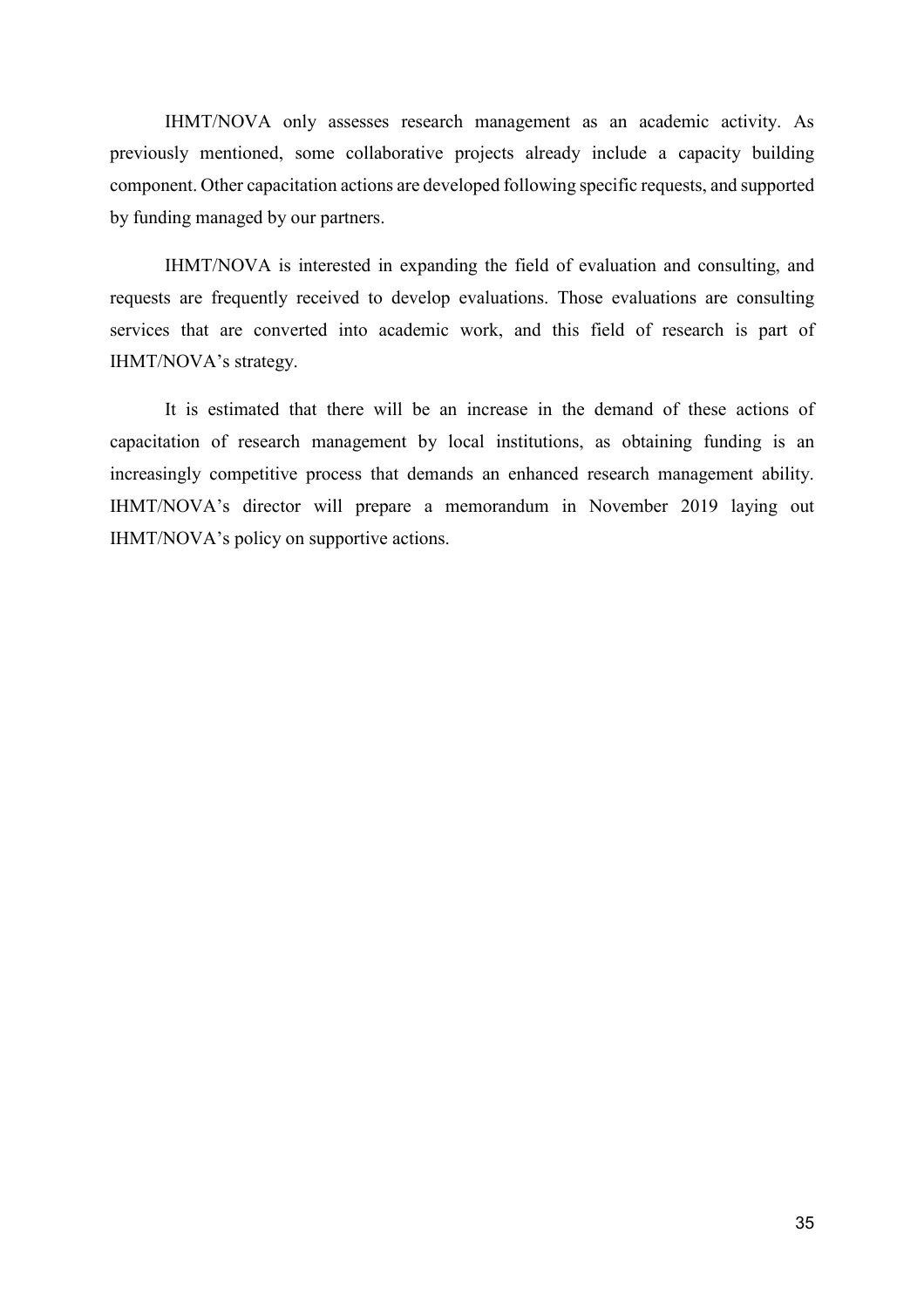### *1.5.2. Financial Management Capacity*

*1.5.2.A. Does your organisation conduct a financial management capacity assessment or audit of partners – specifically when your organisation is the 'lead' partner in a research programme? How is adequacy and competence assessed, and are there mechanisms to increase this capacity as part of the partnership? What internationally accepted accounting practice to you use, and which do you require that your partners use – if you are the 'lead' partner?* 

Collaborations must follow the rules and regulations determined by funding agencies, such as the European Commission. Sometimes funding agencies request a certification of the financial responsibility of partners, as well as certificates that there are no debts or financial risks that could jeopardize the partnership. For instance, EDCTP demands that information on the financial capacity of partners should be provided. When partner institutions are unable to provide financial training, EDCTP itself carries out training activities, as recently occurred in South Africa.

 As previously mentioned, IHMT/NOVA has organized training activities on the financial management of projects, which involved various bureaucratic and financial aspects. Beyond those demands, IHMT/NOVA doesn't develop any kind of assessment of financial management capacities, and partners do not evaluate IHMT/NOVA either.

*1.5.2.B. If your organisation has SOPs, Policy directives or other written Guidelines that provide instruction or guidance on evaluating financial management of research capacity (within your own organisation or in partner organisations), please attach or provide URL. If you do not have such documents, state that here.* 

There are no recommendations or internal guidelines on how to evaluate the financial management capacity of partners. IHMT/NOVA follows existing rules provided by research funders.

*1.5.2.C. What steps does your organization intend to take in the next one or two years to improve its policy and practice dealing with financial management assessment and taking of supportive actions as part of research collaborations?*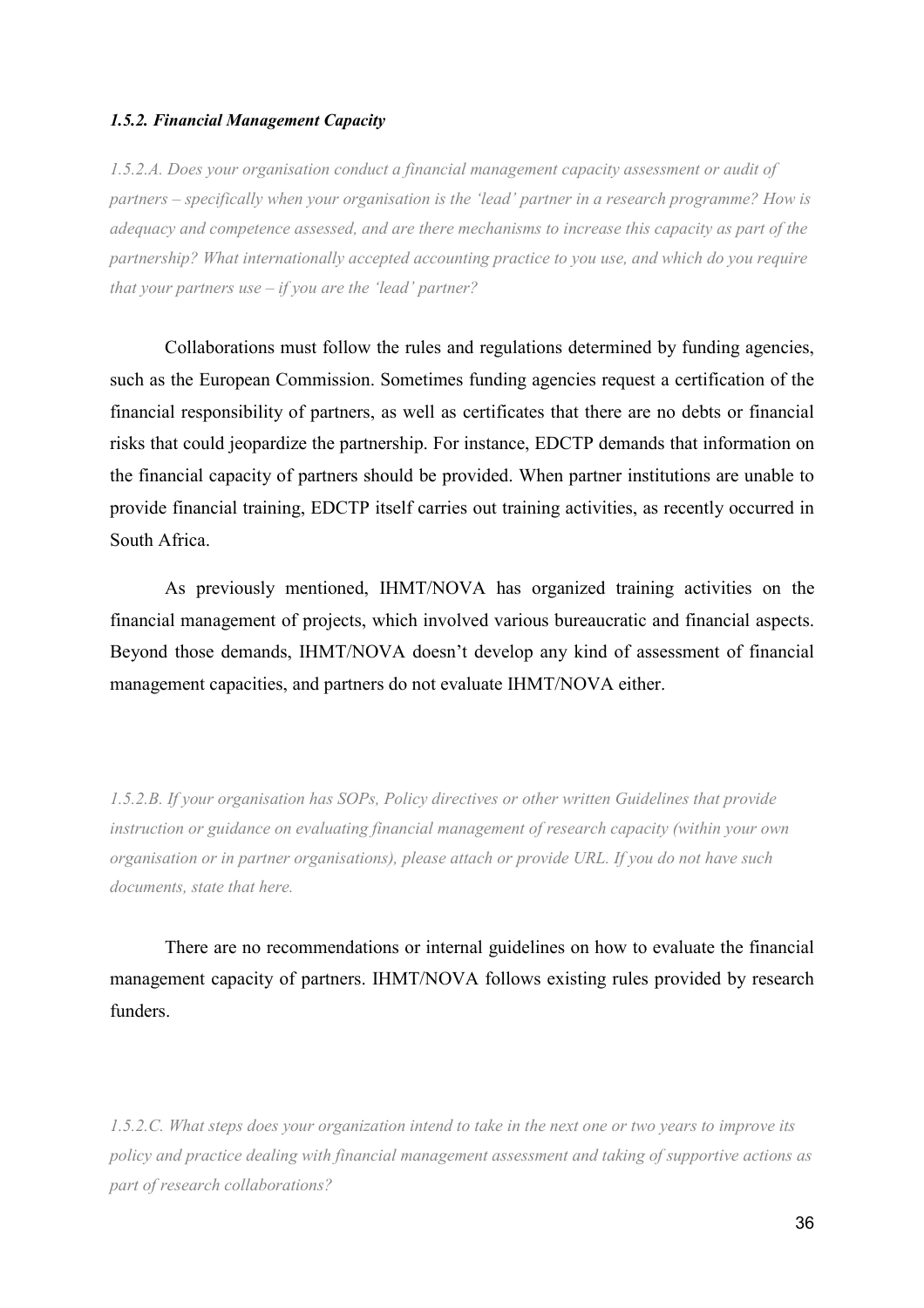No changes will be made regarding this policy. It's not acceptable for IHMT/NOVA to approach a partner mentioning that it will be evaluated as an a priori condition to establish a partnership. On the other hand, it's also not acceptable that there is an evaluation demand by a partner as a condition to establish a partnership.

 As an Institute of Hygiene and Tropical Medicine this is not IHMT/NOVA's goal, and IHMT/NOVA doesn't engage in forms of assessment beyond requests or the demands of funding agencies.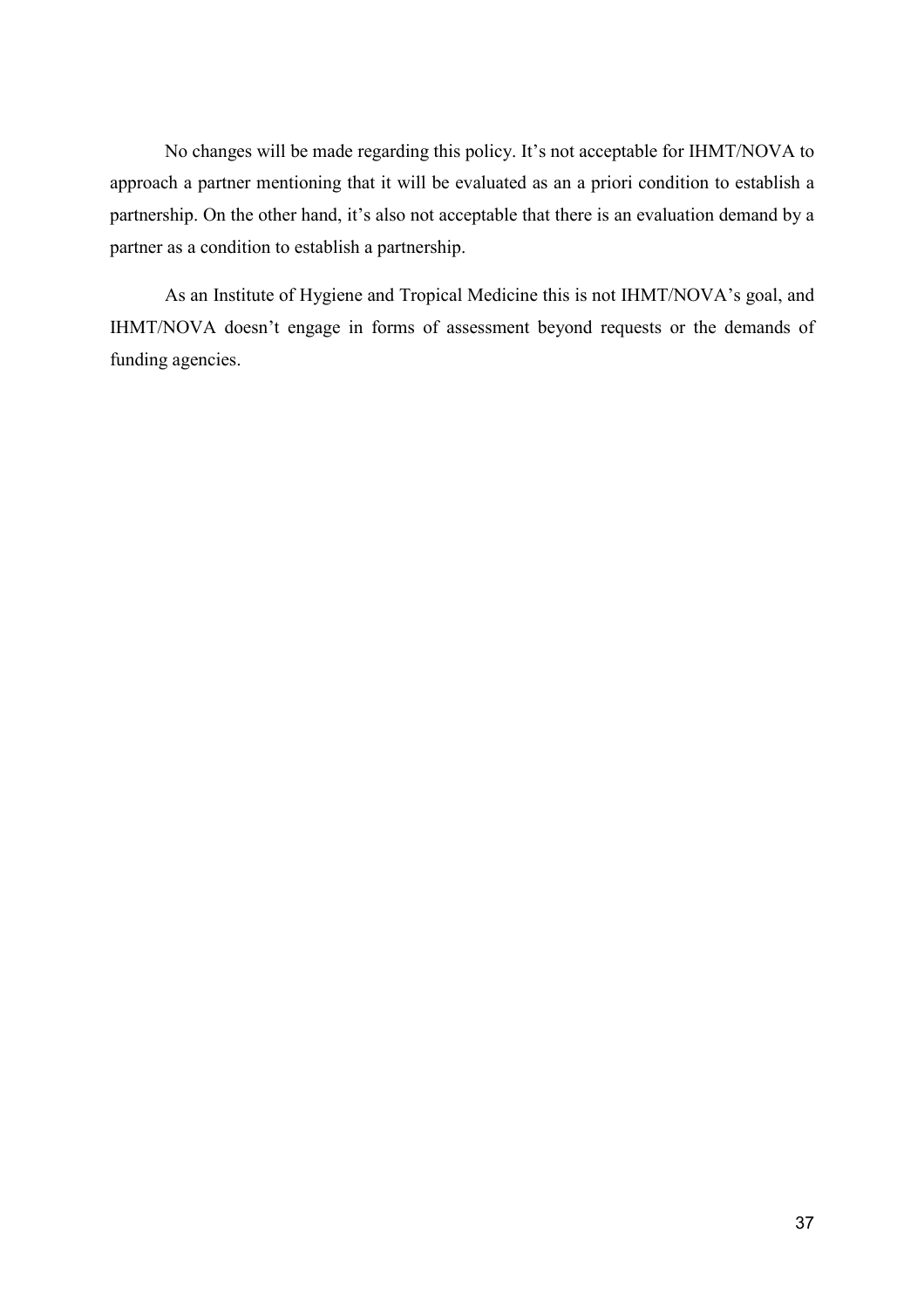# *1.5.3. Contracting and Contract Negotiation Capacity*

*1.5.3.A. Does your organisation assess contracting and contract negotiation capacity of partners – specifically when your organisation is the 'lead' partner in a research programme? How is adequacy and competence assessed, and are there mechanisms to increase this capacity as part of the partnership – especially before contracts are signed?* 

IHMT/NOVA does not evaluate its partners. IHMT/NOVA works with already known partners. When new partnerships are established this is through already existing partners that introduce us to new institutions. In that sense, there is no need – not even the capacity – to evaluate partners prior to contacting them.

 IHMT/NOVA's research is funded by external agencies, such as the European Commission, the Bill and Melinda Gates Foundation and EDCTP, which are in charge of preparing contracts.

 Assessments always follow explicit requests, as evaluation projects and/or consulting activities, never as part of the process of establishing a partnership.

*1.5.3.B. If your organisation has a SOPs, Policy directives or other written Guidelines that provide instruction or guidance on evaluating research contracting capacity and on supportive measures your organisation can provide or require to increase gaps, please attach or provide URL. If you do not have such documents, state that here.* 

There are no written guidelines on this issue and they wouldn't make any sense, the same arguments mentioned in 1.5.2.B apply here.

*1.5.3.C. What steps does your organization intend to take in the next one or two years to improve its policy and practice dealing with deficiencies in contracting capacities between partners in a research collaboration?* 

No change will be carried out in this specific field, for the same motives mentioned in 1.5.2.C.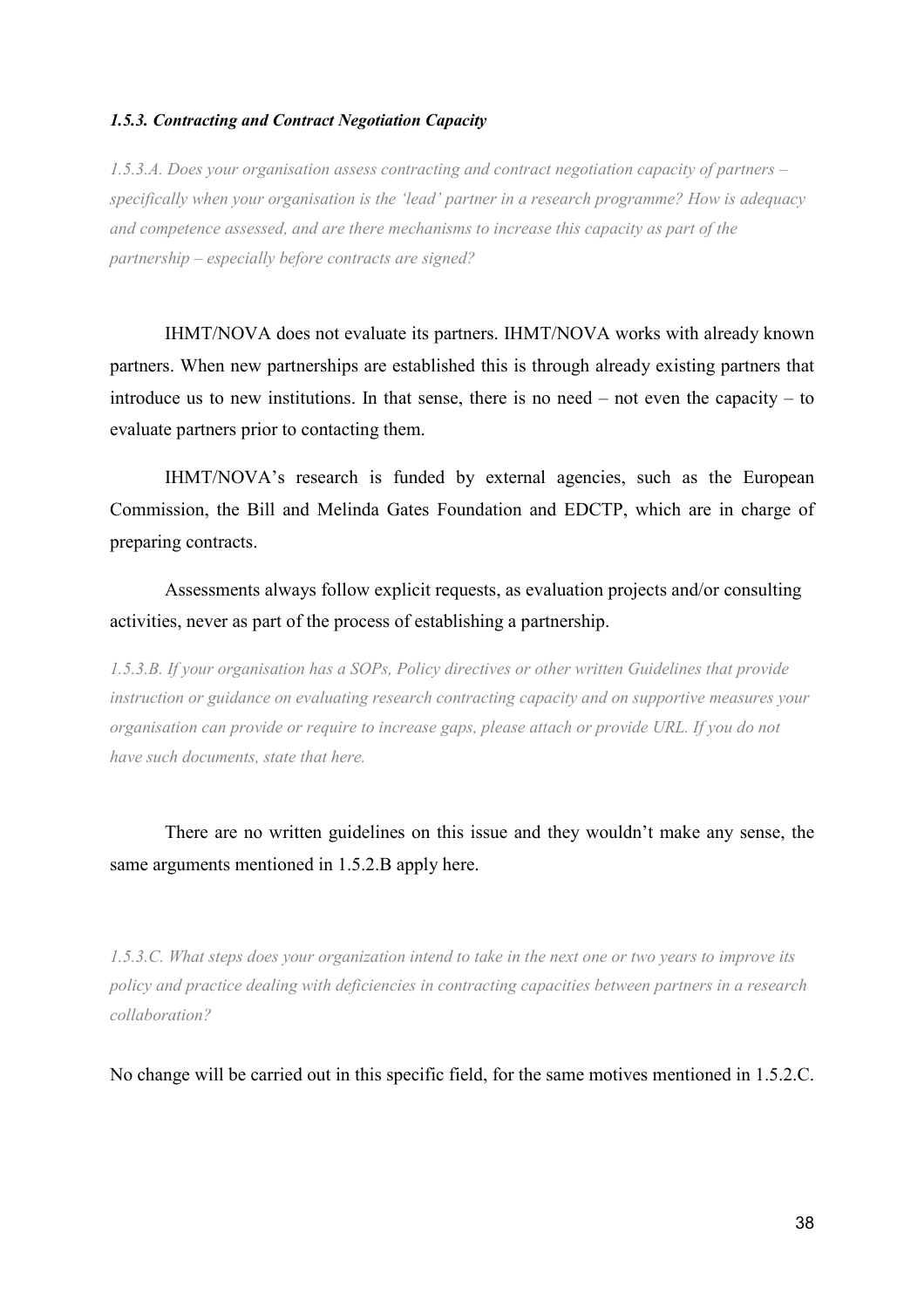# **Other Information Related to Increasing "Fairness of Opportunity"**

*In selecting 5 topics and 15 indicators of 'Fairness of Opportunity', the RFI is inevitably oversimplifying in the pursuit of optimizing its cost-effectiveness. Your organisation may well make other contributions to improving the participation of all concerned in research at relevant stages of study development. Please describe any actions, current or past, that reflect your intent and impact in this area. This can be in the form of case-studies, actual examples, reports or third-party comments concerning such efforts.* 

# **Example 1**

 Collaborative process during the design phase of the LusoAfro-Bioethics project, funded by EDCTP

 While preparing a project funded by the EDCTP on ethics and health research within the CPLP (see Domain 2), various meetings with stakeholders who would benefit from this project were organized, namely with Professor João Schwalbach – the president of the National Bioethics Committee for Health of Mozambique. Initially he was questioned about Mozambique's main needs, and following his responses more contacts were established with other representatives of bioethics committees of hospitals in Mozambique. Five joint meetings were organized and partners from Mozambique identified and mapped their main needs.

 In Cape Verde the same process was undertaken, but in that particular case partners didn't have already established Bioethics Committees, which meant that there was a need to develop those devices at the University level, justifying their interest and involvement in the proposal. In the case of Angola a similar process took place.

 This process was highly interactive, aiming at designing a project that addressed specific needs of partners from the South, thus eliciting a concern with fairness of opportunity, especially with the development of projects attending to local priorities.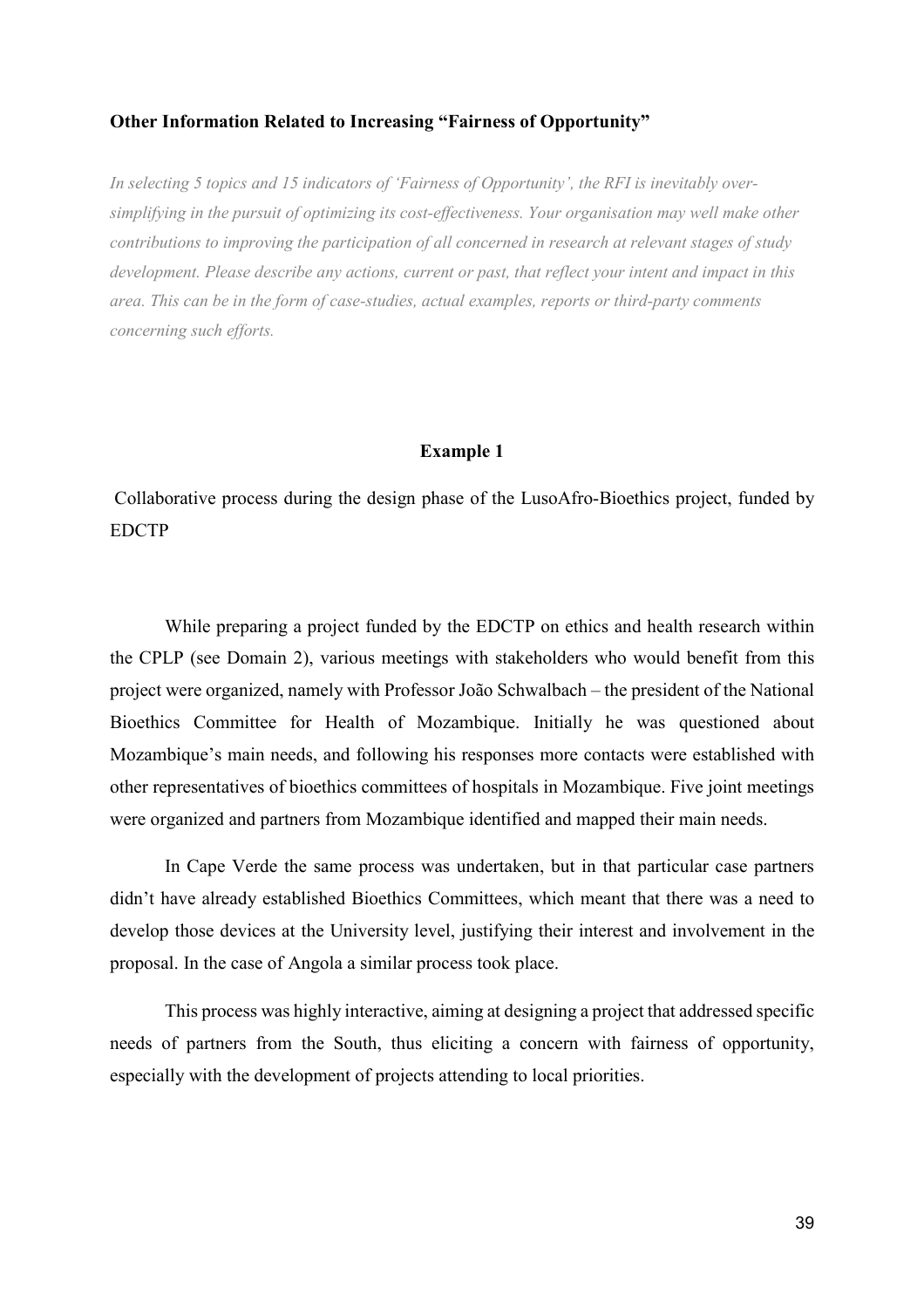# **Example 2**

 During the 2013 dengue outbreak in Angola there was a patient diagnosed at IHMT/NOVA's Clinic, which, in Portugal, led to a higher public concern with this issue. Following that diagnosis, collaborations with Angolan Institutions and with the Health Ministry of Angola were developed, and IHMT/NOVA collaborated and provided technical support. Within the spirit of "reverse innovation", these collaboration actions were also aimed at the capacitation and improvement of IHMT/NOVA's Clinic, in case more patients were diagnosed in Portugal.

#### **Example 3**

 During the 2014-15 Ebola outbreak, IHMT/NOVA established a task force to support Portuguese speaking countries, organizing meeting with children from schools in Cape Verde by videoconference. There were also members of IHMT/NOVA who traveled to hospitals in Cape Verde and Guinea-Bissau to provide counseling and advice on how to respond to the threat of this hemorrhagic fever.

 This was a set of initiatives that aimed at communicating to society health issues outside Portugal and that weren't necessarily the result of IHMT/NOVA's research. The aim was to look at research and knowledge and communicate them in a useful, practical and pedagogic manner, involving a wide range of social actors including children and hospital staff.

# **Example 4**

Publication of special issue of Anais do Instituto de Higiene e Medicina Tropical on Research Fairness in Research on Health for Development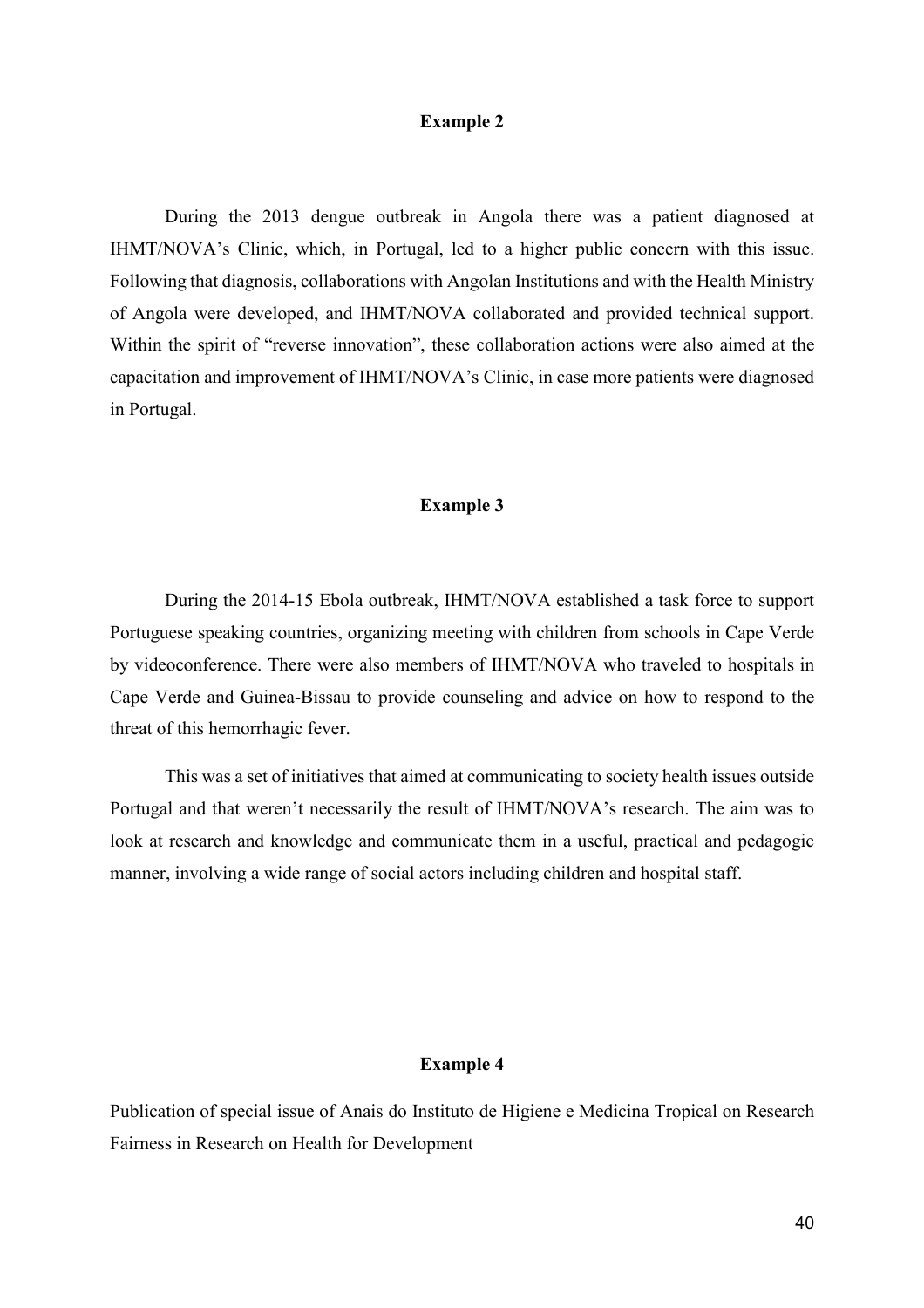This special issue, focused on the RFI, will be outlined in detail in Domain 3, understood as a form of dissemination of the RFI within the CPLP. However, it should be underlined that this special issue included various articles focused on Domain 1 – Fairness of Opportunity. We highlight two articles here:

 Carvalho, António; Nunes, João Arriscado; Hartz, Zulmira (2017), "Saúde para o Desenvolvimento, Parcerias de Investigação e Equidade: uma revisão de literatura" (Health for Development, Research Partnerships and Equity: a literature review), Anais do Instituto de Higiene e Medicina Tropical, 16, 2, 93-104.

 In this article the authors prepare a literature review stemming from the evidence base created by COHRED related to domain 1 of the RFI – Fairness of Opportunity, which allowed IHMT/NOVA and readers of this special issue to become aware of the best practices in this specific domain.

#### Abstract:

 Despite the recent efforts of the United Nations in the enactment of global partnerships for development, at the moment there are no concrete tools to assess the dynamics of international research partnerships in the health domain. The Research Fairness Initiative (RFI) aims at filling this gap, and in order to do so it collected a wide range of documents and practices which constitute an evidence base on the best practices regarding research partnerships, particularly in the field of health.

 In this article we will carry out a literature review on the evidence base regarding the domain of Fairness of Opportunity (1). The literature we will analyse includes journal articles, reports, policy papers and various guidelines, among others. The various topics underlying this domain include themes such as the relevance to communities, early engagement of partners and fair research contracting and co-financing.

 Through the selection of the most relevant documents, we will reflect on the most relevant questions, definitions and solutions in the domain of fairness of opportunity, analyzing the ways in which the RFI promotes a paradigm shift in research partnerships in health and research and development in a broader sense.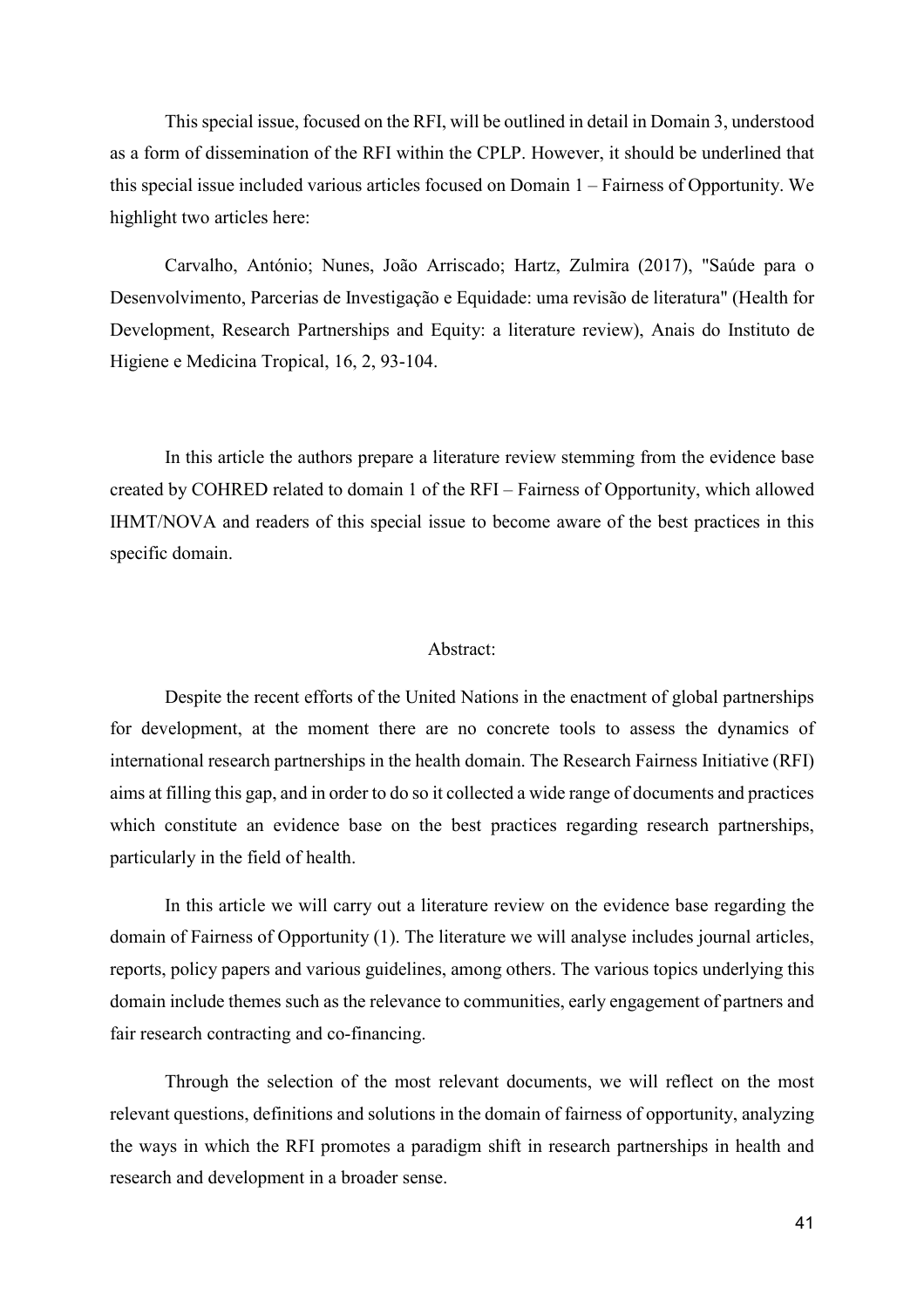### **Article 2:**

Lapão, Luís; Arcêncio, Ricardo (2017), "Boas práticas de equidade em investigação em Saúde Pública: exemplos do Brasil e Portugal" (Good Practices of Equity in Public Health Research: Examples from Portugal and Brazil). Anais do Instituto de Higiene e Medicina Tropical, 16, 2, 39-46.

 In this article, two researchers – one from the IHMT/NOVA and another one from the University of São Paulo, Brazil – reflect on issues of fairness of opportunity related to public health. Regarding IHMT/NOVA's role, the authors highlight capacity building involving managers of human resources for health within the CPLP; the development of telemedicine services within the CPLP; the implementation of good practices of managing antibiotics in Portugal and the CPLP.

### Abstract:

 Aligned with the Research Fairness Initiative, the Universidade Nova de Lisboa, and the Universidade de São Paulo have sought, over the years, to consolidate research equity in public health. These initiatives must be contextualized to promote a robust adoption, especially in the field of Public Health. Public Health displays two main characteristics that turn it into a field of science particularly sensitive to issues of fairness: the relevance of Public Health interventions and the fact that it is progressively a global issue, attending to the pressures of globalization, global warming and multiculturalism. Health research is an important and complex activity. Even more when patients and various countries are involved, triggering challenges that must be tackled and mitigated. COHRED's framework was applied to better map fair research practices in Portugal and Brazil.

 Research Fairness in Public Health is an ethical duty widely embraced by numerous researchers. The lack of resources often undermines that fairness, but the adoption of more rigorous collaborative models can be helpful.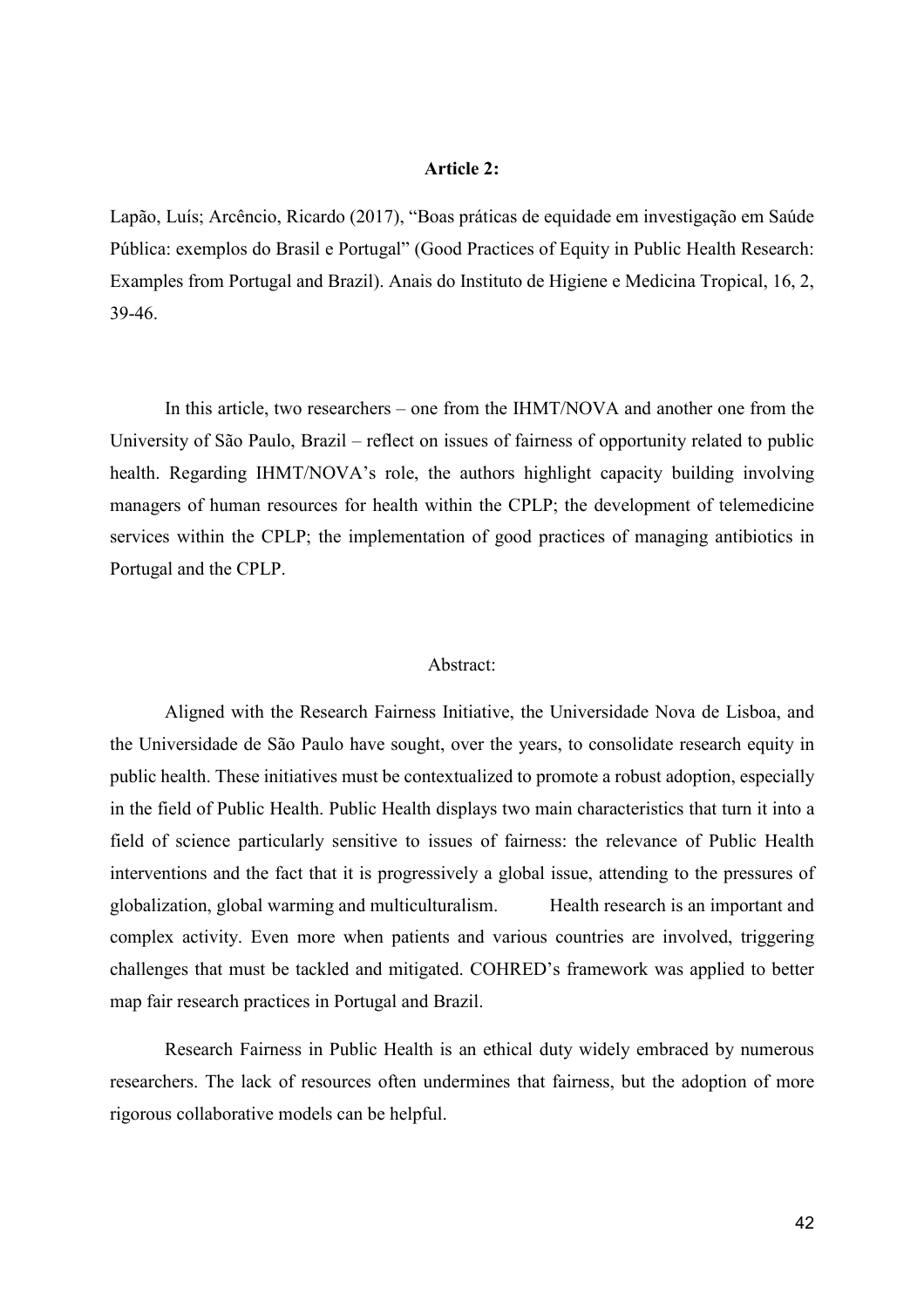#### **Example 5**

 If domain 1, related to Fairness of Opportunity, displays a concern with concerns related to transboundary partnerships, it is also important to mention and focus on issues linked to epistemological and political inequalities that often characterize R&D.

 Following recent concerns with "responsible research and innovation", the model of public understanding of science, often coined as the deficit model, has been questioned. This model justifies the rejection of innovations in science, technology and health as stemming from the "ignorance" of the lay public, prescribing various forms of "education" and "communication" as an antidote, converting citizens to new developments and applications.

 New approaches in communication and public engagement with science, technology and health favor upstream approaches, where citizens actively participate in R&D processes, as in the case of "citizen science". The project "MosquitoWeb", carried out at the IHMT/NOVA since 2014, fosters these new approaches.

#### Summary

 Mainland Portugal is on the route of invading mosquitoes. These species are very aggressive and bothersome and transmit diseases such as dengue or yellow fever and, more recently, Zika and Chikungunya. Portugal has a surveillance program coordinated by the General Health Directorate. However, it is known that citizens play an important role in the early identification of exotic species of mosquitoes. Ten million active citizens far outweigh the efficiency of all entomologists Portugal.

 Analytic tools also play a major role here. By allowing researchers to 'measure' and compare previous readings with current findings, they can easily detect where mosquito populations are more active (not all carry virus). This will allow them to start 'attacking the problem' early, avoiding an expansion of the mosquito population beyond containment and preventing the spread of epidemic diseases, like the 2004 dengue outbreak in Madeira.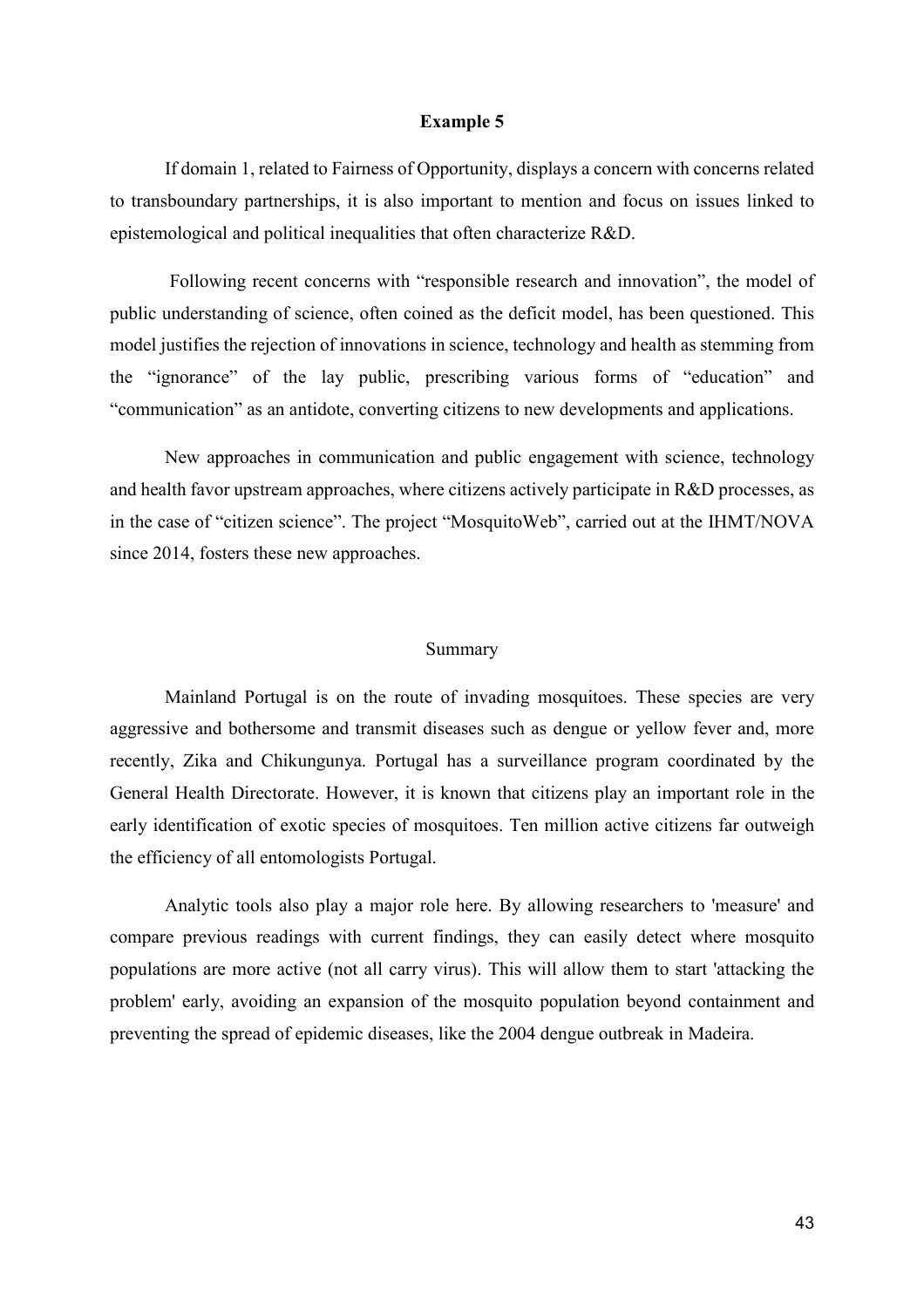# **Summary table for Domain 1 : Fairness of Opportunity**

 The table below indicates the actions to be taken in the short term regarding specific indicators. Priority levels are from 1 (very important in the short term) to 3 (less important in the short term).

| <b>Indicator number</b>                                                                      | <b>Priority Level</b> | <b>Actions to be taken</b>                                                                              | Due date         |  |  |  |
|----------------------------------------------------------------------------------------------|-----------------------|---------------------------------------------------------------------------------------------------------|------------------|--|--|--|
| Topic $1:$ Relevance to communities $-$ in which research is done                            |                       |                                                                                                         |                  |  |  |  |
| 1.1.1.                                                                                       | High                  | Transparent and annual assessment of<br>key research priorities with its main<br>partners               | March 2019       |  |  |  |
|                                                                                              |                       | Overall plan ready for actioning                                                                        | October 2019     |  |  |  |
| 1.1.2.                                                                                       | Medium                | Internal meeting on how to support<br>countries to develop their research<br>agendas                    | June 2019        |  |  |  |
|                                                                                              |                       | Position paper on how to support<br>countries to develop their research<br>agendas                      | <b>July 2019</b> |  |  |  |
| 1.1.3.                                                                                       |                       | Not applicable                                                                                          |                  |  |  |  |
| Topic 2 : Early engagement of all partners – in deciding about aims, methods, implementation |                       |                                                                                                         |                  |  |  |  |
| 1.2.1.                                                                                       | Medium                | Internal assessment of existing<br>partnerships, memoranda of<br>understanding and protocols            | December 2018    |  |  |  |
|                                                                                              |                       | Policy paper laying out<br>IHMT/NOVA's institutional policy<br>on research for development              | June 2019        |  |  |  |
| 1.2.2.                                                                                       | High                  | Meeting to identify focal points for<br><b>CPLP</b> countries                                           | October 2019     |  |  |  |
|                                                                                              |                       | Focal points are publicly available on<br>IHMT/NOVA's website                                           | December 2019    |  |  |  |
| 1.2.3.                                                                                       | Medium                | Meeting with selected Members of<br>the Portuguese Parliament and<br>representatives of the Ministry of | October 2019     |  |  |  |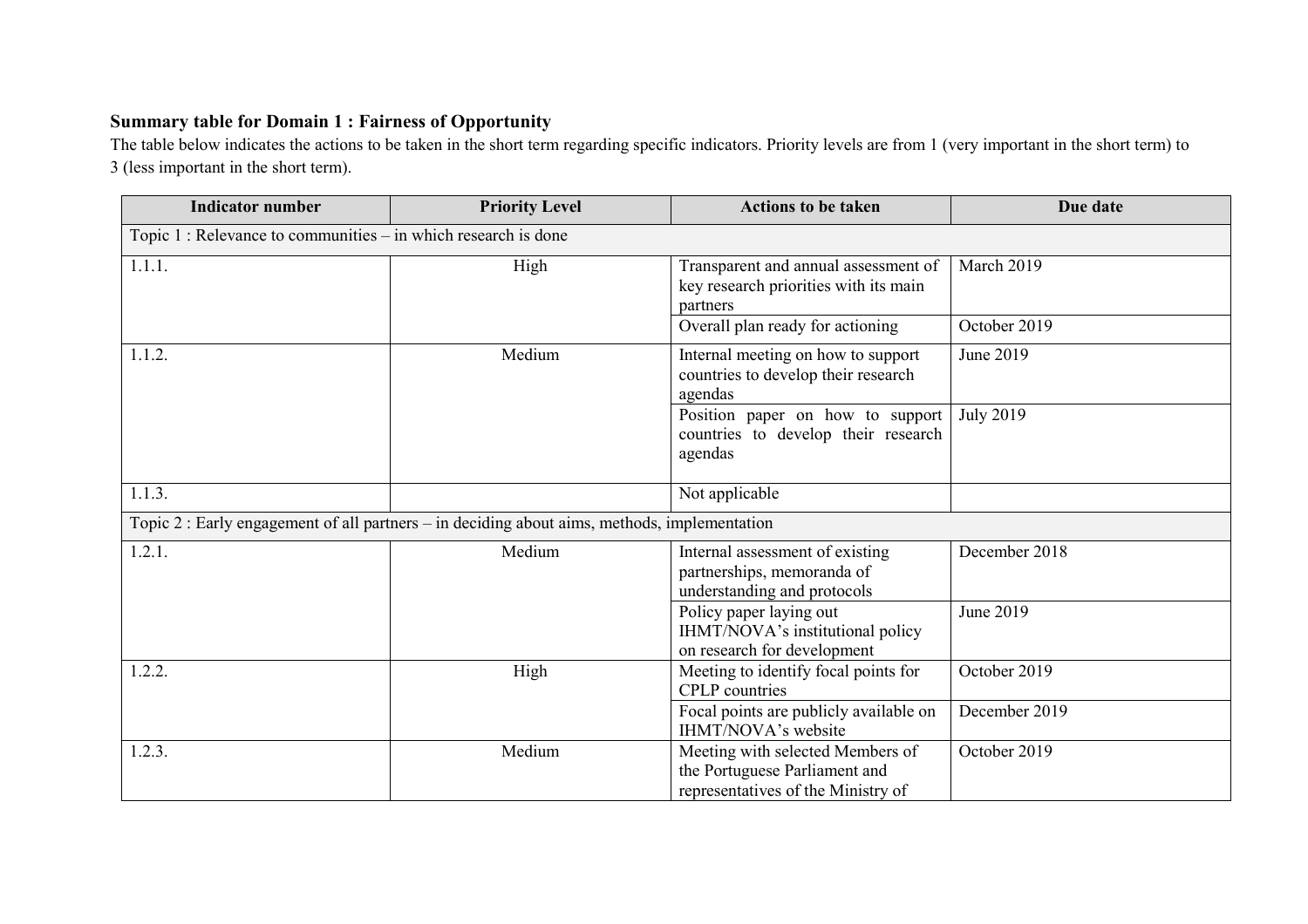| <b>Indicator number</b>                                                                                                                  | <b>Priority Level</b> | <b>Actions to be taken</b>                                                                                                   | Due date        |  |  |  |
|------------------------------------------------------------------------------------------------------------------------------------------|-----------------------|------------------------------------------------------------------------------------------------------------------------------|-----------------|--|--|--|
|                                                                                                                                          |                       | Health and Foreign Affairs to prepare<br>a memorandum on global health<br>policy                                             |                 |  |  |  |
|                                                                                                                                          |                       | Organization of academic meeting in<br>Portugal on effective development<br>focused on global health                         | Around May 2020 |  |  |  |
| Topic 3 : Making contributions of all partners explicit – fair research contracting                                                      |                       |                                                                                                                              |                 |  |  |  |
| 1.3.1.                                                                                                                                   | High                  | From June 2019 onwards all relevant<br>projects coordinated by the<br>IHMT/NOVA must result in at least<br>one policy paper  | June 2019       |  |  |  |
|                                                                                                                                          |                       | Memo with clear recommendations on<br>science communication and public<br>engagement with science                            | January 2020    |  |  |  |
| 1.3.2.                                                                                                                                   |                       | Not applicable                                                                                                               |                 |  |  |  |
| 1.3.3.                                                                                                                                   | High                  | From June 2019 onwards, all relevant<br>projects coordinated by the<br>IHMT/NOVA must result in at least<br>one policy paper | June 2019       |  |  |  |
| Topic 4 : Ensuring that matching and other co-financing mechanisms do not undermine opportunities for fair participation of all partners |                       |                                                                                                                              |                 |  |  |  |
| 1.4.1.                                                                                                                                   |                       | Not applicable                                                                                                               |                 |  |  |  |
| 1.4.2.                                                                                                                                   |                       | Not applicable                                                                                                               |                 |  |  |  |
| 1.4.3.                                                                                                                                   |                       | Not applicable                                                                                                               |                 |  |  |  |
| Topic 5: Recognition of unequal research management capacities between partners and providing for appropriate corrective measures        |                       |                                                                                                                              |                 |  |  |  |
| 1.5.1.                                                                                                                                   | Medium                | Memorandum<br>laying<br>out<br>IHMT/NOVA's policy on supportive<br>actions.                                                  | November 2019   |  |  |  |
| 1.5.2.                                                                                                                                   |                       | Not applicable                                                                                                               |                 |  |  |  |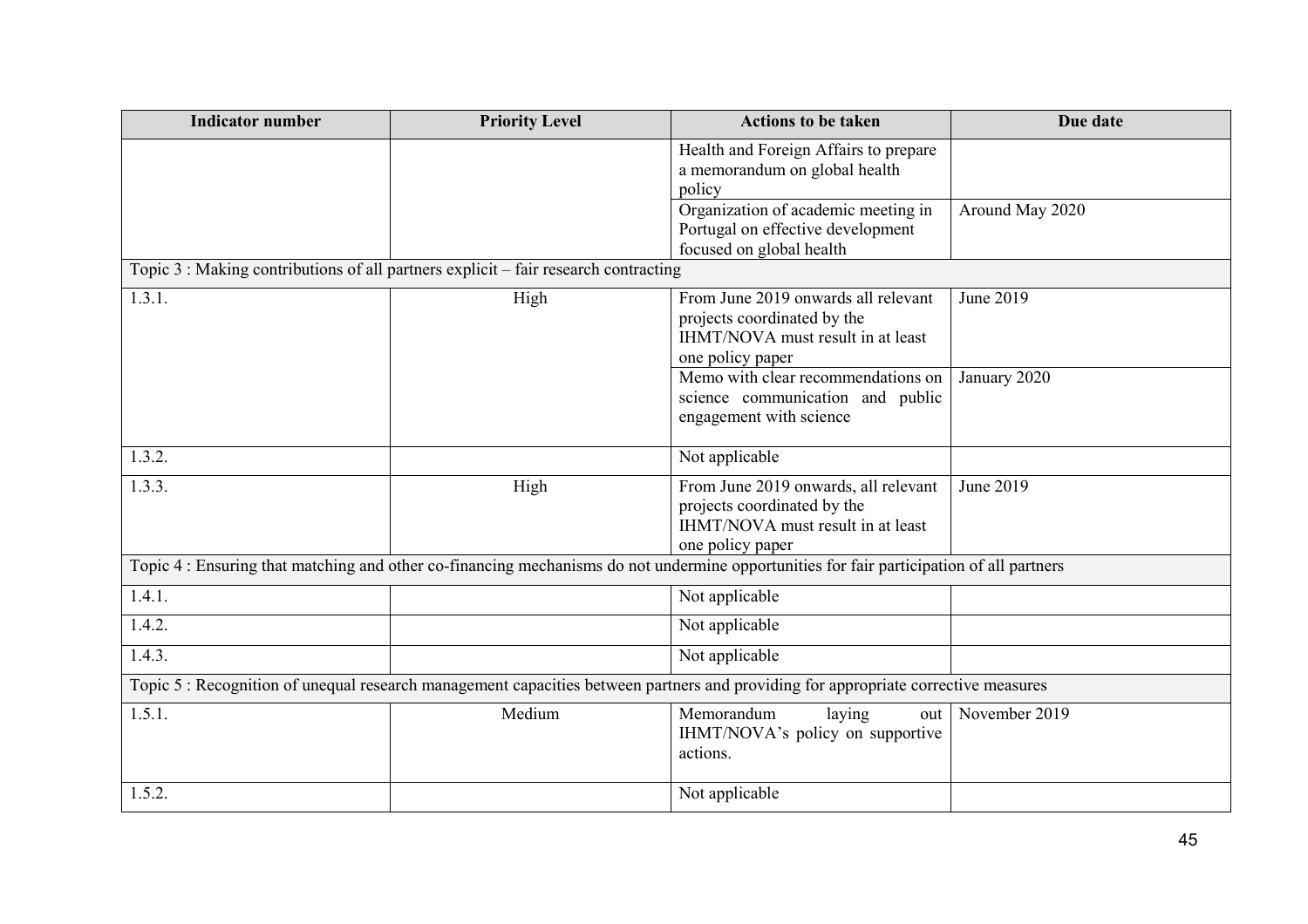| .<br>Indicator number | <b>Priority Level</b> | <b>Actions to be taken</b> | <b>Due date</b> |
|-----------------------|-----------------------|----------------------------|-----------------|
|                       |                       | Not applicable             |                 |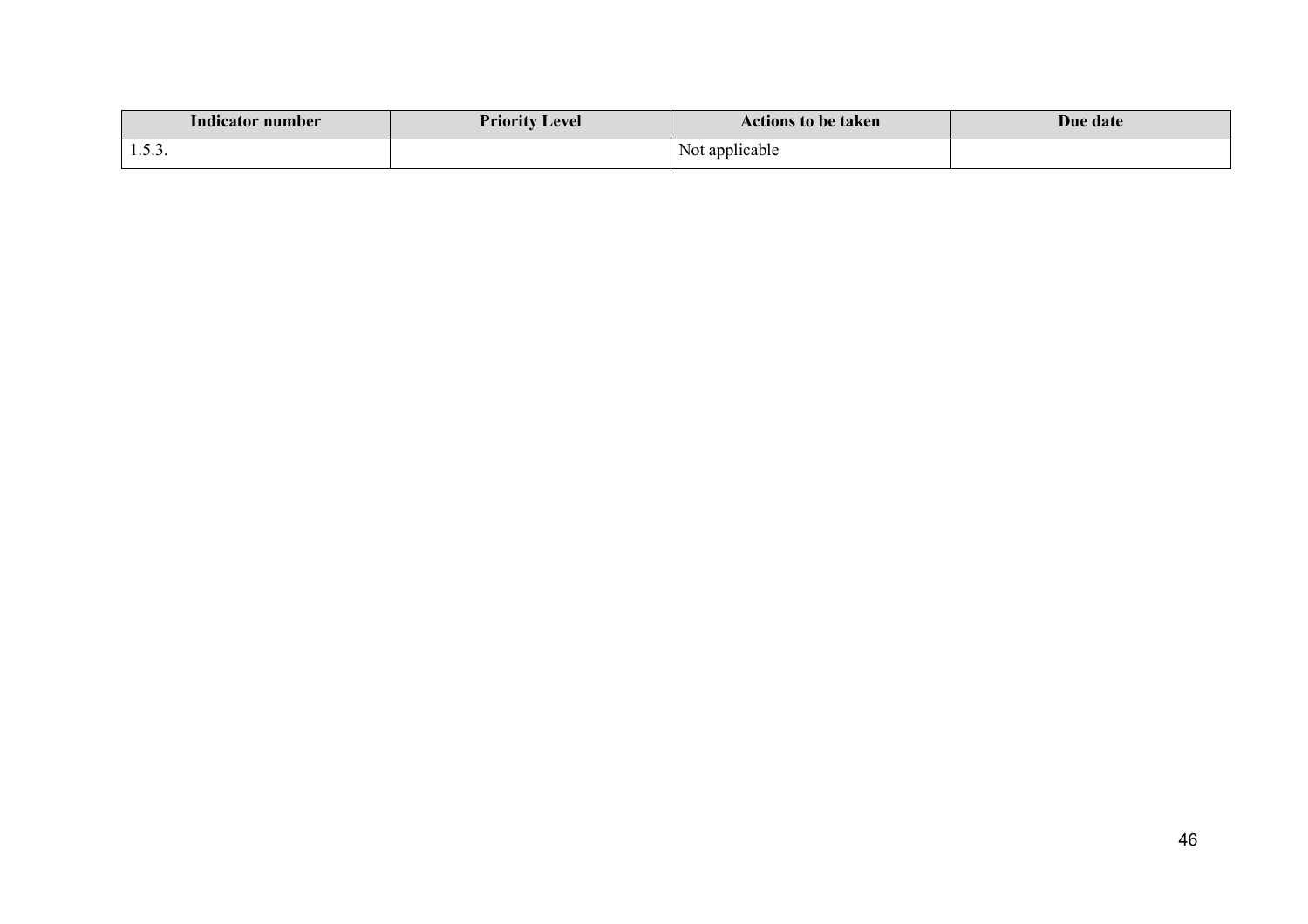# DOMAIN 2: FAIR PROCESS

# **Topic 6. Minimizing Negative Impact of Research Programmes on Health and Other Systems**

# *2.6.1. Assessing Potential Harm of Research*

*2.6.1.A. Research programmes that have large budgets or human resources and infrastructure requirements may reduce the ability for normal service delivery because of reducing access to staff and facilities, for example. This may be particularly noticeable in, but not limited to, collaborative health research in low income countries. Does your organisation conduct a 'system impact assessment' of partners – specifically when your organisation is the 'lead' partner in a research programme – and particularly when conducting research in low-resource environments? How is potential negative impact assessed, and how is it communicated between partners?* 

IHMT/NOVA does not assess its partners. The only assessments made are aligned with the indicators, milestones and deliverables of each project and related to externally requested consulting. In case a project or a consulting activity entails assessing the impact of a certain Institution, that assessment will be made. In a recently submitted project to the TWINNING-WIDSPREAD call of the H2020 program of the European Commission (see end of domain 3 for more details), assessing the impact in partner institutions related to the adoption (or not) of RFI principles was included as an activity. Beyond that context of research or consulting it is not fair to evaluate partners, as previously mentioned, since partnerships are developed on a basis of trust.

*2.6.1.B. If your organisation has SOPs, Policy directives or other written Guidelines that provide instruction or guidance for impact assessment of research collaborations in which your organisation is a partner, please attach or provide URL. If you do not have such documents, state that here.* 

There are no recommendations or written guidelines on this topic, as previously justified.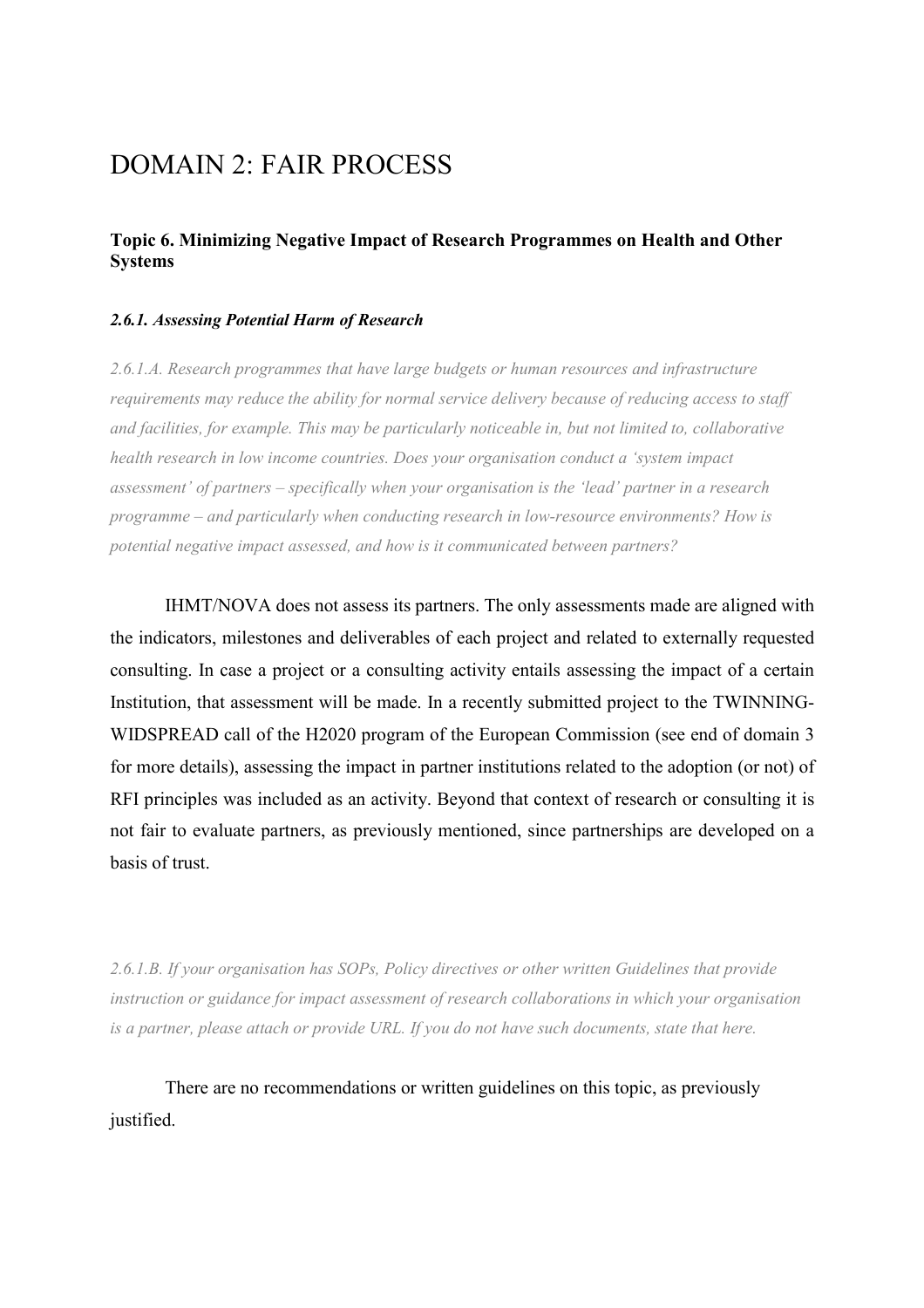*2.6.1.C. What steps does your organization intend to take in the next one or two years to improve its policy and practice related to impact assessment of research collaborations?* 

There was never the need to develop guidelines on this topic, and these will only be developed in case IHMT/NOVA starts participating in large scale projects involving human resources of national health systems of specific countries. In May 2020 IHMT/NOVA's Scientific Advisory Board will assess whether further actions are required.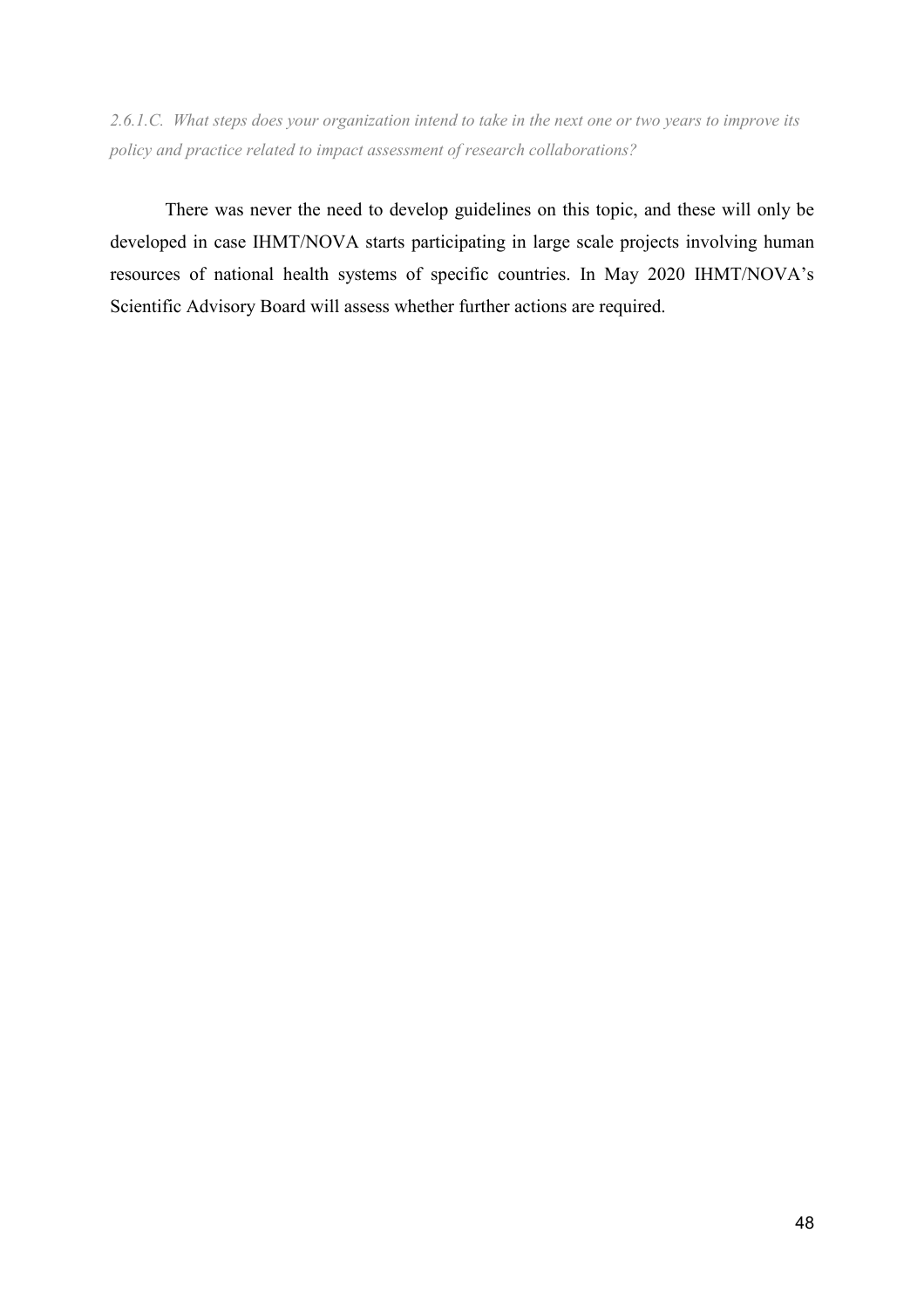# *2.6.2. Reducing the Negative Impact of Research*

*2.6.2.A. Should the 'system impact assessment' demonstrate potential for unintended harm to people or services, does your organisation have policies or mechanisms in place that enable research leaders to put in place preventive actions rapidly?* 

As mentioned in 2.6.1, IHMT/NOVA does not carry out a "system impact assessment", therefore this question does not apply. Given IHMT/NOVA's background, there are no institutionalized mechanisms to tackle this issue beyond the usual requirements and demands linked to projects and funding applications.

*2.6.2.B. If your organisation has SOPs, Policy directives or other written Guidelines that provide instruction or guidance or budgets to prevent negative impact of research collaborations, please attach or provide URL. If you do not have such documents, state that here.* 

# As previously mentioned, these issues do not apply to IHMT/NOVA.

*2.6.2.C. What steps does your organization intend to take in the next one or two years to improve its policy and practice related to preventing negative impact, if any, of research collaborations – especially in low-income countries and populations?* 

As previously mentioned, these questions do not apply to IHMT/NOVA.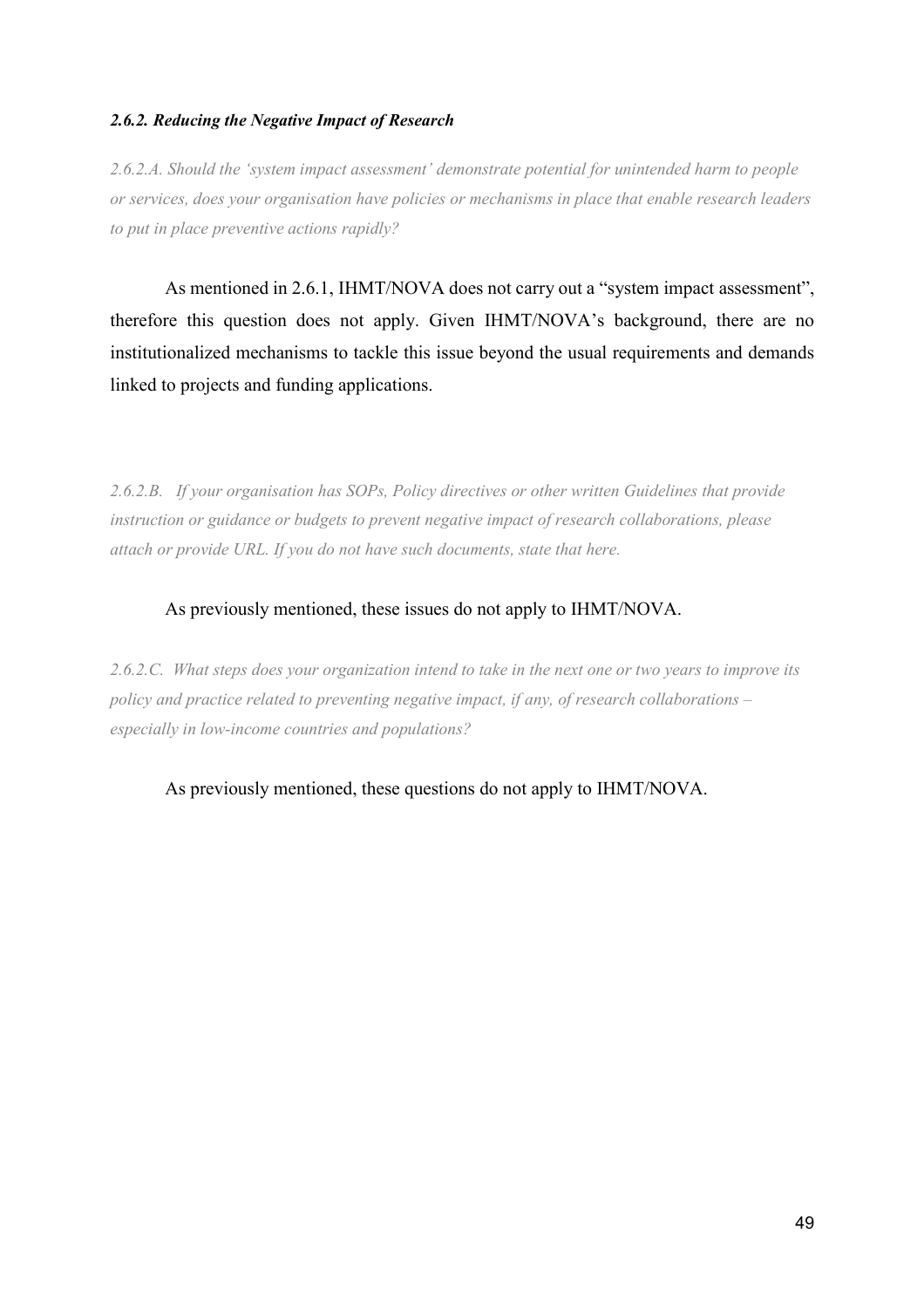# *2.6.3. Compensation for Unintended (negative) Consequences of Research*

*2.6.3.A. If, in spite of taking adequate preventive action, there are substantial negative consequences of research programmes for individuals, populations or countries, how does your organisation deal with this effectively and adequately? How does it involve all partners? What compensatory mechanisms does your organisation make available?* 

This issue was never raised due to IHMT/NOVA's history, and does not apply to this institution. In case something eventually happens, since IHMT/NOVA is a public institution the only chance of making available compensatory mechanisms is through a legal process, but this is a hypothetical case that has never occurred.

*2.6.3.B. If your organisation has SOPs, Policy directives or other written Guidelines that provide instruction or guidance or budgets to provide compensation for negative impact of research collaborations, please attach or provide URL. If you do not have such documents, state that here.* 

There are no SOPs, policy directives or other written guidelines on these issues.

*2.6.3.C. What steps does your organization intend to take in the next one or two years to improve its policy and practice related to preventing negative impact, if any, of research collaborations – especially in low-income countries and populations?* 

The chances of an event of this kind happening are slim, therefore no steps will be taken to alter this policy.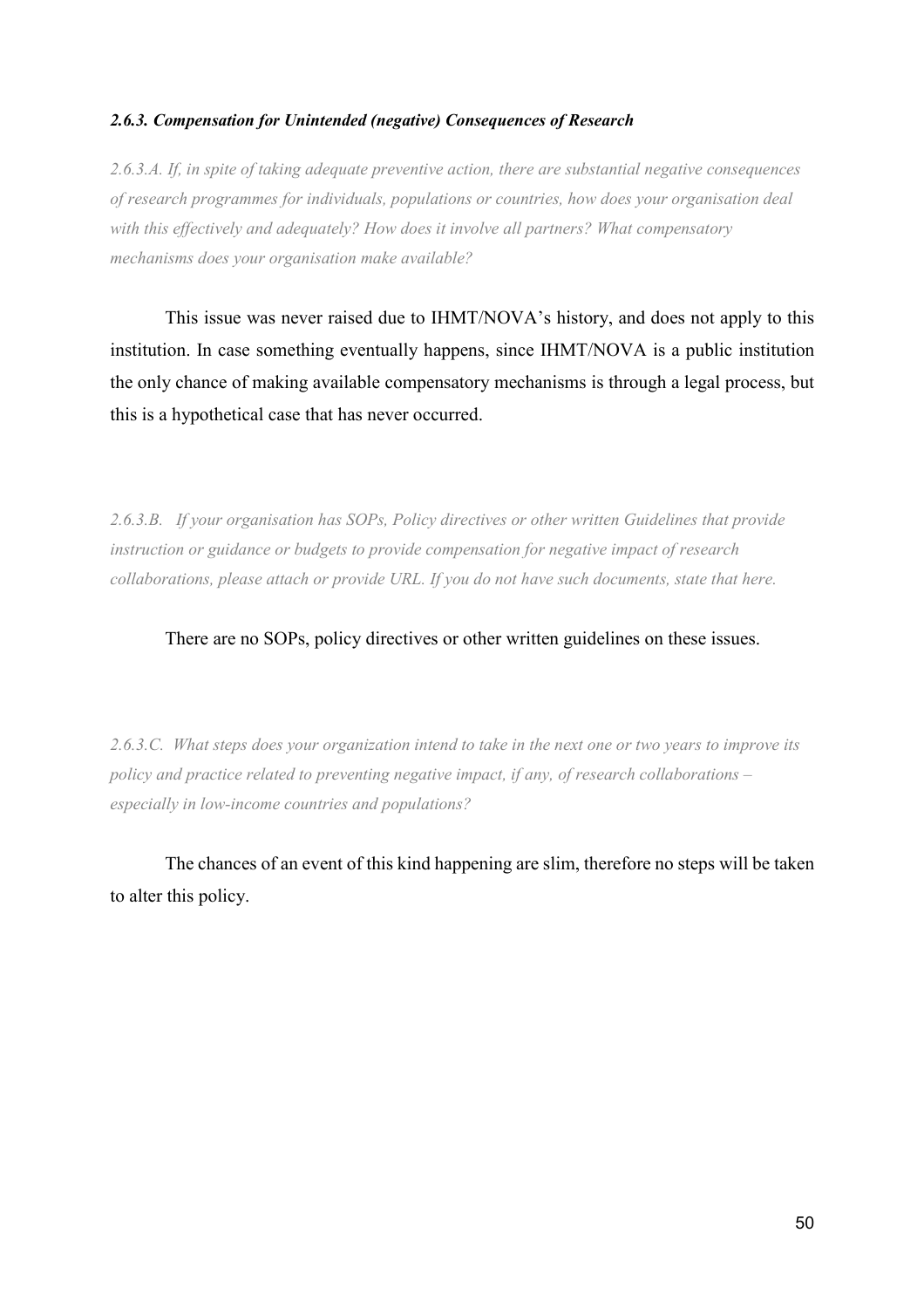# **Topic 7. Fair Local Hiring, Training and Sourcing**

# *2.7.1. Local Staffing*

*2.7.1.A. How does your organisation decide on hiring local staff? What criteria are being used for bringing in expatriate staff in international collaborations? Does your organisation have standards or SOPs related to hiring and remuneration of local staff?* 

IHMT/NOVA does not interfere with these processes. Projects have their own tasks, the national team has its own direction and coordination and hiring criteria are well defined in project proposals – local teams have full autonomy to hire new researchers. As a form of courtesy, the profile of applicants that are in the selection process is shared, but the hiring decision is made by the local institution.

*2.7.1.B. If your organisation has SOPs, Policy directives or other written Guidelines that provide instruction or guidance on hiring local or expatriate staff, or that deal with remuneration for each group, please attach or provide URL. If you do not have such documents, state that here.* 

There are no SOPs, policy directives or written guidelines on this topic, local institutions have the final word on this.

*2.7.1.C. What steps does your organization intend to take in the next one or two years to improve its policy and practice related to hiring local staff?* 

IHMT/NOVA is happy with the current approach.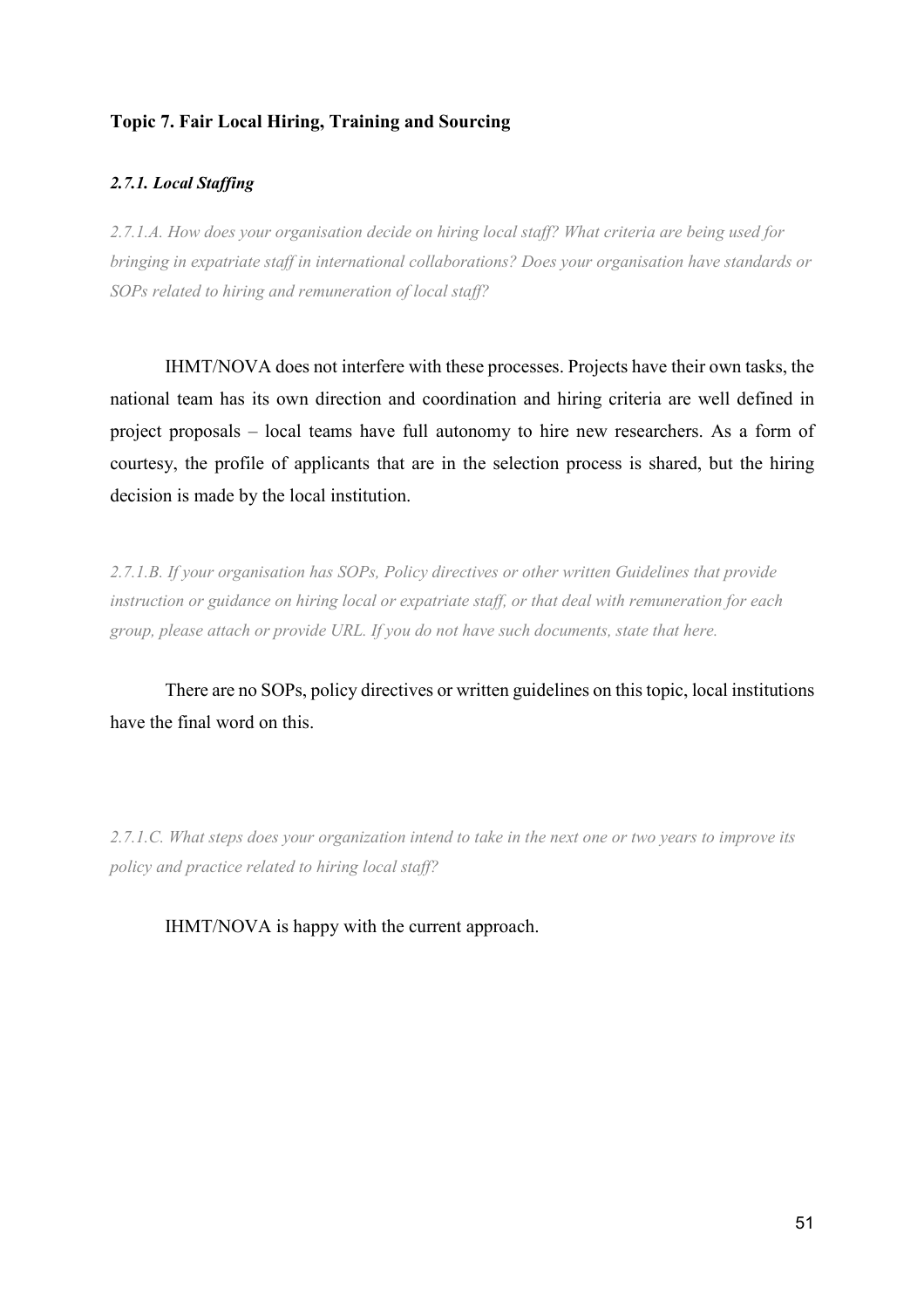# *2.7.2. Local Sourcing of Consumables and Services*

*2.7.2.A. How does your organisation decide on bringing in consumables from outside the country in which research is being conducted? What criteria are being used? Does your organisation have standards or SOPs related to optimizing use of local materials?* 

Consumables to use in third countries are always ordered by national teams. Each institution has its own budget and all acquisitions are made according to it - IHMT/NOVA does not interfere in that process, unless requested to do so by its partners.

*2.7.2.B. If your organisation has SOPs, Policy directives or other written Guidelines that provide instruction or guidance on local sourcing of consumables and services, please attach or provide URL. If you do not have such documents, state that here.* 

There are no SOPs, policy directives or other written guidelines on this issue, experience and common sense dictate that local institutions must be in charge of acquiring local consumables and services.

*2.7.2.C. What steps does your organization intend to take in the next one or two years to improve its policy and practice related to local sourcing of consumables and services?* 

No changes of policy will be made, as the acquisition of products and services by local teams is the most adequate approach.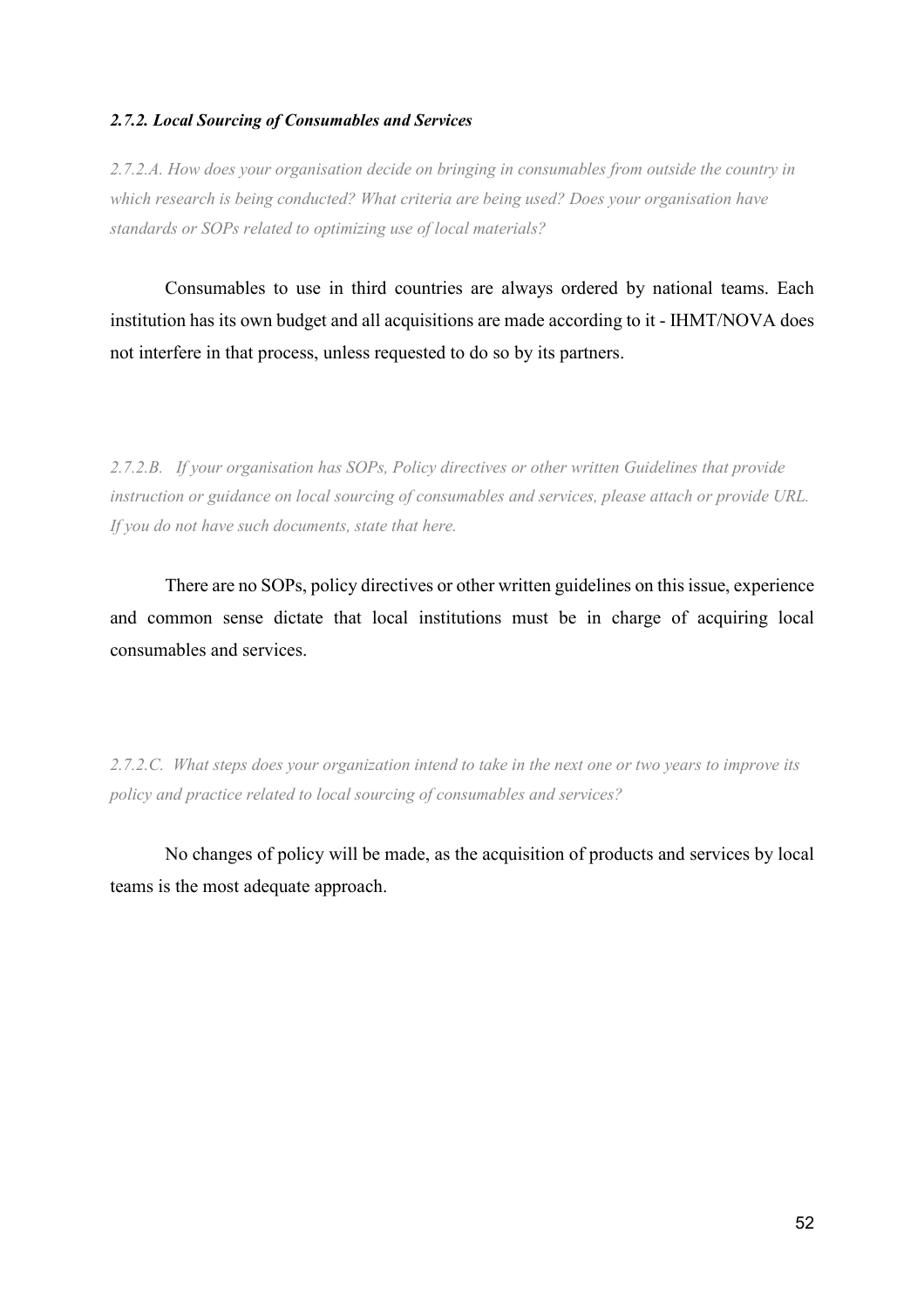# *2.7.3. Support for Local Capacity Development*

*2.7.3.A. Where there is lack of availability of local expert staff, or inability to produce consumables or services of sufficient quality to satisfy research standards requirements, what does your organisation do to increase local staff and/or increase ability to produce quality products and services locally?* 

IHMT/NOVA recognizes that there are inequalities in terms of scientific, administrative and economic abilities between institutions from the North and the Global South, but all research projects include a strong dimension of training – not only refresher courses but also the development new competencies. IHMT/NOVA receives interns and sends its staff to support partner institutions - these are the main capacity building mechanisms available at the moment.

Numerous former MA and PhD students have leading roles at health institutions of the CPLP, namely in Cape Verde, Angola, Mozambique and Guinea-Bissau.

*2.7.3.B. If your organisation has SOPs, Policy directives or other written Guidelines that provide instruction or guidance on local sourcing of consumables and services, please attach or provide URL. If you do not have such documents, state that here.* 

There are no recommendations, written guidelines or SOPs on this matter. However, a strong dimension of capacity building is reflected in the preparation of research projects, collaboration protocols and in existing postgraduate programs.

*2.7.3.C. What steps does your organization intend to take in the next one or two years to improve its policy and practice related to local sourcing of consumables and services?* 

As mentioned in 2.7.3.A., historically IHMT/NOVA has been engaged in training and capacity building on tropical infectious diseases, illustrated by the number of human resources for health in the CPLP trained by IHMT/NOVA. In that sense, no change of policy is required in this field - IHMT/NOVA will maintain existing policies.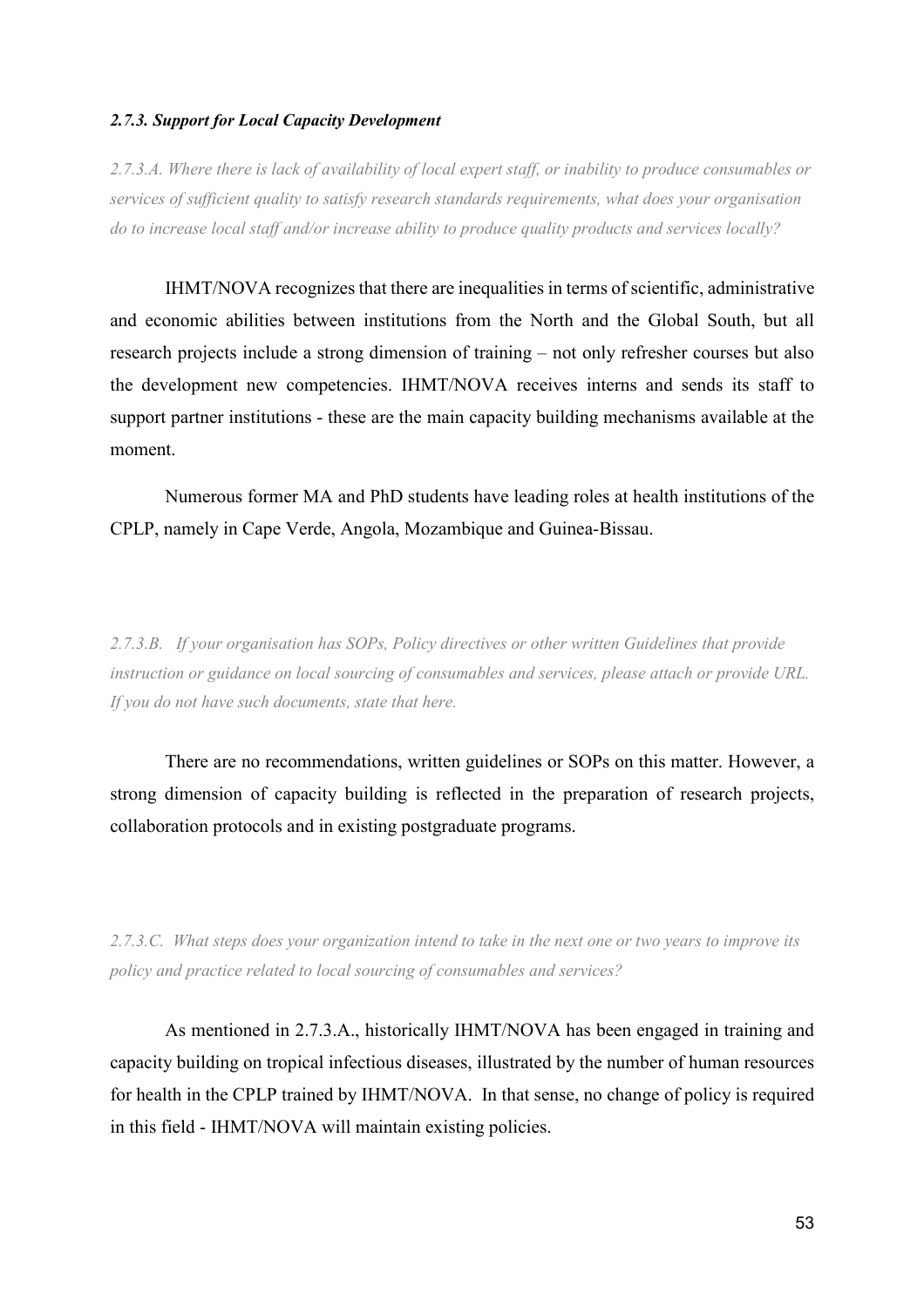### **Topic 8: Respect for the authority of local ethics review systems**

#### *2.8.1. Research Ethics Approval*

*2.8.1.A. In many types of research, but particularly in research for health, research ethics review and approval is obligatory. In international collaborative research, multiple RECs/IRBs are engaged. Most ethics guidelines state or imply that the REC/IRB representing a country or population should have final say in approving research programmes. Does your organisation have SOPs dealing with the ethics review of research in which you participate? Does it specify the need for and process of finding local REC/IRB, and indicate where final responsibility for approval lies? Does it specify which international ethics guidelines are the basis for your organisation's policies and practices related to ethics review?* 

IHMT/NOVA's Ethics Council tackles all these issues. IHMT/NOVA's Ethics Council – one of two Ethics Committees of the NOVA University of Lisbon – supports IHMT/NOVA's researchers, their projects and other R&D centers of NOVA University of Lisbon that require ethical approval for their projects.

 In the case of projects conducted in Portugal, Portuguese laws are followed. In case it is a study in Portugal that involves informed consent, questionnaires or surveys in the field of health, the project will necessarily have to be approved by the Ethics Council of IHMT/NOVA. If a student or researcher carries out a project in another country – such as Mozambique or Angola – they must obtain local ethical approval, submitting a request to the Ethics Committees of the countries where research is developed. In case the proposal has been approved by an Ethics Committee of a third country (such as a CPLP country, which is frequent), IHMT/NOVA will automatically accept the resolution without demanding a new ethical revision by IHMT/NOVA. However, and due to the context of Ethics Committees in CPLP countries, additional ethical approval is needed in those countries even when there is already approval by a Portuguese Ethics Committee, since there are no shared SOPs.

*2.8.1.B. If your organisation has SOPs, Policy directives or other written Guidelines that provide instruction or guidance on ethics review requirements in collaborative research projects, please attach or provide URL. If you do not have such documents, state that here..*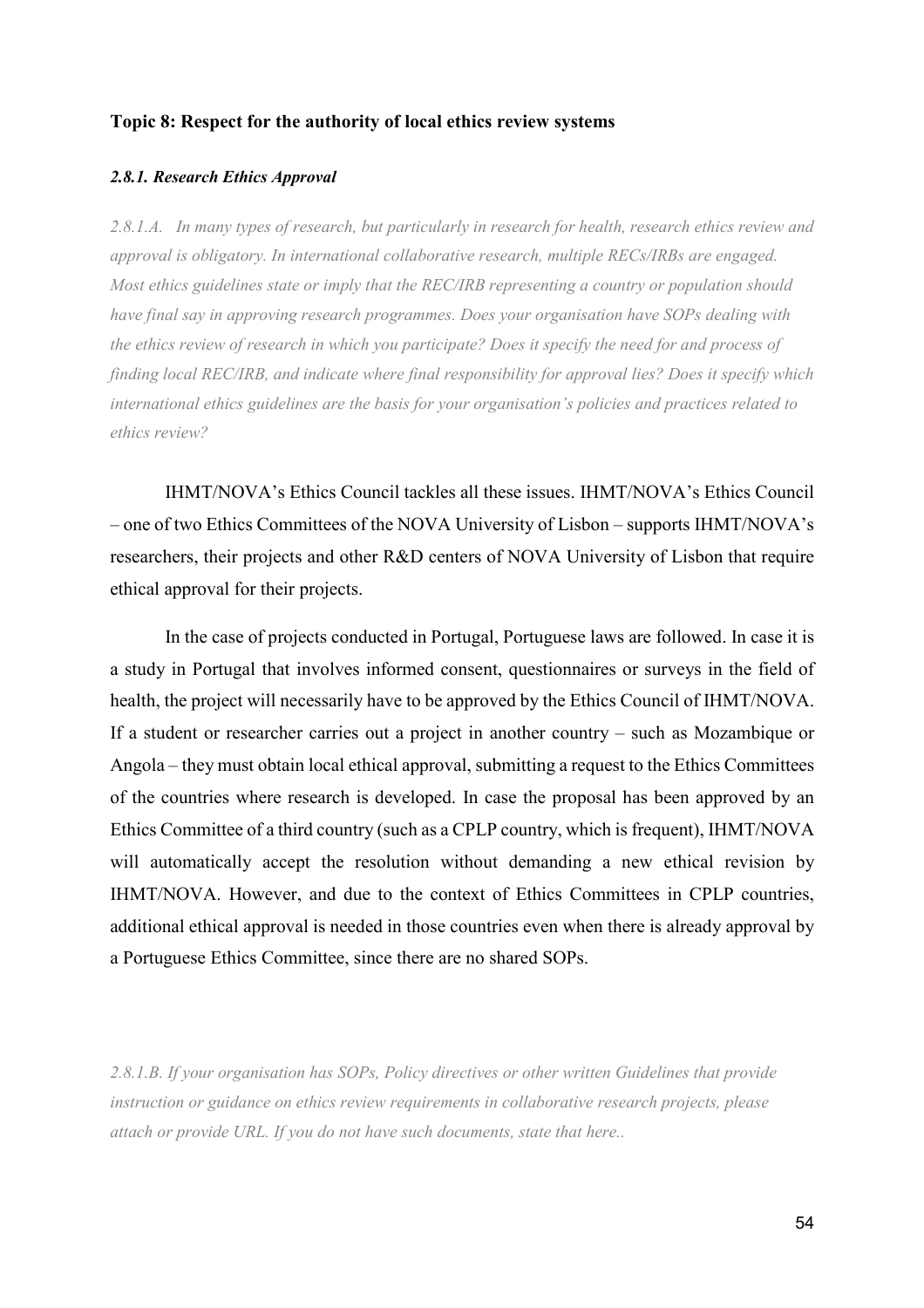IHMT/NOVA's Ethics Council makes available a series of Standard Operating Procedures such as forms, national and international recommendations and relevant legislation. All that material is available online for researchers, postgraduate students, collaborators and members of the general public at http://www.ihmt.unl.pt/organizacao/conselho-de-etica/

*2.8.1.C. What steps does your organization intend to take in the next one or two years to improve its policy and practice related to increasing respect for local ethics review of research in which your organization is a partner?* 

IHMT expects that within the next 1-2 years the EDCTP project that is currently running and deals with Ethics Committees within the CPLP (see end of domain 2) will allow the development of shared SOPs between different Ethics Committees within the CPLP, easing the process of obtaining ethical approval for research, thus having a positive impact on research partnerships. In May 2020 IHMT/NOVA's Ethics Council will assess whether these shared SOPs are already in place, and if any further actions are necessary to foster their implementation.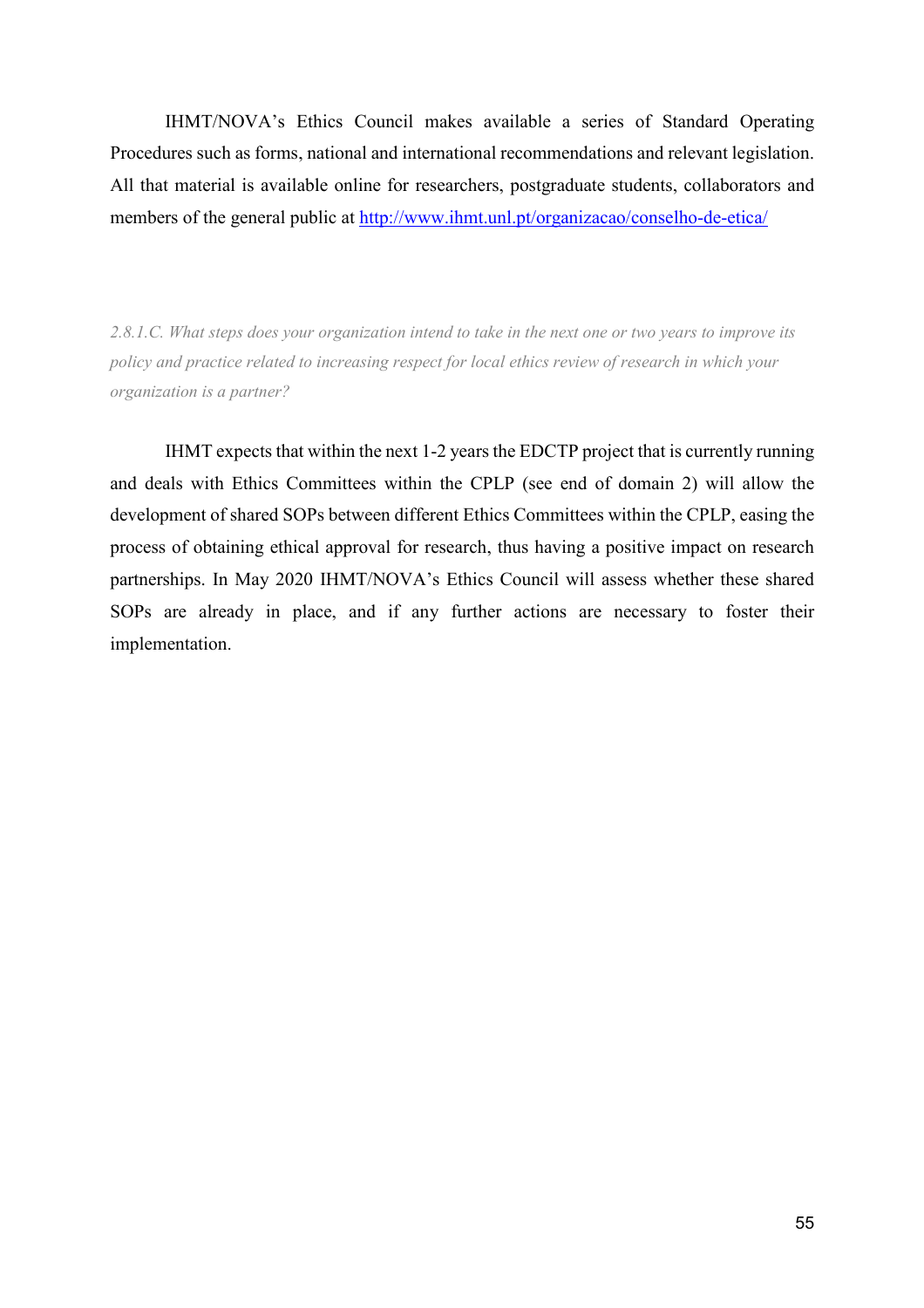#### *2.8.2. Supporting Local Research Ethics Review Capacity*

*2.8.2.A. Particularly, but by no means exclusively, in low- and middle-income countries or populations, there may be a lack of expertise, facilities, software or administrative competence in local RECs/IRBs. This may seriously hamper local participants but also may cause unnecessary delays in the approval process. Does your organisation have resources and plans available with which to support REC/IRB capacity to conduct high quality ethics review efficiently, such as the use of digital platforms, or access REC/IRB administrative support on-line?* 

IHMT/NOVA has historically been involved in the development of local capacity for ethical revision through collaborations with COHRED. IHMT/NOVA's current director is part of the committee of international supervision of the RhinoEthics program, having participated in various meetings in Geneva and Mozambique.

 The project funded by EDCTP, currently taking place, will strengthen and develop Ethics Committees in Angola, Mozambique, Cape Verde and Guinea-Bissau, producing various documents, helping those institutions to structure models of protocol and informed consent, providing training in relevant fields to members of those Ethics Committees through workshops.

 Three courses of e-learning in Portuguese will be organized in order to tackle existing needs regarding the submission of protocols to Ethics Committees. IHMT/NOVA and the Faculty of Law of the NOVA University of Lisbon are in charge of organizing three online courses in Portuguese aiming at the training of members of Ethics Committees of participant institutions from the CPLP.

*2.8.2.B. If your organisation has SOPs, Policy directives or other written Guidelines that provide instruction or guidance on supportive actions for ethics review capacity in partner institutions or countries, please attach or provide URL. If you do not have such documents, state that here.* 

There are no specific SOPs in this field, there is a strategic plan and IHMT/NOVA is part of several networks within the CPLP, always entailing a dimension of capacity building. Existing SOPs are related to the procedures of the Ethics Council in order to evaluate IHMT/NOVA's research projects. IHMT/NOVA's mission is to ensure that partner institutions are strengthened by established partnerships.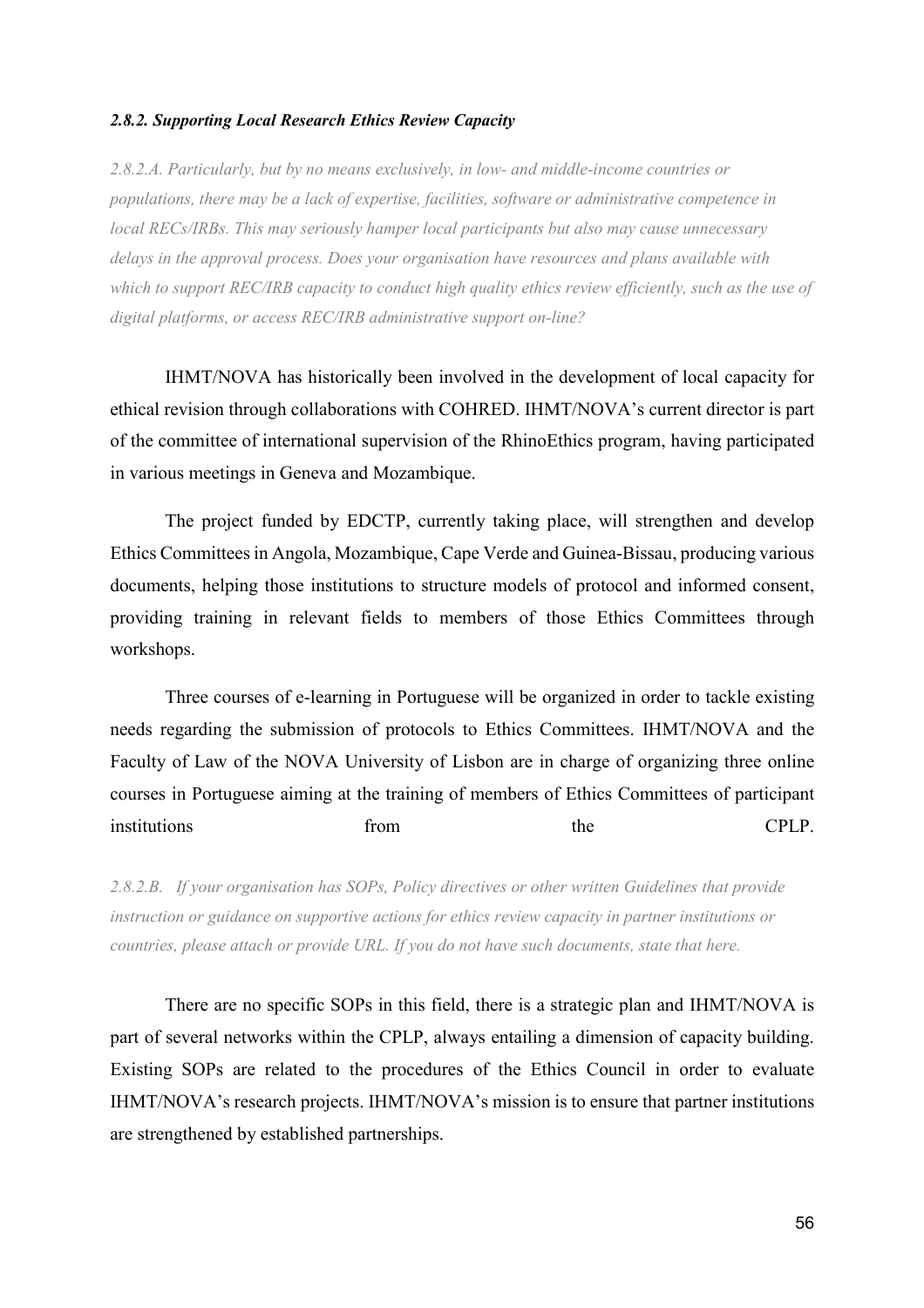*2.8.2.C. What steps does your organization intend to take in the next one or two years to improve its policy and practice related to increasing respect for local ethics review of research in which your organization is a partner?* 

The field of Ethics Committees is highly relevant due to the exponential increase of Faculties of Medicine in the CPLP, which an associated research dimension – in the short term, Ethics Committees will be a priority work field for these institutions. Moreover, there is also the emergence of Research Centers linked to National Institutes of Health, or dependent on them. In the next two years IHMT/NOVA will maintain and reinforce this line of work, supporting and strengthening the development of Ethics Committees in partner institutions, especially in Angola, Cape Verde and Mozambique, in light of the previously mentioned EDCTP project. In May 2020 IHMT/NOVA's Ethics Council will assess whether the EDCTP project led to the reinforcement of African Ethics Committees and if shared SOPs are already in place.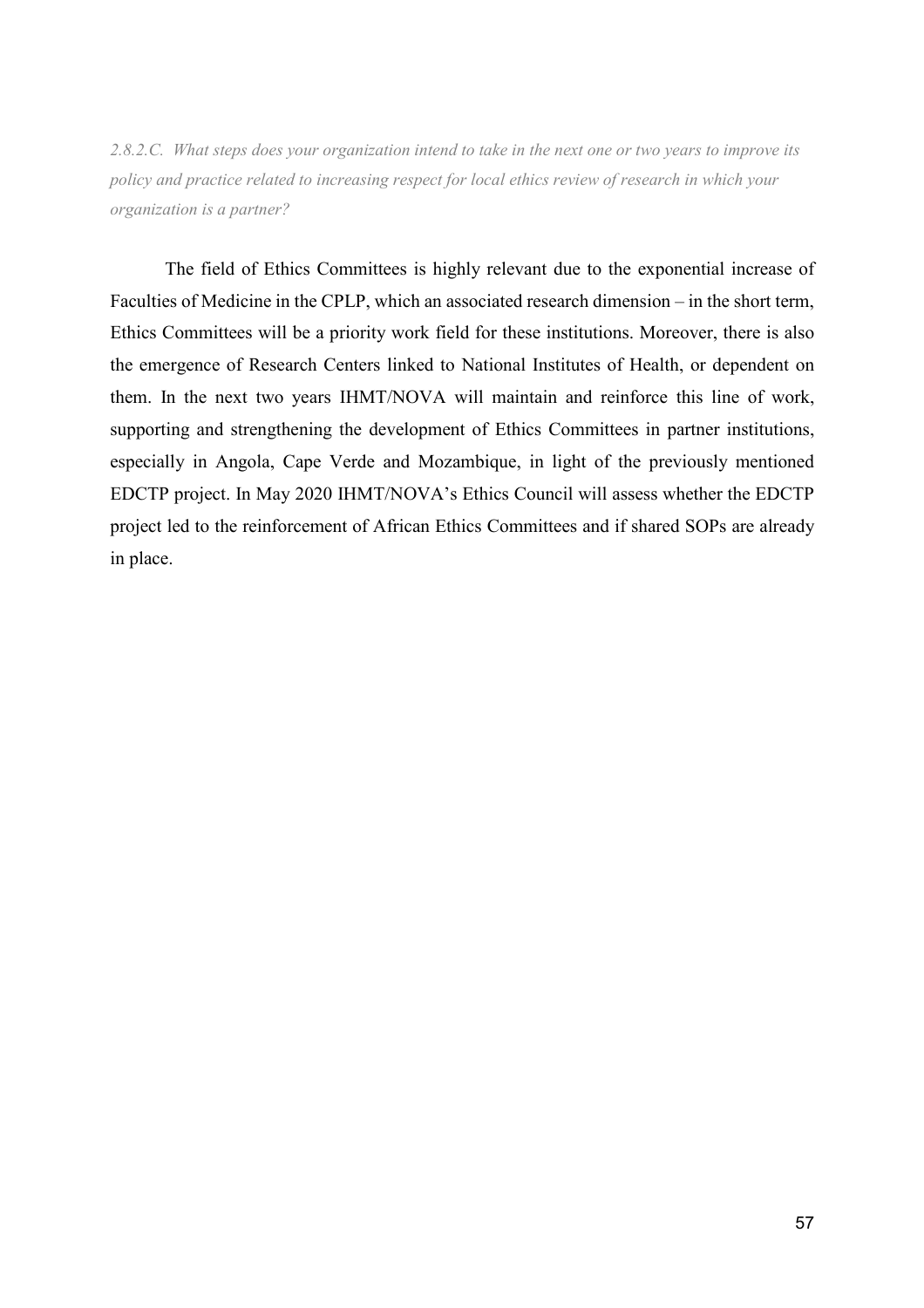#### *2.8.3. Enabling Access to Global Expertise*

*2.8.3.A. Increasingly complex research is needed to deal with increasingly complex global health, environment and development problems. Even RECs/IRBs in well-resourced settings may have difficulty finding high level expertise able to provide competent ethical review of specific research project. Does your organisation have policies and resources to support all partners requiring additional ethics review capacity to obtain this independently of the main sponsor(s)?* 

IHMT/NOVA doesn't have financial resources or the ability to provide access to global expertise. As previously mentioned, in order to develop any activity it is necessary to obtain financial support from a funding agency, and it applies to this line of work in particular. The project currently running is funded by the EDCTP, IHMT/NOVA has no capacity to take care these actions without external funding, whether by funding agencies of by other institutions that request capacity building activities as a form of consulting.

 Another example of these capacity building activities within the field of Ethics Committees that can be mentioned entails a request by the Ethics Committee of the National Institute of Health of Mozambique. A team of teaching and research staff from the IHMT/NOVA travelled to Mozambique in 2017, helping the local institution to structure, review and develop a script for protocol review. These actions were completely funded by the local institution – IHMT/NOVA has the ability to respond to these requests as long as they are funded locally or by a funding agency.

*2.8.3.B. If your organisation has SOPs, Policy directives or other written Guidelines that provide instruction or guidance on supportive actions to provide additional ethics expertise to partner institutions or countries, please attach or provide URL. If you do not have such documents, state that here.* 

There are no specific SOPSs. As previously mentioned, collaborative projects include a dimension of capacity building, not only of local institutions but also of the IHMT/NOVA itself, as a form of "reverse innovation".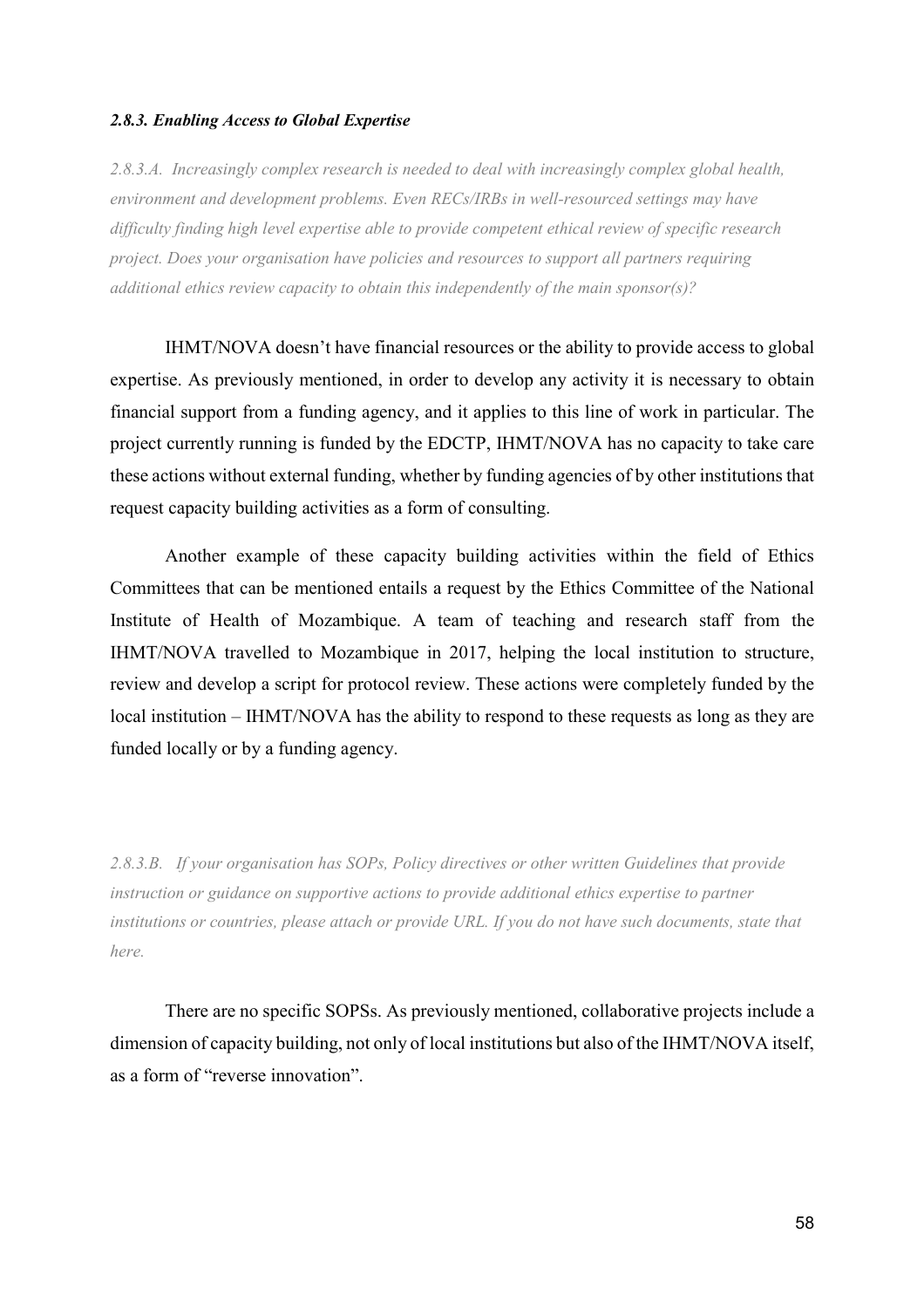*2.8.3.C. What steps does your organization intend to take in the next one or two years to improve its policy and practice related to providing high level ethics expertise to support ethical decision making in partner institutions or countries?* 

IHMT/NOVA's goal is, until May 2020, to submit at least 2 research proposals dealing with capacity building in the field of ethics expertise. It is expected that, in case some of these projects are funded, IHMT/NOVA will reinforce this emerging line of research.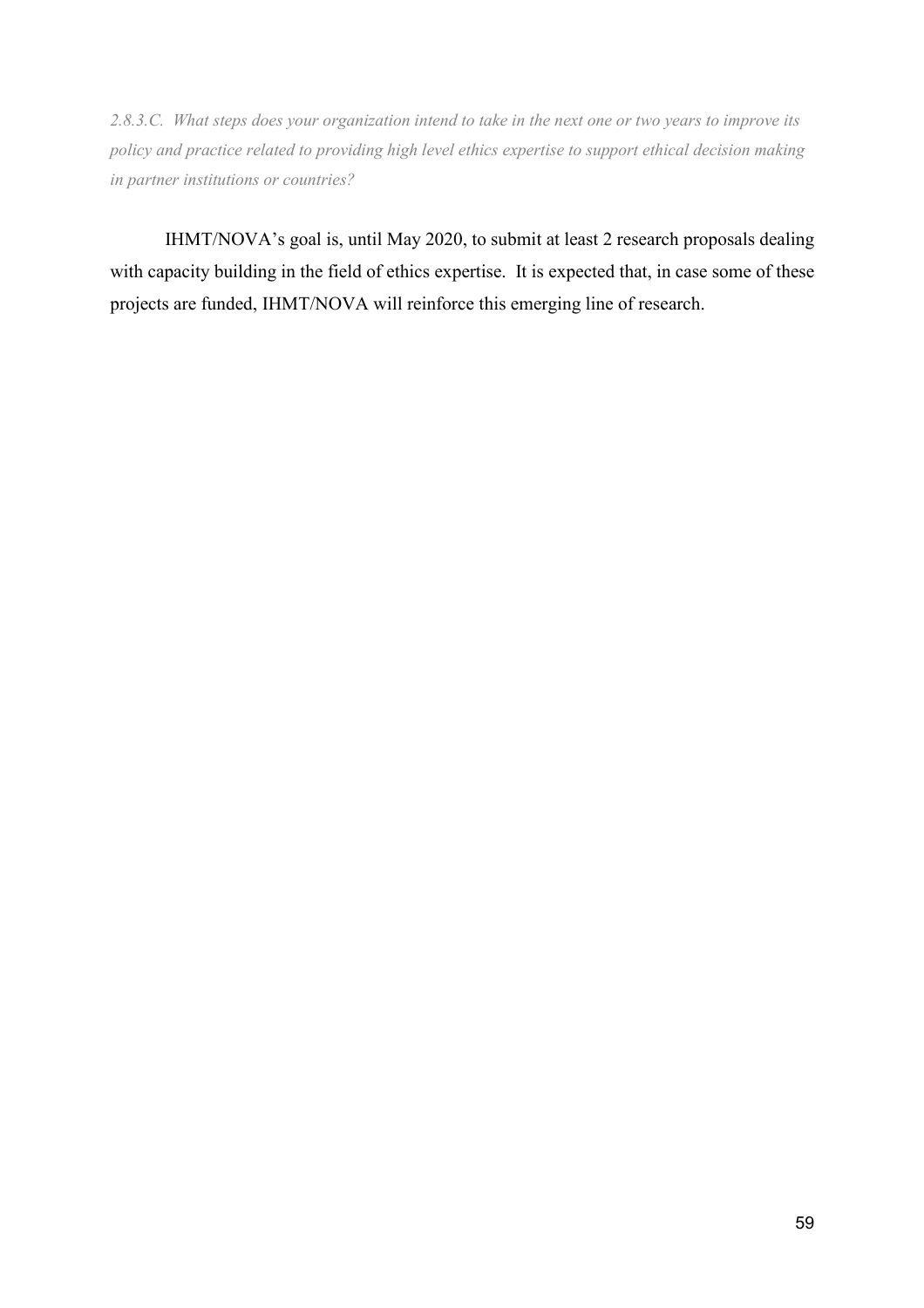# **Topic 9. Data Ownership, Storage, Access and Use**

#### *2.9.1. Data Ownership Agreements*

*2.9.1.A. How does your organisation decide on data ownership agreements with all partners if your organisation is the 'lead' partner? And what requirements are in place for your own organisation to share in ownership even if your organisation is not the 'lead' partner? Does financial contribution matter when deciding on data-ownership and use?* 

This issue was problematic in the past, as researchers in the field of global health would engage in scientific safaris - at the moment that doesn't happen. IHMT/NOVA adheres to international regulations on these issues. There are protocols, rules on the use of data, repositories and IHMT/NOVA's biobank.

There is a learning process between North and South that demands the permanent involvement of the South and, on the other hand, there is the development of open science that allows access to data from countries such as Mozambique, Angola and Brazil to researchers that have never visited those places.

 As an institutional policy, IHMT/NOVA encourages its researchers that when they publish an article on a certain country a collaborator from that specific country should be included. Although there are multiple regulations and norms, impact is always attained through the transformation of the institutional culture, involving scientific and collaborative dimensions.

*2.9.1.B. If your organisation has SOPs, Policy directives or other written Guidelines that provide instruction or guidance for data ownership and sharing of this, please attach or provide URL. If you do not have such documents, state that here..* 

IHMT/NOVA's Scientific Council has recently developed a document on data property/ownership within the institution, which can be understood as the first step towards the discussion of data property outside the institution. There are also SOPs related to IHMT/NOVA's biobank and guidelines linked to the funding agencies supporting IHMT/NOVA's projects, such as the European Commission, which encompass data property and sharing, promoting Open Access.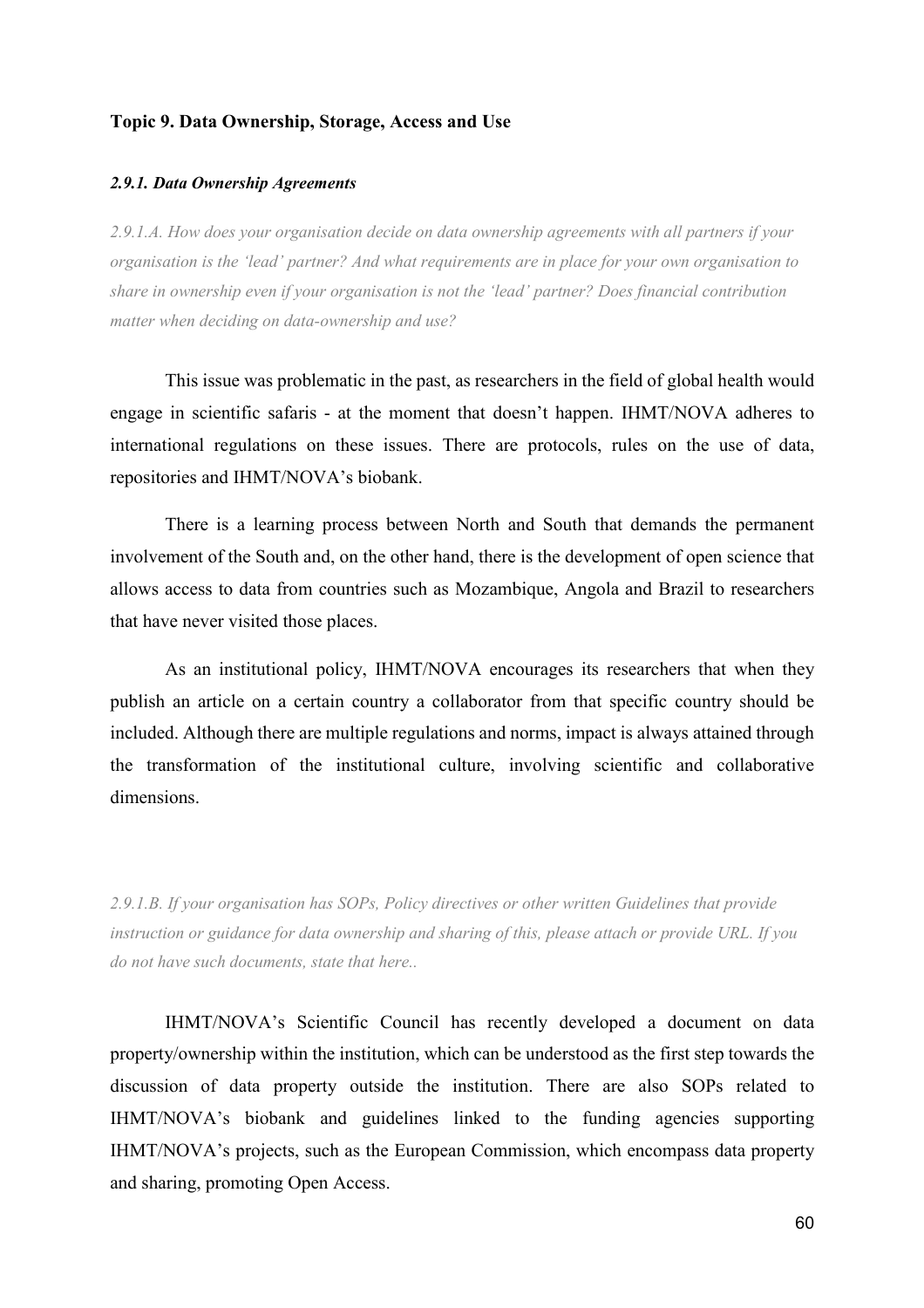# Document regulating data property within IHMT/NOVA – [ENCLOSED]

# Biobank's SOPs – [ENCLOSED]

*2.9.1.C. What steps does your organization intend to take in the next one or two years to improve its policy and practice related to sharing data ownership?* 

Until June 2019 IHMT/NOVA will develop SOPs related to ownership and sharing of material and virtual data, following internal discussions and procedures that are currently taking place. The goal is a stronger systematization of this policy, resulting in a general regulation which will include SOPs for the Biobank, for surveys and for all data stemming from IHMT/NOVA's research.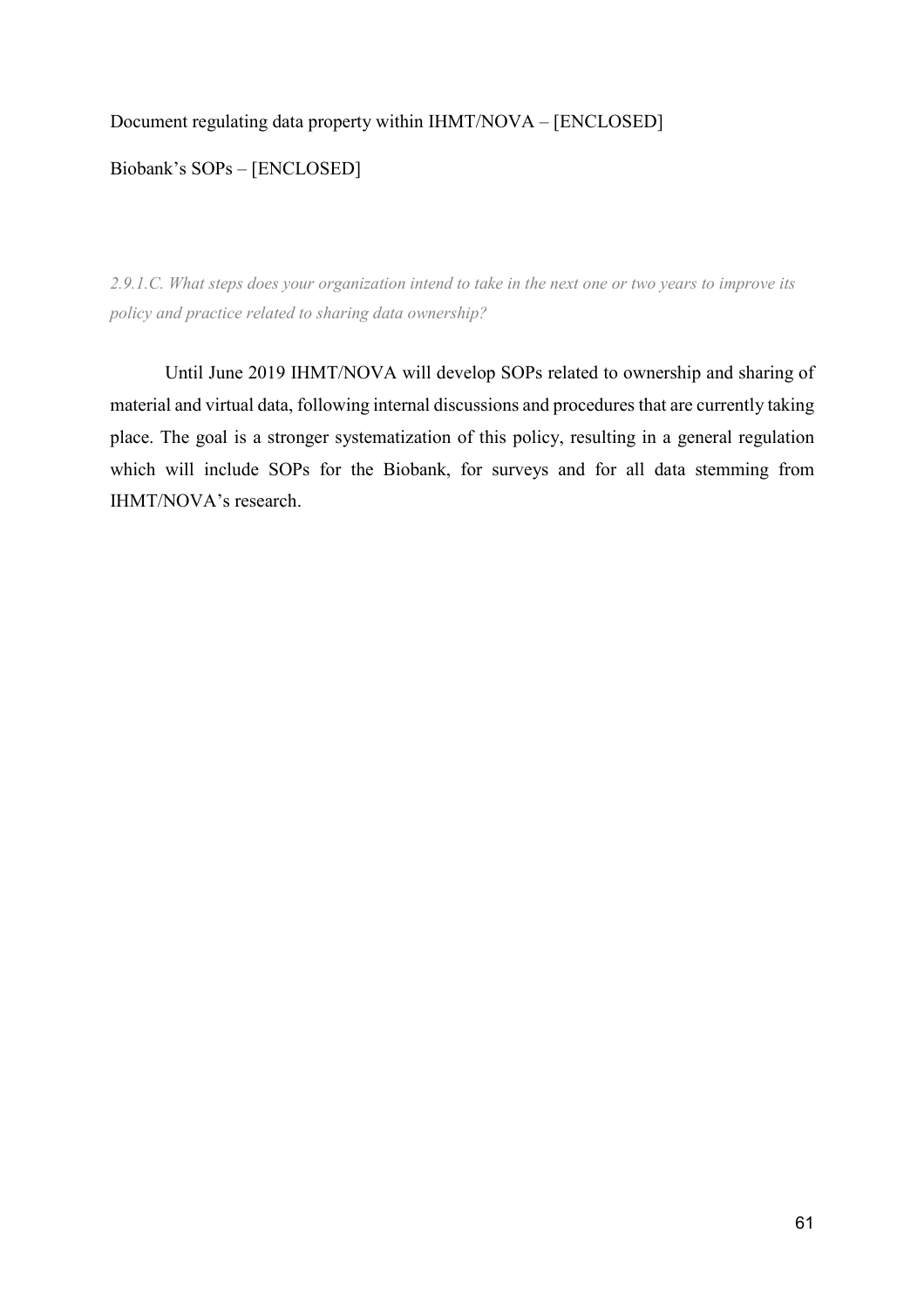# *2.9.2. Material Transfer Agreements*

*2.9.2.A. How does your organisation decide on material transfer agreement, including storage and future use, between partners if your organisation is the 'lead partner'? And if you are not the 'lead' partner? Do you use internationally accepted MTAs or do you use other?* 

IHMT/NOVA uses international MTAs, proposed by IHMT/NOVA or by any other institution included in the partnerships. Afterwards, this process is reviewed by a legal expert to identify any problems, and is subsequently signed by the director or by a member of IHMT/NOVA's direction.

*2.9.2.B. If your organisation has SOPs, Policy directives or other written Guidelines that provide instruction or guidance for material transfer agreements, please attach or provide URL. If you do not have such documents, state that here.* 

# At the moment there are no SOPs for material transfer agreements at the IHMT/NOVA.

*2.9.2.C. What steps does your organization intend to take in the next one or two years to improve its policy and practice related to material transfer agreements?* 

The general regulation on data ownership (see 2.9.1.C), currently under discussion, will contemplate issues related to material transfer agreements, beyond already existing SOPs for the Biobank, and should be ready in June 2019.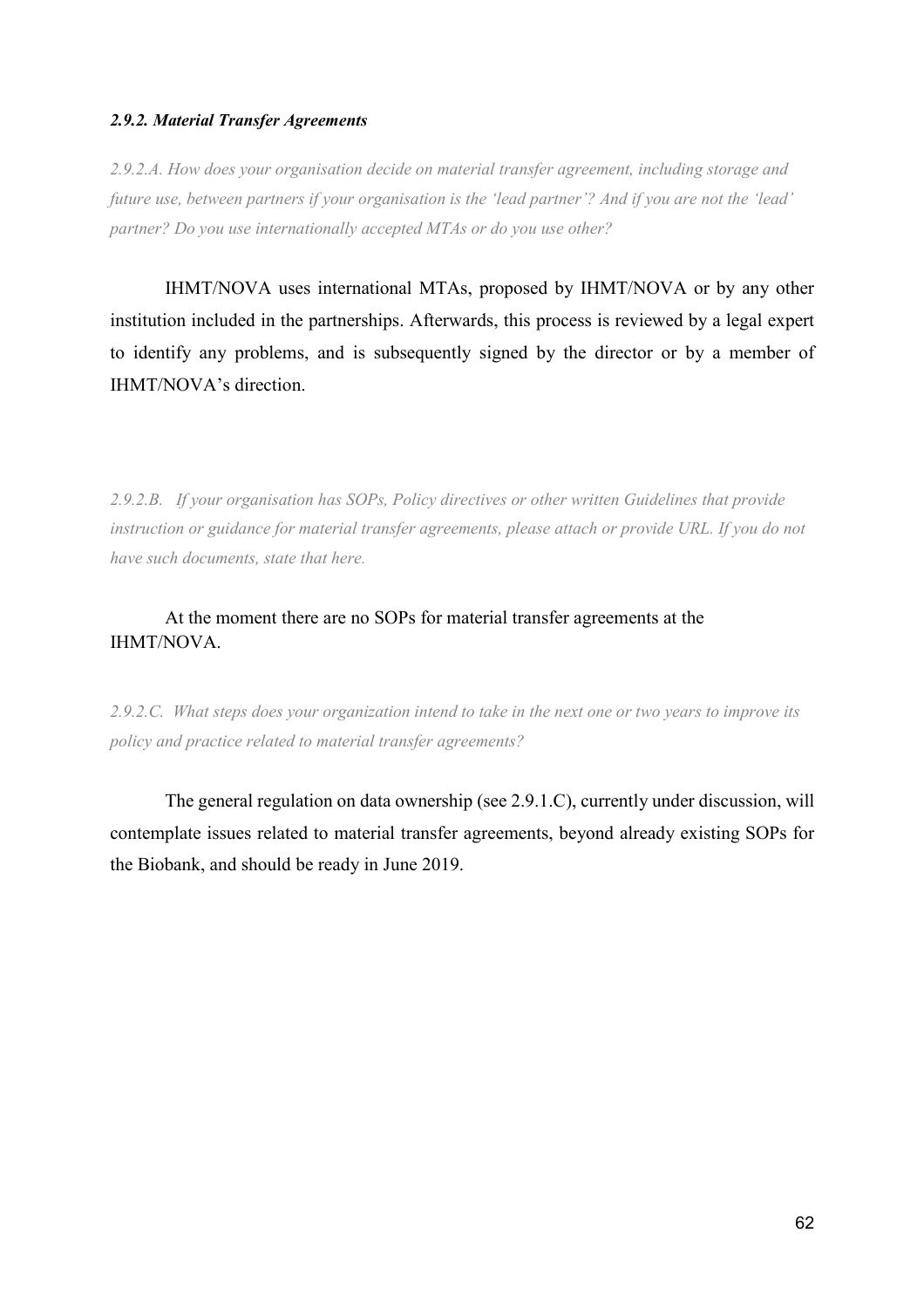# *2.9.3. Rights of Use of Data for Publication*

*2.9.3.A. How does your organisation deal with rights of use of data from studies in which your organisation is a partner? What are the key considerations in sharing the rights of use of data, and ability to publish results, by all partners in a partnership?* 

Data property rights for publication are defined according to the project proposal. When IHMT/NOVA develops a project, in the proposal the resulting publications are mentioned, as well as who will coordinate their preparation, and a specific partner is mentioned.

 Generally all partners are involved in the publication, but at the end of the process there will be a correction of co-authorship according to the effective participation of partners.

 This is a mutual learning process, therefore it is necessary that each project has very well defined rules on who stores biological material, data stemming from surveys and questionnaires and how such data can be used. The best way to tackle this issue is case by case, project by project, resorting to existing good practices and tacit experience.

*2.9.3.B. If your organisation has SOPs, Policy directives or other written Guidelines that provide instruction or guidance for publication agreements, please attach or provide URL. If you do not have such documents, state that here.* 

There are no SOPs beyond tacit rules linked to IHMT/NOVA's institutional policy – which includes all relevant partners as co-authors – and explicit guidelines that can be found in project proposals.

*2.9.3.C. What steps does your organization intend to take in the next one or two years to improve its policy and practice related to publications agreements?* 

IHMT/NOVA will accompany the evolution of open science, following international accepted procedures related to these issues, ensuring that submitted proposals are sufficiently detailed and always include these good practices. By December 2018 GHTM's Scientific Commission will develop an internal memorandum on IHMT/NOVA's policy and practice on publications agreements.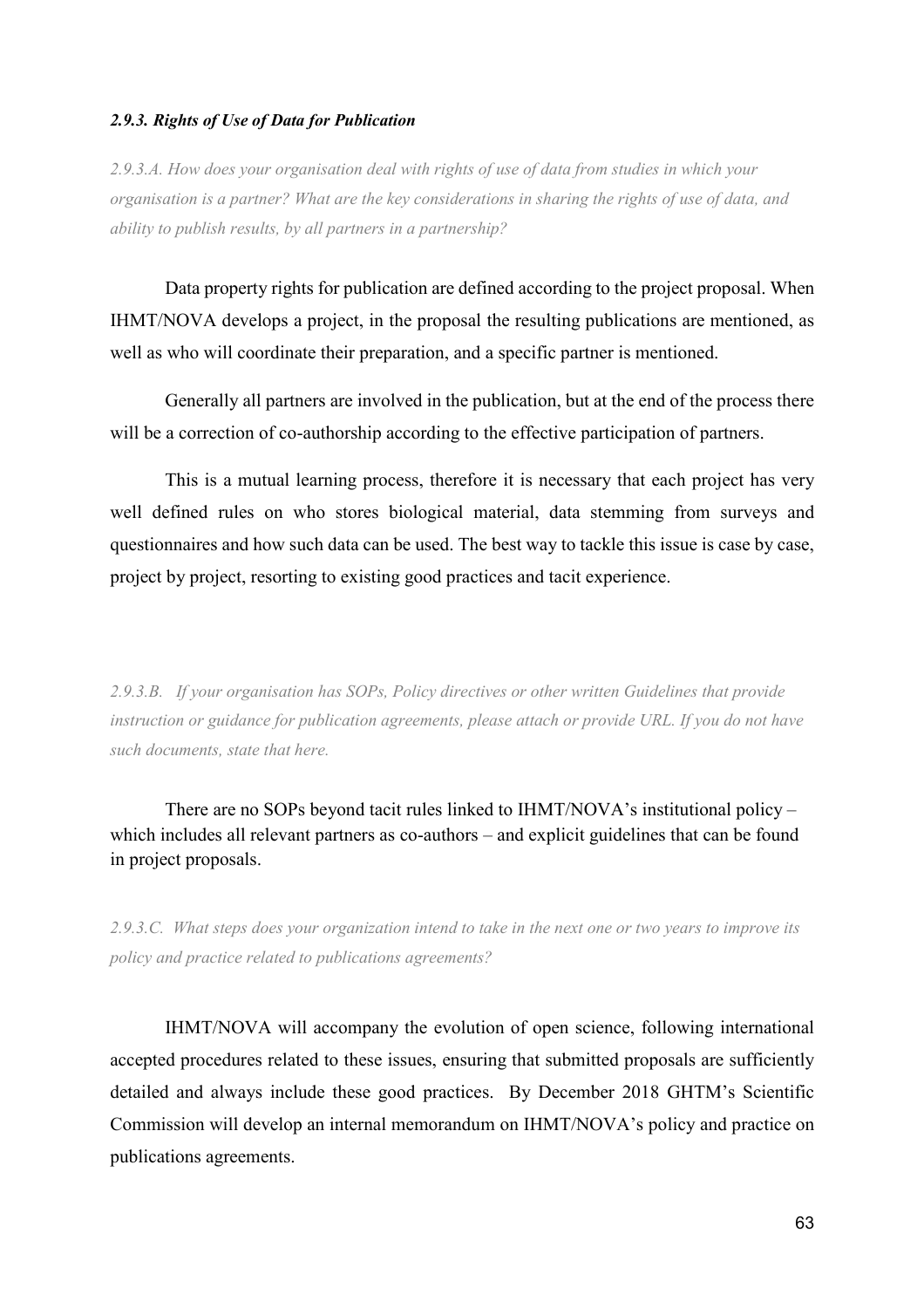During the next two years IHMT/NOVA will maintain capacity building activities related to the preparation of scientific publications, organizing at least one seminar/workshop on open science.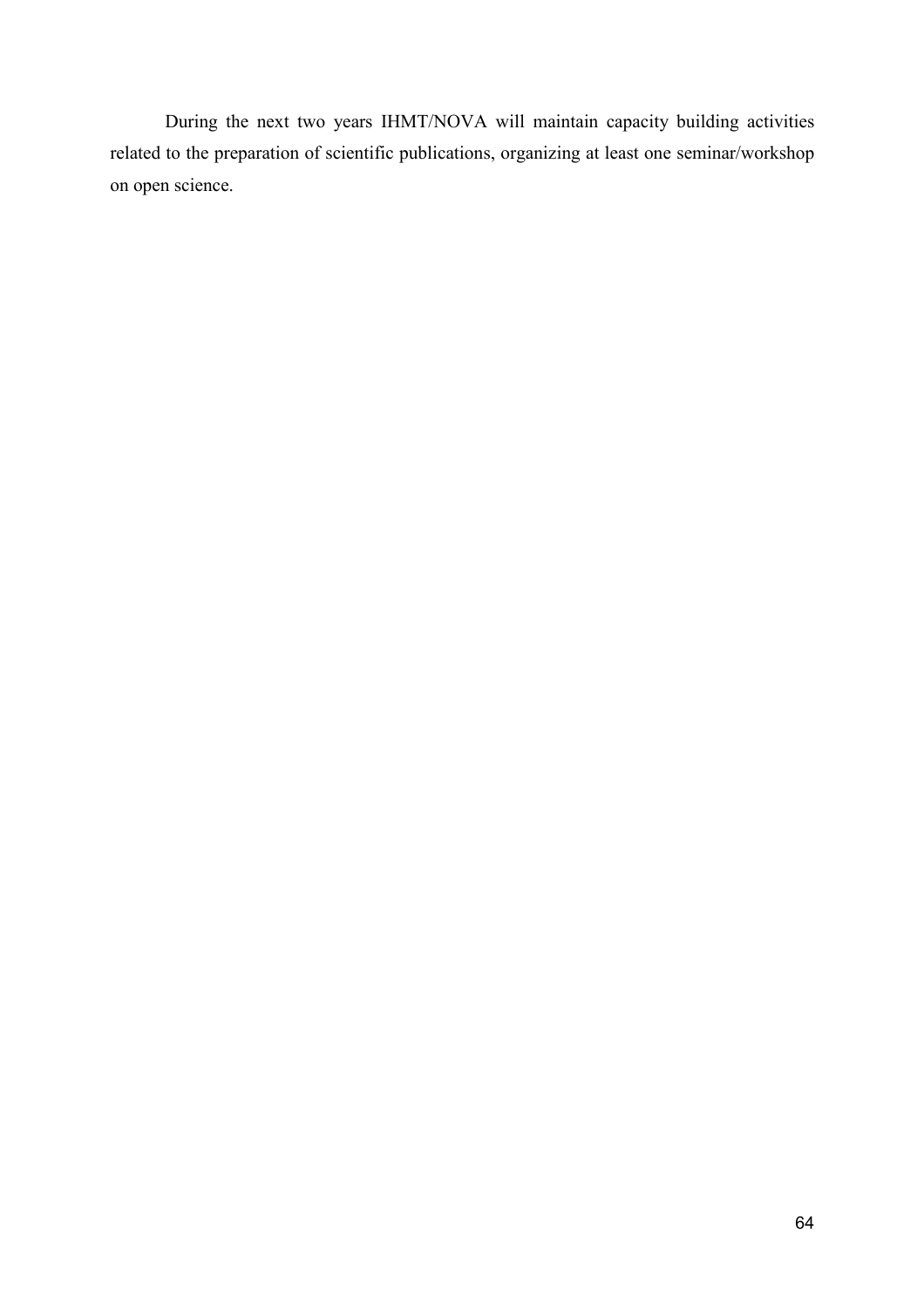# **Topic 10. Encourage full cost recovery budgeting and compensation for all partners**

# *2.10.1. Full Cost Recovery Budgeting*

*2.10.1.A. . In collaborative research, existing services and infrastructure are often taken for granted. 'Overhead' or 'indirect' costs are not adequately compensating for existing staff, facilities and services. Does your organisation require that itself and its partners do 'full cost recovery' budgeting as opposed to 'marginal' or other incomplete recovery budgeting?* 

IHMT/NOVA is not able to demand its partners to carry out a full cost recovery budget. There are funders that do not allow overheads. IHMT/NOVA has implemented an institutional policy which prescribes overheads of at least 20% and maximum 25%. There are funding agencies, such as the Calouste Gulbenkian Foundation, which only allow overheads of 7%. IHMT/NOVA always requires overheads and usually partner institutions do the same, and all indirect costs should be included in those overheads. IHMT/NOVA has a fixed policy of overheads of 20 or 25%, and the same happens with other institutions. There is no policy or capacity to verify if what partner institutions require as overheads is sufficient to cover or not their indirect costs.

*2.10.1.B. If your organisation has SOPs, Policy directives or other written Guidelines that provide instruction or guidance budgeting in research partnerships, please attach or provide URL. If you do not have such documents, state that here.* 

The only written recommendations/guidelines on this issue are the document which regulates institutional overheads, but only for IHMT/NOVA.

Document which regulates institutional overheads – [ENCLOSED]

*2.10.1.C. What steps does your organization intend to take in the next one or two years to improve its policy and practice to achieve full cost recovery budgeting of partners in research collaborations?* 

R – IHMT/NOVA will not carry out changes regarding this policy.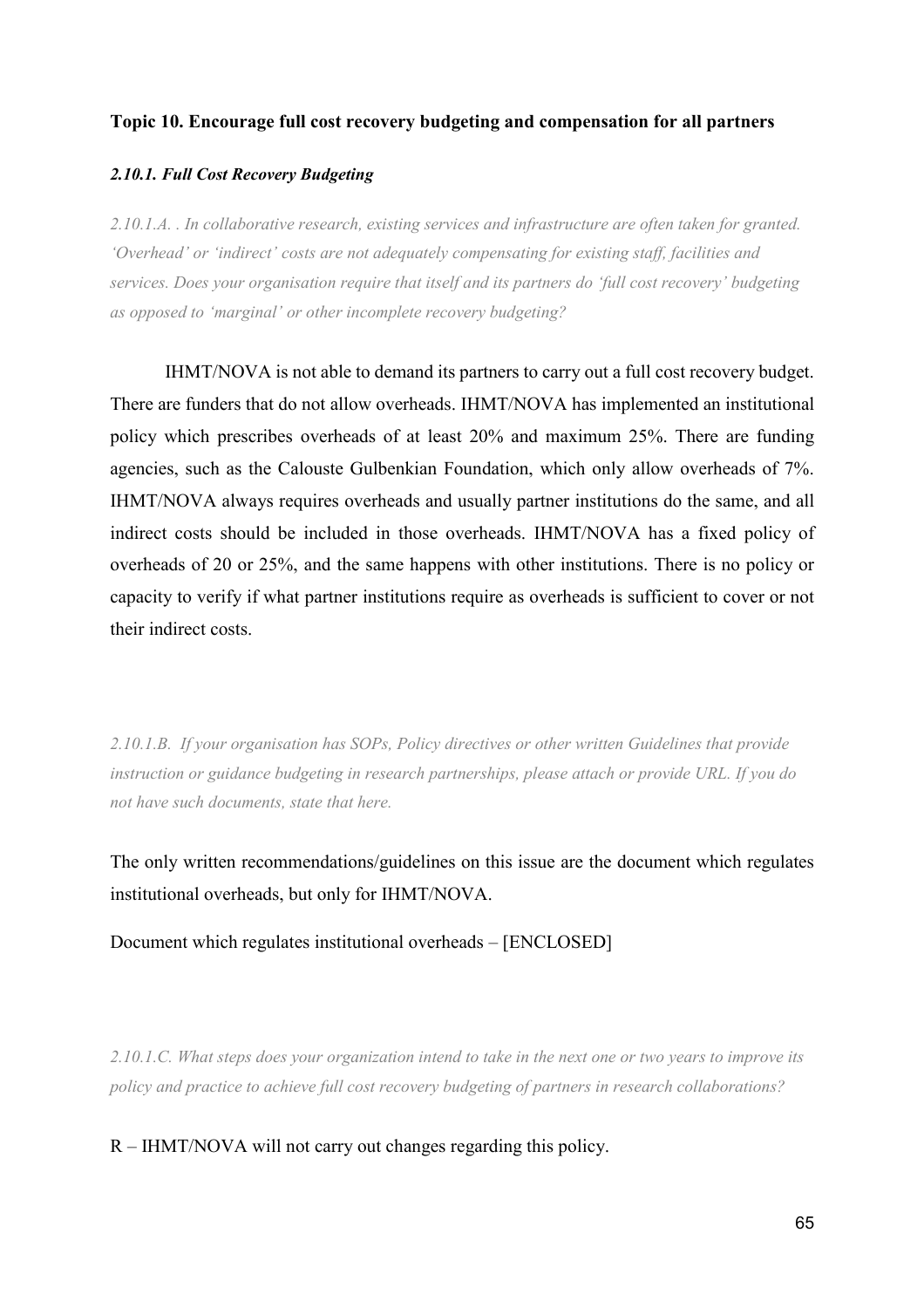# *2.10.2. Improving / Standardizing Budgeting*

*2.10.2.A. Does your organisation assess competence of partners in providing standardized budgets? Does your organisation prescribe or recommend international research budgeting guidelines? Does your organisation provide financial expertise to partners needing support to prepare and manage research budgets?* 

IHMT/NOVA does not assess partners' competence in providing standardized budgets as an institutional policy. However, as part of its mission and strategy, frequently projects and programs are developed focusing on training and preparation of research proposals, and training on financial capacity building of partners has been provided, namely in terms of accountability to funding agencies.

 Some of the partners involved include INASA in Guinea-Bissau and the National Institute of Health in Mozambique. There is an institutional concern with these aspects, but specific actions always follow a request from a partner, instead of being a mandatory demand by IHMT/NOVA as a condition to establish partnerships.

 This field of capacity building – focused on supporting projects - is coordinated by a Full Professor and Deputy Director of the IHMT/NOVA. In the case of financial management, the head of the services division usually travels to those countries for training activities.

 Regarding the previously mentioned EDCTP project on Ethics Committees, after IHMT/NOVA prepared its budget, it was explained to partners how they should prepare their budget in light of the standardized rules of the funding agency. These informal instances of capacity building are common during the preparation and submission of research projects.

*2.10.2.B. If your organisation has SOPs, Policy directives or other written Guidelines that provide instruction or guidance budgeting and/or in supporting budgeting for research partners who may need it, please attach or provide URL. If you do not have such documents, state that here.* 

There are no SOPs, guidelines or written recommendations on this matter. There are the rules of the funding agencies regarding the preparation of budgets and there is also IHMT/NOVA's mission and strategy, which aims at including a dimension of capacity building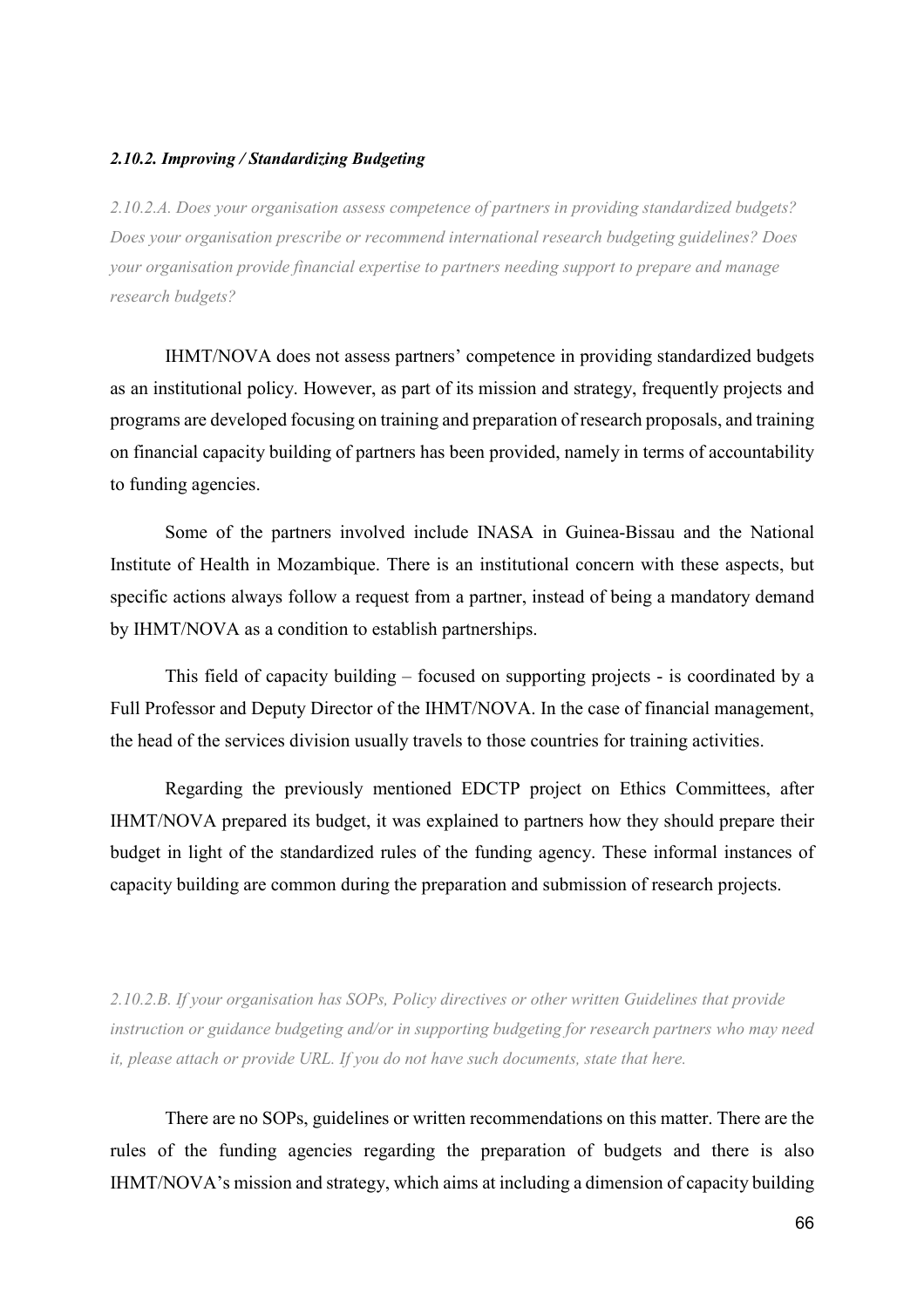and training in established partnerships, encompassing not only research but also management dimensions (including financial aspects).

*2.10.2.C. What steps does your organization intend to take in the next one or two years to improve its policy and practice to ensure competency and standardization of research budgeting in all partners in research collaborations?* 

IHMT/NOVA will continue its policy of supportting capacity building for the preparation of research projects, including training linked to the preparation of budgets. That will be the main field of training and capacity building within the next few years. Recognizing that the main funders of IHMT/NOVA's projects are agencies such as EDCTP, the European Commission and eventually UNAIDS, this is a field where IHMT/NOVA will invest, and until May 2020 IHMT/NOVA will be involved in at least 2 capacity building activities focused on research budgeting with CPLP partners.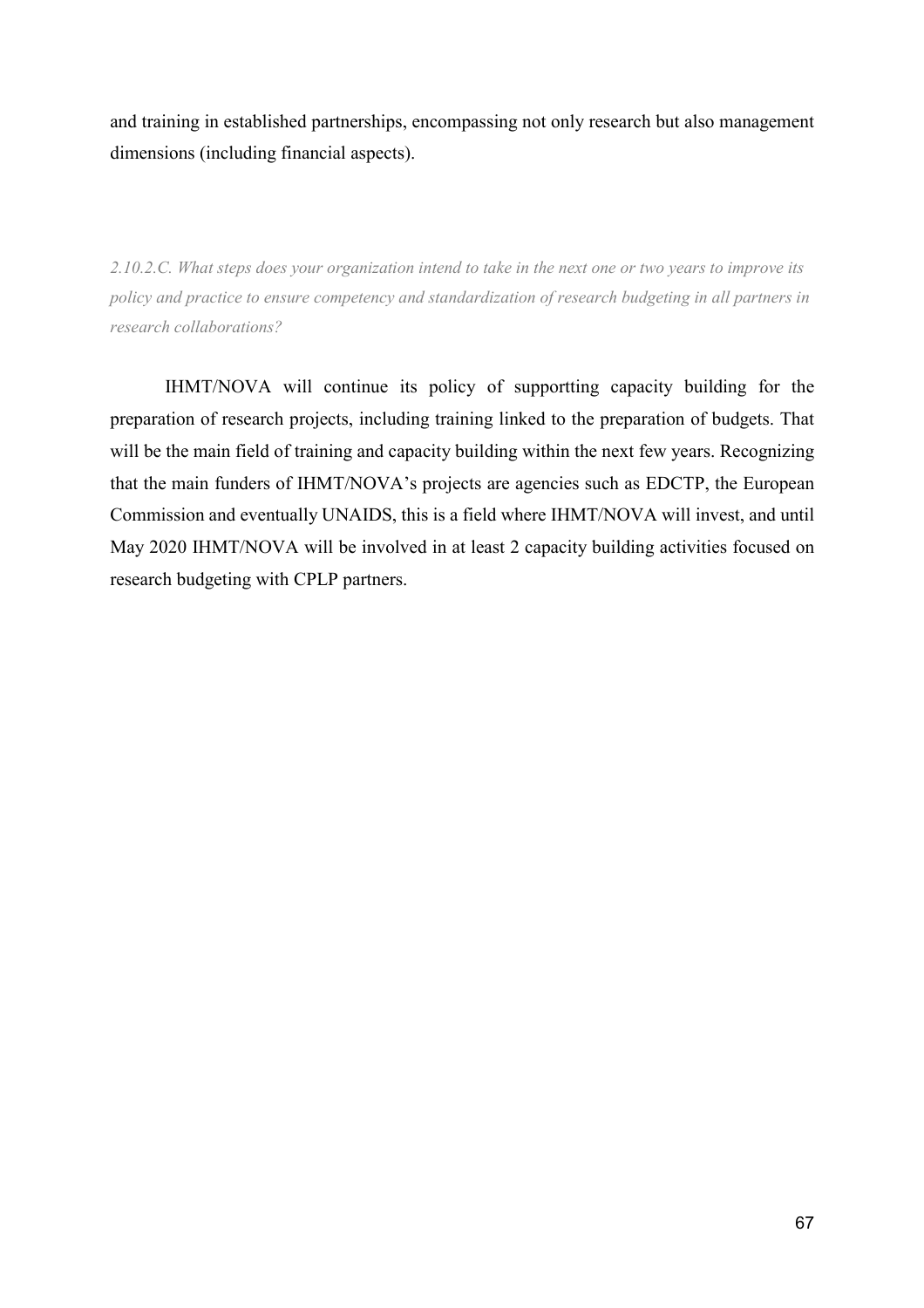# *2.10.3. External Financial Audit*

*2.10.3.A. Does your organisation adhere to internationally accepted accounting practices, including the conduct of external financial audit on research programmes? Does your organisation require your partners in research to do the same, particularly, but not exclusively, when your organisation is the 'lead' partner?* 

As a Public Institution, IHMT/NOVA is obliged by the Laws of the Portuguese Republic to follow existing Portuguese accounting rules and practices. Moreover, large projects funded by the European Union have budget provision for external audits. At the IHMT/NOVA there are mechanisms for the external audit of its accounting practices and the Audit Court audits IHMT/NOVA on a regular basis. There are institutional rules of the IHMT/NOVA and the rules of the funding agency, usually even more demanding than the public audit rules.

Regarding partners, those are obliged by the funding agency to do so. The issue of financial control is complex and IHMT/NOVA avoids coordination roles to be safeguarded from potential financial responsibilities.

*2.10.3.B. If your organisation has SOPs, Policy directives or other written Guidelines that provide instruction or guidance for external financial audit of research projects, please attach or provide URL. If you do not have such documents, state that here.* 

All Portuguese Public Institutions have SOPs for these matters. General Audits to the IHMT/NOVA follow the Law of the Portuguese Republic and the SOPs of the Audit Court and the NOVA University of Lisbon. Specific audits related to projects are of the full responsibility of funding agencies and their specific SOPs.

*2.10.3.C. What steps does your organization intend to take in the next one or two years to improve its policy and practice to ensure competency and use of external financial audit for research collaborations?* 

No additional measures will be taken, existing procedures will be kept because they work correctly.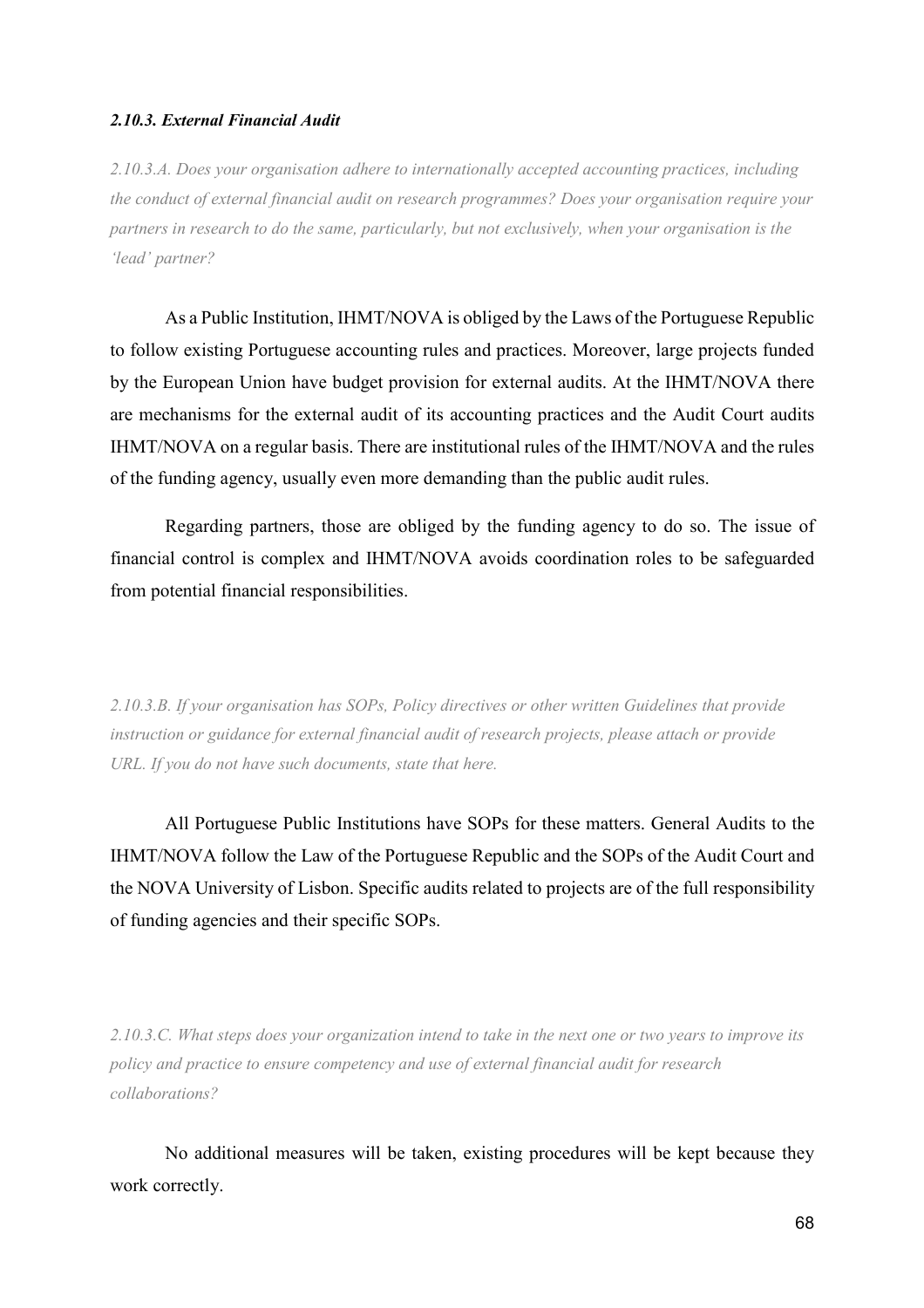#### **Other aspects of "Fair Process"**

*In selecting 5 topics and 15 indicators of 'Fair Process", the RFI is inevitably over-simplifying in the pursuit of optimizing its cost-effectiveness. Your organisation may well make other contributions to improving fairness in how research is conducted and research partnerships and programmes are implemented. Please describe any actions, current or past, that reflect your intent and impact in this area. This can be in the form of case-studies, actual examples, reports or third-party comments concerning such efforts. Attach documents here / provide URLs to any materials, case studies, examples, reports etc that you want to share to illustrate other actions your organisation is providing or requiring as part of increasing 'fairness of opportunity'.* 

# **Example 1**

Research Project on Capacity Building of Ethics Committees within the CPLP

 European and Developing Countries Clinical Trials Partnership (EDCTP) Grant: Strengthening Bioethics Committees in Lusophone African Region; ACRONYM: LusoAfro-BioEthics; Coordinated by Professor João Schwalbach (Comité Nacional de Bioética para a Saúde , Mozambique).

 In the last decade, in Lusophone African countries, like in other countries from Africa, health research has increased and in response Research Ethics Committees (REC) have been established namely in Universities, Research Centres and Ministries of Health. But RECs in these countries still face a serious lack of staff trained in research ethics, and the "language divide" is an important barrier faced by them, as the main ethics educational resources are only available in English.

 Being aware of these issues, IHMT/NOVA established a network of Bioethics Committees in Angola, Cape Verde and Mozambique in order to strengthen the ethical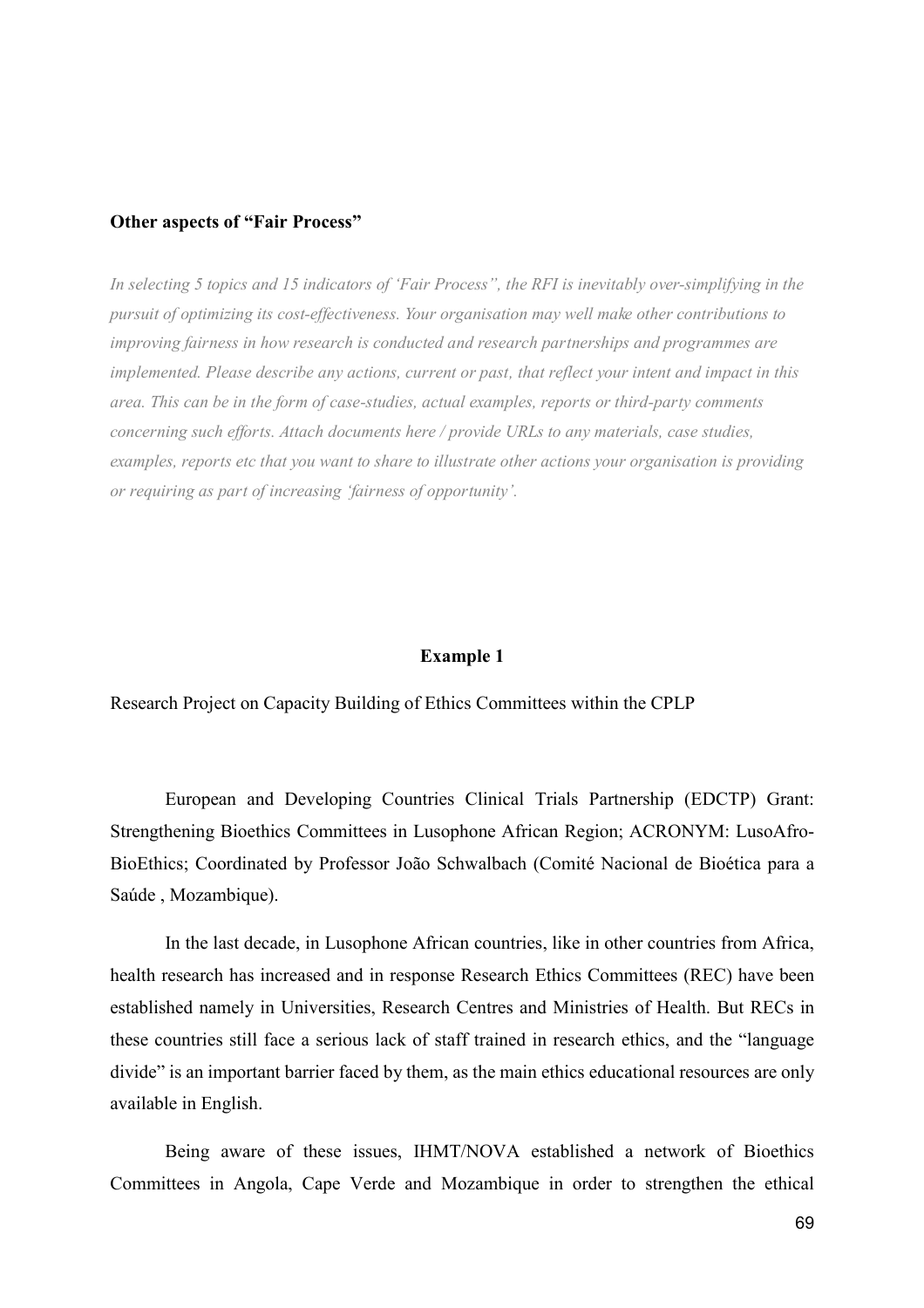framework of African Lusophone Countries (ALC). This network supports the conduction of clinical and public health research, developing Standard Operation Procedures (SOPs), Protocol Review and international regulatory ethical and legal norms and standards, as well as the establishment of Institutional Review Boards where these do not exist.

#### **Example 2**

 Following capacity building activities carried out by IHMT/NOVA with clinical directors in Portugal, there is a concern with adjusting the timetables of these activities to the work rhythm of hospitals. Capacity building activities usually start at 11 AM, since all participants start working at 8 o'clock until 10:30 AM. There is always the consideration that these are health professionals, recognizing their need to obtain training which translates in the improvement of hospital practices.

 This recognition is reflected in a higher flexibility allowed by the new information technologies. As part of IHMT/NOVA's postgraduate programs, systems of e-learning and videoconference are used to allow students that are doing fieldwork outside Portugal to participate in an active way. Recently, a seminar was also organized in Cape Verde about antibiotics and stewardship, and IHMT/NOVA suggested the use of the telemedicine structure to allow members of other hospitals to participate, having carried out an adjustment of the schedule as suggested by these participants, implying a change of the calendar initially proposed by IHMT/NOVA.

### **Example 3**

 Regarding technology transfer and the sharing of research materials, there are cases where material is donated to partner institutions by IHMT/NOVA. One of those cases concerns a project on the study of behaviors and use of health in Cape Verde, which used equipment that was bought as part of this FCT-funded project, such as pedometers and scales. At the end, this equipment was donated to local participant institutions, recognizing that it was useful for them and that from the financial point of view the cost was low for IHMT/NOVA.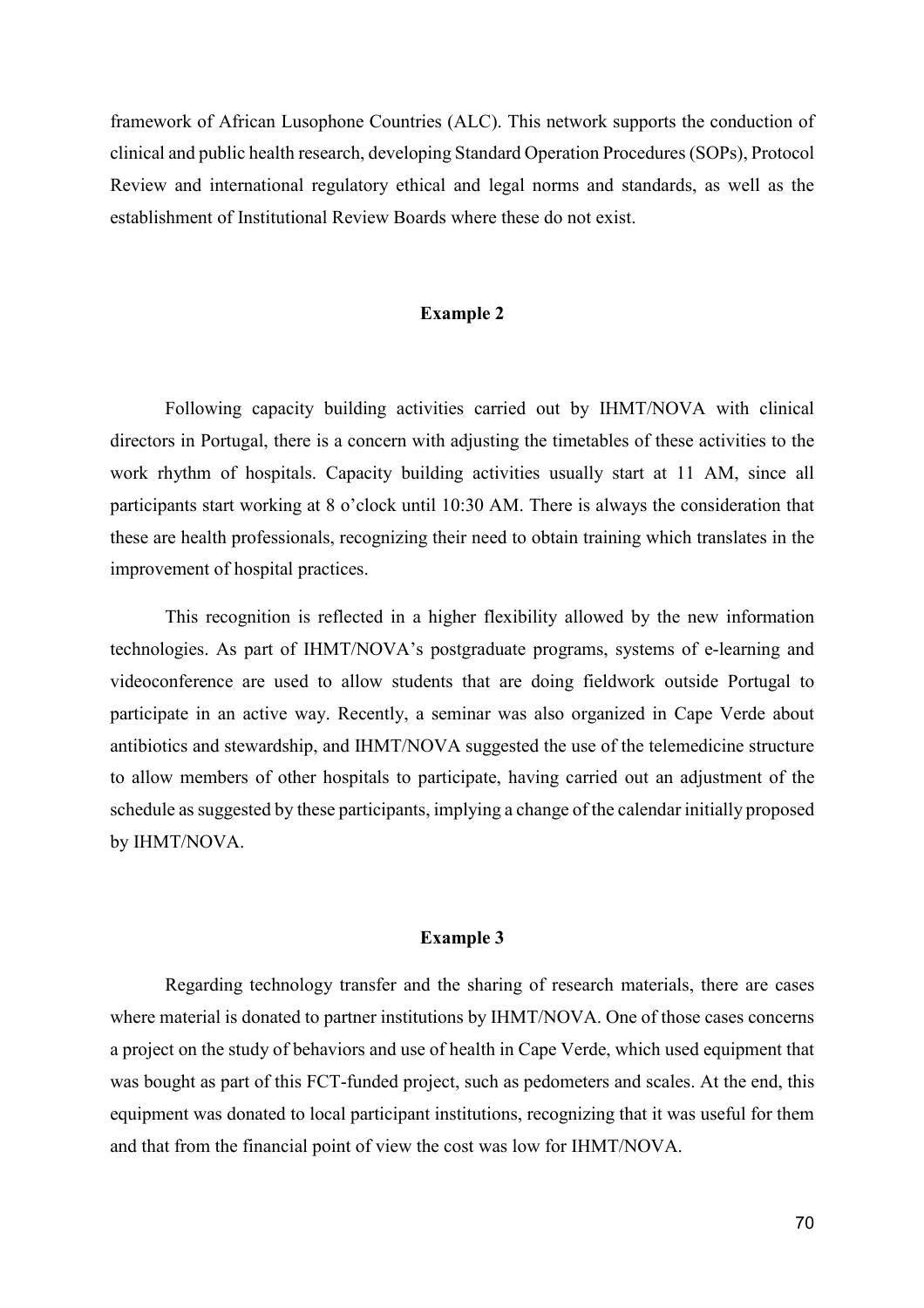# **Example 4**

 Recently IHMT/NOVA has been strongly engaged with training in and popularization of open science, often involving CPLP's partners.

 In June 2016, IHMT/NOVA and the Institut Français co-organized, in partnership with the Fundação Oswaldo Cruz (FIOCRUZ), in Brazil, and the National Agency of Innovation, on June 23, in Lisbon, a seminar on Big Data, Sustainable Development and Open Science.

 The seminar included 57 participants, who attended the sessions physically and through streaming. There were two major themes under debate: the application of Big Data for research and the use of open science for technology transfer.

 Within the scope of the first theme, the use of Big Data and open information in health was analyzed. Concerning the second theme, there was a discussion on innovation and social inclusion in low income contexts, as well as the automated analysis of patents.

 In November 2017, a session entitled "Open Science and the requirements of funders: Open Access and Open Data in H2020" was organized by Pedro Príncipe of the University of Minho, and approximately 30 members of IHMT/NOVA attended, not only researchers but also administrative staff and postgraduate students.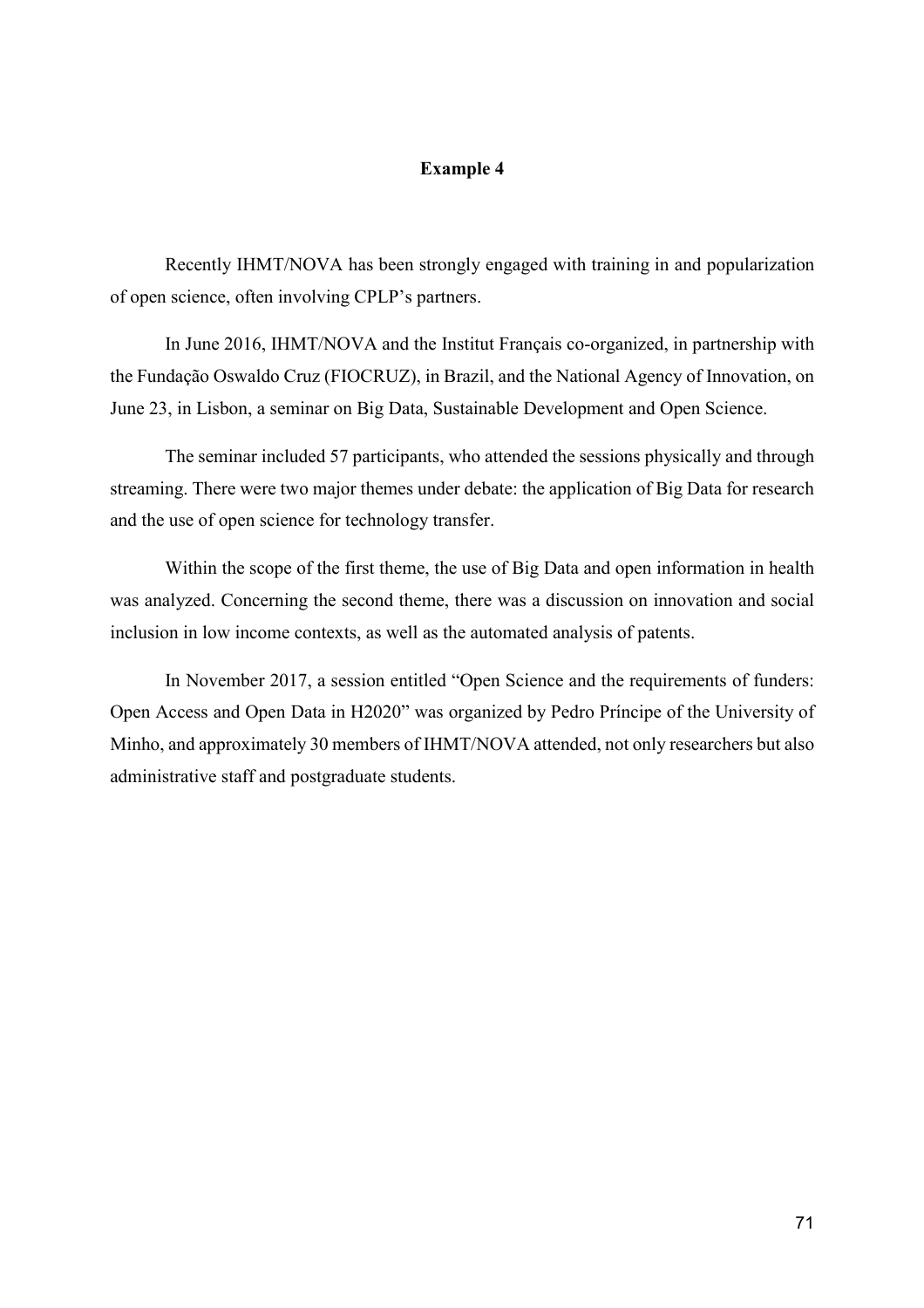# **Summary table for Domain 2 : Fair Process**

 The table below indicates the actions to be taken in the short term regarding specific indicators. Priority levels are from 1 (very important in the short term) to 3 (less important in the short term).

| <b>Indicator number</b>                                                                 | <b>Priority Level</b> | <b>Actions to be taken</b>                                                                                                                                                                 | Due date |  |  |
|-----------------------------------------------------------------------------------------|-----------------------|--------------------------------------------------------------------------------------------------------------------------------------------------------------------------------------------|----------|--|--|
| Topic 6: Minimizing negative impacts of research programmes on health and other systems |                       |                                                                                                                                                                                            |          |  |  |
| 2.6.1.                                                                                  | Low                   | IHMT/NOVA's Scientific Advisory<br>Board will carry out an internal<br>assessment to decide if further actions<br>are required on impact assessment of<br>research collaborations          | May 2020 |  |  |
| 2.6.2.                                                                                  |                       | Not applicable                                                                                                                                                                             |          |  |  |
| 2.6.3.                                                                                  |                       | Not applicable                                                                                                                                                                             |          |  |  |
| Topic 7 : Fair local hiring, training and sourcing                                      |                       |                                                                                                                                                                                            |          |  |  |
| 2.7.1.                                                                                  |                       | Not applicable                                                                                                                                                                             |          |  |  |
| 2.7.2.                                                                                  |                       | Not applicable                                                                                                                                                                             |          |  |  |
| 2.7.3.                                                                                  |                       | Not applicable                                                                                                                                                                             |          |  |  |
| Topic 8 : Respect for authority of local ethics review systems                          |                       |                                                                                                                                                                                            |          |  |  |
| 2.8.1.                                                                                  | Medium                | IHMT/NOVA's Ethics Council will<br>assess whether shared SOPs for Ethics<br>Committees are already in place, and if<br>any further actions are necessary to<br>foster their implementation | May 2020 |  |  |
| 2.8.2.                                                                                  | Medium                | IHMT/NOVA's Ethics Council will<br>assess whether the EDCTP project led<br>to the reinforcement of African Ethics<br>Committees and if shared SOPs are<br>already in place                 | May 2020 |  |  |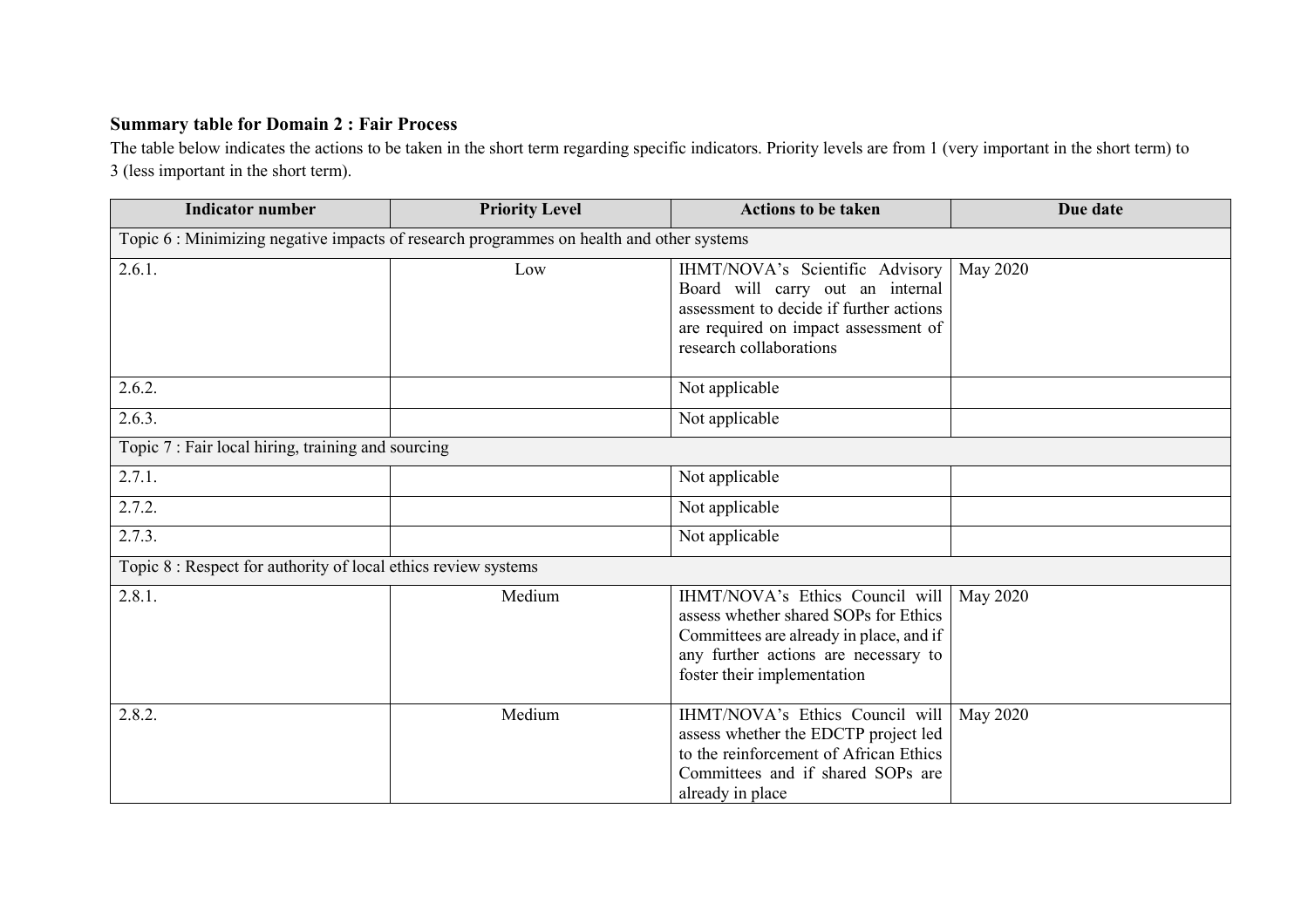| <b>Indicator number</b>                                                             | <b>Priority Level</b> | <b>Actions to be taken</b>                                                                                                                                  | Due date           |  |
|-------------------------------------------------------------------------------------|-----------------------|-------------------------------------------------------------------------------------------------------------------------------------------------------------|--------------------|--|
|                                                                                     |                       |                                                                                                                                                             |                    |  |
| 2.8.3.                                                                              | Medium                | To submit at least 2 research<br>proposals dealing with capacity<br>building in the field of ethics<br>expertise                                            | <b>By May 2020</b> |  |
| Topic 9 : Data ownership storage, access and use                                    |                       |                                                                                                                                                             |                    |  |
| 2.9.1.                                                                              | High                  | IHMT/NOVA will develop SOPs<br>related to ownership and sharing of<br>material and virtual data, as part of its<br>general regulation for data ownership    | June 2019          |  |
| 2.9.2.                                                                              | High                  | Development of general regulation on<br>data ownership                                                                                                      | June 2019          |  |
| 2.9.3.                                                                              | Medium                | GHTM's Scientific Commission will<br>meet in order to develop an internal<br>memorandum on IHMT/NOVA's<br>policy and practice on publications<br>agreements | December 2018      |  |
|                                                                                     |                       | At<br>least<br>one<br>seminar/workshop on open science<br>will be organized                                                                                 | Until May 2020     |  |
| Topic 10 : Encourage full cost recovery budgeting and compensation for all partners |                       |                                                                                                                                                             |                    |  |
| 2.10.1.                                                                             |                       | Not applicable                                                                                                                                              |                    |  |
| 2.10.2.                                                                             | Medium                | IHMT/NOVA will be involved in at<br>least 2 capacity building activities<br>focused on research budgeting with<br><b>CPLP</b> partners                      | Until May 2020     |  |
| 2.10.3.                                                                             |                       | Not applicable                                                                                                                                              |                    |  |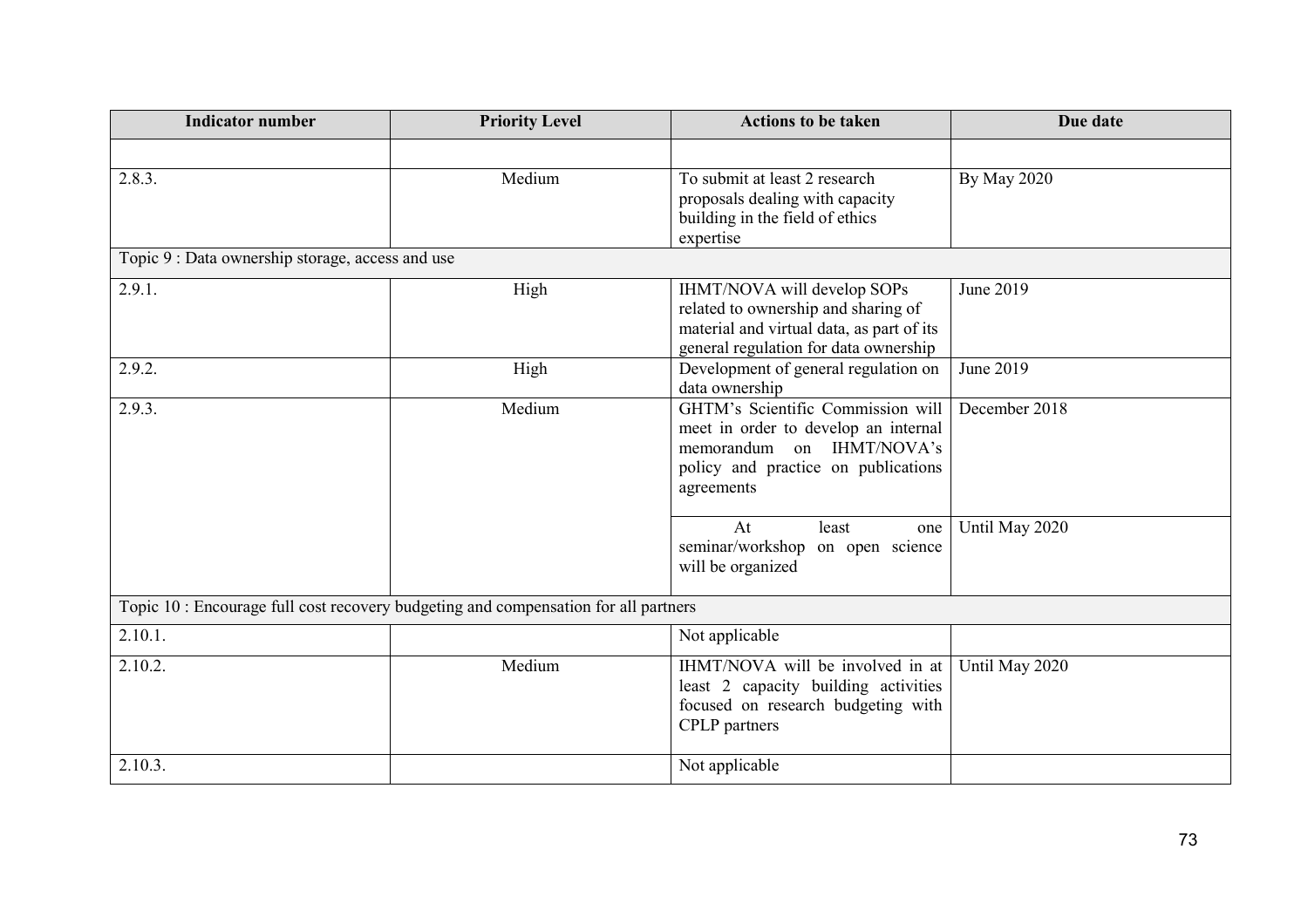# **DOMAIN 3: FAIR SHARING OF BENEFITS, COSTS AND OUTCOMES**

# **Topic 11. Research system capacities**

### *3.11.1. Training*

*3.11.1.A. As part of research partnerships, does your organisation require and/or provide resources for training and higher education of research staff? If so, how does your organisation determine priorities? What proportion of budgets is spent on training? Does your organisation specify requirements or budget allocations for this purpose?* 

IHMT/NOVA is a higher education institution, offering various postgraduate courses. The strategic goals of IHMT/NOVA entail the field of training. The mission of IHMT/NOVA is strongly aligned with training, which is included in projects as much as possible, related to the project itself or to an MA or PhD program, which might generate an output, a dissertation (PhD or MA dissertation).

 IHMT/NOVA offers several doctoral programs: Biomedical Sciences; International Health; Tropical Medicine; Tropical Diseases and Global Health.

 Currently, in partnership with Angola, a doctoral course in biomedical sciences was launched; there was also a project in Mozambique to set up an MA program in Tropical Medicine and International Health and also in Biosciences; as well as an MA program in the field of Public Health in Cape Verde. These initiatives included collaborating in terms of curriculum development and also teaching.

 Since IHMT/NOVA doesn't have access to internal funding to develop capacity building activities, these are financed by projects, by students' fees and scholarships often granted by external funders.

 When a proposal for a new postgraduate program is made, an economic study is always developed to assess what is the minimum number of students that would have to be enrolled in order to ensure the viability of the program.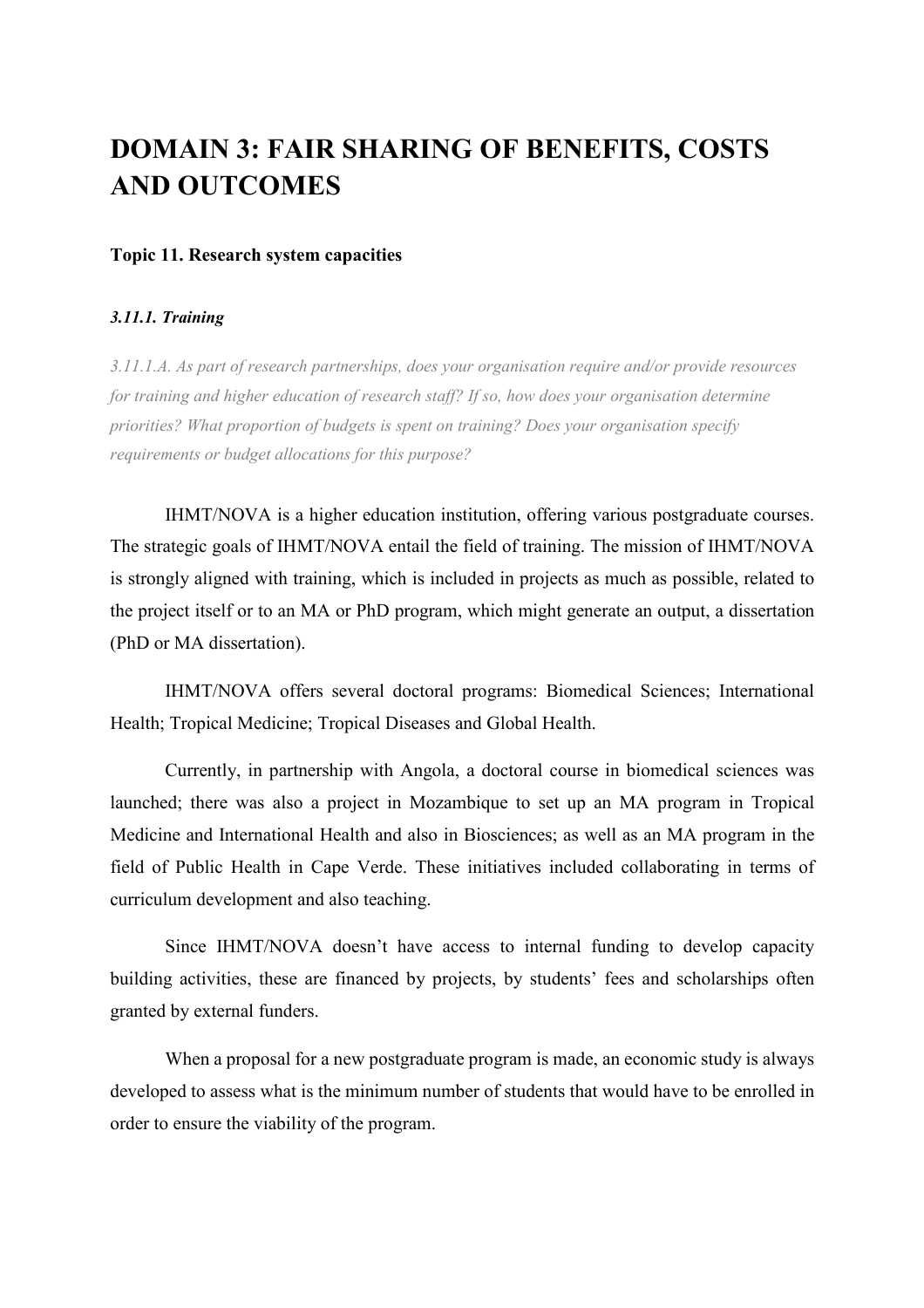Within research partnerships there is always the possibility of developing refresher courses, focused on updating certain existing competencies, aimed at technical and administrative staff, and other capacity building initiatives, aimed at the development of new competencies. There are also other instances of training stemming from MA and PhD programs.

 Within research projects there are often demands by funders to link research to training and capacity building.

*3.11.1.B. If your organisation has SOPs, Policy directives or other written Guidelines that provide instruction or guidance for budgeting on expert level training or providing such training in other ways, please attach or provide URL. If you do not have such documents, state that here.* 

IHMT/NOVA's strategic mission is strongly linked to teaching and capacity building, and its research projects also contemplate training. IHMT/NOVA's annual report includes a list of established partnerships related to capacity building, and the strategy for 2018-2022 indicates the ways in which doctoral programs are enmeshed with IHMT/NOVA's work and research.

[link to the Annual Report - http://www.ihmt.unl.pt/instrumentos-de-gestao/relatorio-deatividades/]

GHTM's strategy for 2018-2022 – [ENCLOSED]

*3.11.1.C. What steps does your organization intend to take in the next one or two years to improve its policy and practice of providing training to or require training from partners in research collaborations?* 

In February 2020 IHMT/NOVA's management will develop a memorandum stating that all collaborative research projects coordinated by IHMT/NOVA's researchers and involving partnerships with LMIC's will have to include some capacity building component, such as a training courses, workshops, seminars or other forms of training. IHMT/NOVA will continue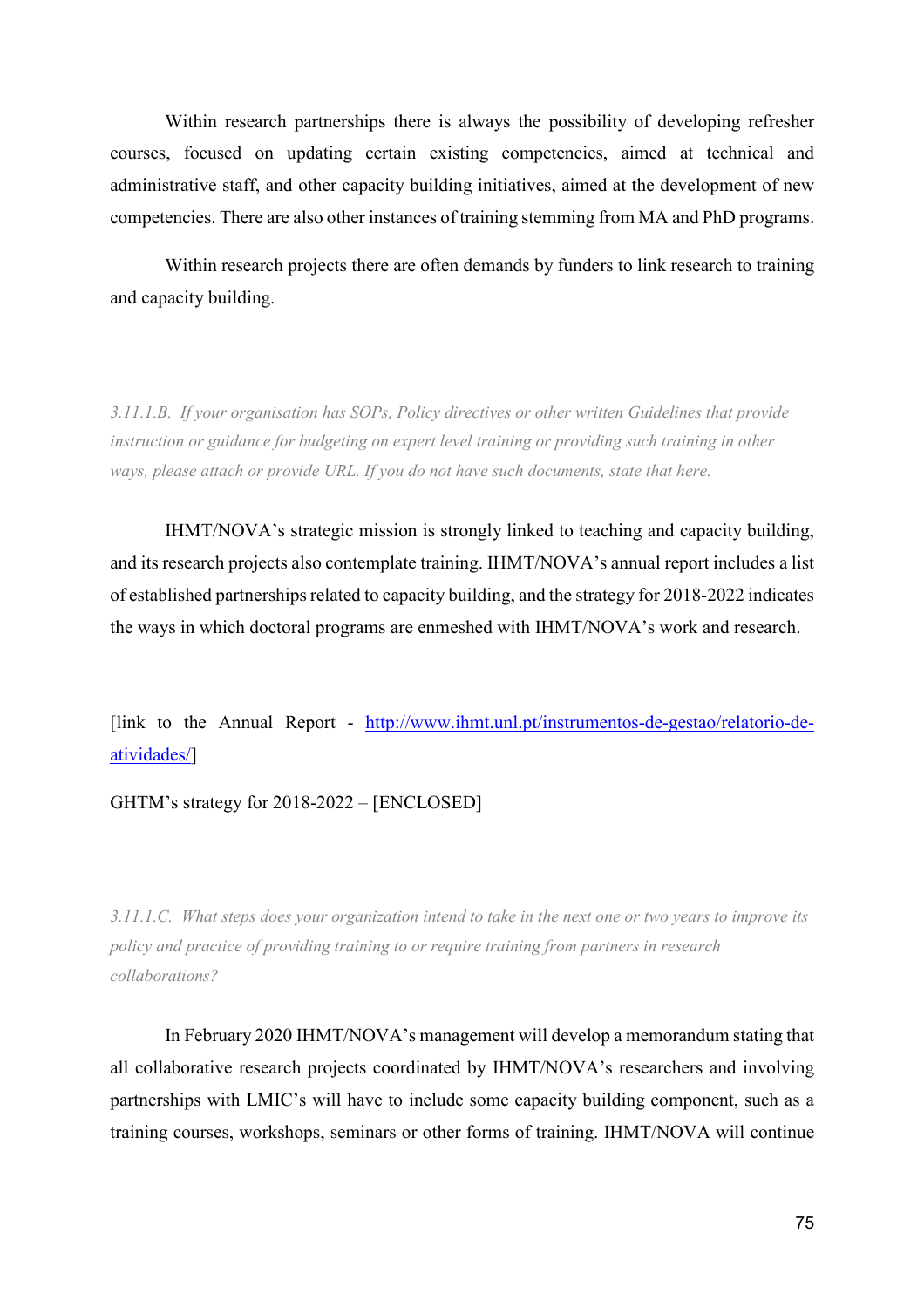to strengthen the field of e-learning, allowing not only students but also and partners to benefit from distance training.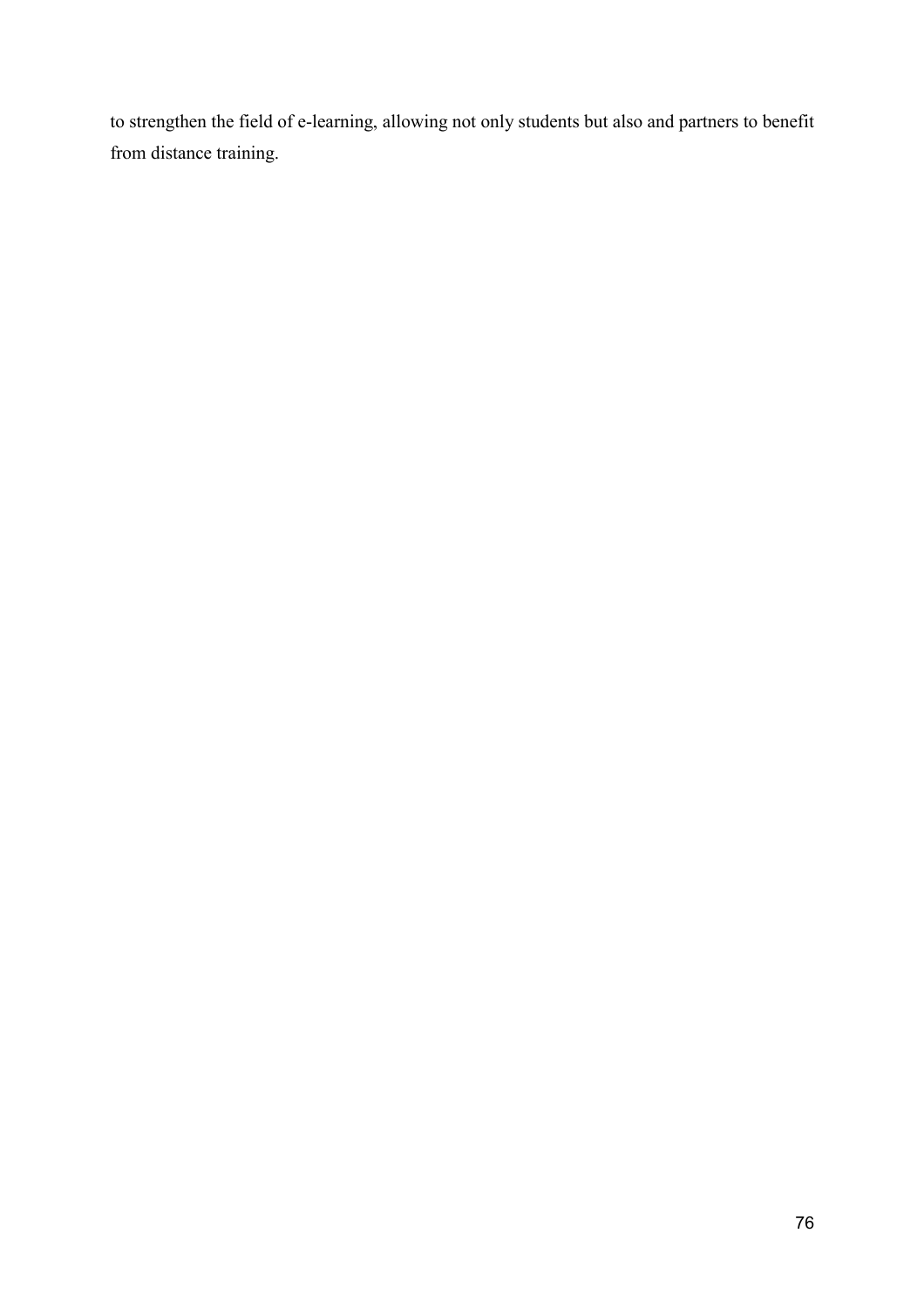#### *3.11.2. Research Management*

*3.11.2.A. As part of research partnerships, does your organisation require and/or provide resources for training and higher education of staff concerned with managing research in partner-institutions? Consider 'research management staff' in a broad sense: financial, project management, communication, contract managers, community or business liaison, and more. If so, how does your organisation determine priorities? What proportion of budgets is spent on training? Does your organisation specify requirements or budget allocations for this purpose?* 

As previously mentioned, IHMT/NOVA is deeply involved with capacity building in research and project management, namely in the financial field, having provided training on financial management to the staff of institutions from Guinea-Bissau and Mozambique. The previously mentioned project on Ethics Committees (see Domain 2), also includes capacity building in the field of management. Recently IHMT/NOVA received a request for capacity building by the National Institute of Health of Mozambique, related to the preparation of reports, newsletters and science communication.

 Capacity building in research management lacks its own budget, it is funded by research projects (supported by external funders) and/or by institutions that request capacity building actions, as previously indicated.

*3.11.2.B. If your organisation has SOPs, Policy directives or other written Guidelines that provide instruction or guidance for budgeting for or providing expert level research management training, please attach or provide URL. If you do not have such documents, state that here.* 

There are no SOPs or written guidelines on this topic, but these capacity building actions are entwined with IHMT/NOVA's strategy and mission, as previously mentioned.

*3.11.2.C. What steps does your organization intend to take in the next one or two years to improve its policy and practice of providing research management training to or require such training from partners in research collaborations?*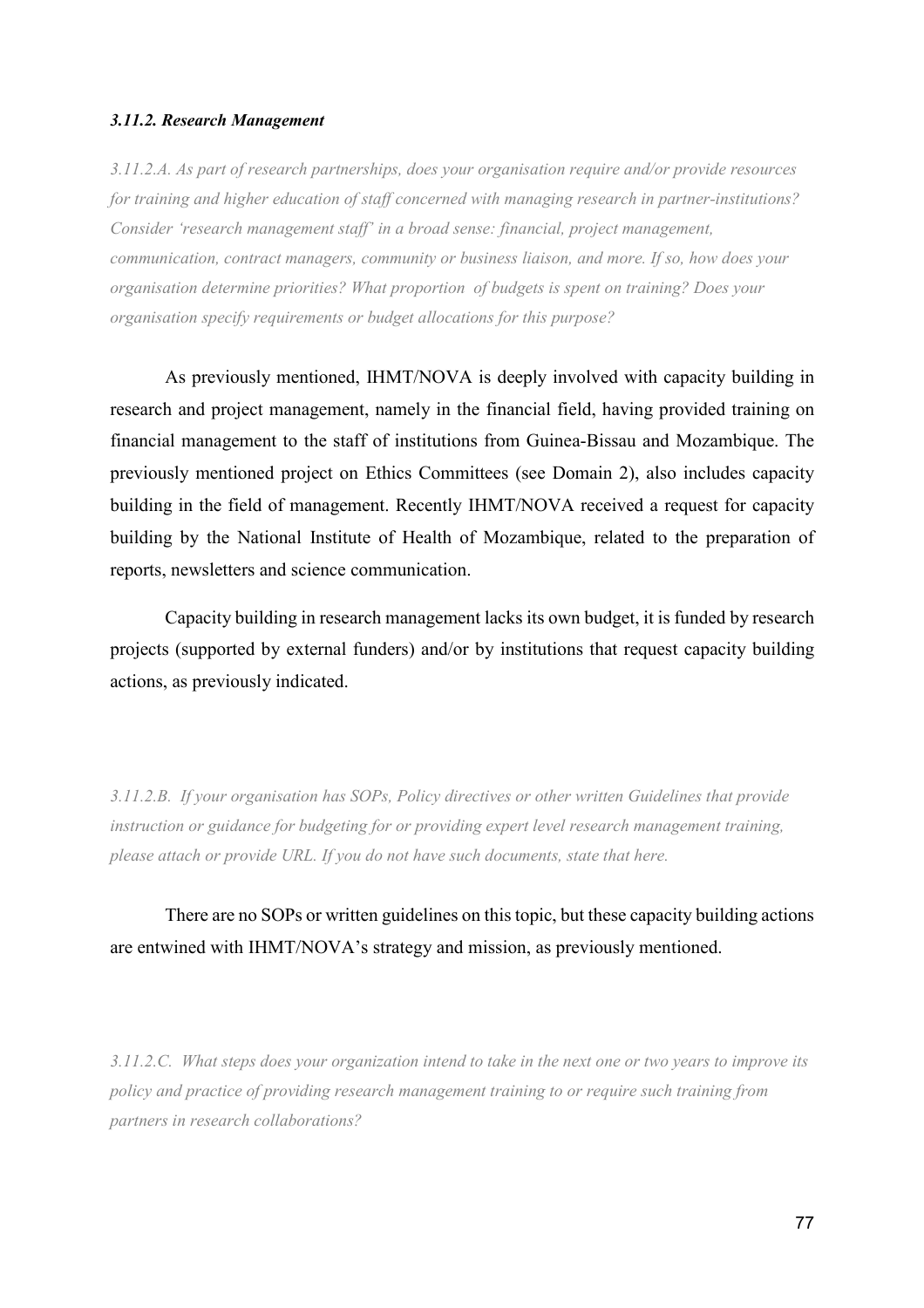Although IHMT/NOVA doesn't have its own budget to provide training on research management, it will continue to address requests for training and capacity building, aiming at the development of activities that can be implemented through the interaction between services, including interaction between Project Management Offices. As previously mentioned, an internal meeting will take place in June 2019 to develop a position paper (to be ready in July 2019) on how to support countries to develop their research agenda, and this position paper will also lay out IHMT/NOVA's stance on capacity building and research management training. IHMT/NOVA recognizes that without a strong research management capacity research projects can be affected, therefore it is fundamental to strengthen this area and to clarify the institutional policy on this issue. As previously mentioned, an internal memorandum will be circulated in February 2019 to recommend that all collaborative projects with LMICs incorporate a capacity building component.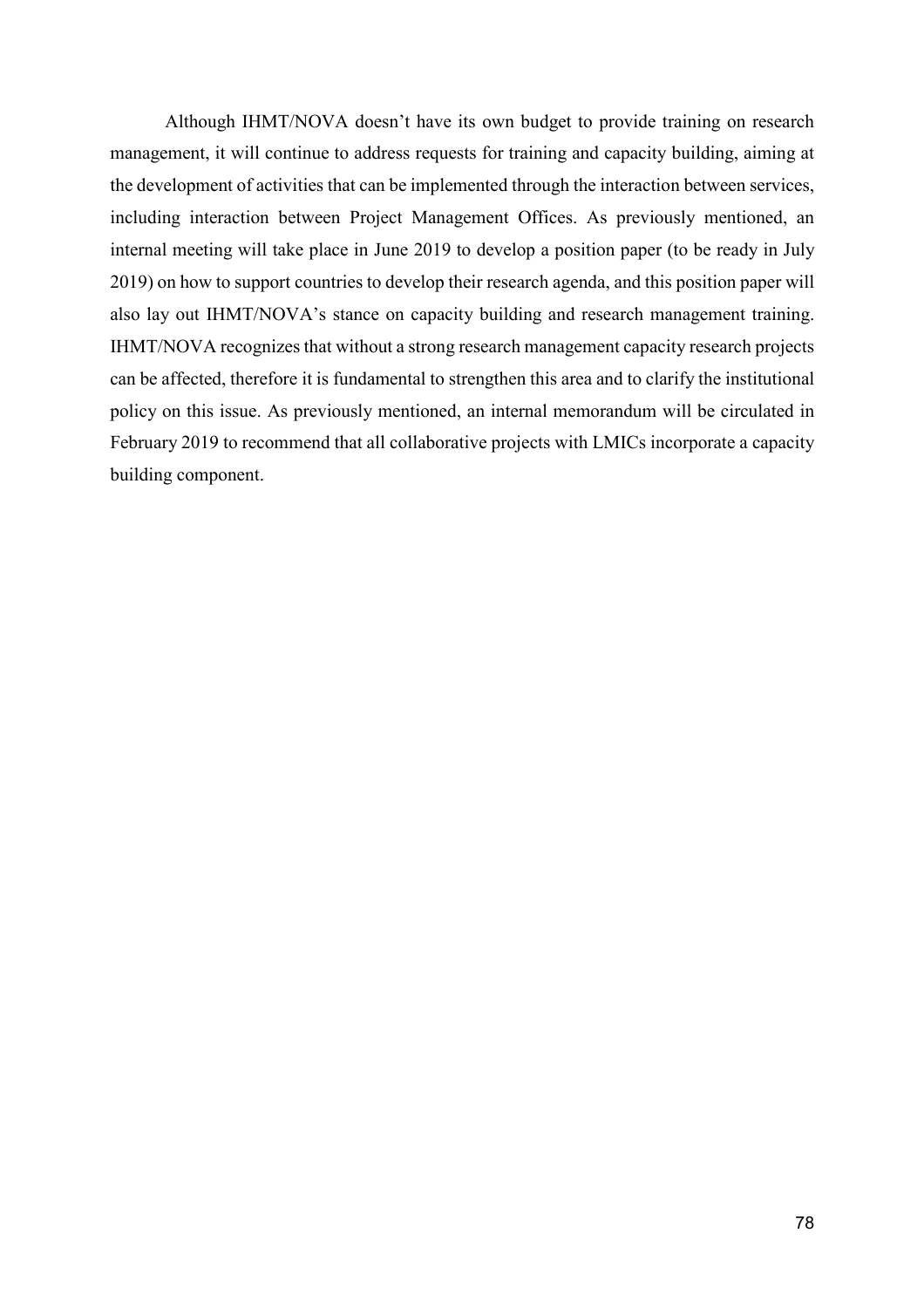#### *3.11.3. Increase (predictable) Funding*

*3.11.3.A. Small research organisations, research organisations in countries where there is little national research financing, or research and innovation 'start-ups' can successfully apply for competitive grants. Competitive grant-making favours large research bodies over smaller, and works better in research systems that have predictable basic financing mechanisms available to support periods in which organisations do not have access to competitive grants. Does your organisation support partners to become better able to access competitive grants, and to advocate national authorities to increase research system funding in a more predictable manner?* 

IHMT/NOVA carries out the aforementioned activities in the field of training and project design, increasing partners' ability of seeking and obtaining competitive funding. Other actions are established as part of research networks where IHMT/NOVA collaborates – the RIDES – such as RIDES of Malaria and Tuberculosis, which contemplate a strategic plan of cooperation in health. IHMT/NOVA is also part of the Network of National Institutes of Public Health of the CPLP, and whenever a meeting with ministers takes place there is always the advocacy of the need to secure funding for National Institutes of Health, the main agents of health research in those countries.

*3.11.2.B. If your organisation has SOPs, Policy directives or other written Guidelines that provide instruction or guidance for supporting partners from resource-poor settings or require this to be provided from partners or sponsors in high income settings, please attach or provide URL. If you do not have such documents, state that here.* 

Written guidelines on these specific fields include GHTM's strategic plan and various documents associated with CPLP networks, including the strategic plan for health cooperation, available at https://www.cplp.org/id-2370.aspx

*3.11.2.C. What steps does your organization intend to take in the next one or two years to improve its policy and practice of supporting the growth of predictable financing as part of collaborative research?*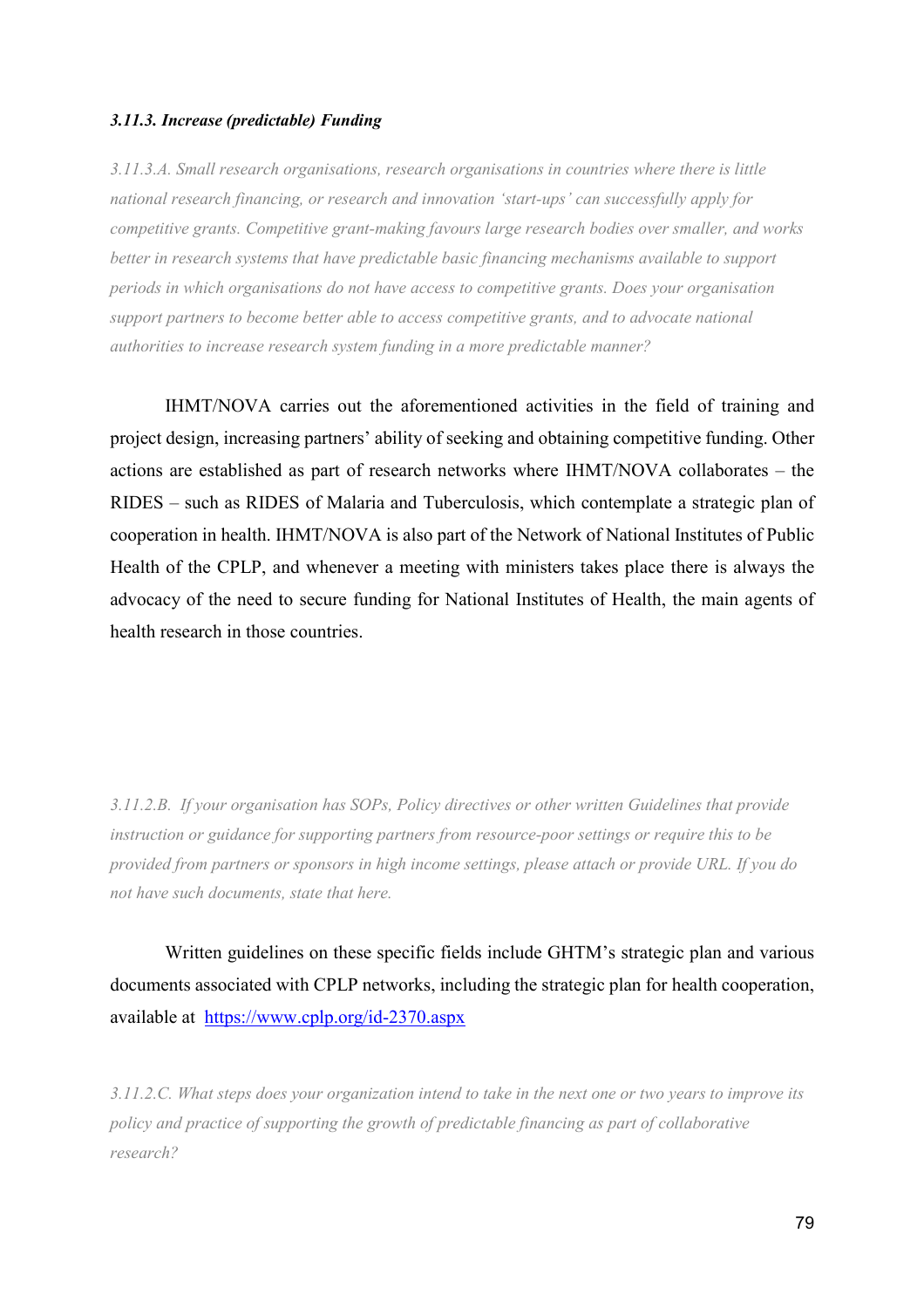In the next 1-2 years IHMT/NOVA will maintain its approach, considered sufficient to support the growth of predictable funding.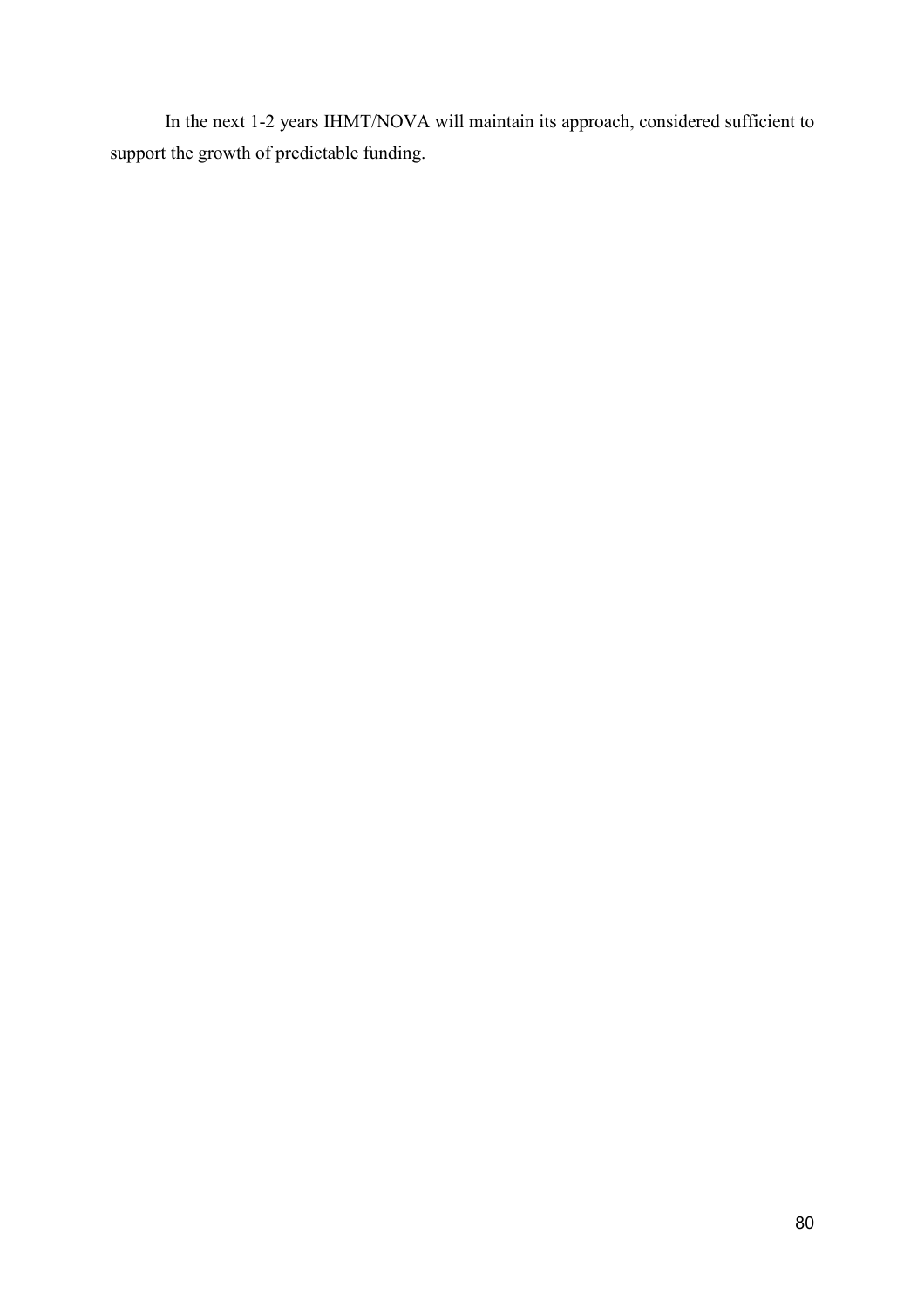# **Topic 12. Intellectual Property Rights and Tech Transfer**

### *3.12.1. Technology Transfer*

*3.12.1.A. Does your organisation have SOPs or standard guidelines on technology transfer, specifically to partners in low- and middle-income countries and populations?* 

The field of technology transfer is explicitly mentioned in the new strategy of the R&D center of IHMT/NOVA for 2018-2022, GHMT, under the heading "technology transfer":

"Transfer of knowledge and technology. Within our mission to improve health in the tropics, we will continue to ensure research output transfer to tropical disease endemic areas, by supporting translation of relevant articles into Portuguese; preparing dissemination and policy briefs directed at specific stakeholders (health workers, veterinarians, health policy makers) or wider audiences to elicit relevant interventions. We will continue to strengthen local and regional technical & research expertise and capacity through local PhD and MSc programmes, as well as at IHMT/NOVA, and target PhD student fellowships at Portuguese-speaking African Countries."

*3.12.1.B. If your organisation has SOPs, Policy directives or other written Guidelines that provide instruction or guidance on technology transfer to research partners, please attach or provide URL. If you do not have such documents, state that here.* 

GHMT's strategy for 2018-2022 contemplates this dimension, involving partners in this broad process.

3.12.1.C. What steps does your organization intend to take in the next one or two years to improve its policy and practice of technology transfer?

This field is part of IHMT/NOVA's scientific agenda, therefore the strategy developed for 2018-2022 will be followed.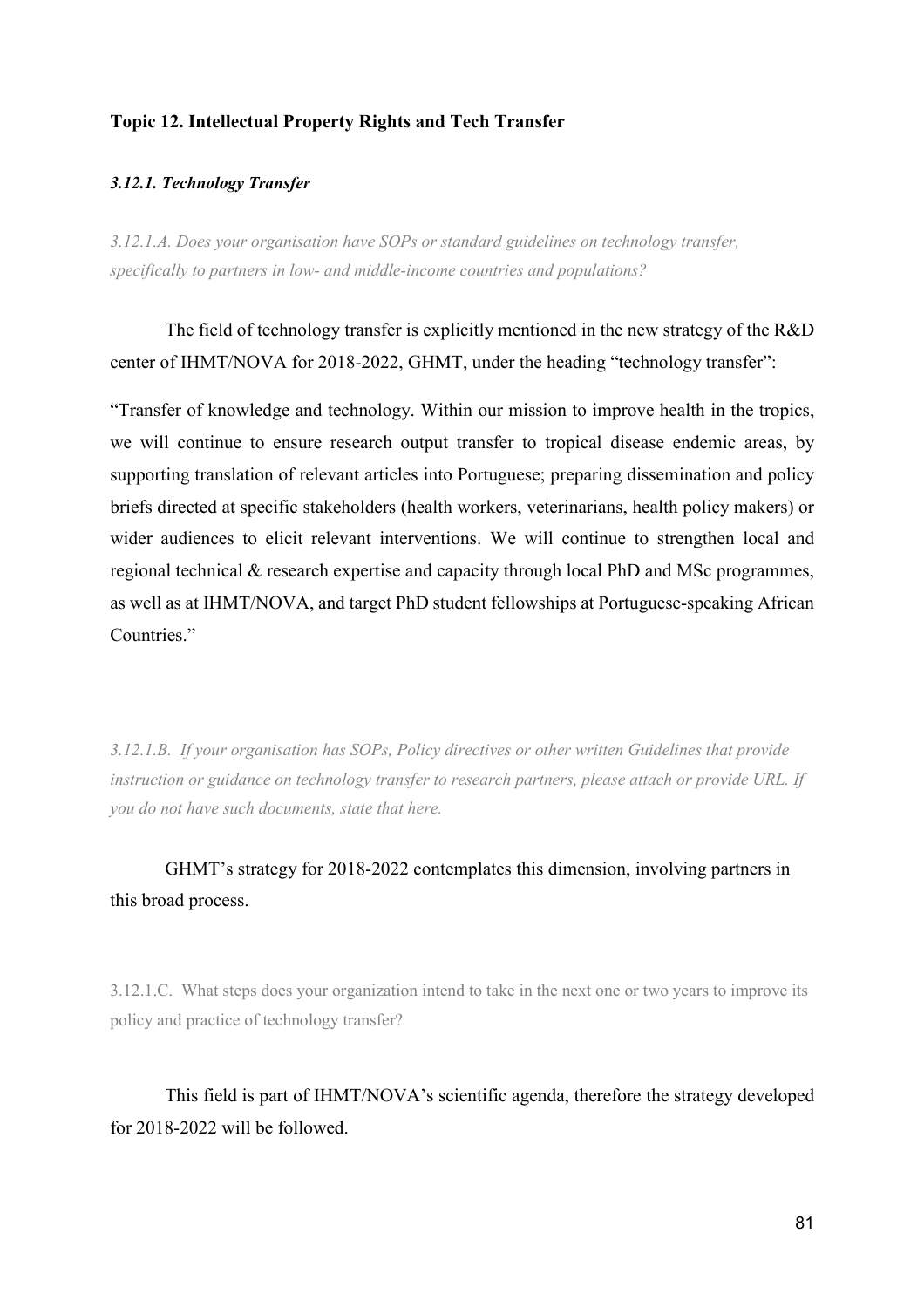## *3.12.2. Sharing Intellectual Property Rights (IPR)*

*3.12.2.A. Does your organisation have explicit pre- and post-research discussions and negotiations with all partners concerning the sharing of IPR – now and in the future? How are disagreements dealt with? If you make no provision for sharing, how do you justify 'fairness' in research partnerships? While addressing this particular indicator and topic, reflect on all patents, trademarks, industrial designs and plant varieties that have or should have intellectual property rights linked to them. Familiarise yourselves with the right to file applications for registration at an international level for trademarks with the Madrid System, or the Hague System for industrial design protection.* 

Intellectual property rights are debated during the preparation of research proposals, in order to clarify these issues and to avoid future conflicts. In light of the directives of funding agencies, such as the European Commission, there is a growing tendency towards the availability of publications and data in open access.

*3.12.2.B. If your organisation has SOPs, Policy directives or other written Guidelines that provide instruction or guidance sharing of IPR with research partners, please attach or provide URL. If you do not have such documents, state that here.* 

There is an internal document centered on intellectual property issues at the IHMT/NOVA. There are also specific rules of funders, related to these issues. Usually funders provide a template and these issues are tackled in the Consortium Agreement. GHTM's strategy for 2018-2022 includes written recommendations on intellectual property, namely the fact that articles should be available in open access.

Internal regulation on data issues – [ENCLOSED]

GHMT's strategy for 2018-2022 – [ENCLOSED]

*3.12.2.C. What steps does your organization intend to take in the next one or two years to improve its policy and practice of sharing IPR with partners in research collaborations?* 

In March 2019 IHMT/NOVA will conduct an internal assessment of its policy and practice of sharing IPR with partners, with the aim of developing clear guidelines on these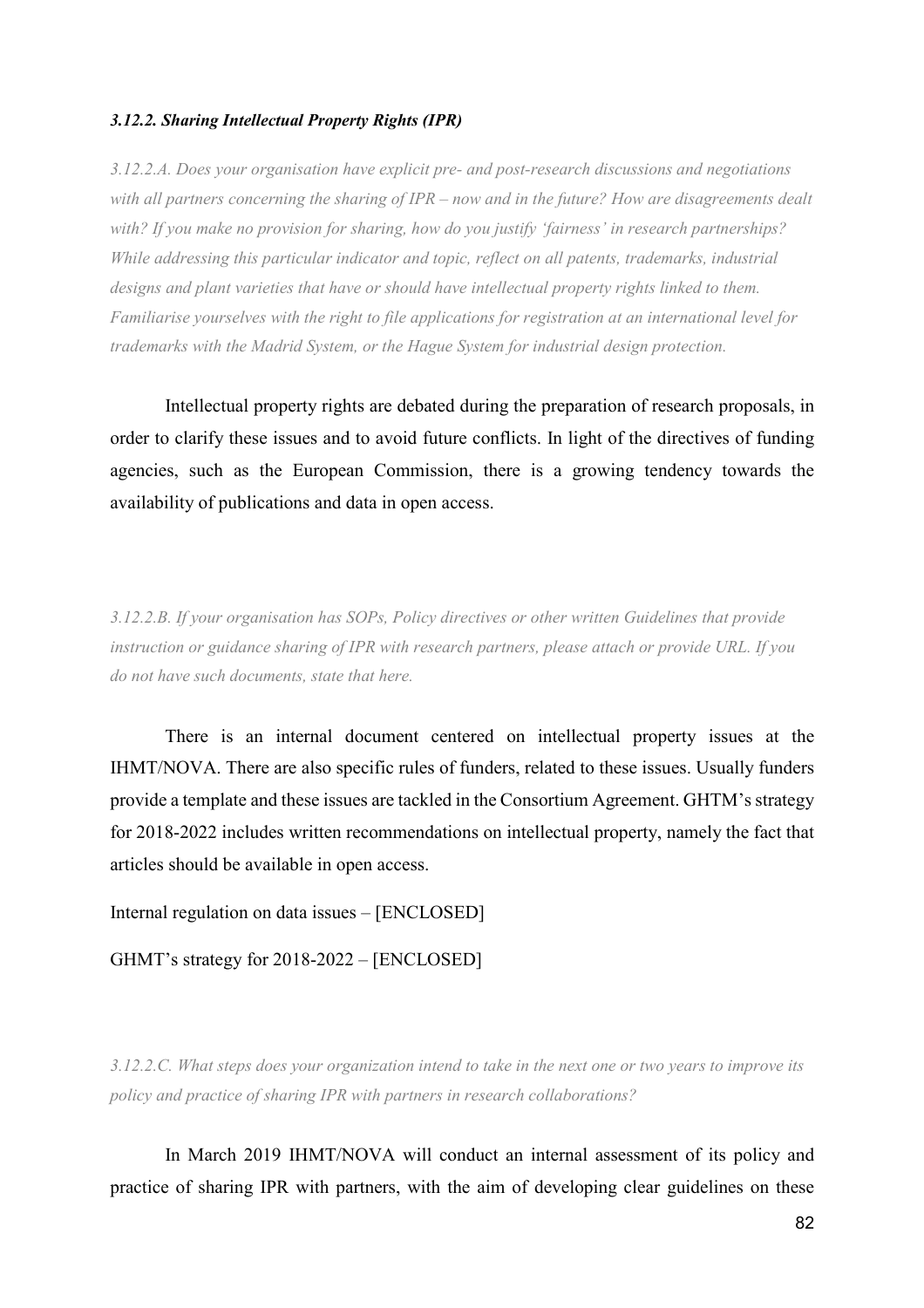topics. These guidelines will be included in the general regulation on data ownership, which should be ready in June 2019.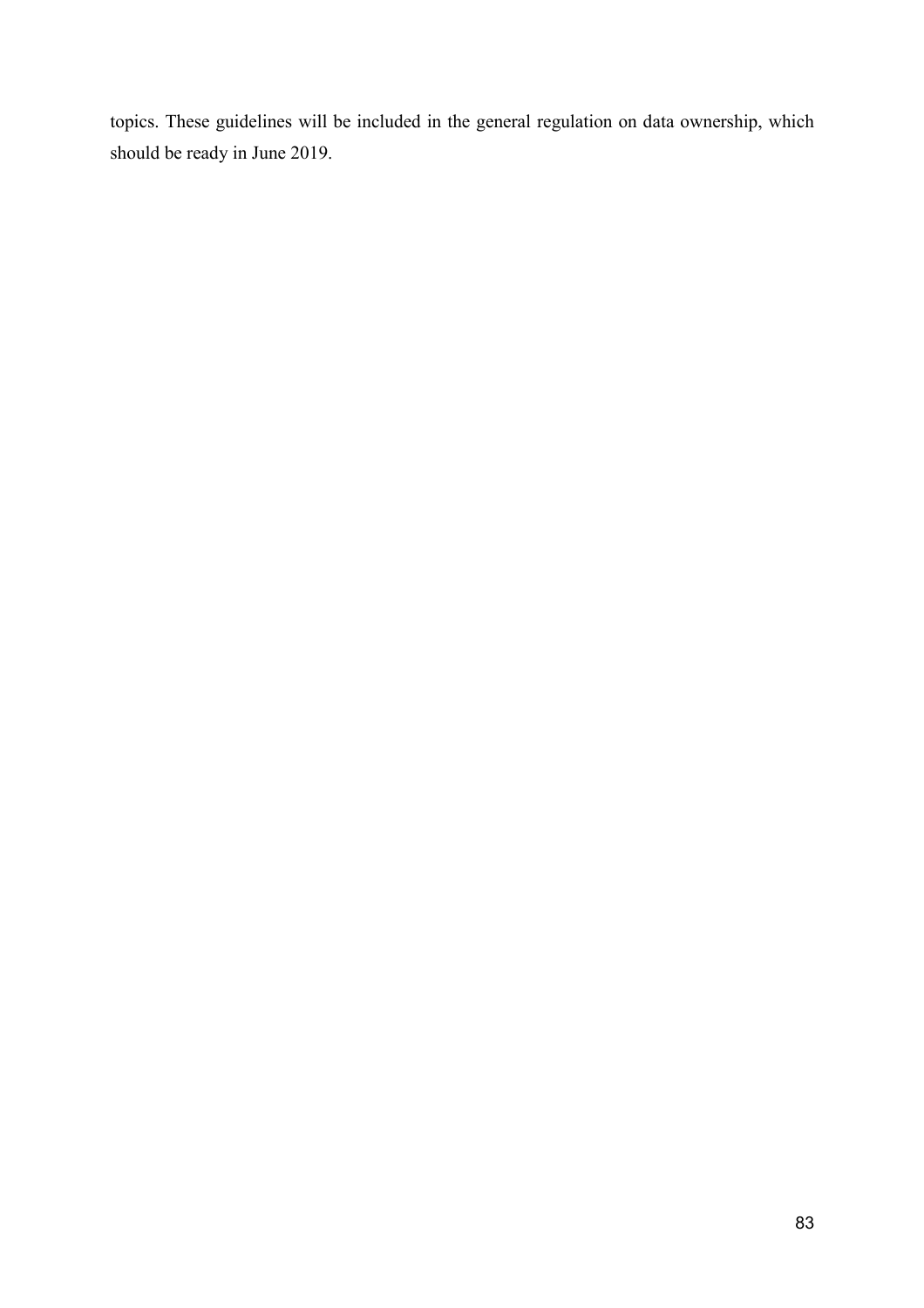# *3.12.3. Contracting Support for IPR*

*3.12.3.A. Contracting for IPR is notoriously complex, and the field is rapidly changing. Even accomplished partners in high-income countries may not be able to remain up to date to the extent that competent contracting can be done. How does your organisation provide (as 'lead' partner) or require (as 'other partner') support for IPR contracting to ensure fairness?* 

IHMT/NOVA resorts to academic institutions and legal officers from NOVA to deal with property rights issues, as it has no expertise or sufficient experience to provide support in this particular field.

*3.12.3.B. If your organisation has SOPs, Policy directives or other written Guidelines that provide instruction or guidance obtaining or providing IP contracting support, please attach or provide URL. If you do not have such documents, state that here.* 

# There are no SOPs or guidelines related to this issue.

*3.12.3.C. What steps does your organization intend to take in the next one or two years to improve its policy and practice of supporting partners or requiring support from partners to better negotiate IPRs in research collaborations?* 

There are no plans to change IHMT/NOVA's approach related to this particular field.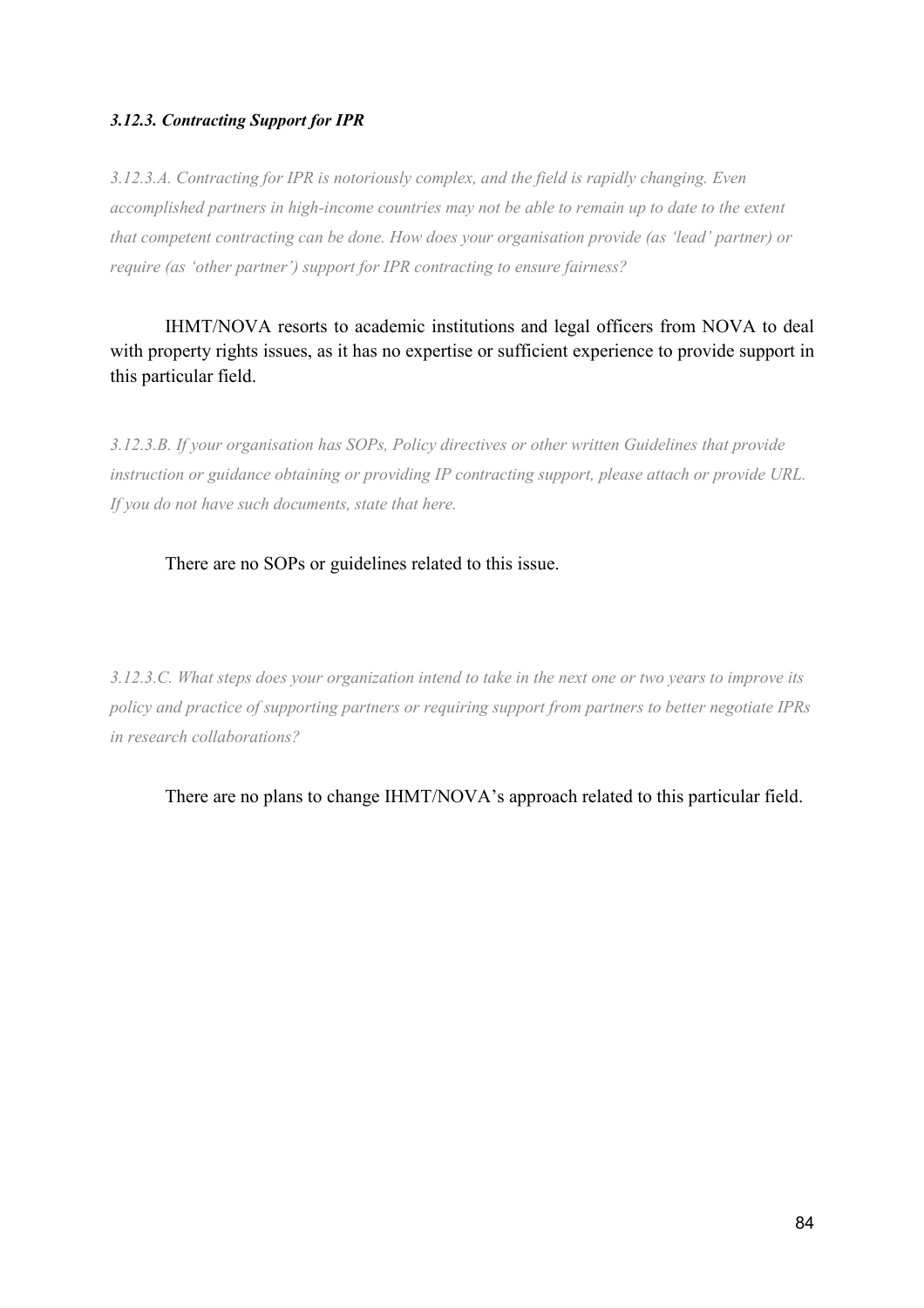# **Topic 13. Innovation system capacities**

#### *3.13.1. Localizing Innovation*

*3.13.1.A. Does your organisation include in research contract negotiations and in research partnership agreements clear statements on how future spin-off economic activities resulting from the research will be shared with all partners?* 

IHMT/NOVA's first spin-off was created on January 10, 2018. IHMT/NOVA's director, Paulo Ferrinho, and the founder of Bio2health®, Gonçalo Alves, established a partnership aimed at promoting research and development activities in the control of hematophagous insects that play an important role in the field of public health.

 The mission of this spin-off is to supply and develop products and services dedicated to monitoring and controlling those arthropods, ultimately becoming a relevant actor at the national level.

*3.13.1.B. If your organisation has SOPs, Policy directives or other written Guidelines that provide instruction or guidance on localizing innovation capacity to research partners, please attach or provide URL. If you do not have such documents, state that here.* 

There is an internal regulation of IHMT/NOVA for the development of spin-offs and companies linked to the institution, developed in 2016, but it's not specific to research partnerships.

Internal regulation on spin-offs – [ENCLOSED]

*3.13.1.C. What steps does your organization intend to take in the next one or two years to improve its policy and practice of localizing innovation system capacities?*

Currently there is a module focused on innovation and entrepreneurship, common to all postgraduate programs. Until May 2020 IHMT/NOVA will organize at least two seminars/workshops on capacity building in the field of innovation aimed at academic and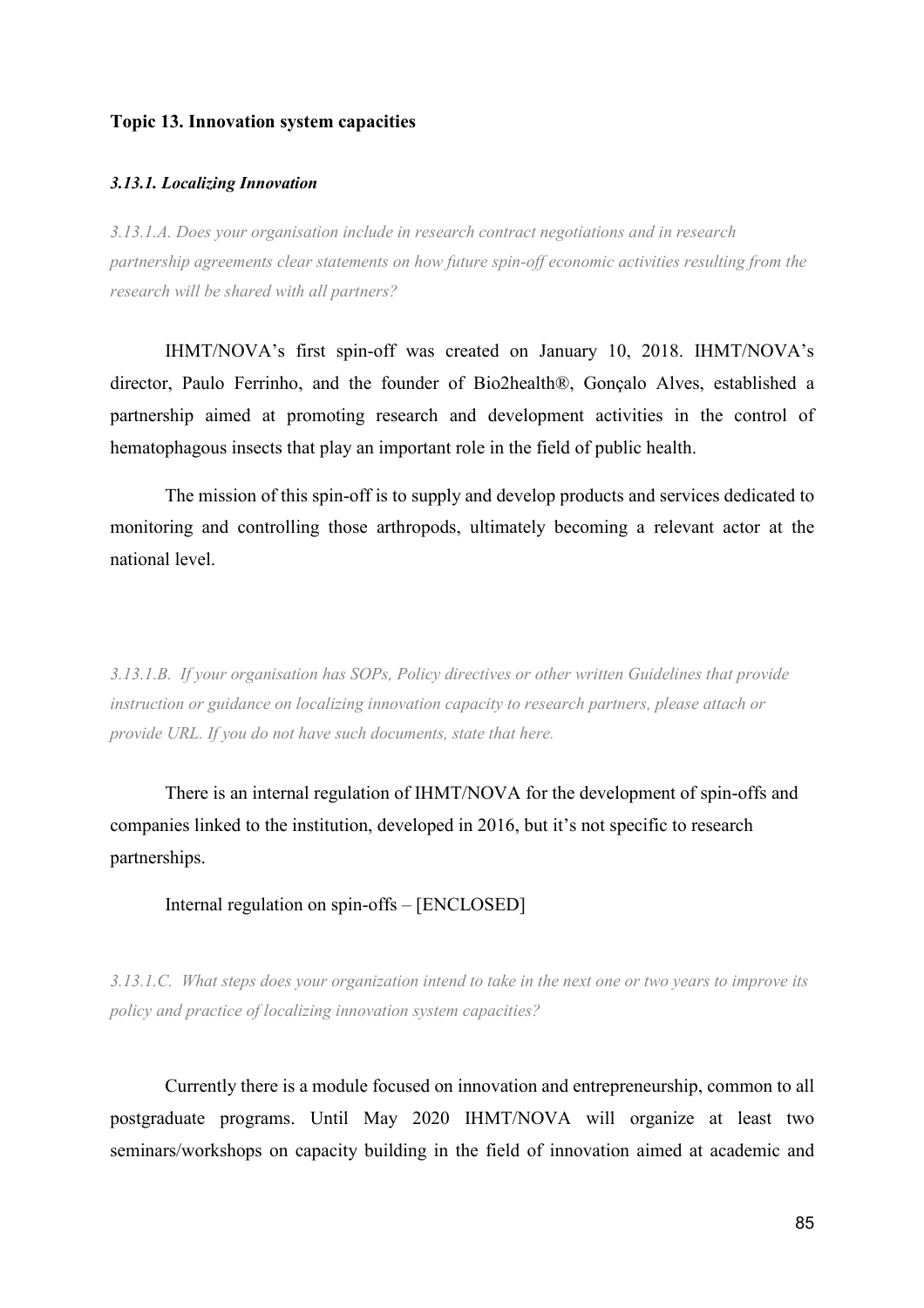administrative staff and postgraduate students. These events will be disseminated through existing CPLP networks.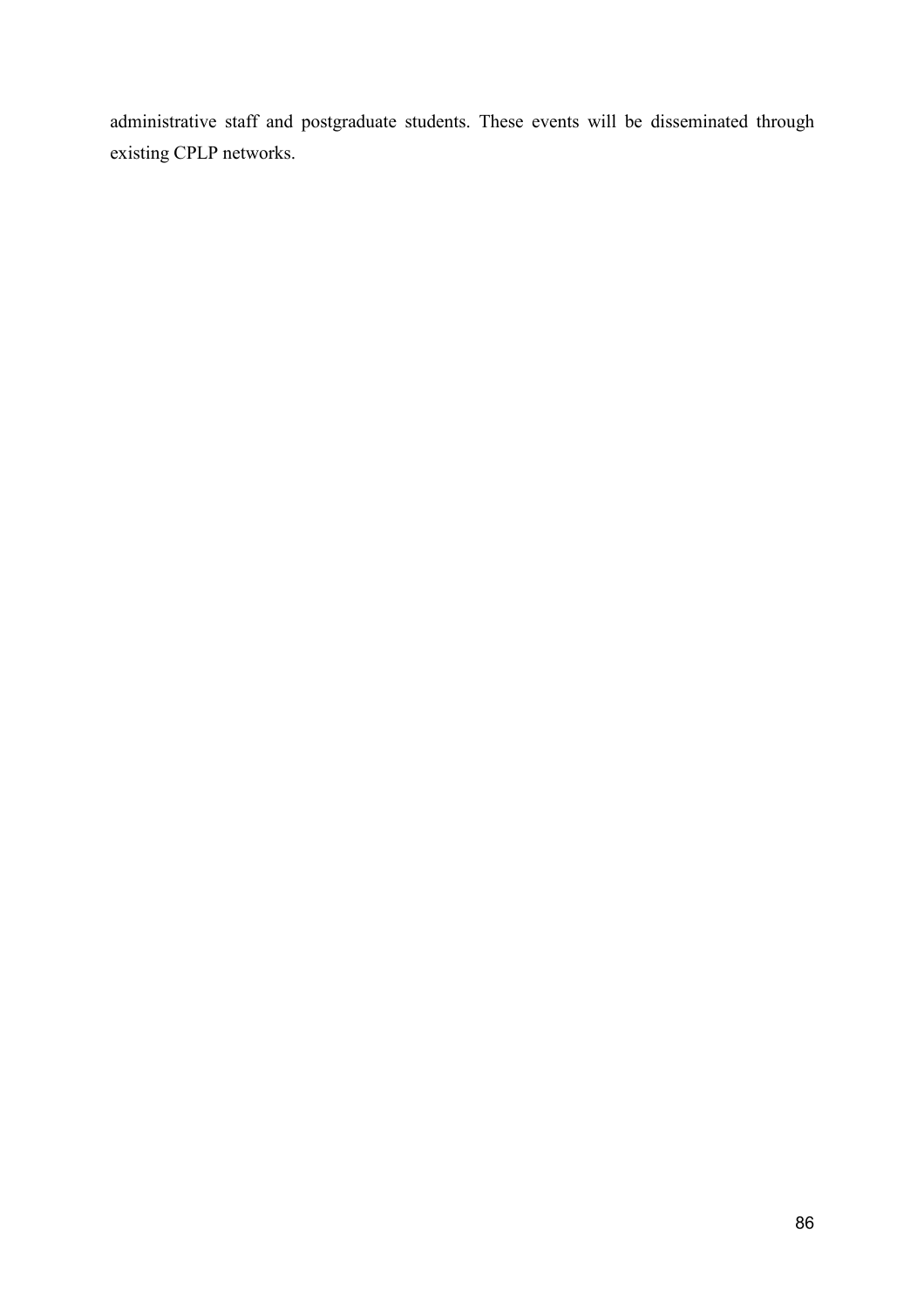#### *3.13.2. Financing to link Research with Innovation*

*3.13.2.A. Does your organisation take responsibility for financing actions following conclusion of research that deal with producing scalable products or services?* 

IHMT/NOVA is permanently concerned with research translation, in terms of practices and policies, ensuring that it has a wider societal impact. Some recent examples that illustrate this approach include, for instance, a seminar on planning and another one on regulation of the health sector, where partners from the South were invited to share experiences, becoming devices for knowledge sharing between partners.

 As previously mentioned, a project was also submitted that aims at creating an evidence based platform for decision making. Regarding advocacy, this is a line of work where IHMT/NOVA has a series of direct contacts with policy makers in various countries, attempting to intervene in a robust fashion.

 IHMT/NOVA is also involved in the creation of pilot projects with partners in countries where such innovation doesn't exist yet. Based on a recent request from Cape Verde, IHMT/NOVA will participate in the creation of a project on Family Health Teams.

 There are various mechanisms to allow IHMT/NOVA's work to contribute to innovation in health systems and services, and the field of knowledge management and translation plays a fundamental role at the IHMT/NOVA.

*3.13.2.B. If your organisation has SOPs, Policy directives or other written Guidelines that provide instruction or guidance on taking responsibility to follow through research knowledge generation with creating scalable products or services, please attach or provide URL. If you do not have such documents, state that here.* 

GHTM's strategy for 2018-2022 includes the improvement of health care and services in countries where IHMT/NOVA works and where its projects are carried out:

"(…) The GHTM mission is to produce knowledge on global health and tropical medicine, develop tools and strengthen health systems through excellence in research, training and systems implementation. Within this mission GHTM's specific aims are to: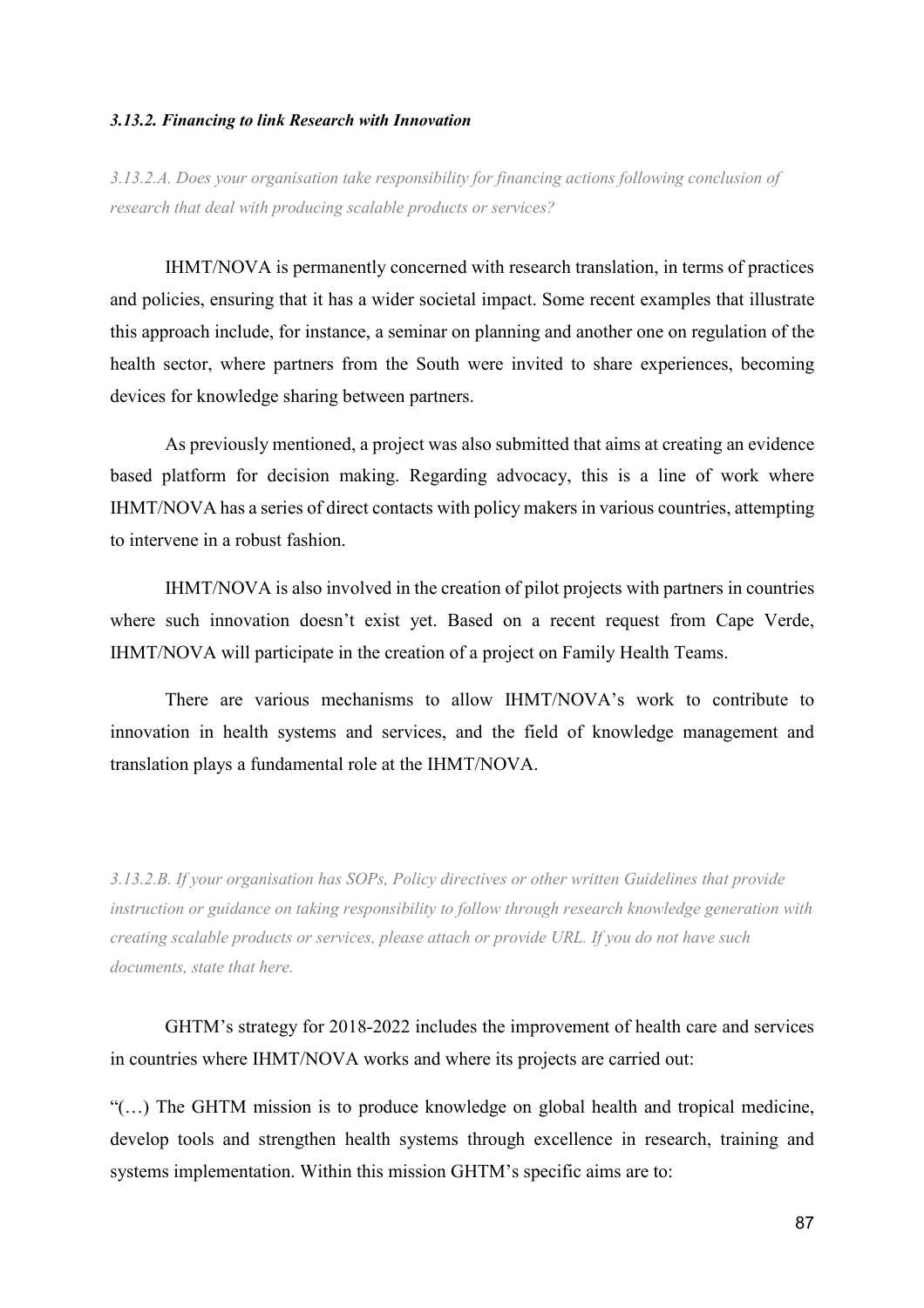- Reinforce local to global capacity to control vector borne diseases.
- Contribute to the control of HIV tuberculosis and opportunistic infections

- Support countries to strengthen health systems to achieve Universal Health Coverage (UHC) and improve health and well-being of vulnerable populations and

Improve individual health care in high-disease burden settings."

*3.13.2.C. What steps does your organization intend to take in the next one or two years to improve its policy and practice of moving beyond research to innovation?* 

The strategic plan of IHMT/NOVA's R&D unit for 2018-2022 will be followed, as it contemplates and aims at enhancing the social impact of its research.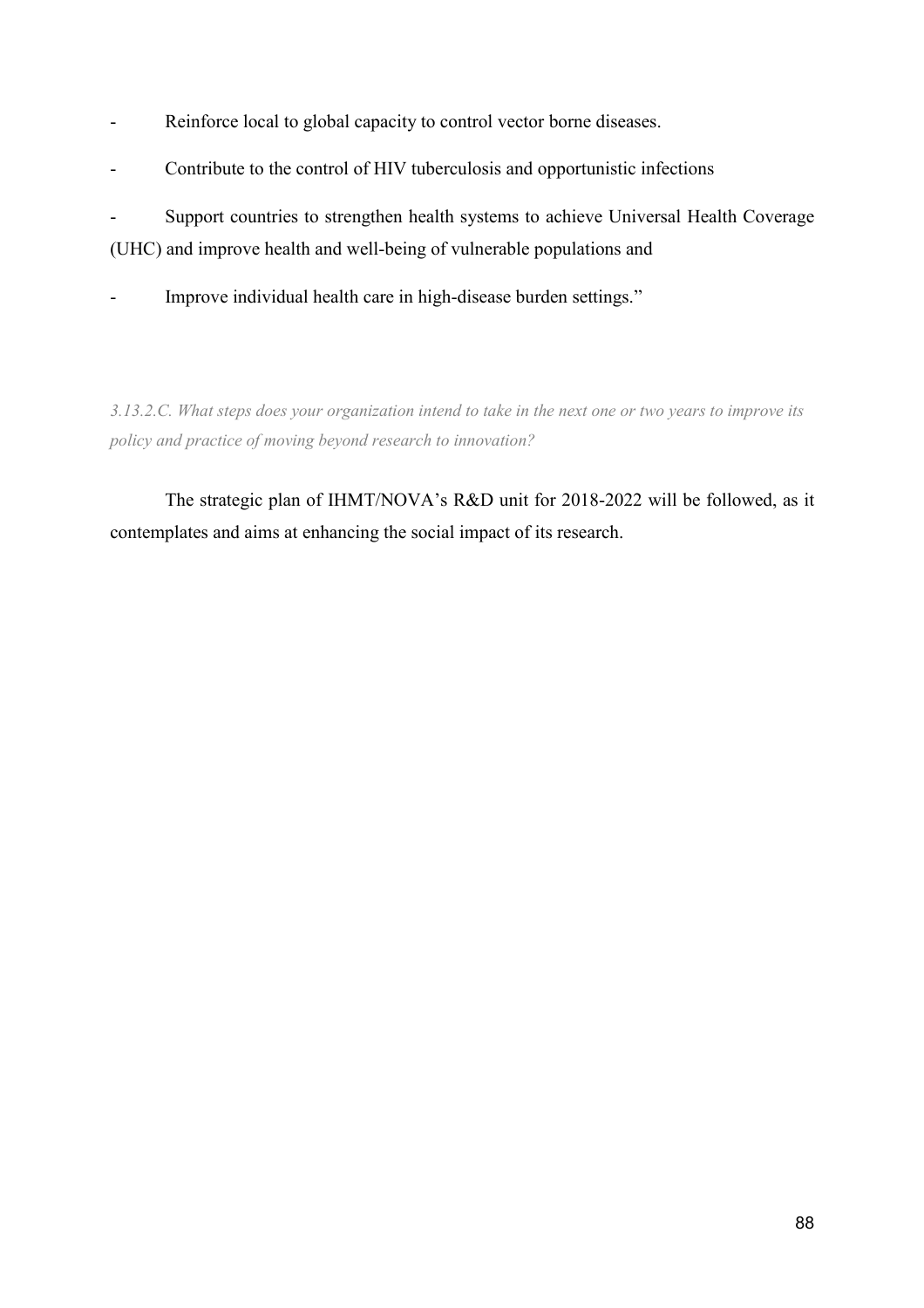#### *3.13.3. Support Innovation Culture*

*3.13.3.A. If your organisation does not provide finances to support innovation, does your organisation facilitate institutional or national discussions on this matter – supporting partners to make sure that research does not end with publications only?* 

Measures in place to ensure that IHMT/NOVA's research has a societal impact include its journal, in Portuguese – the Anais do Instituto de Higiene e Medicina Tropical, with a strong impact on CPLP Institutions – the biennial organization of a National Congress of Tropical Medicine, which usually counts with hundreds of participants from Portugal and the CPLP, and the previously mentioned seminars. Several projects running at the IHMT/NOVA have a strong component of implementation research.

 IHMT/NOVA's knowledge management strategy aims at overcoming the divide between research production and utilization, aiming at the transformation of healthcare systems.

*3.13.3.B. If your organisation has SOPs, Policy directives or other written Guidelines that provide instruction or guidance on stimulating transformation from knowledge into scalable products or services, please attach or provide URL. If you do not have such documents, state that here.* 

GHTM's new strategy for 2018-2022 includes written recommendations on knowledge and technology transfer:

 "Transfer of knowledge and technology. Within our mission to improve health in the tropics, we will continue to ensure research output transfer to tropical disease endemic areas, by supporting translation of relevant articles into Portuguese; preparing dissemination and policy briefs directed at specific stakeholders (health workers, veterinarians, health policy makers) or wider audiences to elicit relevant interventions. We will continue to strengthen local and regional technical & research expertise and capacity through local PhD and MSc programmes, as well as at IHMT/NOVA, and target PhD student fellowships at Portuguesespeaking African countries."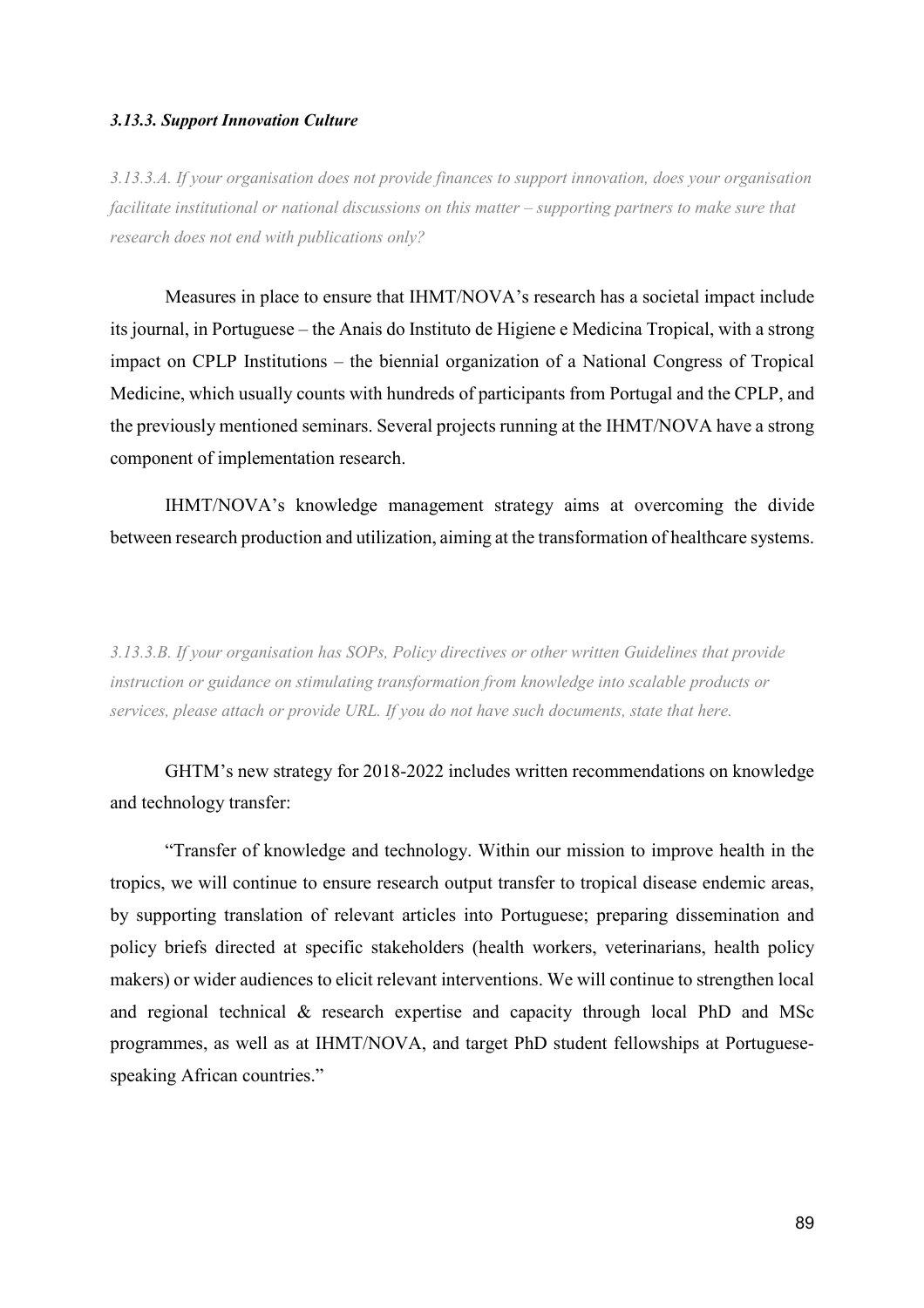*3.13.3.C. What steps does your organization intend to take in the next one or two years to improve its policy and practice of advocacy and stimulation of an innovation culture?* 

In the next 1-2 years IHMT/NOVA will follow the aforementioned strategy, including the organization of at least two seminars/workshops on innovation (as mentioned in 3.13.1.C.)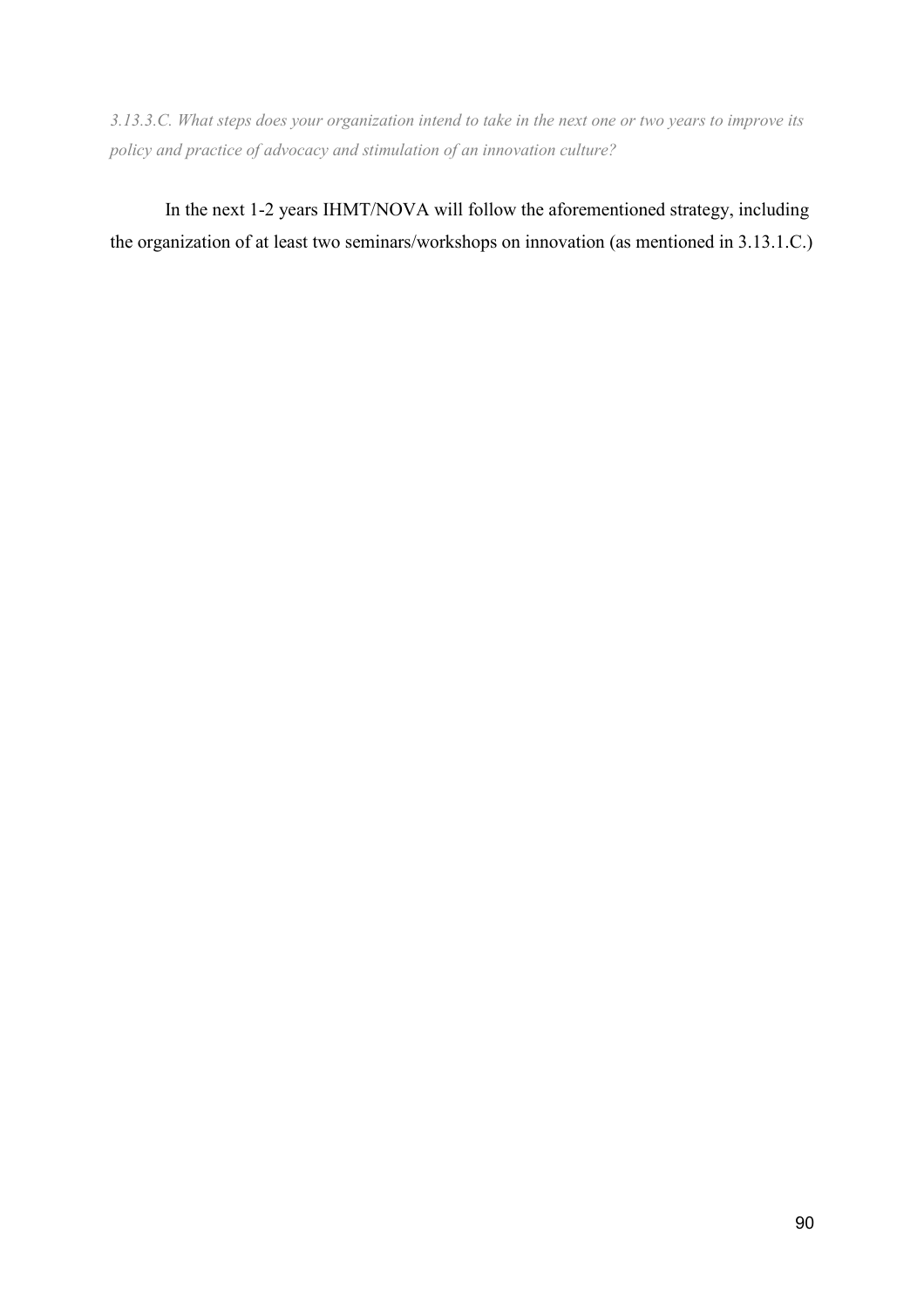#### **Topic 14. Due Diligence**

#### *3.14.1. Promoting Participation of Women in Science and Innovation*

*3.14.1.A. Does your organisation assess or have criteria for its own workforce, and for that of its partners, concerning the participation of women in science, at all levels of research? Are there guidelines to act if inequity is found? [In cases where there is an under representation of men, the same applies to dealing with this inequity.]* 

During the last internal assessment exercise, leading to the annual report, it was found that 62% of IHMT/NOVA's workers are female and 38% are male. IHMT/NOVA does not assess its partners regarding the participation of women in science and innovation. However, IHMT/NOVA recently had a project running on the participation of women in science.

*3.14.1.B. If your organisation has SOPs, Policy directives or other written Guidelines that provide instruction or guidance on equal participation of women in science – in your own institutions or in partner institutions, please attach or provide URL. If you do not have such documents, state that here.* 

There are no written guidelines or recommendations on this topic. IHMT/NOVA always promotes the organization of article writing workshops, with the participation of female scientists form various CPLP countries. More recently, there was a research project on this topic, focused on the establishment of a network of female scientists:

 Network for Portuguese speaking women in tropical health sciences. Funded by the Elsevier Foundation, contract number IHMT/NOVA. 1-1-2014 to 31-12-2016

 This project aims to improve the career development prospects in tropical health related sciences for women in African Portuguese speaking countries, through the creation of a "Network for Portuguese speaking women in tropical health sciences" (Rede lusófona de mulheres nas ciências da saúde).

 This network has as its main goal to support the career development of women scientists in Portuguese speaking countries in Africa (Mozambique, Angola, Cape Verde, Guinea Bissau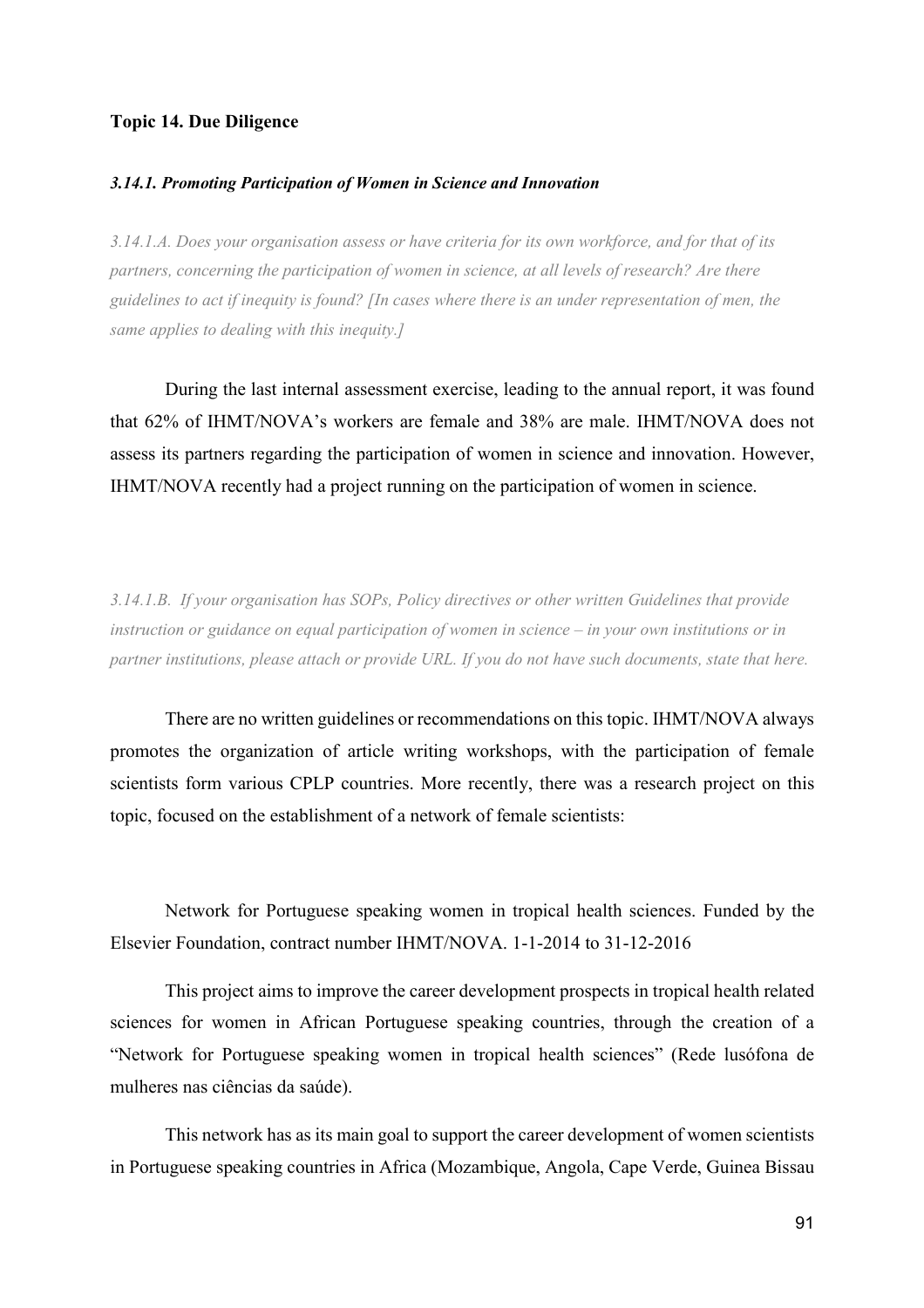and St. Tomé and Príncipe) and in Portugal with a particular interest in Tropical Health Sciences.

*3.14.1.C. What steps does your organization intend to take in the next one or two years to improve its policy and practice of increasing women's participation in research collaborations?* 

During the next two years follow-up actions will be put in place to ensure that the previously mentioned network will remain active, resulting in at least three collaborative projects submitted for funding by May 2020.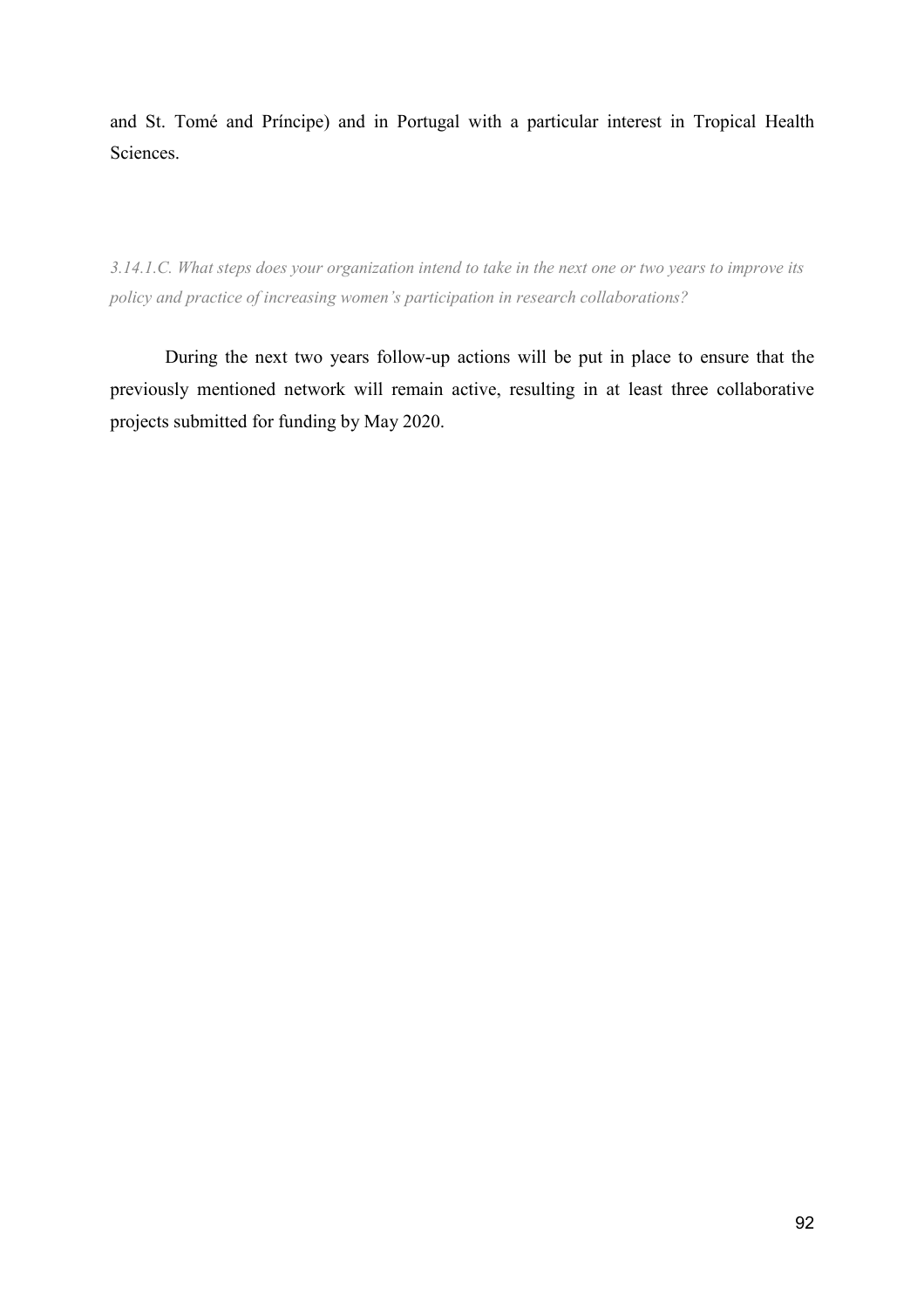#### *3.14.2. Negative Environmental Impact*

*3.14.2.A. Does your organisation have explicit policies or practices to ensure that research programmes asses, report and minimize environmental impact?* 

All projects developed by the Institute must be submitted to the Ethics Council, which evaluates their potential negative impact on humans and nonhumans, being the currently existing device to deal with these issues. Research proposals submitted to funding agencies also usually include a dimension on how to tackle "negative environmental impacts". There was recently an internal debate on the use of insecticides, genetically modified vectors, DDT and antibiotics, with important environmental impacts. These issues usually arise during the preparation of research proposals.

*3.14.2.B. If your organisation has SOPs, Policy directives or other written Guidelines that provide instruction or guidance on minimizing environmental impact of research collaborations, please attach or provide URL. If you do not have such documents, state that here.* 

# The only written recommendations regarding this topic are related to the Ethics Council, as mentioned in Domain 2.

*3.14.2.C. What steps does your organization intend to take in the next one or two years to improve its policy and practice of reducing environmental impact of research?* 

The new strategy of GHTM for 2018-2022 is focused on analyzing and tackling the impacts of climate change on human health, and in that sense it is an approach to R&D which illustrates a concern with environmental issues:

 "One of the cross-cutting issues of GHTM/IHMT concerns GLOBAL PATHOGEN DISPERSION AND POPULATION MOBILITY , and one of its objectives is to produce risk maps for infectious diseases based on: pathogen, human populations (including gender-based assessments), reservoir (e.g. MosquitoWeb expansion to other vectors), environment, and microbiomes. Due to the effects of climate change, it is expected that various projects will be developed on the topic of environmental health, recognizing the importance of climate change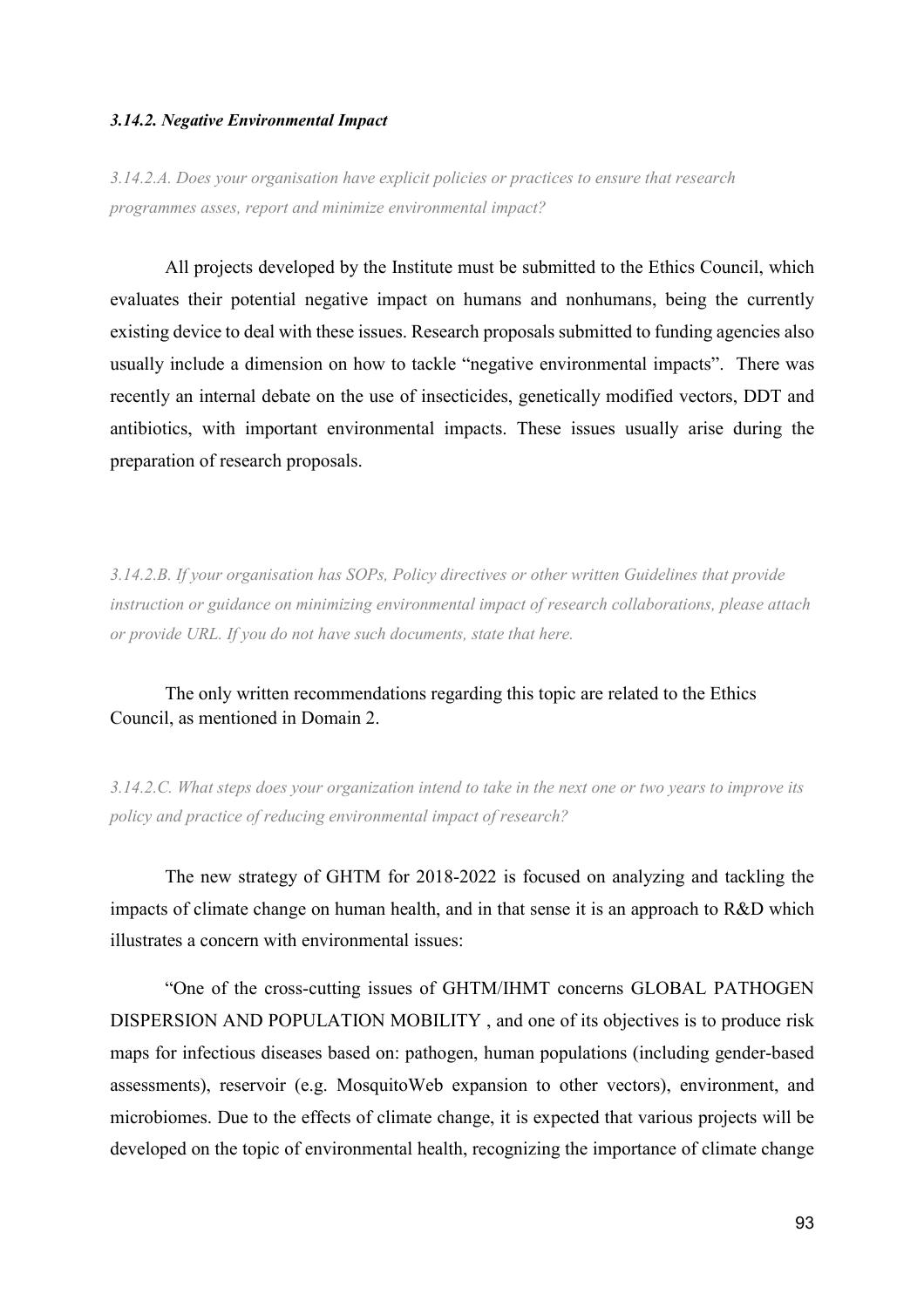for the proliferation of pathogens and vectors in the world, as tropical infectious diseases have already reached Europe."

 By May 2019 IHMT/NOVA's Management Board will develop a policy paper on the environmental impact of IHMT/NOVA's research, in order to provide clear recommendations to researchers who work in fields with potential environmental impact.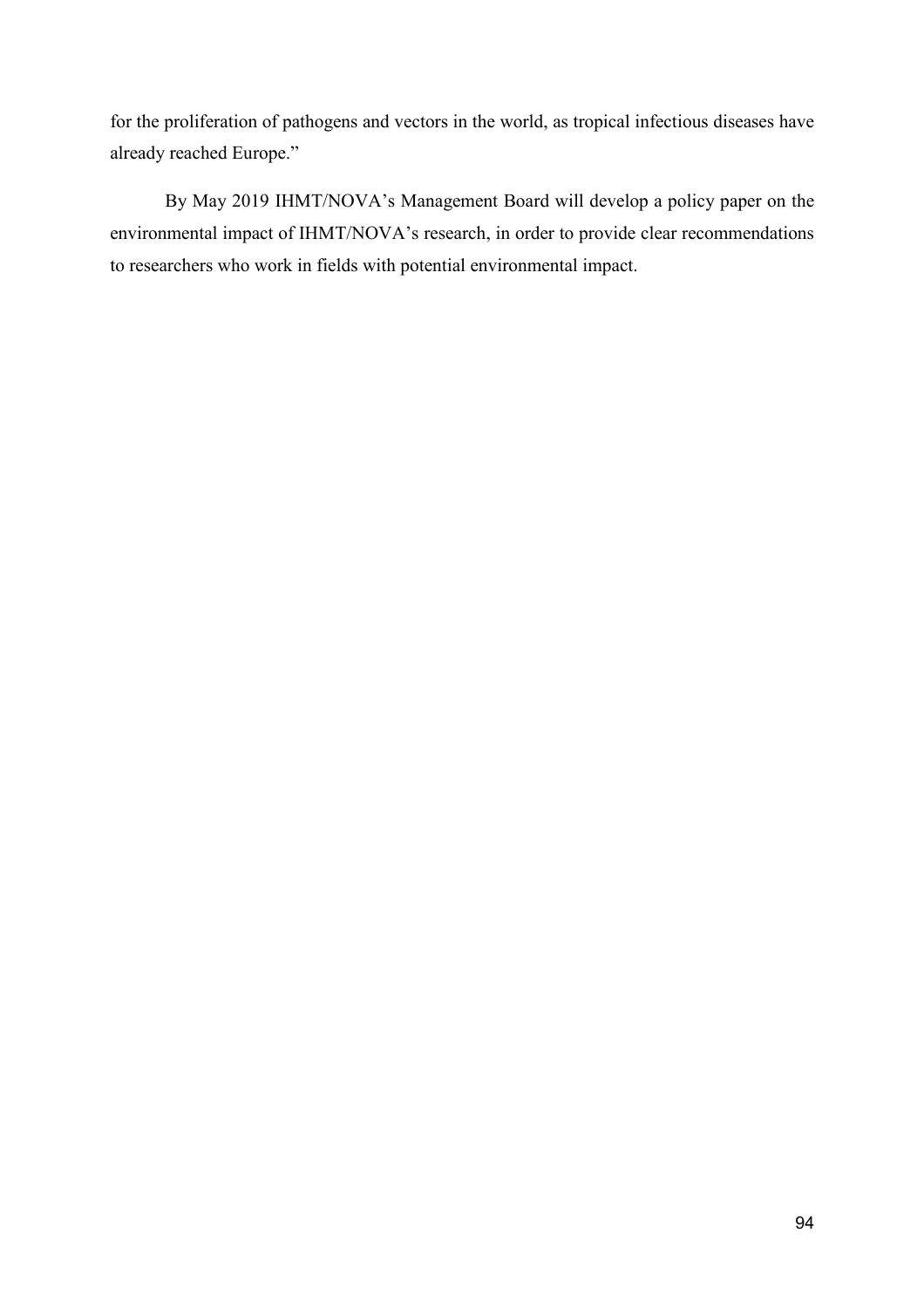# *3.14.3. Achieving SDGs*

*3.14.3.A. An overarching mechanism to support global development is to make positive contributions to the Sustainable Development Goals (SDGs). Does your organisation have explicit executive policies or strategies to maximize the contributions of its research collaborations towards achieving one or more SDGs?* 

IHMT/NOVA's research strategy aims to address the Sustainable Development Goals (SDGs), in particular goals 3 (Goal 3: Ensure healthy lives and promote well-being for all at all ages) and 17 (Revitalize the global partnership for sustainable development).

*3.14.3.B. If your organisation has SOPs, Policy directives or other written Guidelines that provide instruction or guidance synergizing research collaborations with achievement of SDGs (or other development goals), please attach or provide URL. If you do not have such documents, state that here.* 

The strategy of IHMT/NOVA's R&D center, GHTM, mentions the sustainable development goals, and its strategy explicitly deals with goals 3 and 17.

GHTM's strategy for 2018-2022 – [ENCLOSED]

*3.14.3.C. What steps does your organization intend to take in the next one or two years to improve its policy and practice of aligning your research efforts with organizational support to achieve SDGs?* 

IHMT/NOVA will follow the program developed for 2018-2022, which is clearly aligned with the previously mentioned SDGs.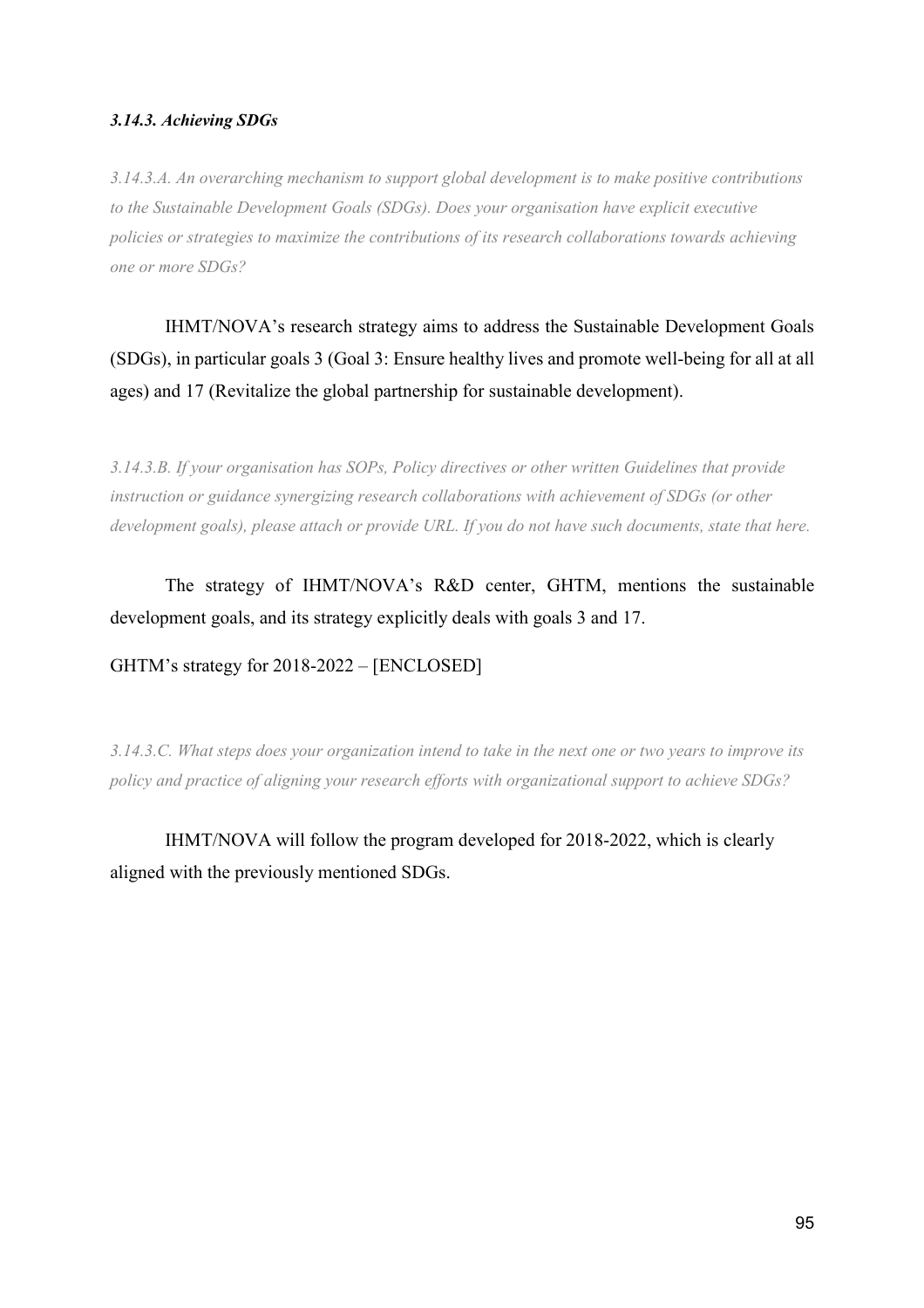# **Topic 15. Expectation of All Partners to Adhere to a Best Practice Standard In Research Collaborations**

# *3.15.1. Partner Requirements for Fair Research Partnerships*

*3.15.1.A. Does your organisation require its partners to produce RFI Reports on their own organisations, or to make explicit statements about adoption and use of existing codes of research practice? If not, how does your organisation create a culture of fairness in its research collaborations?* 

At the moment, IHMT/NOVA does not require its partners to produce RFI reports on their organizations, but recently it has submitted a project to the TWINNING-WIDESPREAD call which aims at promoting and expanding the RFI, including its advocacy within the CPLP. In case this project is funded, IHMT/NOVA will be able to promote the RFI in a more efficient and robust manner with its research partners.

*3.15.1.B. If your organisation has a SOPs, Policy directives or other written Guidelines that provide instruction or guidance on requirements for corporate behaviour in research collaborations and partnerships, please attach or provide URL. If you do not have such documents, state that here.* 

IHMT/NOVA's strategy for 2018-2022 includes an explicit reference to the Research Fairness Initiative, and the goals and strategies of GHTM include the field of Fair Research Partnerships [link]:

 "FAIR RESEARCH PARTNERSHIPS aims to ensure that North/South partnerships on health research are carried out in a symmetrical way. We integrate IHMT/NOVA's work in the emerging field of "research partnerships", building upon IHMT/NOVA's historical work within the CPLP and benefiting from collaborations with other leading institutions in the field of health research in low and middle-income countries. It builds on two funded projects (Africa Erasmus+; EDCTP). Our aims are to:

- develop innovative research on partnership development and sustainability;

- carry out inter and transdisciplinary teaching and learning, and knowledge management.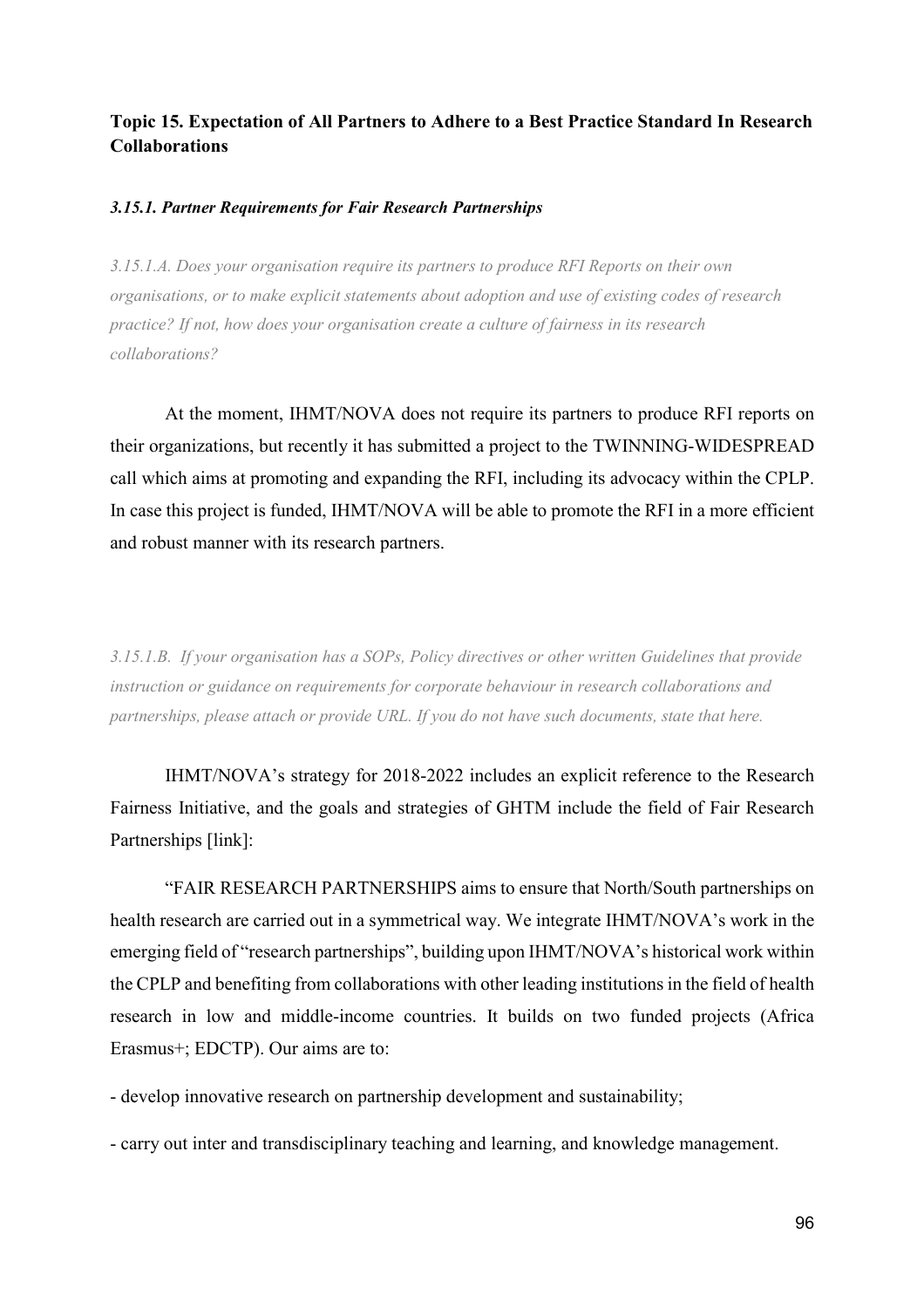- strengthen our partnership and commitment with the Research Fairness Initiative (http://rfi.cohred.org) and expanded it to our network of Public Health Institutes at CPLP (RINSP)."

*3.15.1.C. What steps does your organization intend to take in the next one or two years to improve its policy and practice of requiring its partners to produce RFI Reports or make explicit statements on adoption and use of existing guidelines?* 

During the next two years IHMT/NOVA will expand the advocacy of the RFI within the CPLP. In July 2018, shortly after the publication of IHMT/NOVA's external report, the director will write a memo recommending the advocacy and establishment of collaborations with institutions adopting the RFI. However, IHMT/NOVA will not exclude establishing partnerships with non-adhering institutions.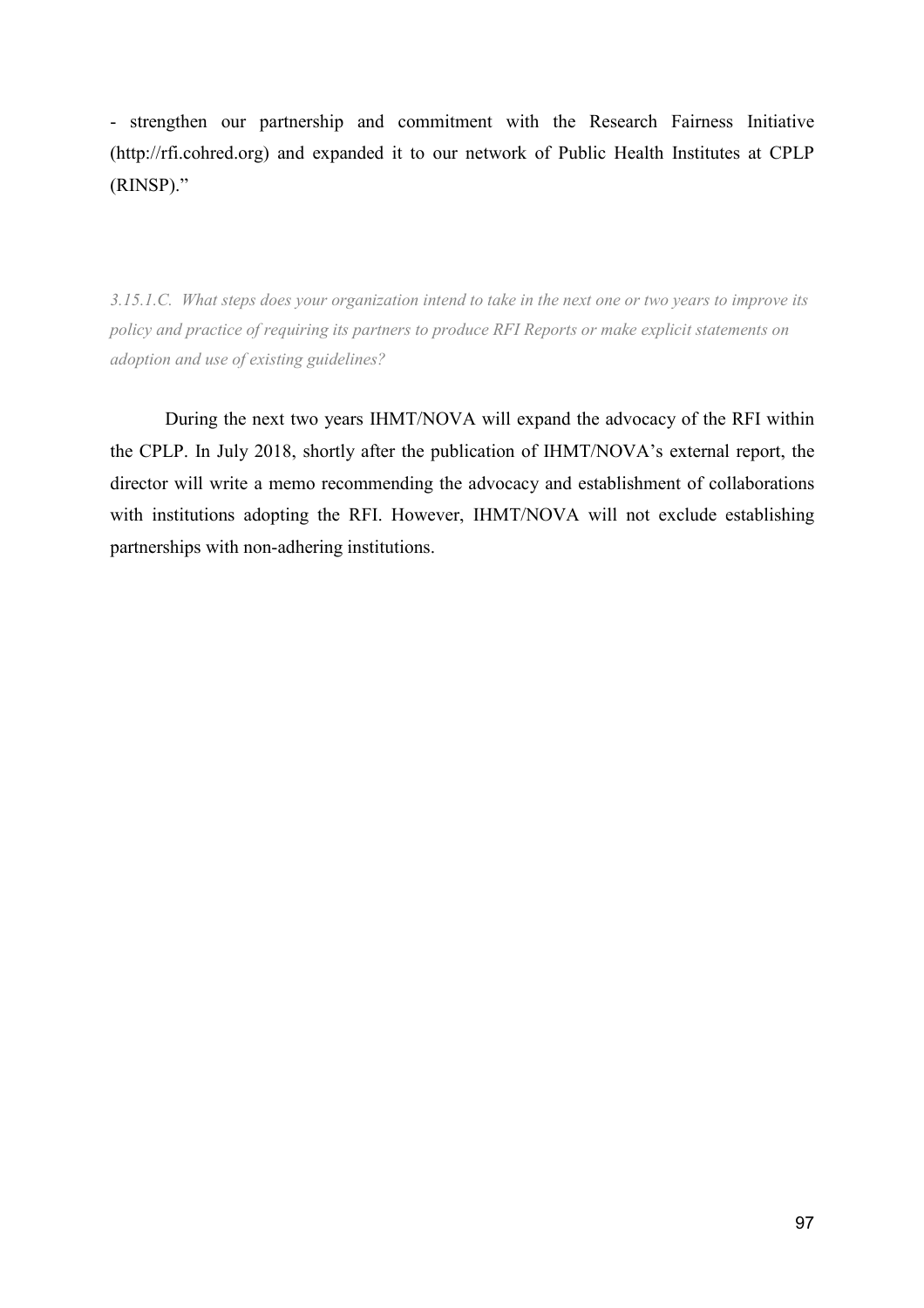#### *3.15.2. Sponsor Requirements for Fair Research Partnerships*

*3.15.2.A. Does your organisation require its sponsors or funders to be RFI subscribers, or to make explicit statements about codes for fairness in funding in research and innovation? If not, how does your organisation ensure or attempt to ensure that research funder or sponsor demands do not create unfairness in partnerships?* 

The aim of the research proposal recently submitted to the TWINNING-WIDESPREAD call is precisely that, but it is not normative - its goal is an evolution of the institutional culture of partners and funders, generating a greater awareness towards equity and fairness through specific actions and tasks.

*3.15.2.B. If your organisation has a SOPs, Policy directives or other written Guidelines that provide instruction or guidance on requirements for research funder or research sponsor behaviour in research collaborations and partnerships, please attach or provide URL. If you do not have such documents, state that here.* 

The previously mentioned project will develop those issues. Other projects related to equity in partnerships in which IHMT/NOVA is involved include the project on Ethics Committees in the CPLP, funded by EDCTP (see domain 2), and the project University Development and Innovation – Africa (UDI-A), funded by the Erasmus + program (see end of domain 3).

*3.15.2.C. What steps does your organization intend to take in the next one or two years to improve its policy and practice of requiring its sponsors and funders to produce RFI Reports or make explicit statements on adoption and use of existing guidelines?* 

IHMT/NOVA's approach will depend in part on the approval of the FAIR project. IHMT/NOVA was recently informed that FAIR was not approved for funding, but in November 2018 a revised version will be resubmitted. It is expected that FAIR will, in the near future, generate a platform to foster the organization of workshops and various capacity building initiatives to promote and develop the RFI within the CPLP. Even if the project is not approved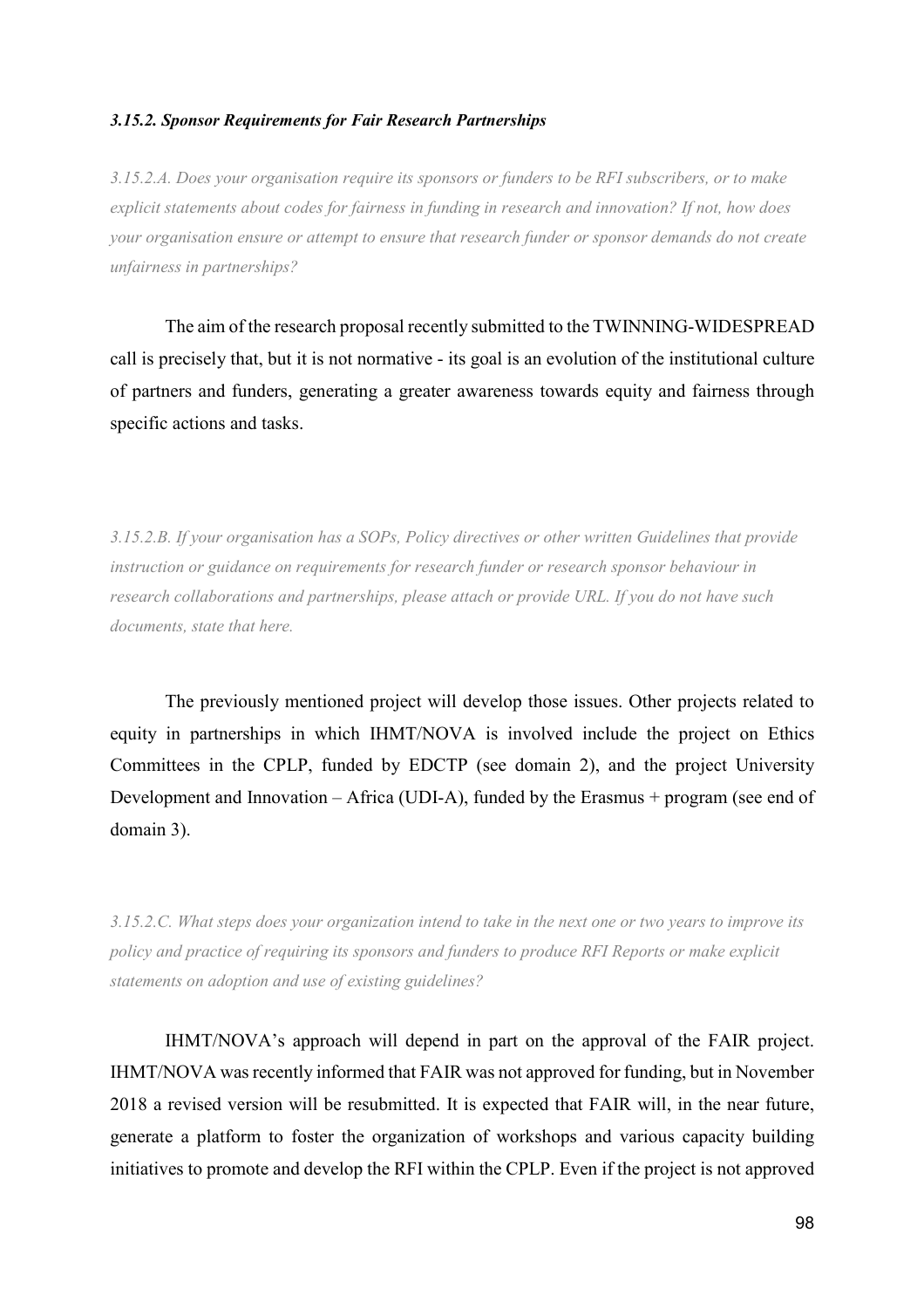the IHMT/NOVA is committed to promoting principles of equity in all partnerships it carries out, as elicited by the memo that the Director will write in July 2018.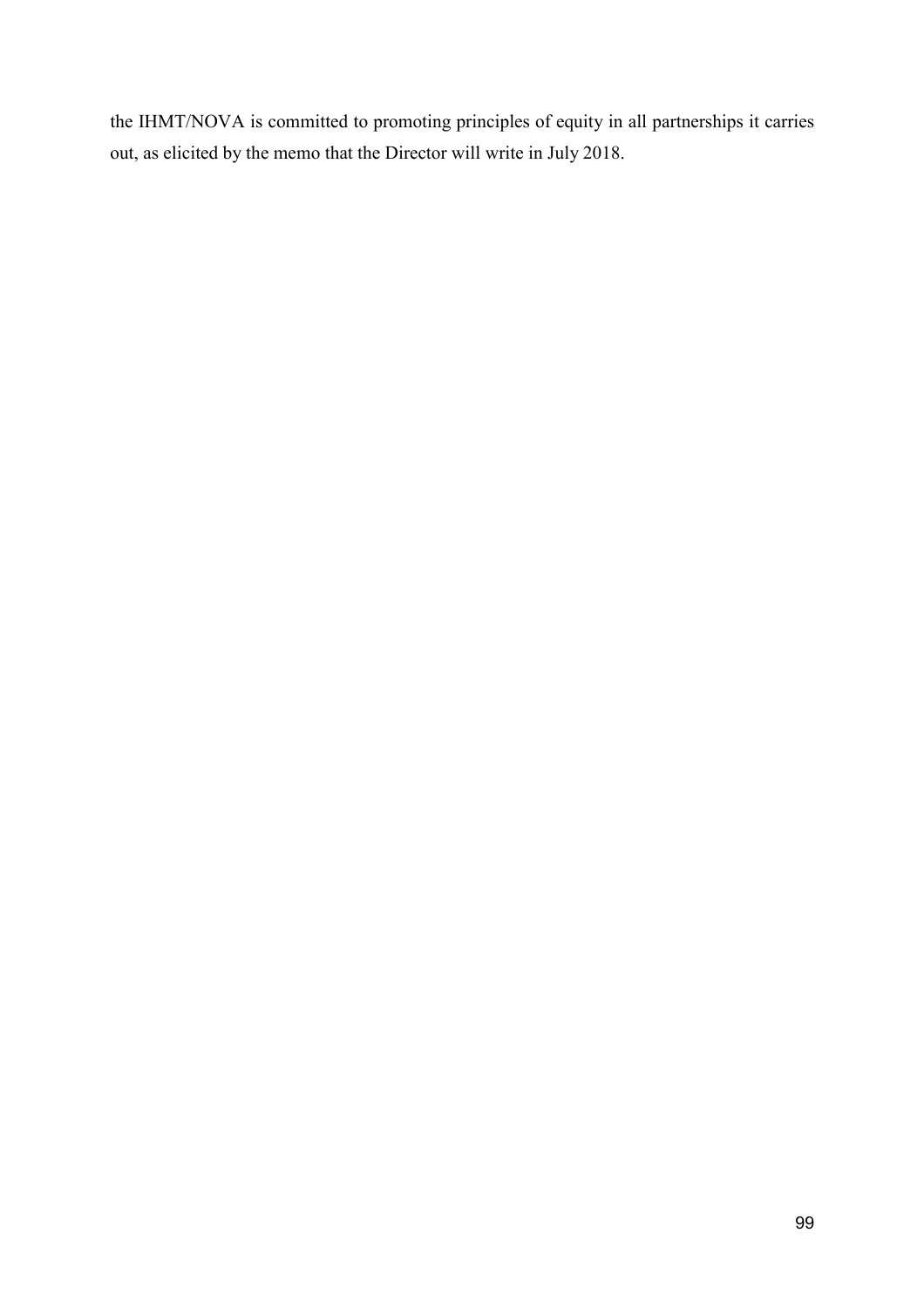#### *3.15.3. Fair Research Contracting*

*3.15.3.A. Does your organisation have a research office that contracts and administers research funds? Does your organisation require that its research leaders, project managers or legal staff have an exposure to mechanisms and resources for fair research contracting57 – through course attendance, talks, web-site visits, or in any other way? How does your organisation engender a culture of 'fairness' in the contracts it negotiates and concludes?* 

IHMT/NOVA has a Project Management Office, a financial department and a human resources department, in charge of aspects related to hiring staff and managing research funds. The project FAIR, currently under evaluation, contemplates exposing administrative staff to RFI's principles and approaches.

 As previously mentioned, contracts are prepared under the rules and regulations of funding agencies which support IHMT/NOVA's research, as the institution has no access to autonomous funding to carry out R&D. IHMT/NOVA's equity culture is deeply entangled with its strategic vision (clarified in its strategy for 2018-2022) and its historical background, as previously mentioned.

*3.15.3.B. If your organisation has a SOPs, Policy directives or other written Guidelines that provide instruction or guidance on requirements for research management staff to be trained and updated on 'fair research contracting', please attach or provide URL. If you do not have such documents, state that here.* 

At the moment there are no SOPs or written guidelines on these issues; following the project FAIR it is expected that several actions related to this field will take place.

*3.15.3.C. What steps does your organization intend to take in the next one or two years to improve its policy and practice of requiring research management staff to be trained and remain updated on best practices in fair research contracting?*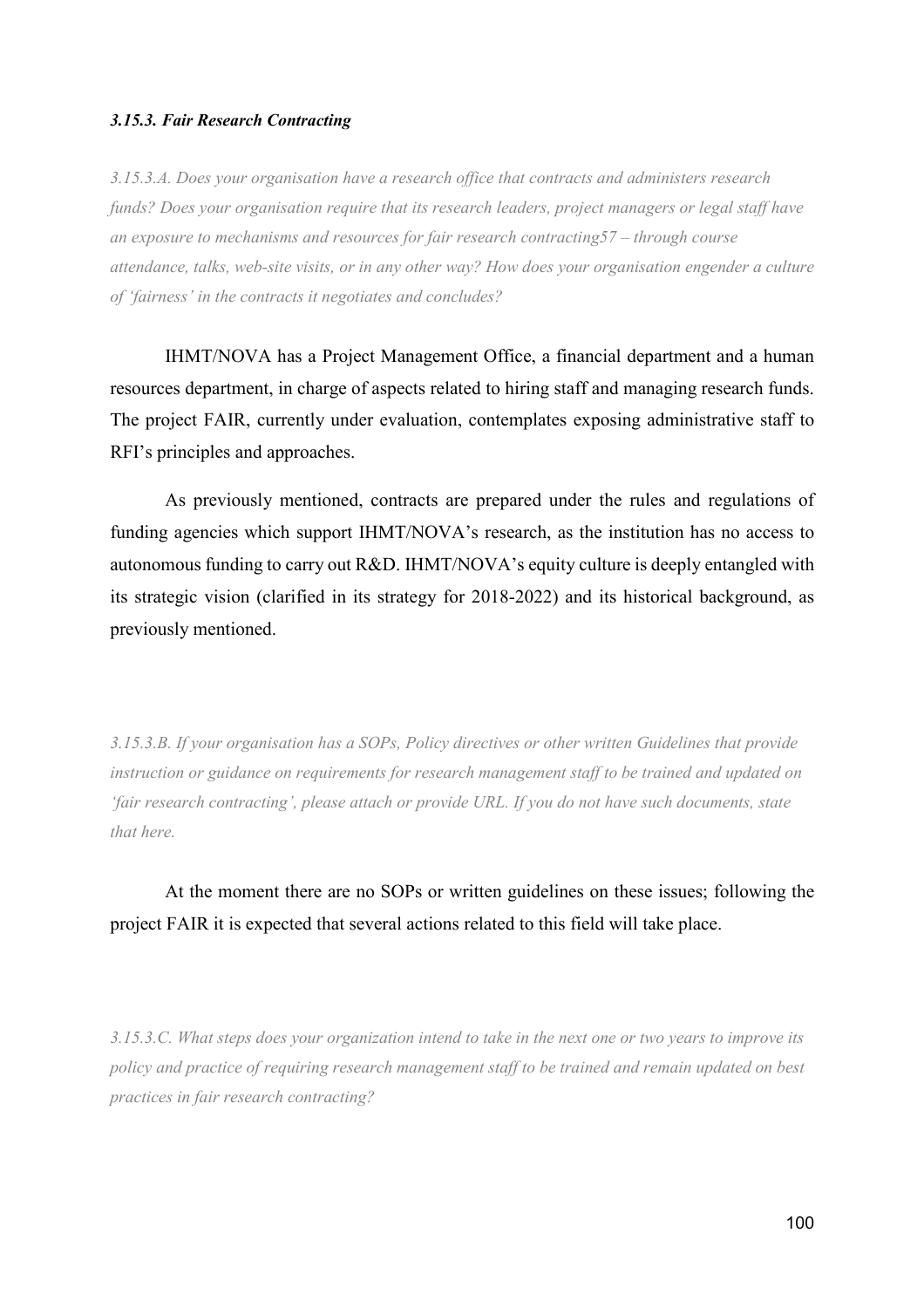The implementation of Fair Research Partnerships is an overarching theme which guides IHMT/NOVA's research agenda. In case the project FAIR is approved, there will be available funding to organize several activities which include IHMT/NOVA's administrative staff as well as participant institutions in training and capacity building initiatives on the topic of research fairness. Since the project was not initially approved, IHMT/NOVA will nevertheless prepare an internal memorandum in July 2018 (see 3.15.1.C.) which will also mention literature on some of the best practices regarding fair research contracting.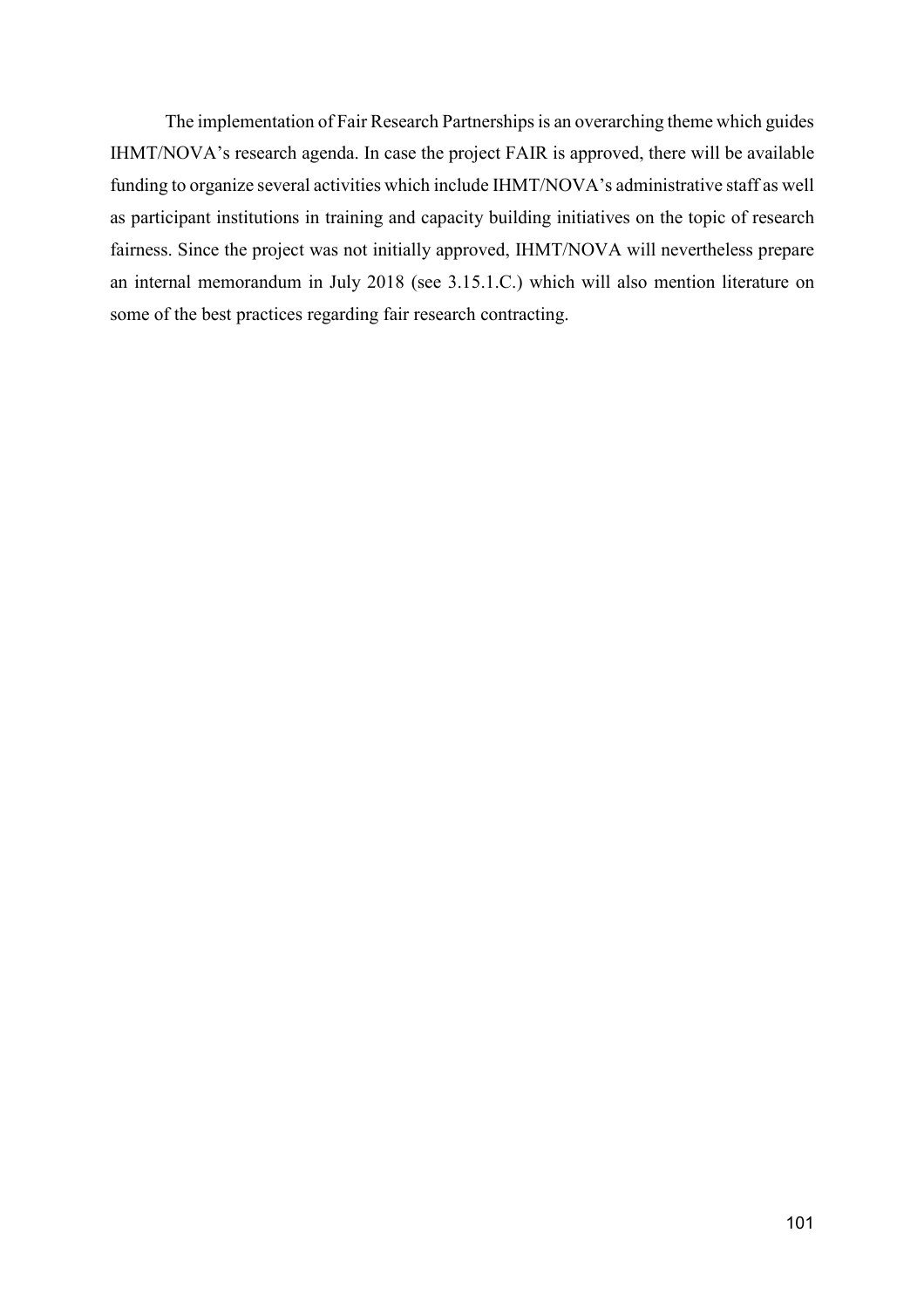## **Other Aspects of "Fair Sharing of Benefits, Costs and Outcomes"**

*In selecting 5 topics and 15 indicators of 'Fair sharing of benefits, costs and outcomes", the RFI is inevitably over-simplifying in the pursuit of optimizing its cost-effectiveness. Your organisation may well make other contributions to improving fairness in sharing the costs, benefits and outcomes of research. Please describe any actions, current or past, that reflect your intent and impact in this area. This can be in the form of case-studies, actual examples, reports or third-party comments concerning such efforts. Attach documents here / provide URLs to any materials, case studies, examples, reports etc that you want to share to illustrate other actions your organisation is providing or requiring as part of increasing 'fairness of opportunity'.* 

#### **Example 1**

Proposal Title: Enhancing fairness in 'research partnerships' in tropical infectious diseases research (FAIR)

Call Identifier H2020-WIDESPREAD-2016-2017

 The aim of this proposal is to allow IHMT/NOVA to become a leading Research Centre in the emerging field of 'research partnerships', building upon IHMT/NOVA's historical work within the Community of Portuguese Speaking Countries (CPLP) and benefiting from partnerships with two leading institutions in the field of health research in Low and Medium Income Countries (LMICs)– the Council on Health Research for Development (COHRED) and the University of Southern Denmark (SDU), as well as collaborations with research institutions in Mozambique (Fundação Manhiça), Guinea-Bissau (Projecto de Saúde Bandim), Brazil (Instituto de Ciências Biomédicas da Universidade de São Paulo) and Denmark (Statens Serum Institut).

 This proposal stems from the recently developed Research Fairness Initiative (RFI), created by COHRED to ensure that North/South partnerships in the field of global health research are carried out in a symmetrical way, instead of mainly benefiting high income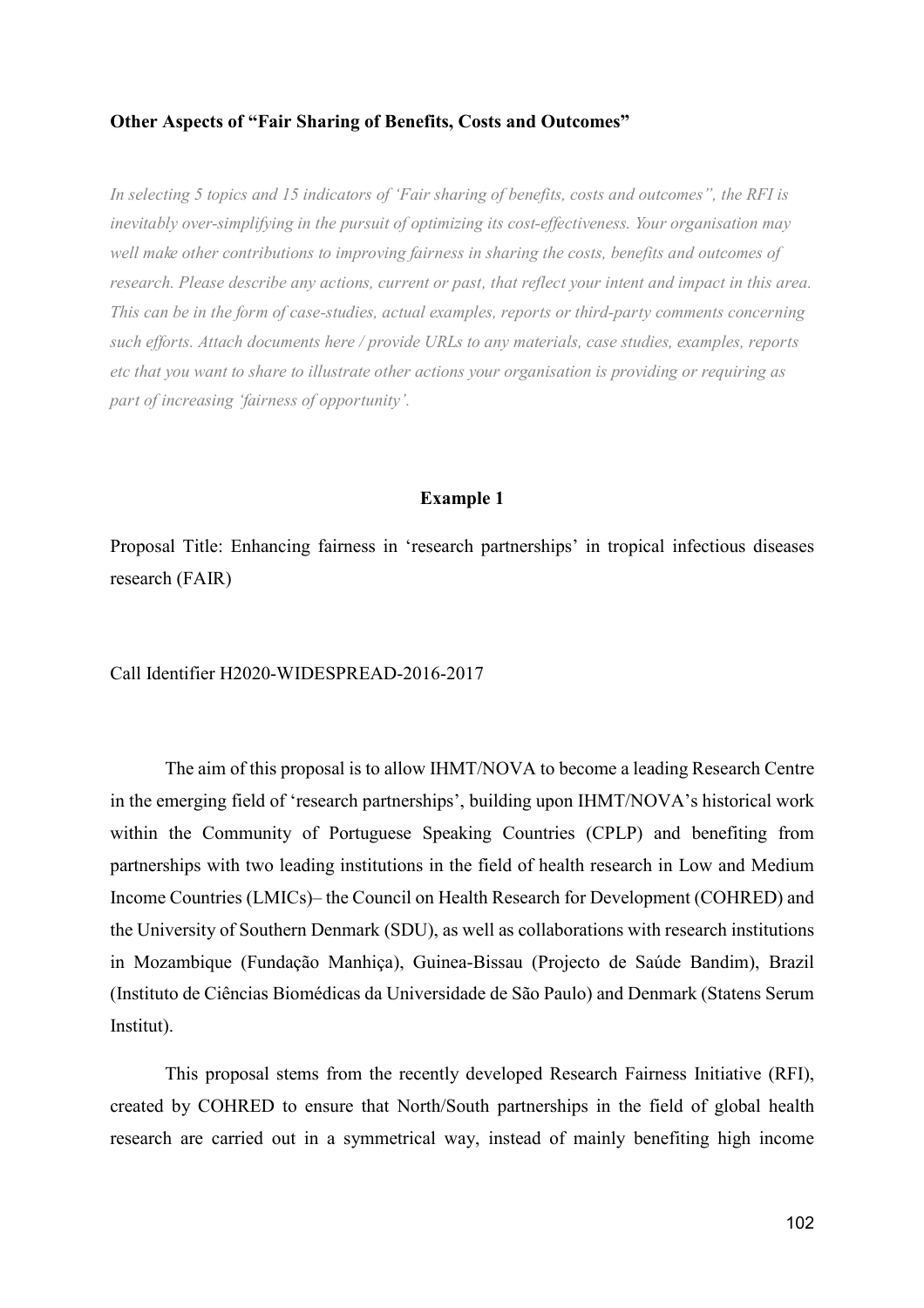countries. Peter Aaby's leading work on the non-specific effects of vaccines is as an example of RFI in practice.

 This proposal is focused on the development of an innovative research program; highcaliber interdisciplinary teaching/ learning and knowledge management. This project will involve an array of methodological options such as the development of research and publication agendas; researchers mobility and internships; research proposal writing retreats; RFI report and research paper writing workshops; monitoring RFI awareness in existing partnerships; Media training.

 This proposal will lead the creation of a new research line on research partnerships at the IHMT/NOVA; result in the establishment of an RFI culture from project to Board level at the IHMT/NOVA, at partner institutions and at member institutions of existing networks; result in the strengthening of a robust ethical research partnership culture in tropical infectious diseases; enhance the scope and quality of IHMT/NOVA's postgraduate programs.

#### **Example 2**

#### ANAIS DO IHMT – Vol. 16 de 2017 - Suplemento 2

Special Issue - Equidade na Investigação em Saúde para o Desenvolvimento (Equity in Health Research for Development)

Editorial

S05 - Cooperação, investigação e equidade em Saúde

Cooperation, investigation and health equity

Paulo Ferrinho and Paula Fortunato

Invited Editorial

S07 - Para além das boas intenções – A Iniciativa para a Equidade na Investigação

Beyond Good Intentions – the Research Fairness Initiative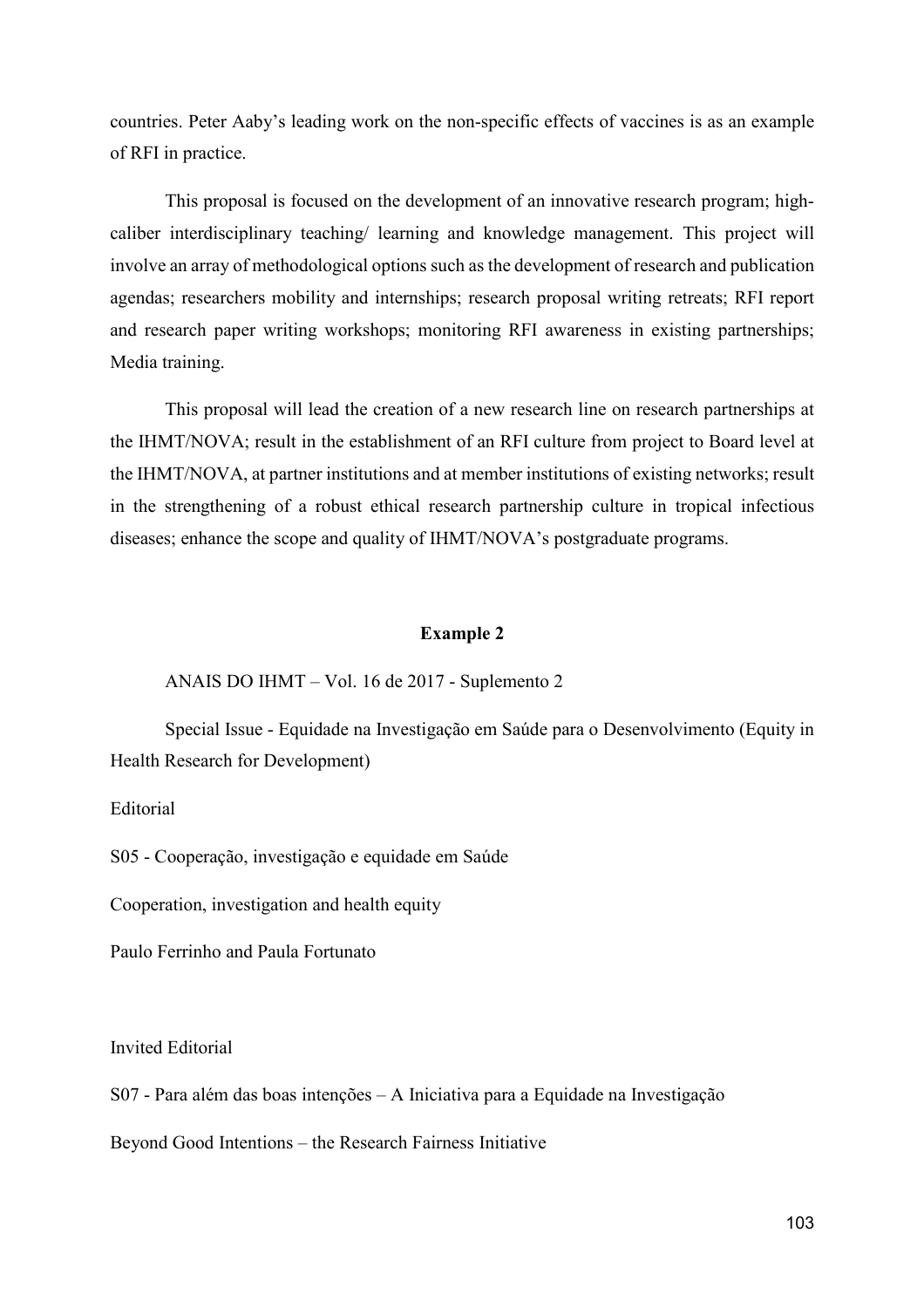Carel IJsselmuiden and Kirsty Klipp

Original Articles

S11 - A implementação da Iniciativa para a Equidade na Investigação

The Implementation of the Research Fairness Initiative

António Carvalho, Carel IJsselmuiden, Kirsty Klipp, Paulo Ferrinho and Zulmira Hartz

S21 - Produção de conhecimentos, ação política e equidade: contribuições do Observatório de Análise Política em Saúde (OAPS)

Knowledge production, political action and equity: observatory of political analysis in health (OAPS) contributions

Maria Guadalupe Medina and Jairnilson Silva Paim

S31 - A equidade na investigação avaliativa com foco na cooperação em Saúde para o desenvolvimento

Equity in evaluative research focusing on health cooperation and development

Isabel Craveiro and Zulmira Hartz

S39 - Boas práticas de equidade em investigação em Saúde Pública: exemplos do Brasil e Portugal

Best practices of Public Health research equity: examples from Brazil and Portugal

Luís V. Lapão and Ricardo Arcêncio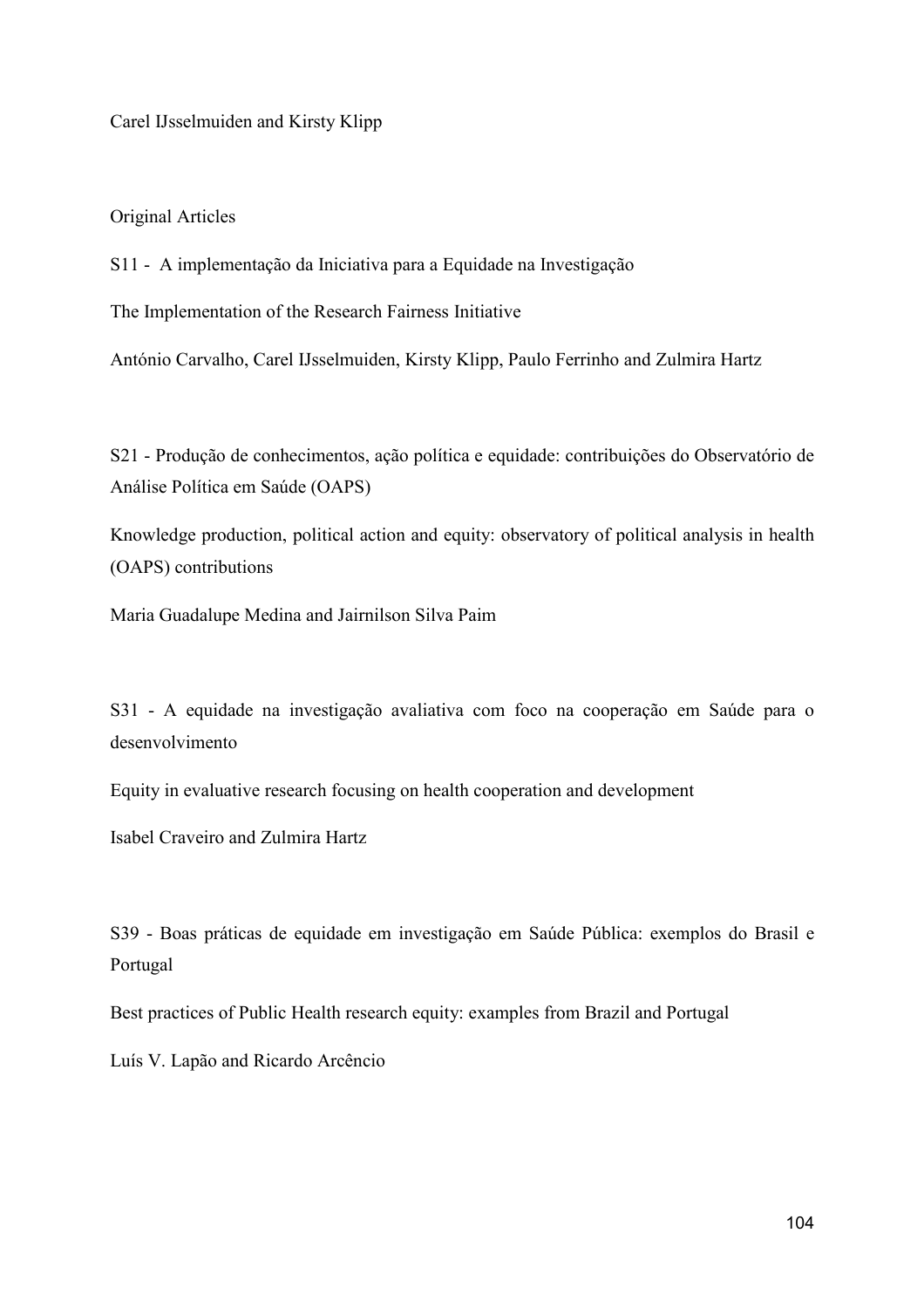S47 - A gestão do conhecimento no contexto de uma emergência em Saúde Pública: o caso da síndrome congénita do Zika vírus, em Pernambuco, Brasil

The knowledge management in the context of a public health emergency: the case of Zika virus congenital syndrome in Pernambuco, Brazil

Luciana Caroline Albuquerque Bezerra, Eronildo Felisberto, Juliana Martins Barbosa da Costa, Marcella de Brito Abath and Zulmira Hartz

S57 - Equidade e governança: análise da política de pesquisa e inovação em Saúde no Brasil Equity and governance: analysis of health research and innovation policy in Brazil Antonia Angulo-Tuesta and Zulmira Hartz

S65 - Implementação de um sistema de monitoramento e avaliação de âmbito federal: o caso do e-Car no Departamento de Monitoramento e Avaliação do Sistema Único de Saúde (SUS) – Sistema de monitoramento e avaliação para o SUS

Implementation of a monitoring and evaluation system at the federal level: the e-Car case in the Department of Monitoring and Evaluation of the Integrated Health System (SUS) Monitoring and evaluation system for the Integrated Health System (SUS)

Ana Claudia Figueiró, Maria Aparecida dos Santos, Marly Marques da Cruz, Juliana Ubarana and Zulmira Hartz

S75 - Avaliação dos estágios de curta duração para profissionais de Saúde dos PALOP e Timor-Leste promovidos pela Fundação Calouste Gulbenkian em Portugal, entre 2011 e 2016

Evaluation of the short term internships for health professionals from Portuguese Speaking African Countries and East Timor, promoted by the Fundação Calouste Gulbenkian in Portugal, between 2011 and 2016

Ana Cristina Garcia, Sónia Dias, Daniela Alves, João de Almeida Pedro, Maria Hermínia Cabral and Zulmira Hartz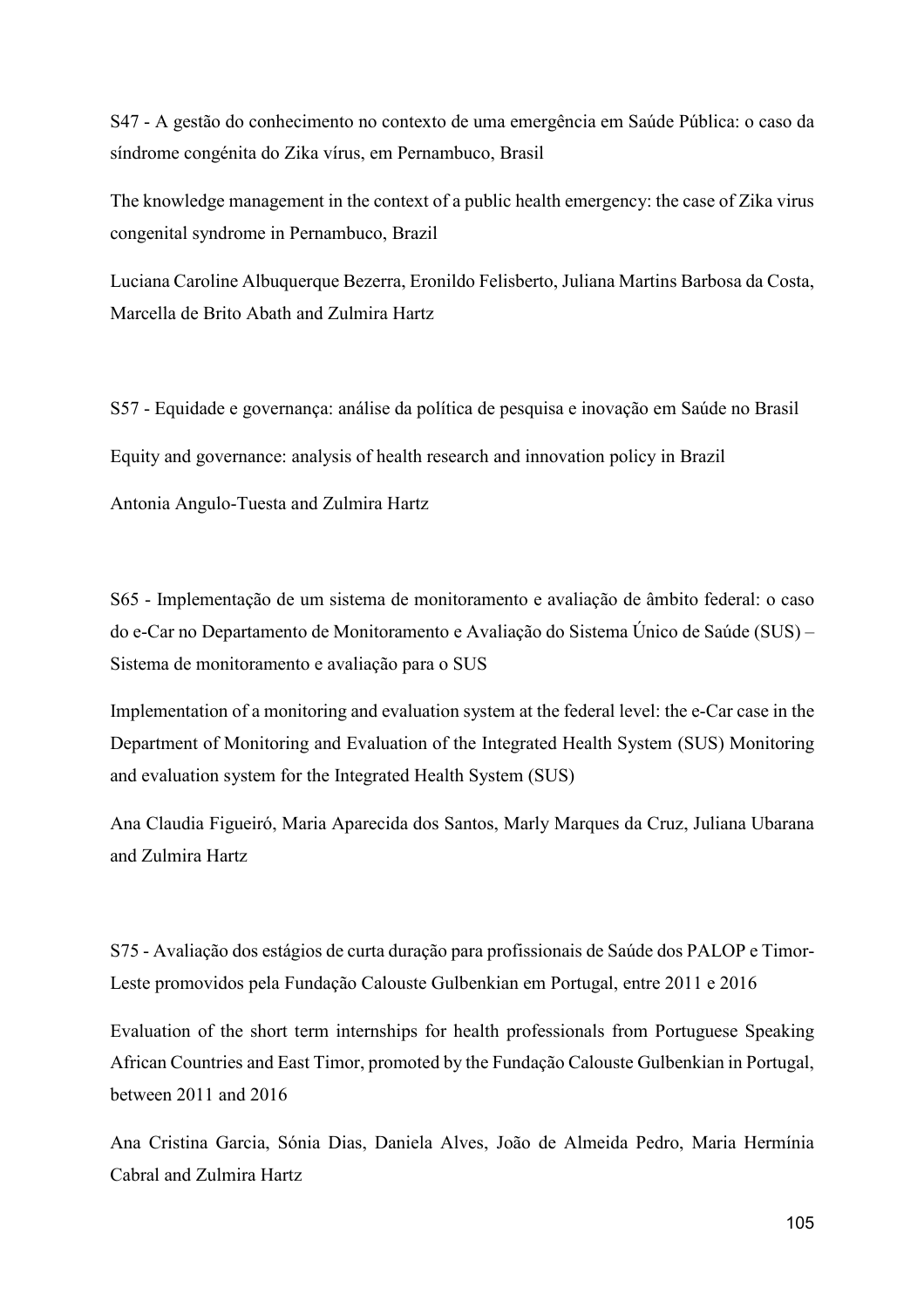S85 - Da avaliação de projetos de fortalecimento de capacidades às políticas e práticas em Saúde: um estudo de caso em Moçambique

From the evaluation of capacity strengthening projects to health policies and practices: a case study in Mozambique

Mie Okamura, Sónia Dias and Zulmira Hartz

# Review Article

S93 - Saúde para o desenvolvimento, parcerias de investigação e equidade: uma revisão de literatura

Health for development, research partnerships and fairness: a literature review

António Carvalho, João Arriscado Nunes e Zulmira Hartz

## Research Notes

S105 - Fortalecimento dos Comités de Bioética nos Países Africanos de Língua Portuguesa

Strengthening Bioethics Committees from Portuguese Speaking African Countries

João Schwalbach, Esperança Sevene, Ema Cândida Branco Fernandes, Isabel Inês Monteiro de Pina Araújo, Helena Pereira de Melo, Amilcar Bernardo Tomé da Silva, Emanuel Catumbela, Jahit Sacarlal, Jorge Seixas, Maria Chimpolo, Rassul Nala, Tazi Nimi Maria, Zulmira Hartz e Maria do Rosário Oliveira Martins

S109 - Parcerias colaborativas e inovadoras na gestão do conhecimento para o desenvolvimento sustentável, no âmbito da Iniciativa para a Equidade na Investigação: o Projeto MedTROP - IHMT/FIOCRUZ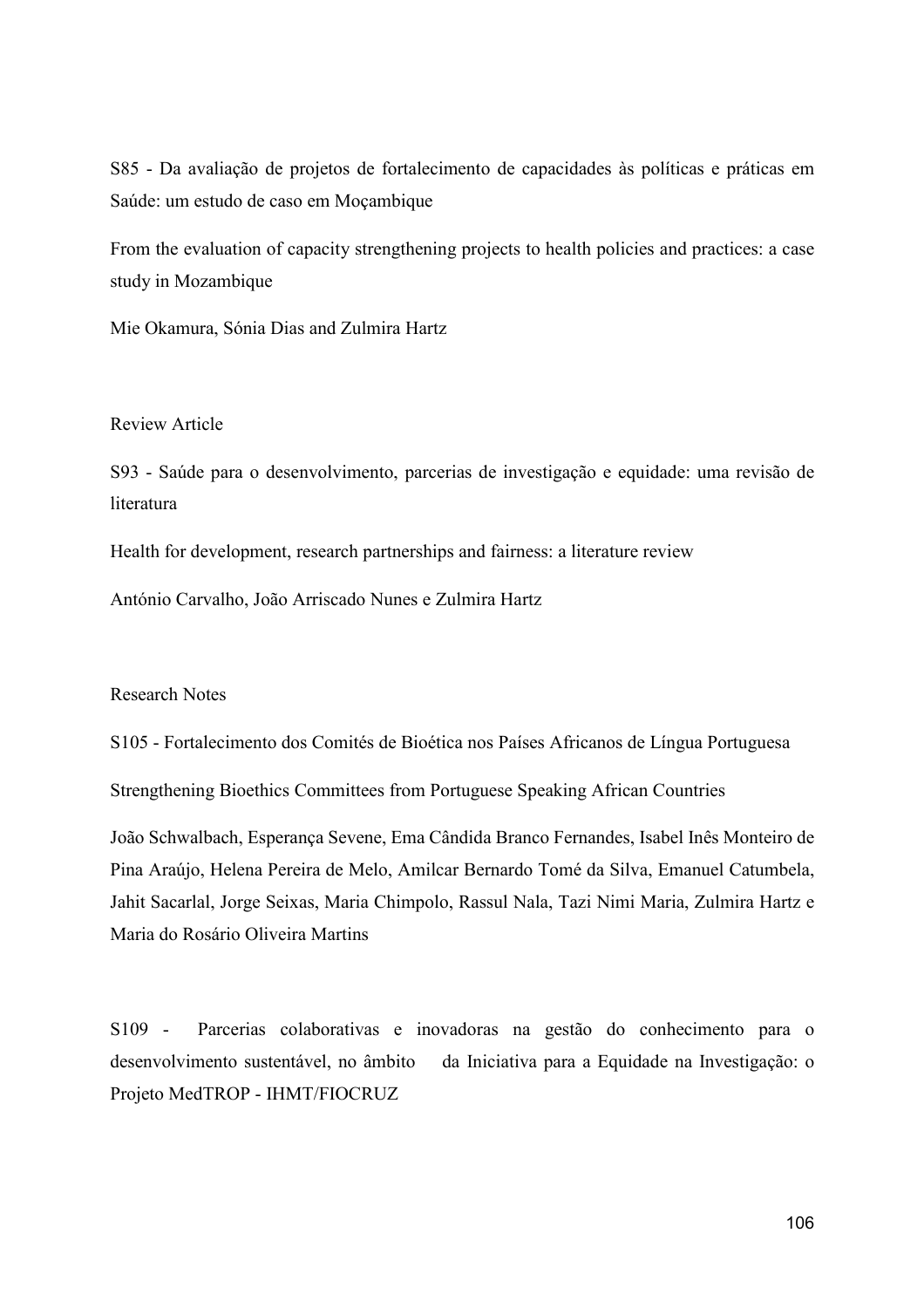Collaborative and innovative partnerships in knowledge management for sustainable development in the context of Research Fairness Initiative (RFI): The MedTROP Project - IHMT/FIOCRUZ

Paula C. Sousa Saraiva, André Pereira Neto e Zulmira Hartz

S113 - Microbioma respiratório saudável: um projeto inovador na primeira coorte de nascimento em Angola

Healthy respiratory microbiome: an innovative project within the frst birth cohort in Angola

Miguel Lanaspa e Márcia Melo Medeiros

# **Example 3**

The promotion the RFI within the CPLP, leading to a resolution recommending the adoption of the RFI.

"IV MEETING OF MINISTERS OF HEALTH

# OF THE COMMUNITY OF THE PORTUGUESE LANGUAGE COUNTRIES

Brasília, October 26, 2017

Resolution on the adoption of the principles of the Research Fairness Initiative

The Ministers of Health of the Community of Portuguese Language Countries (CPLP) or their representatives, meeting in Brasilia on October 26, 2017, on the occasion of its Fourth Regular Meeting;

Recognizing that, in order to achieve the Sustainable Development Goals (SDGs), partnerships must be equitable, with appropriate benefits for all countries, including through North-South, South-South, triangular and multilateral cooperation;

Considering that the Research Fairness Initiative (RFI), as proposed by the Council on Health Research for Development (COHRED), is aimed at creating a mechanism to create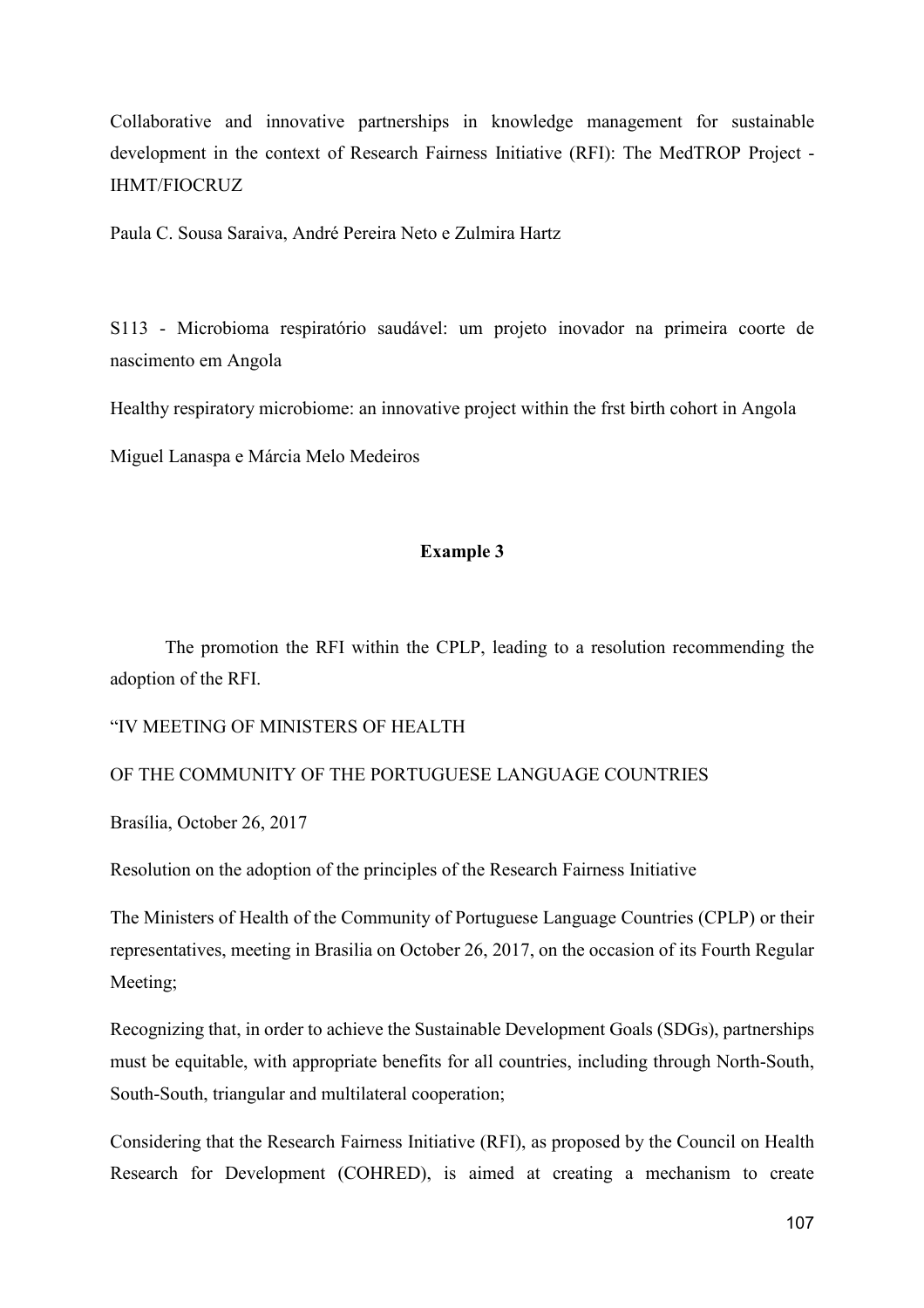transparency, enabling global learning about what really works and promoting the adoption of best scientific and investigation practices;

Recognizing that the CPLP is a fundamental institution to support the adoption of the RFI principles and mechanisms as key tools in research and science collaborations of its Member States;

## DECIDE:

1. To recommend that the guiding principles and mechanisms of the RFI be built into the scientific work of the RINSP and RIDES.

Passed in Brasília on October 26, 2017."

http://rfi.cohred.org/3820/community-of-portuguese-language-countries-cplp-approvesdeclaration-to-adopt-the-rfi/

## **Example 4**

Translation of the three main RFI guides, as well as the brochure, into Portuguese.

## **Example 5**

Research Project UDI Africa – University Development and Innovation

About the project

The UDI-A project wants to empower HEI from partner countries to play an effective impacting role in fostering sustainable and inclusive development in their region and country. African partners will play this role by helping their students to connect with local economic activity and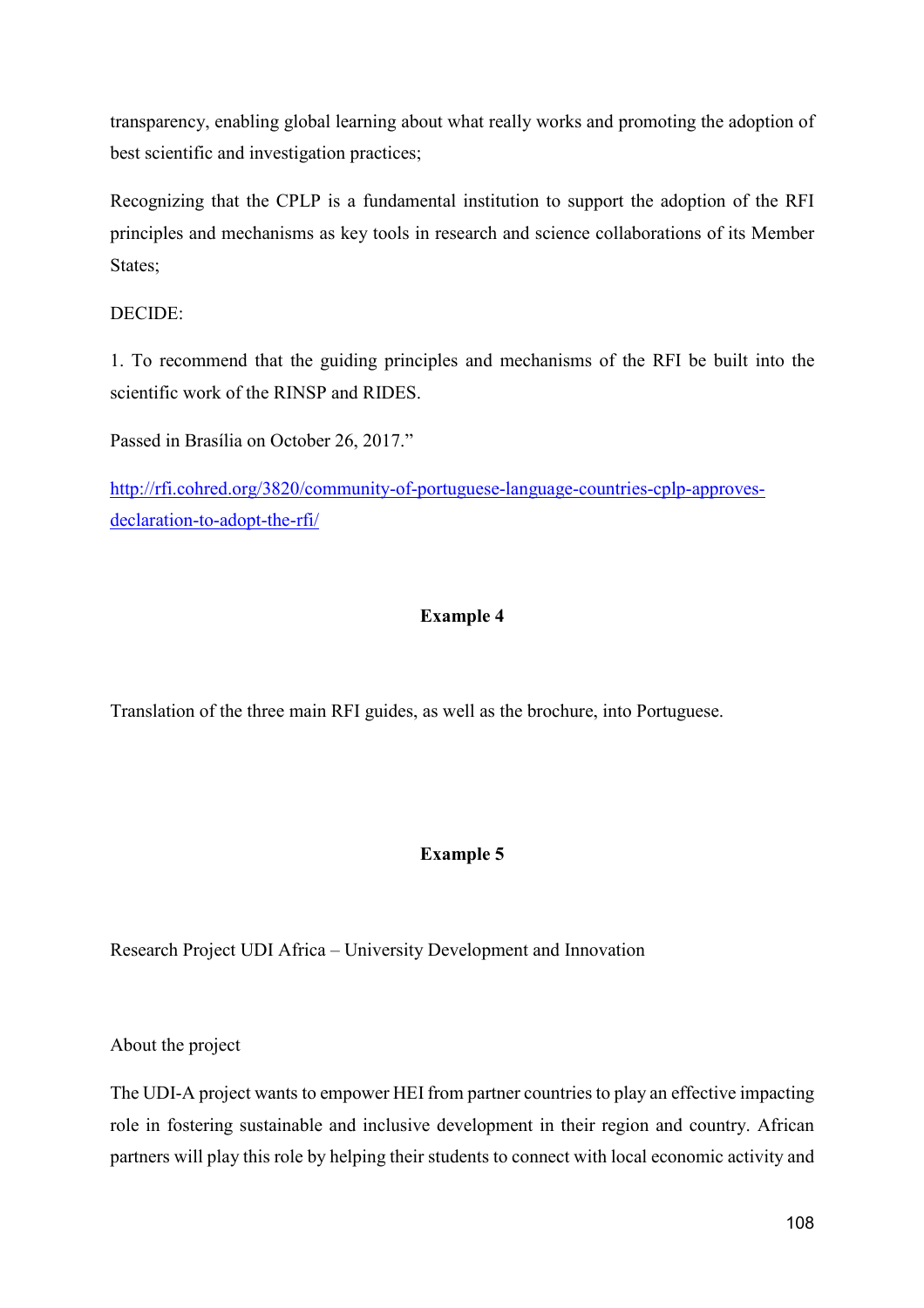local social processes in a way that these students will either create new value chains or help to enhance the existing ones.

UDI-A project aims to enhance the quality of teaching and research at four African universities (in Angola and Mozambique) in selected areas, where there is a lack of qualified teachers and a high demand for graduates. In both countries, the project counts one big established university in the capital city and one smaller institution in a province.

Each of the African universities will work in pairs with one European partner (TWIN). Academic staff at the African institutions will be trained both in terms of scientific content and teaching methodologies. Administrative staff will be trained in international affairs, student placement and entrepreneurship. The Consortium will organise collective training activities with an emphasis on soft skills development, social innovation and entrepreneurship.

Each African partner will select 16 academics and 4 administrators (CHAMPIONS and JUNIORS) to take part in the training and other project activities. As from the 4th and final semester the activities will be open to other staff members and students as well.

The two year project will result in 4 x 20 staff members, internationally networked and trained to provide state-of-the-art higher education and services in their respective areas.

In parallel to the training, these teams will build or renew at each of the four African institutions a 'Centre for Academic Development and Innovation' (CADIs). The CADIs will provide the infrastructure and framework conditions to help promote and ensure continued networking and training for more cohorts of staff beyond the project lifetime.

#### **Example 6**

The HAITool project is a great example of knowledge translation, illustrating IHMT/NOVA's research societal impact.

HAITool – A Toolkit to Prevent, Manage and Control Healthcare Associated Infections in Portugal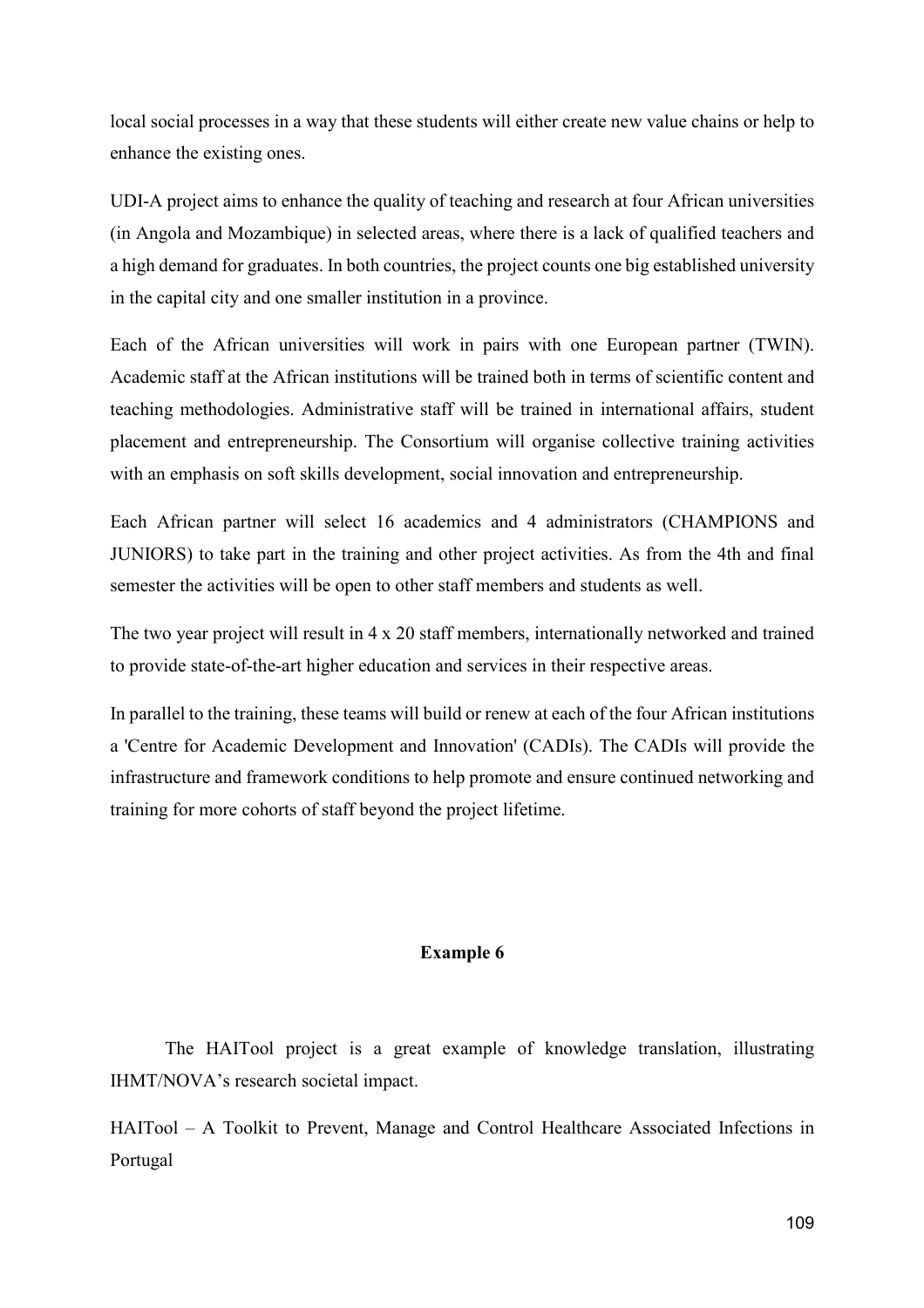Healthcare-associated infections (HAIs) are a major cause of morbidity and mortality (37,000 deaths / year in Europe) and have an important economic impact (28.4 to 33.8 billion dollars / year in the USA). Antibiotics are important in the control of HAIs, however, they are often prescribed inappropriately leading to the selection of resistant microorganisms that increase morbidity, mortality and costs.

Prevention and education are key strategies for the control of HAIs. Several measures have been described on it: hand hygiene, use of communication tools, policies for the diagnosis and therapy of resistant microorganisms, implementation of surveillance systems to antibiotics.

Antimicrobial stewardship programs are interventions designed to improve use of antimicrobials. Antimicrobial stewardship programs reduce hospital rates of antibiotic resistant HAIs and save hospitals and tax-payers money. Supported by this evidence, Antimicrobial stewardship programs have been implemented around the world.

In Portugal, despite the existence of an Infections Prevention and Control and Antimicrobial Resistance Program (http://www.dgs.pt/programas-de-saude-prioritarios.aspx), rates of HAIs, antimicrobial use and antimicrobial resistance rates are still high compared to other European countries: 10.6% versus 5.7% and 45.4% vs 35.8%, leading to resistance rates that can reaching 84.5%.

It has been described that effective prevention and control strategies are those that are well-matched with the social, educational and cultural background. Hence, we consider that a national toolkit designed to optimize the use of antimicrobial therapy adapted to the sociocultural context is needed.

Based on that (and in the main objective of the Infections Prevention and Control and Antimicrobial Resistance Program from DGS that is to reduce, prevent and control HAIs, by implementing evidence based practices), we developed the HAITool project. The main objective of HAITool project that is to design a toolkit (as an operational framework) to support the health professional to improve the prevention and treatment of HAI and antimicrobial resistance. The toolkit will include the combination of a set of guidelines to implement Antibiotic Stewardship Programs and the support of ARTEMIS, an information systems to help on decision-making.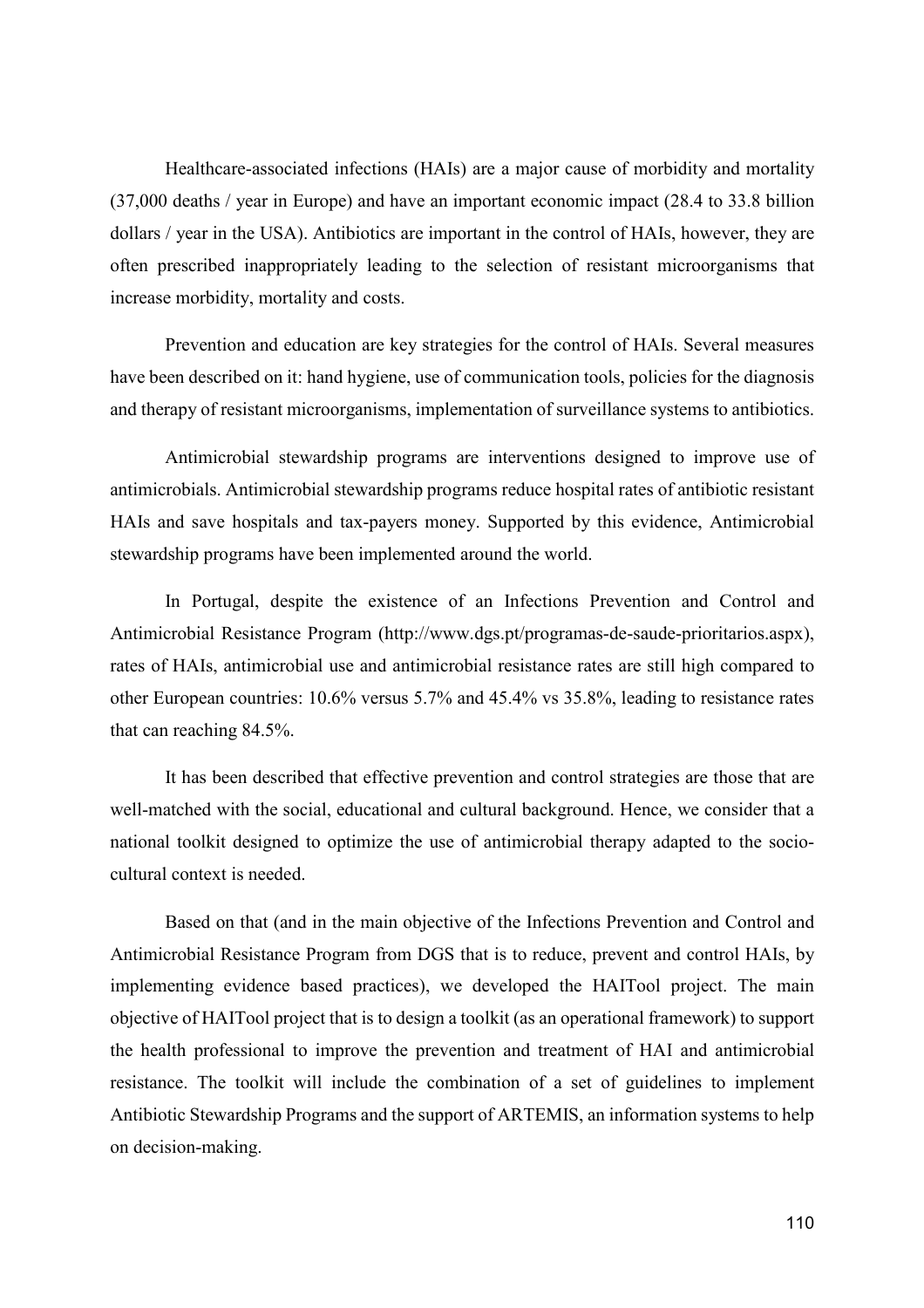We expect to give an important contribution to effectively decrease the high rates of antibiotic usage and misuse, as well as antibiotic resistance associated with HAIs in Portugal and to promote the implementation of a nationwide Antibiotic Stewardship Program as a complement of the national program for HAIs control.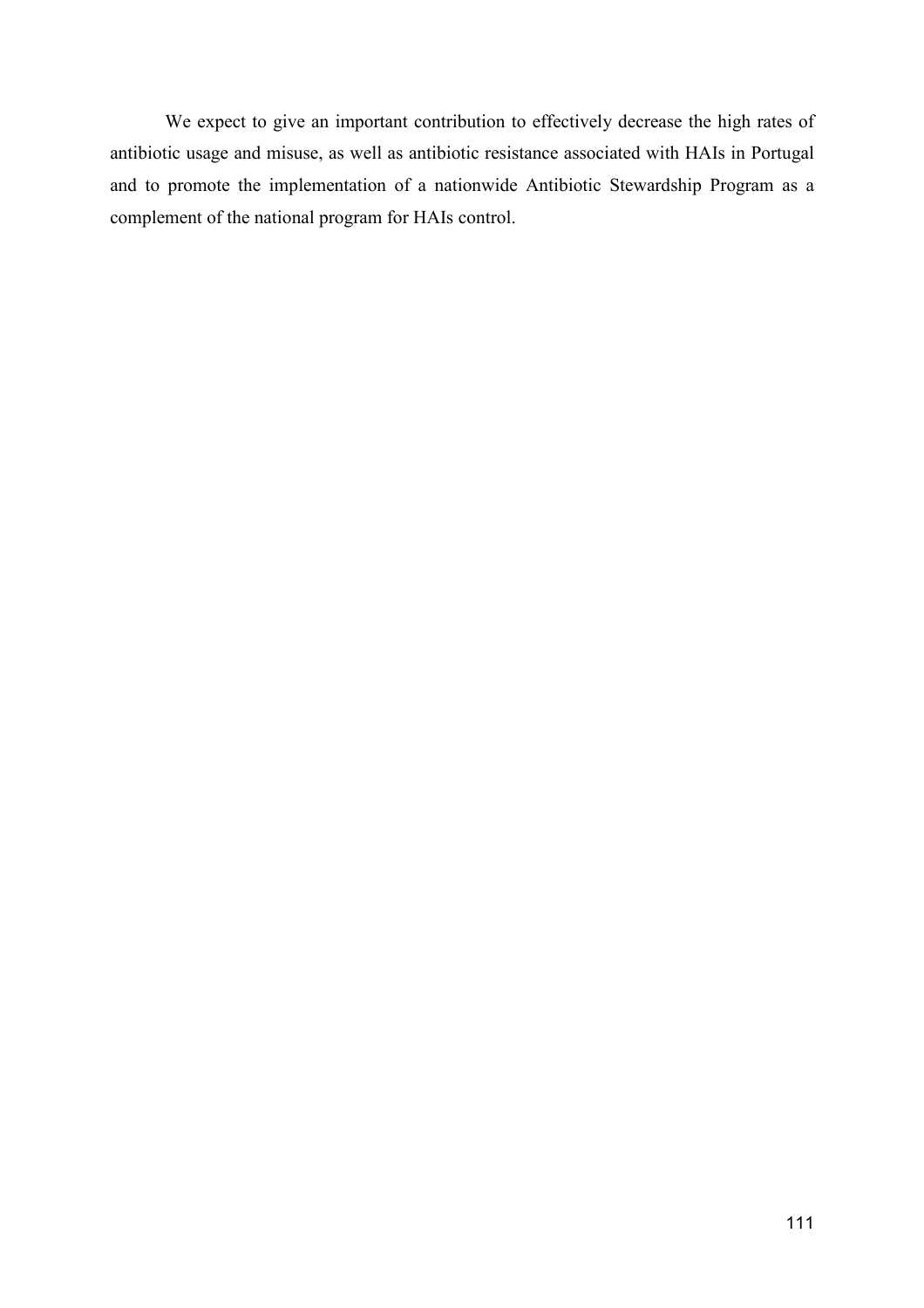## **Summary table for Domain 3 : Fair sharing of Benefits, Costs and Outcomes**

The table below indicates the actions to be taken in the short term regarding specific indicators. Priority levels are from 1 (very important in the short term) to 3 (less important in the short term).

| <b>Indicator number</b>                                         | <b>Priority Level</b> | <b>Actions to be taken</b>                                                                                                                                                                                                                                    | Due date         |
|-----------------------------------------------------------------|-----------------------|---------------------------------------------------------------------------------------------------------------------------------------------------------------------------------------------------------------------------------------------------------------|------------------|
| Topic 11 : Research system capacities                           |                       |                                                                                                                                                                                                                                                               |                  |
| 3.11.1.                                                         | Medium                | IHMT/NOVA's board will develop a<br>memorandum stating that all<br>collaborative research projects<br>coordinated by IHMT/NOVA's<br>researchers and involving<br>partnerships with LMIC's will have to<br>include some kind of capacity<br>building component | February 2020    |
| 3.11.2.                                                         | Medium                | An internal meeting will take place in<br>June 2019 to develop a position paper<br>(to be ready in July 2019) on how to<br>support countries to develop their<br>research agenda                                                                              | <b>July 2019</b> |
|                                                                 |                       | An internal memorandum will be<br>circulated to recommend that all<br>collaborative projects with LMICs<br>incorporate some kind of capacity<br>building component                                                                                            | February 2019    |
| 3.11.3.                                                         |                       | Not applicable                                                                                                                                                                                                                                                |                  |
| Topic 12 : Intellectual property rights and technology transfer |                       |                                                                                                                                                                                                                                                               |                  |
| 3.12.1.                                                         |                       | Not applicable                                                                                                                                                                                                                                                |                  |
| 3.12.2.                                                         | Medium                | In March 2019 IHMT/NOVA will<br>conduct an internal assessment of its<br>policy and practice of sharing IPR<br>with partners, with the aim of                                                                                                                 | June 2019        |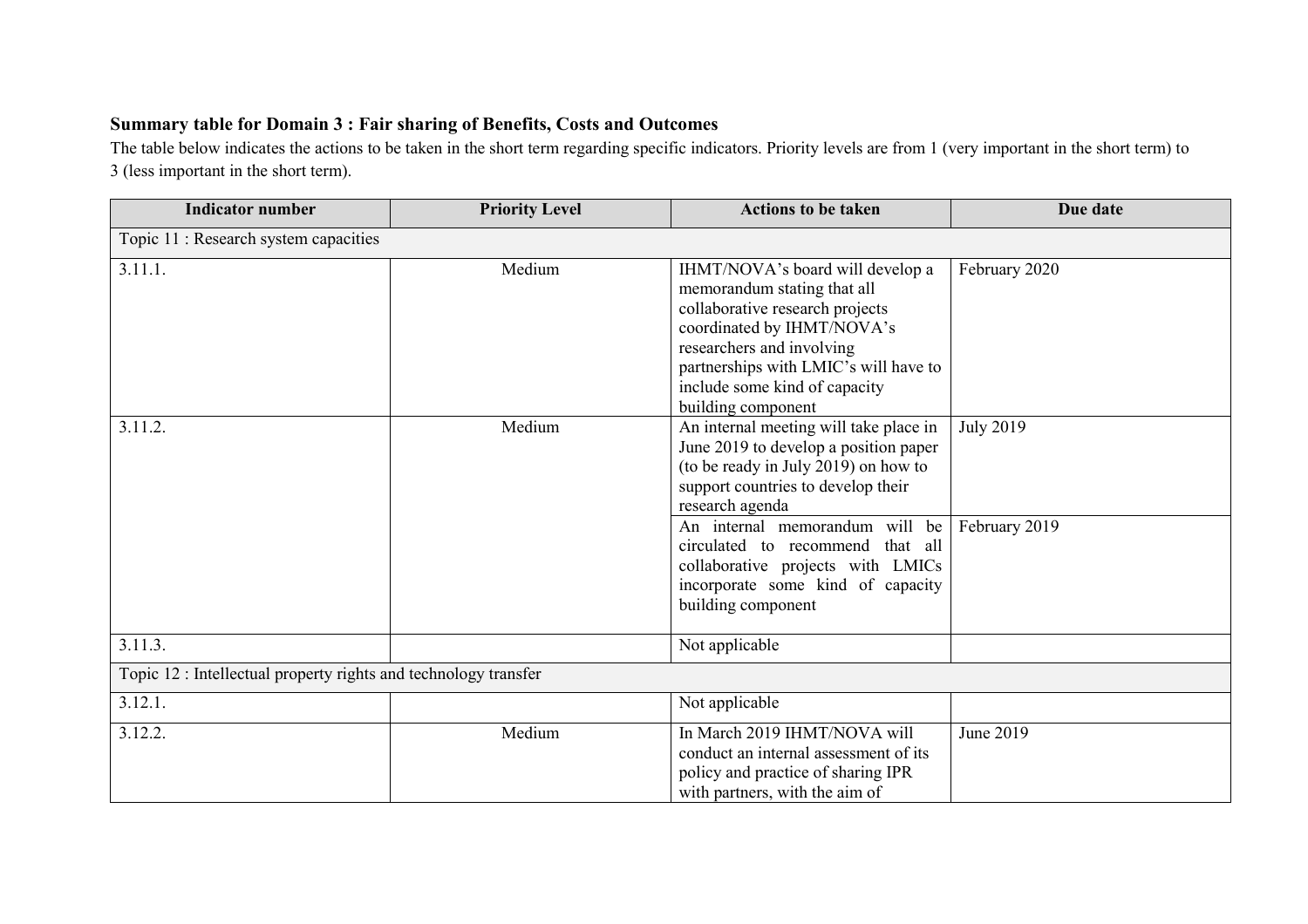| <b>Indicator number</b>                 | <b>Priority Level</b>                                                                                   | <b>Actions to be taken</b>                                               | Due date         |
|-----------------------------------------|---------------------------------------------------------------------------------------------------------|--------------------------------------------------------------------------|------------------|
|                                         |                                                                                                         | developing clear guidelines on these<br>topics. These guidelines will be |                  |
|                                         |                                                                                                         | included in the general regulation on                                    |                  |
|                                         |                                                                                                         | data ownership (June 2019)                                               |                  |
| 3.12.3.                                 |                                                                                                         | Not applicable                                                           |                  |
| Topic 13 : Innovation system capacities |                                                                                                         |                                                                          |                  |
| 3.13.1.                                 | Medium                                                                                                  | IHMT/NOVA will organize at least                                         | Until May 2020   |
|                                         |                                                                                                         | two seminars/workshops on capacity                                       |                  |
|                                         |                                                                                                         | building in the field of innovation                                      |                  |
| 3.13.2.                                 |                                                                                                         | Not applicable                                                           |                  |
| 3.13.3.                                 |                                                                                                         | Not applicable                                                           |                  |
| Topic 14 : Due diligence                |                                                                                                         |                                                                          |                  |
| 3.14.1.                                 | Low                                                                                                     | Follow-up actions will be put in place                                   | Until May 2020   |
|                                         |                                                                                                         | to ensure that the network of female                                     |                  |
|                                         |                                                                                                         | scientists will remain active, resulting                                 |                  |
|                                         |                                                                                                         | in at least three collaborative projects                                 |                  |
|                                         |                                                                                                         | submitted for funding                                                    |                  |
| 3.14.2.                                 | High                                                                                                    | IHMT/NOVA's Management Board                                             | May 2019         |
|                                         |                                                                                                         | will develop a policy paper on the                                       |                  |
|                                         |                                                                                                         | environmental impact of                                                  |                  |
|                                         |                                                                                                         | IHMT/NOVA's research                                                     |                  |
| 3.14.3.                                 |                                                                                                         | Not applicable                                                           |                  |
|                                         | Topic 15 : Expectation of all partners to adhere to a best practice standard in research collaborations |                                                                          |                  |
| 3.15.1.                                 | High                                                                                                    | IHMT/NOVA's director will write a                                        | <b>July 2018</b> |
|                                         |                                                                                                         | memo recommending the advocacy                                           |                  |
|                                         |                                                                                                         | and establishment of collaborations                                      |                  |
|                                         |                                                                                                         | with institutions adopting the RFI                                       |                  |
| 3.15.2.                                 |                                                                                                         | Not applicable                                                           |                  |
| 3.15.3.                                 |                                                                                                         | Not applicable                                                           |                  |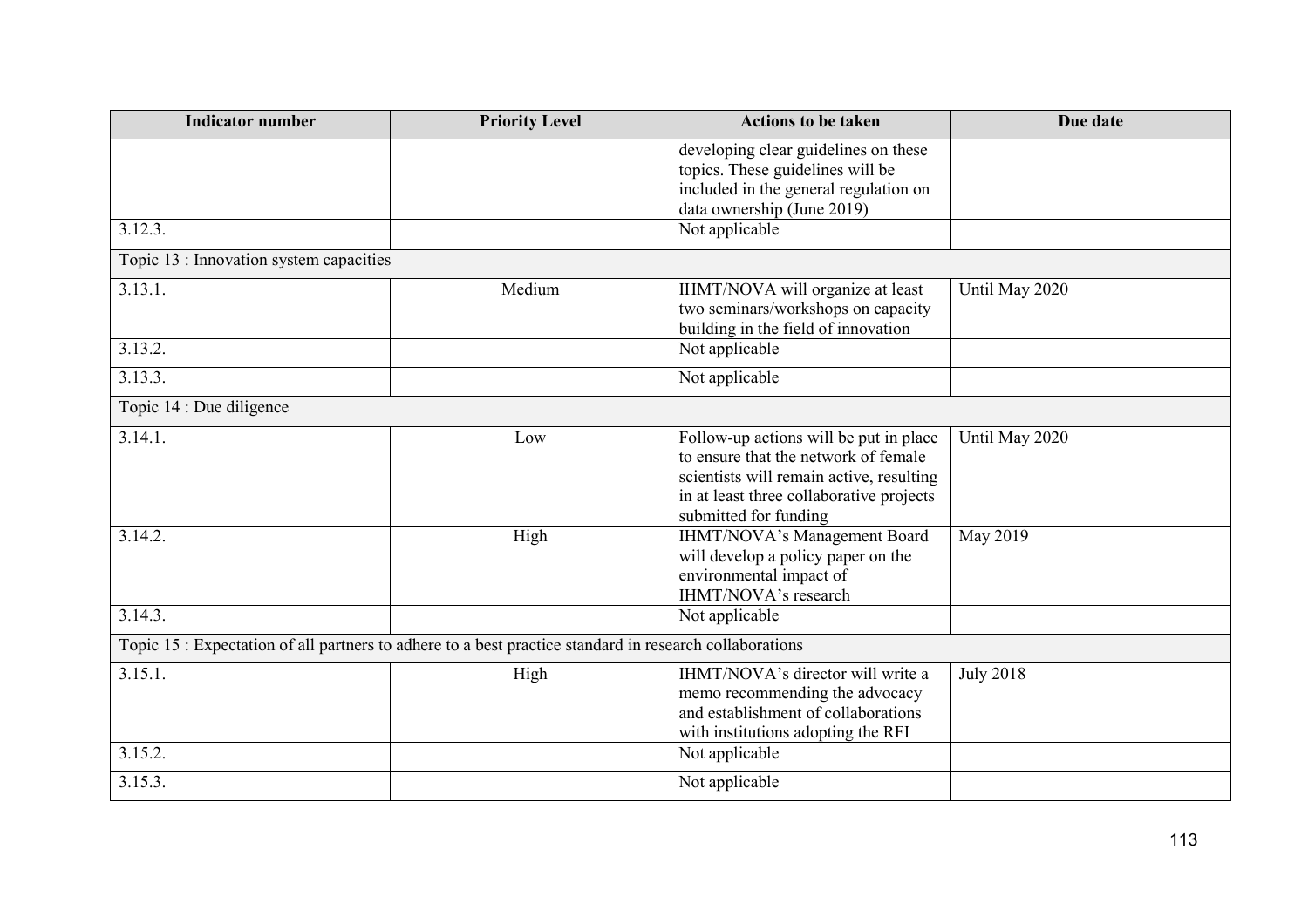## **Overall Summary table for actions to be taken**

| Domain             | <b>Indicator</b><br>number                                                                   | <b>Priority</b><br>Level | <b>Actions to be taken</b>                                                                                                                                                      | Due date           |  |  |
|--------------------|----------------------------------------------------------------------------------------------|--------------------------|---------------------------------------------------------------------------------------------------------------------------------------------------------------------------------|--------------------|--|--|
|                    | Topic 1: Relevance to communities – in which research is done                                |                          |                                                                                                                                                                                 |                    |  |  |
|                    | 1.1.1.<br>High                                                                               |                          | Transparent and annual assessment of key research priorities with its main partners                                                                                             | March 2019         |  |  |
|                    |                                                                                              |                          | Overall plan ready for actioning                                                                                                                                                | October<br>2019    |  |  |
|                    | 1.1.2.                                                                                       | Medium                   | Internal meeting on how to support countries to develop their research agendas                                                                                                  | June 2019          |  |  |
|                    |                                                                                              |                          | Position paper on how to support countries to develop their research agendas                                                                                                    | <b>July 2019</b>   |  |  |
|                    | 1.1.3.                                                                                       |                          | Not applicable                                                                                                                                                                  |                    |  |  |
|                    | Topic 2 : Early engagement of all partners – in deciding about aims, methods, implementation |                          |                                                                                                                                                                                 |                    |  |  |
|                    | 1.2.1.                                                                                       | Medium                   | Internal assessment of existing partnerships, memoranda of understanding and protocols                                                                                          | December<br>2018   |  |  |
|                    |                                                                                              |                          | Policy paper laying out IHMT/NOVA's institutional policy on research for development                                                                                            | June 2019          |  |  |
|                    | 1.2.2.                                                                                       | High                     | Meeting to identify focal points for CPLP countries                                                                                                                             | October<br>2019    |  |  |
|                    |                                                                                              |                          | Focal points are publicly available on IHMT/NOVA's website                                                                                                                      | December<br>2019   |  |  |
| Domain 1:          | 1.2.3.                                                                                       | Medium                   | Meeting with selected Members of the Portuguese Parliament and representatives of the Ministry<br>of Health and Foreign Affairs to prepare a memorandum on global health policy | October<br>2019    |  |  |
|                    |                                                                                              |                          | Organization of academic meeting in Portugal on effective development focused on global health                                                                                  | Around May<br>2020 |  |  |
| <b>Fairness of</b> | Topic 3 : Making contributions of all partners explicit - fair research contracting          |                          |                                                                                                                                                                                 |                    |  |  |
| Opportunity        | 1.3.1.                                                                                       | High                     | From June 2019 onward all relevant projects coordinated by the IHMT/NOVA must result in at<br>least one policy paper                                                            | June 2019          |  |  |
|                    |                                                                                              |                          | Memo with clear recommendations on science communication and public engagement with science                                                                                     | January 2020       |  |  |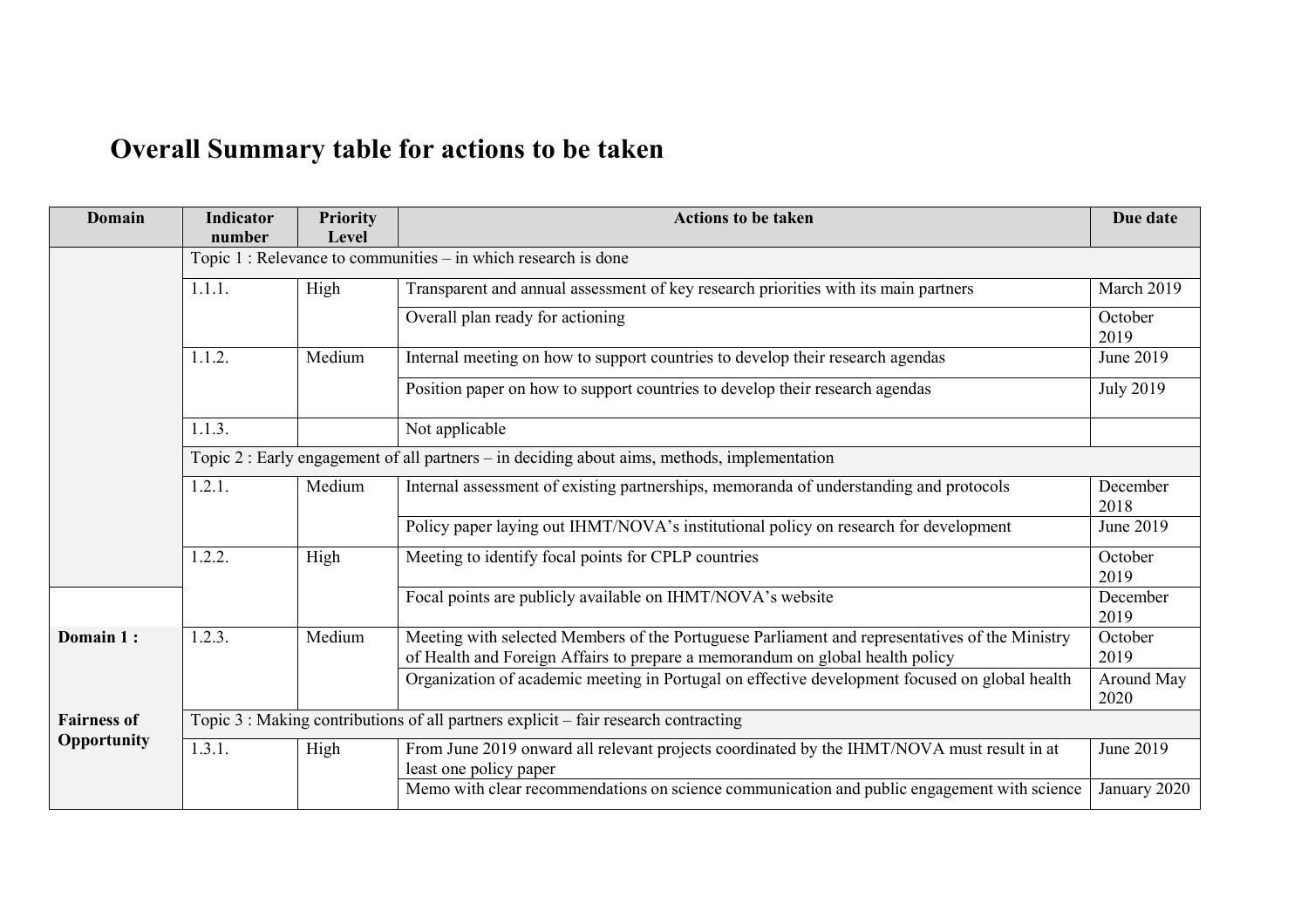| Domain                           | <b>Indicator</b><br>number                                                                                                               | <b>Priority</b><br>Level | <b>Actions to be taken</b>                                                                                                                                               | Due date         |  |  |  |
|----------------------------------|------------------------------------------------------------------------------------------------------------------------------------------|--------------------------|--------------------------------------------------------------------------------------------------------------------------------------------------------------------------|------------------|--|--|--|
|                                  |                                                                                                                                          |                          |                                                                                                                                                                          |                  |  |  |  |
|                                  | 1.3.2.                                                                                                                                   |                          | Not applicable                                                                                                                                                           |                  |  |  |  |
|                                  | 1.3.3.                                                                                                                                   | High                     | From June 2019 onwards, all relevant projects coordinated by the IHMT/NOVA must result in at<br>least one policy paper                                                   | June 2019        |  |  |  |
|                                  | Topic 4 : Ensuring that matching and other co-financing mechanisms do not undermine opportunities for fair participation of all partners |                          |                                                                                                                                                                          |                  |  |  |  |
|                                  | 1.4.1.                                                                                                                                   |                          | Not applicable                                                                                                                                                           |                  |  |  |  |
|                                  | 1.4.2.                                                                                                                                   |                          | Not applicable                                                                                                                                                           |                  |  |  |  |
|                                  | 1.4.3.                                                                                                                                   |                          | Not applicable                                                                                                                                                           |                  |  |  |  |
|                                  | Topic 5: Recognition of unequal research management capacities between partners and providing for appropriate corrective measures        |                          |                                                                                                                                                                          |                  |  |  |  |
|                                  | 1.5.1.                                                                                                                                   | Medium                   | Memorandum laying out IHMT/NOVA's policy on supportive actions.                                                                                                          | November<br>2019 |  |  |  |
|                                  | 1.5.2.                                                                                                                                   |                          | Not applicable                                                                                                                                                           |                  |  |  |  |
|                                  | 1.5.3.                                                                                                                                   |                          | Not applicable                                                                                                                                                           |                  |  |  |  |
|                                  | Topic 6 : Minimizing negative impacts of research programmes on health and other systems                                                 |                          |                                                                                                                                                                          |                  |  |  |  |
|                                  | 2.6.1.                                                                                                                                   | Low                      | IHMT/NOVA's Scientific Advisory Board will carry out an internal assessment to decide if further<br>actions are required on impact assessment of research collaborations | May 2020         |  |  |  |
|                                  | 2.6.2.                                                                                                                                   |                          | Not applicable                                                                                                                                                           |                  |  |  |  |
|                                  | 2.6.3.                                                                                                                                   |                          | Not applicable                                                                                                                                                           |                  |  |  |  |
|                                  | Topic 7 : Fair local hiring, training and sourcing                                                                                       |                          |                                                                                                                                                                          |                  |  |  |  |
|                                  | 2.7.1.                                                                                                                                   |                          | Not applicable                                                                                                                                                           |                  |  |  |  |
| Domain 2:<br><b>Fair Process</b> | 2.7.2.                                                                                                                                   |                          | Not applicable                                                                                                                                                           |                  |  |  |  |
|                                  | 2.7.3.                                                                                                                                   |                          | Not applicable                                                                                                                                                           |                  |  |  |  |
|                                  | Topic 8 : Respect for authority of local ethics review systems                                                                           |                          |                                                                                                                                                                          |                  |  |  |  |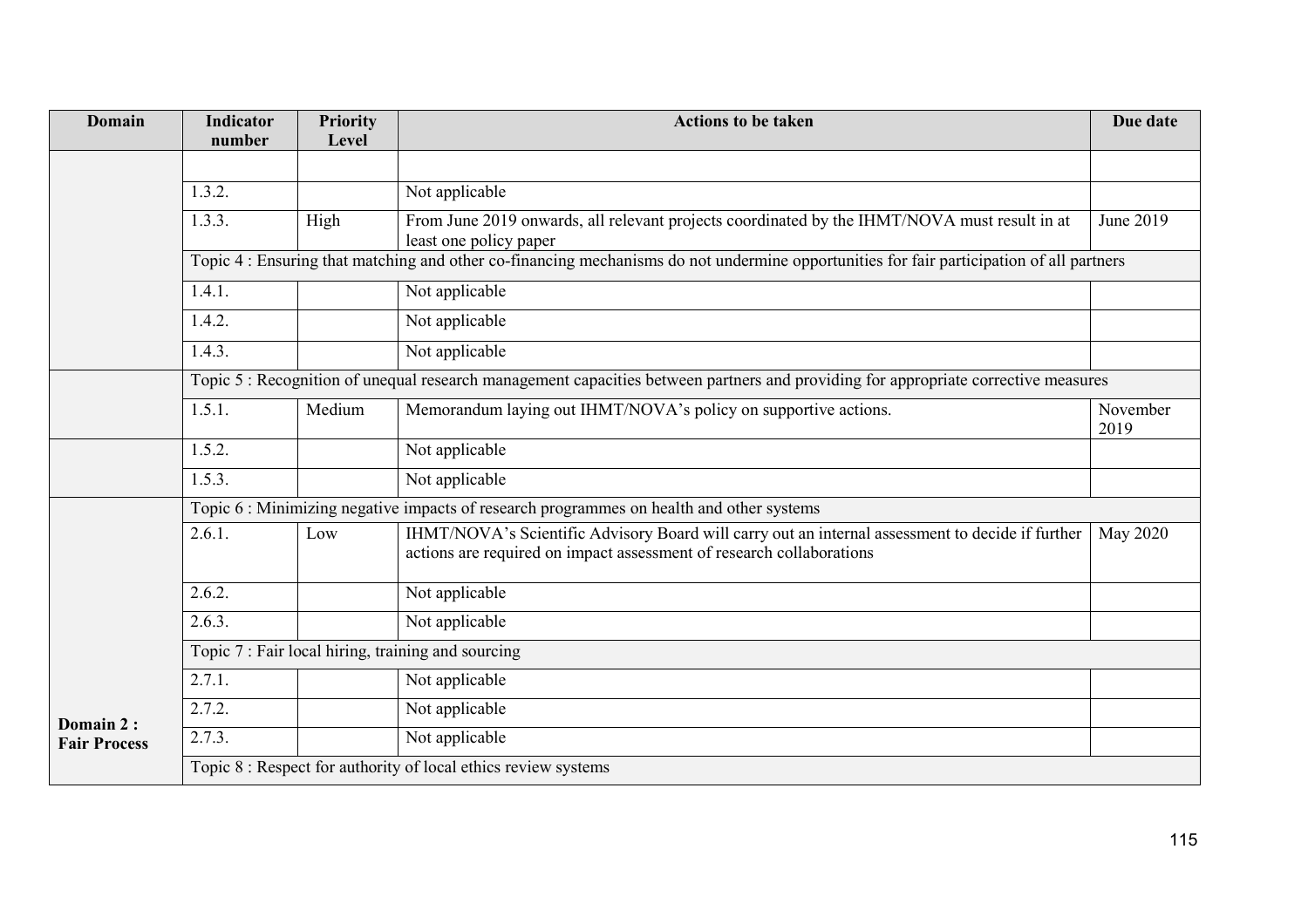| <b>Domain</b> | <b>Indicator</b><br>number                                                          | <b>Priority</b><br>Level | <b>Actions to be taken</b>                                                                                                                                                                                                                     | Due date          |  |
|---------------|-------------------------------------------------------------------------------------|--------------------------|------------------------------------------------------------------------------------------------------------------------------------------------------------------------------------------------------------------------------------------------|-------------------|--|
|               | 2.8.1.                                                                              | Medium                   | IHMT/NOVA's Ethics Council will assess whether shared SOPs for Ethics Committees are already<br>in place, and if any further actions are necessary to foster their implementation                                                              | <b>May 2020</b>   |  |
|               | 2.8.2.                                                                              | Medium                   | IHMT/NOVA's Ethics Council will assess whether the EDCTP project led to the reinforcement of<br>African Ethics Committees and if shared SOPs are already in place                                                                              | <b>May 2020</b>   |  |
|               | 2.8.3.                                                                              | Medium                   | To submit at least 2 research proposals dealing with capacity building in the field of ethics<br>expertise                                                                                                                                     | By May<br>2020    |  |
|               |                                                                                     |                          | Topic 9 : Data ownership storage, access and use                                                                                                                                                                                               |                   |  |
|               | 2.9.1.                                                                              | High                     | IHMT/NOVA will develop SOPs related to ownership and sharing of material and virtual data, as<br>part of its general regulation for data ownership                                                                                             | June 2019         |  |
|               | 2.9.2.                                                                              | High                     | Development of general regulation on data ownership                                                                                                                                                                                            | June 2019         |  |
|               | 2.9.3.                                                                              | Medium                   | GHTM's Scientific Commission will meet in order to develop an internal memorandum on<br>IHMT/NOVA's policy and practice on publications agreements                                                                                             | December<br>2018  |  |
|               |                                                                                     |                          | At least one seminar/workshop on open science will be organized                                                                                                                                                                                | Until May<br>2020 |  |
|               | Topic 10 : Encourage full cost recovery budgeting and compensation for all partners |                          |                                                                                                                                                                                                                                                |                   |  |
|               | 2.10.1.                                                                             |                          | Not applicable                                                                                                                                                                                                                                 |                   |  |
|               | 2.10.2.                                                                             | Medium                   | IHMT/NOVA will be involved in at least 2 capacity building activities focused on research<br>budgeting with CPLP partners                                                                                                                      | Until May<br>2020 |  |
|               |                                                                                     |                          | An internal memorandum will be circulated to recommend that all collaborative projects with<br>LMICs incorporate some kind of capacity building component                                                                                      | February<br>2019  |  |
|               | 2.10.3.                                                                             |                          | Not Applicable                                                                                                                                                                                                                                 |                   |  |
|               | Topic 11 : Research system capacities                                               |                          |                                                                                                                                                                                                                                                |                   |  |
|               | 3.11.1.                                                                             | Medium                   | IHMT/NOVA's board will develop a memorandum stating that all collaborative research projects<br>coordinated by IHMT/NOVA's researchers and involving partnerships with LMICs' will have to<br>include some kind of capacity building component | February<br>2020  |  |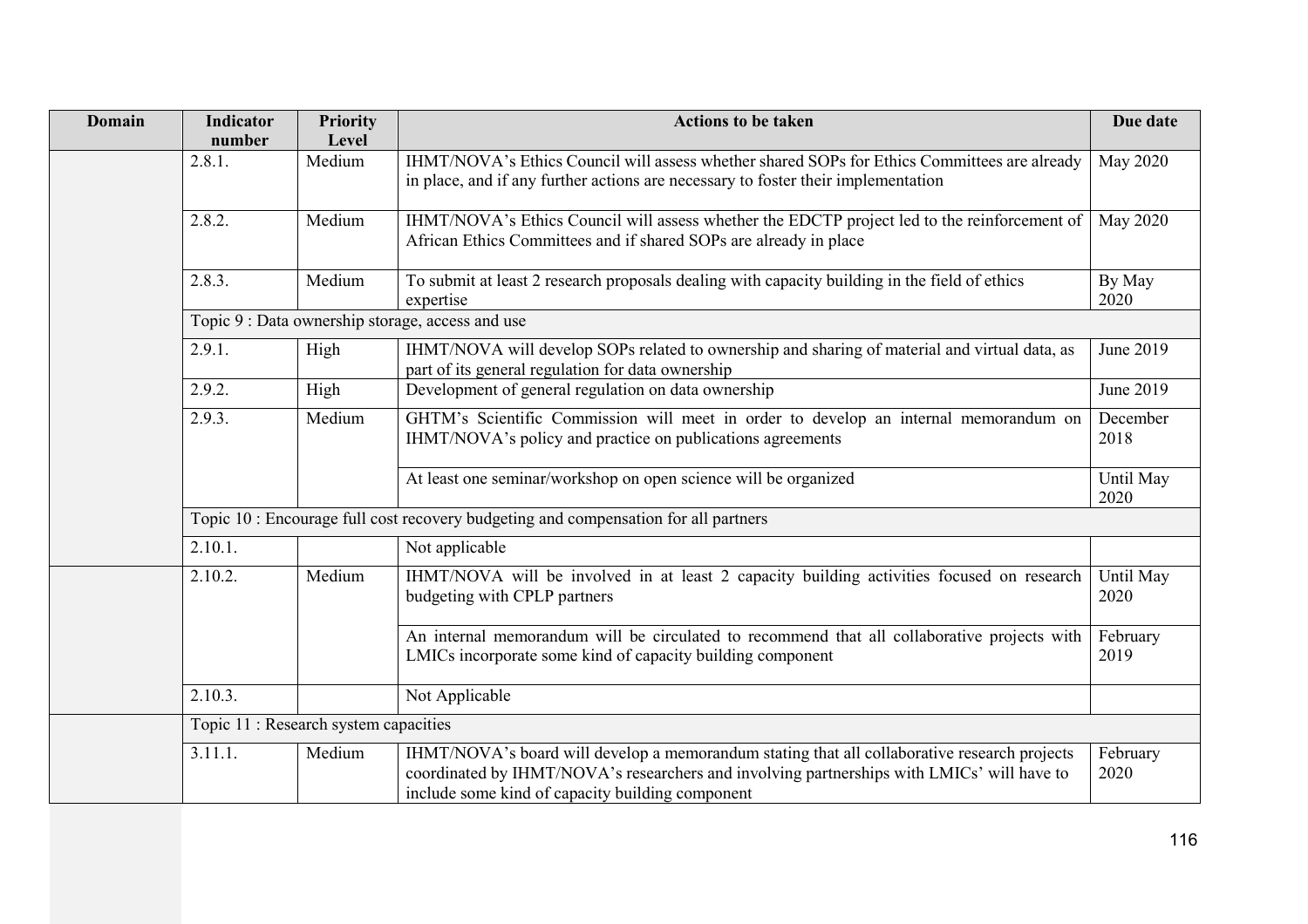| <b>Domain</b>                                                   | <b>Indicator</b>                                                                                        | <b>Priority</b> | <b>Actions to be taken</b>                                                                                                                                                                                                                                                        | Due date          |  |  |  |
|-----------------------------------------------------------------|---------------------------------------------------------------------------------------------------------|-----------------|-----------------------------------------------------------------------------------------------------------------------------------------------------------------------------------------------------------------------------------------------------------------------------------|-------------------|--|--|--|
|                                                                 | number                                                                                                  | Level           |                                                                                                                                                                                                                                                                                   |                   |  |  |  |
| Domain 3:<br>Fair sharing of<br>benefits, costs<br>and outcomes | 3.11.2.                                                                                                 | Medium          | An internal meeting will take place in June 2019 to develop a position paper (to be ready in July<br>2019) on how to support countries to develop their research agenda                                                                                                           | <b>July 2019</b>  |  |  |  |
|                                                                 | 3.11.3.                                                                                                 | Medium          | Not applicable                                                                                                                                                                                                                                                                    |                   |  |  |  |
|                                                                 | Topic 12 : Intellectual property rights and technology transfer                                         |                 |                                                                                                                                                                                                                                                                                   |                   |  |  |  |
|                                                                 | 3.12.1.                                                                                                 |                 | Not applicable                                                                                                                                                                                                                                                                    |                   |  |  |  |
|                                                                 | 3.12.2.                                                                                                 | Medium          | In March 2019 IHMT/NOVA will conduct an internal assessment of its policy and practice of<br>sharing IPR with partners, with the aim of developing clear guidelines on these topics. These<br>guidelines will be included in the general regulation on data ownership (June 2019) | June 2019         |  |  |  |
|                                                                 | 3.12.3.                                                                                                 |                 | Not applicable                                                                                                                                                                                                                                                                    |                   |  |  |  |
|                                                                 | Topic 13 : Innovation system capacities                                                                 |                 |                                                                                                                                                                                                                                                                                   |                   |  |  |  |
|                                                                 | 3.13.1.                                                                                                 | Medium          | IHMT/NOVA will organize at least two seminars/workshops on capacity building in the field of<br>innovation                                                                                                                                                                        | Until May<br>2020 |  |  |  |
|                                                                 | 3.13.2.                                                                                                 |                 | Not applicable                                                                                                                                                                                                                                                                    |                   |  |  |  |
|                                                                 | 3.13.3.                                                                                                 |                 | Not applicable                                                                                                                                                                                                                                                                    |                   |  |  |  |
|                                                                 | Topic 14 : Due diligence                                                                                |                 |                                                                                                                                                                                                                                                                                   |                   |  |  |  |
|                                                                 | 3.14.1.                                                                                                 | Low             | Follow-up actions will be put in place to ensure that the network of female scientists will remain<br>active, resulting in at least three collaborative projects submitted for funding                                                                                            | Until May<br>2020 |  |  |  |
|                                                                 | 3.14.2.                                                                                                 | High            | IHMT/NOVA's Management Board will develop a policy paper on the environmental impact of<br>IHMT/NOVA's research                                                                                                                                                                   | May 2019          |  |  |  |
|                                                                 | 3.14.3.                                                                                                 |                 | Not applicable                                                                                                                                                                                                                                                                    |                   |  |  |  |
|                                                                 | Topic 15 : Expectation of all partners to adhere to a best practice standard in research collaborations |                 |                                                                                                                                                                                                                                                                                   |                   |  |  |  |
|                                                                 | 3.15.1.                                                                                                 | High            | IHMT/NOVA's director will write a memo recommending the advocacy and establishment of<br>collaborations with institutions adopting the RFI                                                                                                                                        | <b>July 2018</b>  |  |  |  |
|                                                                 | 3.15.2.                                                                                                 |                 | Not applicable                                                                                                                                                                                                                                                                    |                   |  |  |  |
|                                                                 | 3.15.3.                                                                                                 |                 | Not applicable                                                                                                                                                                                                                                                                    |                   |  |  |  |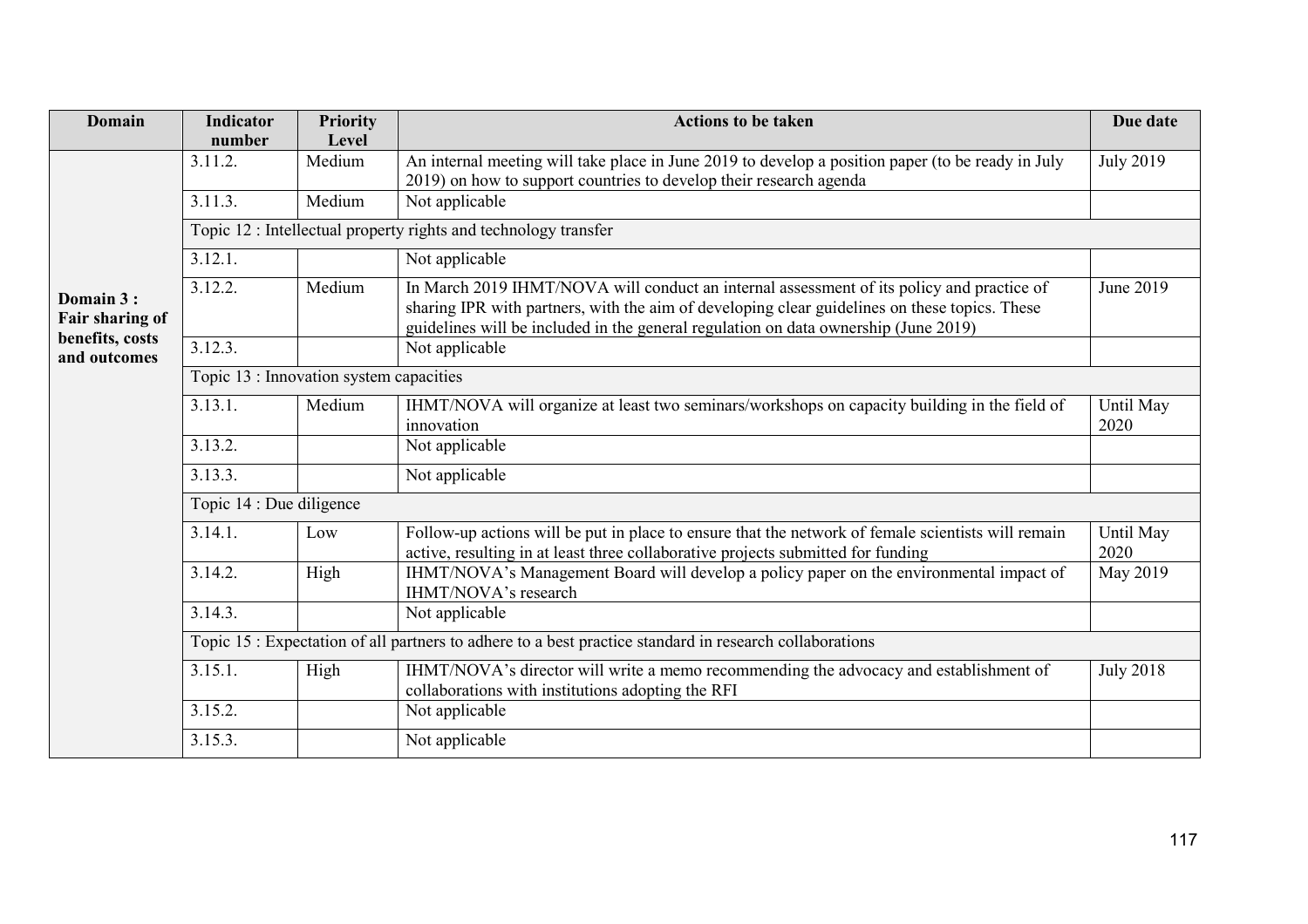# **Appendix A – Full listing of RFI Domains, Topics and Indicators**

[Optional]

#### **RFI DOMAIN 1: FAIRNESS OF OPPORTUNITY**

#### TOPIC 1. RELEVANCE TO COMMUNITIES – *in which research is done*

- 1.1.1. Research priorities in communities where research is being conducted.
- 1.1.2. Actions if there are no research priorities.
- 1.1.3. Justification to research low priority topics.

#### TOPIC 2. EARLY ENGAGEMENT OF PARTNERS

- 1.2.1. Relationship between the 'main/lead/sponsoring' and 'other' partners.
- 1.2.2. SOPs for partner inclusion in study design.
- 1.2.3. SOPs for supportive actions to partners.

#### TOPIC 3. MAKING CONTRIBUTIONS OF ALL PARTNERS EXPLICIT – *Fair Research Contracting*

- 1.3.1. Role clarification in research partnerships.
- 1.3.2. SOPs for conflict resolution.
- 1.3.3. Making potential impact explicit *before* starting research.

#### TOPIC 4. ENSURING THAT *MATCHING* AND OTHER *CO-FINANCING* MECHANISMS DO NOT

#### UNDERMINE OPPORTUNITIES FOR FAIR PARTICIPATION OF ALL PARTNERS

- 1.4.1. Equal co-financing.
- 1.4.2. Alternatives to equal co-financing.
- 1.4.3. Research outside national priorities and co-financing.

## TOPIC 5. RECOGNITION OF UNEQUAL RESEARCH MANAGEMENT CAPACITIES BETWEEN PARTNERS AND PROVIDING FOR APPROPRIATE CORRECTIVE MEASURES

- 1.5.1. Research Management Capacity.
- 1.5.2. Financial Management Capacity.
- 1.5.3. Contracting and Contract Negotiation capacity.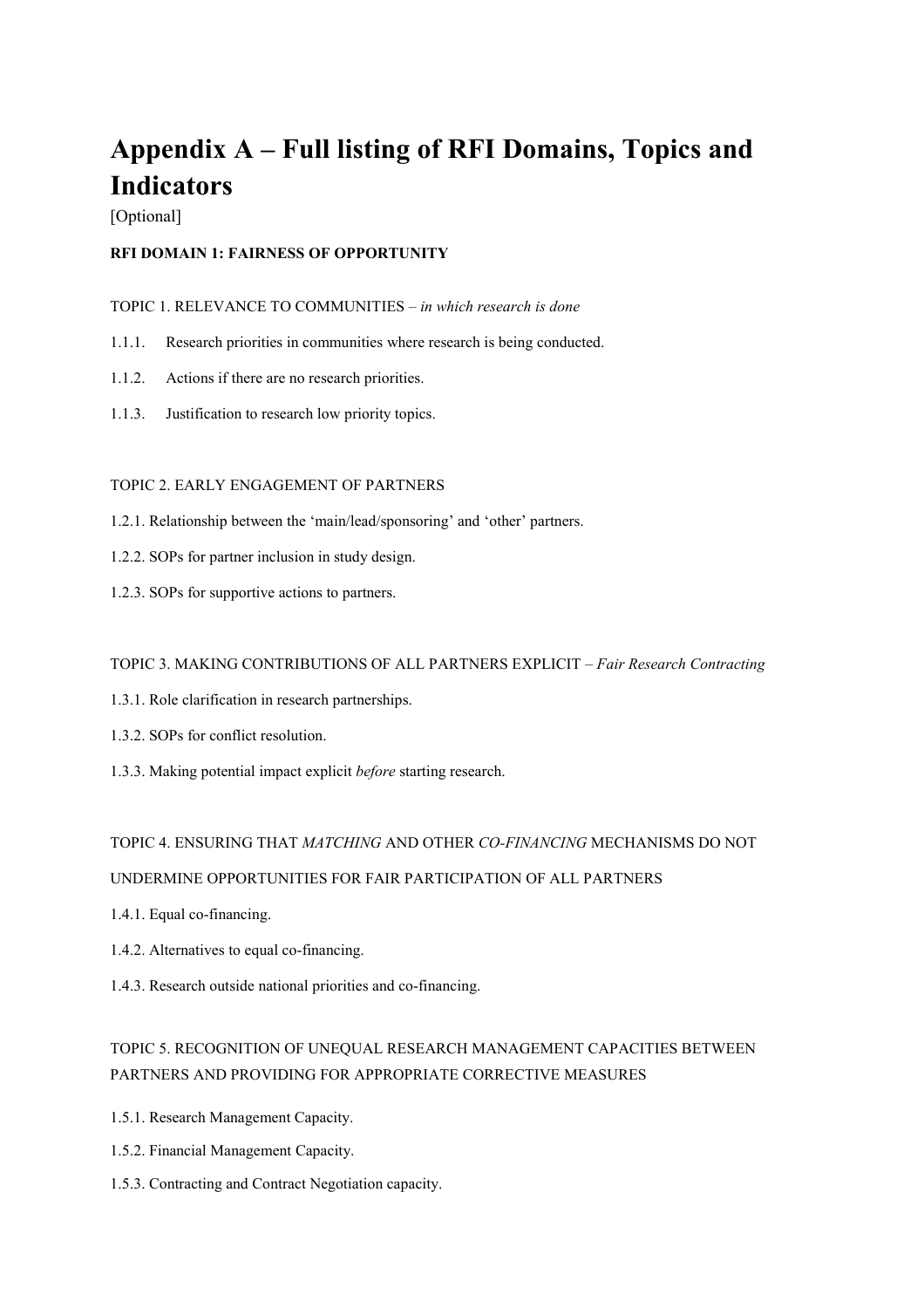#### **DOMAIN 2. FAIR PROCESS**

#### TOPIC 6. MINIMIZING NEGATIVE IMPACT OF RESEARCH PROGRAMMES ON HEALTH AND

#### OTHER SYSTEMS

- 2.6.1. Assessing potential harm of research.
- 2.6.2. Reducing negative impact of research.
- 2.6.3. Compensation for unintended (negative) consequences of research.

#### TOPIC 7. FAIR LOCAL HIRING, TRAINING AND SOURCING

- 2.7.1. Local staffing.
- 2.7.2. Local sourcing of consumables and services.
- 2.7.3. Support for local capacity development.

#### TOPIC 8. RESPECT FOR AUTHORITY OF LOCAL ETHICS REVIEW SYSTEMS

- 2.8.1. Research Ethics Approval.
- 2.8.2. Supporting local Research Ethics Review capacity.
- 2.8.3. Enabling access to global expertise.

#### TOPIC 9. DATA OWNERSHIP, STORAGE, ACCESS AND USE

- 2.9.1. Data Ownership Agreements.
- 2.9.2. Material Transfer Agreements.
- 2.9.3. Rights of Use of Data for Publication.

### TOPIC 10. ENCOURAGE *FULL COST RECOVERY* BUDGETING AND COMPENSATION FOR ALL PARTNERS

- 2.10.1. Full Cost Recovery Budgeting.
- 2.10.2. Improving/Standardizing Budgeting.
- 2.10.3. External Financial Audit.